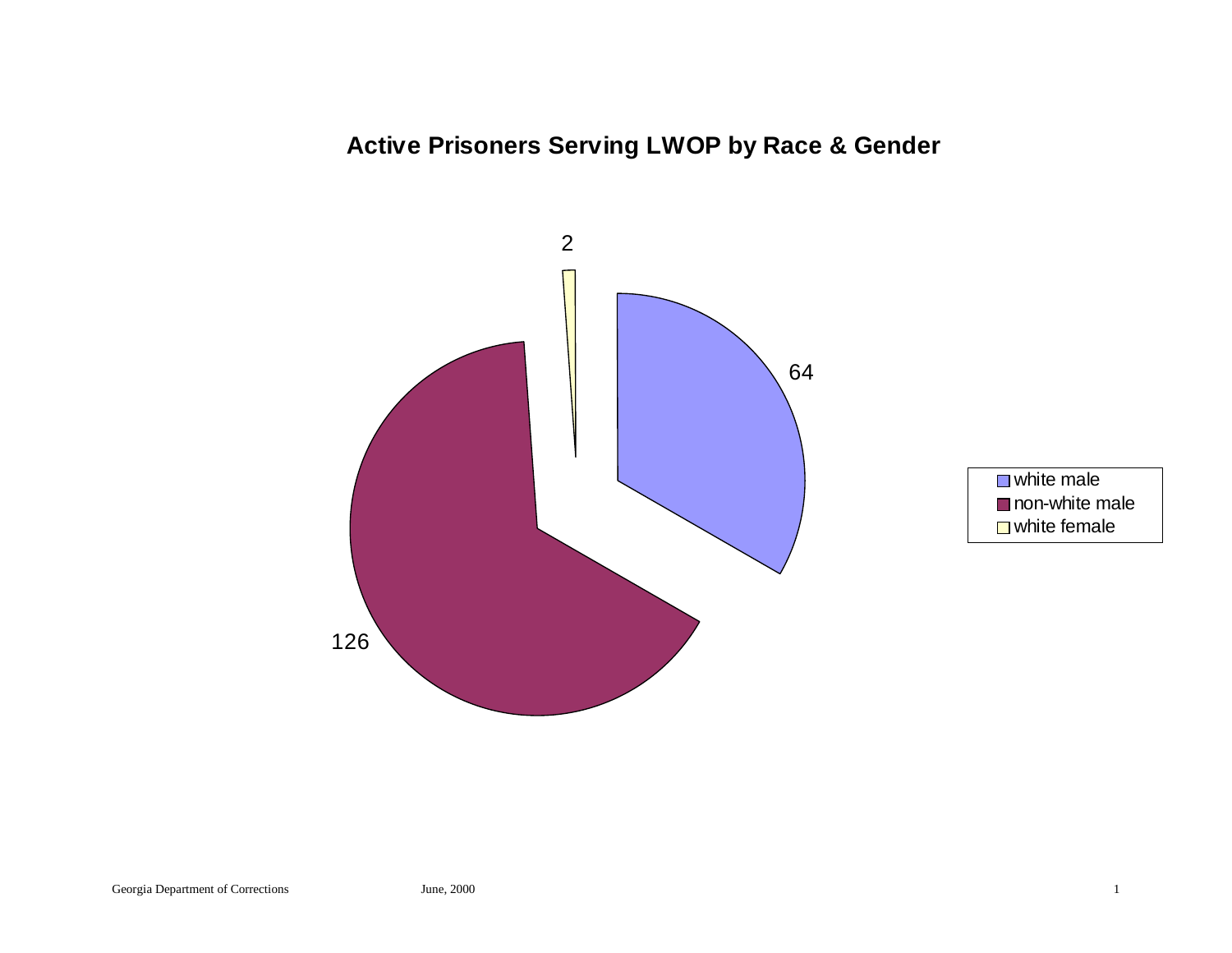

# **Prior Incarcerations for Inmates Serving Life Without Parole**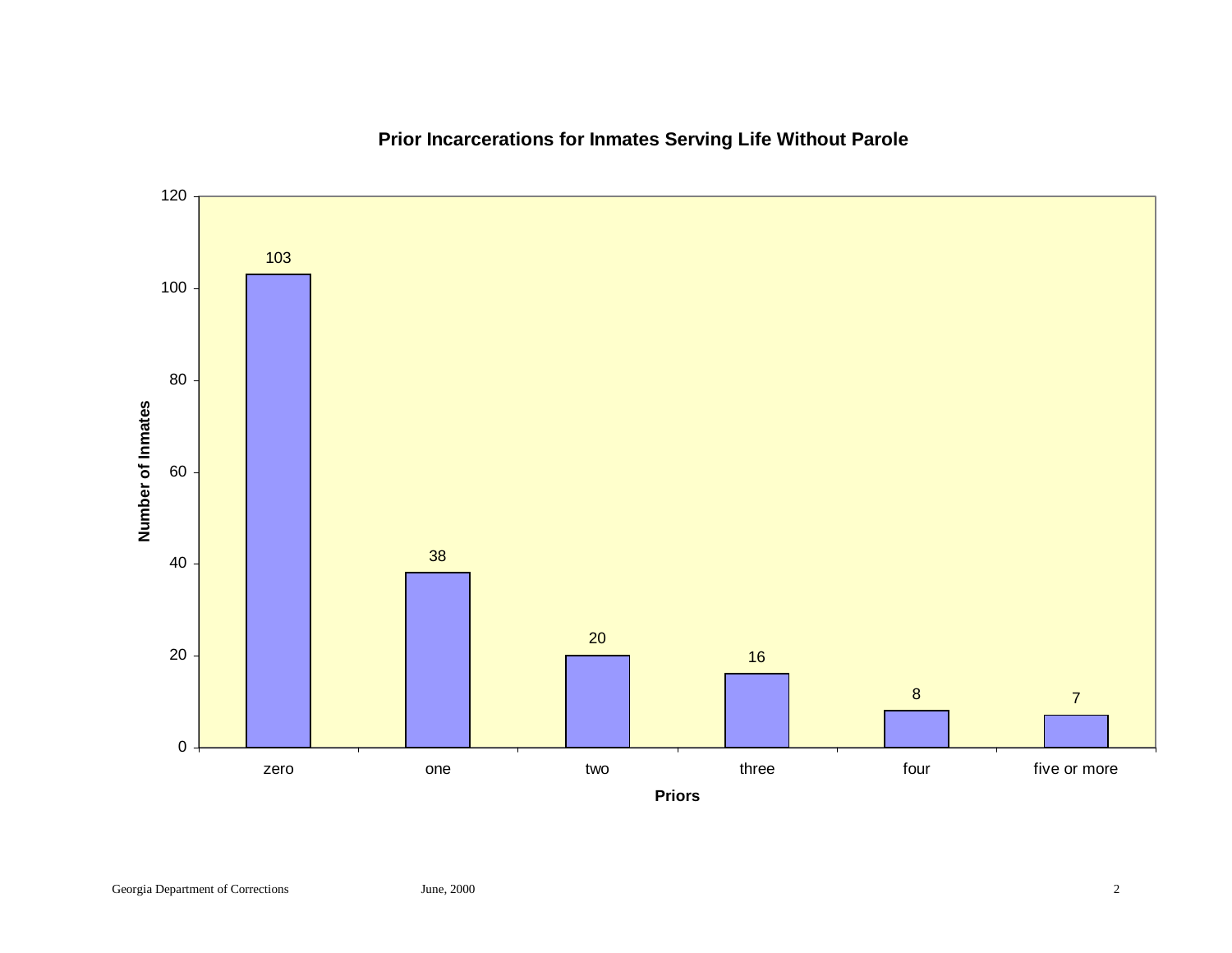**Active Inmates Serving LWOP by Crime Type**

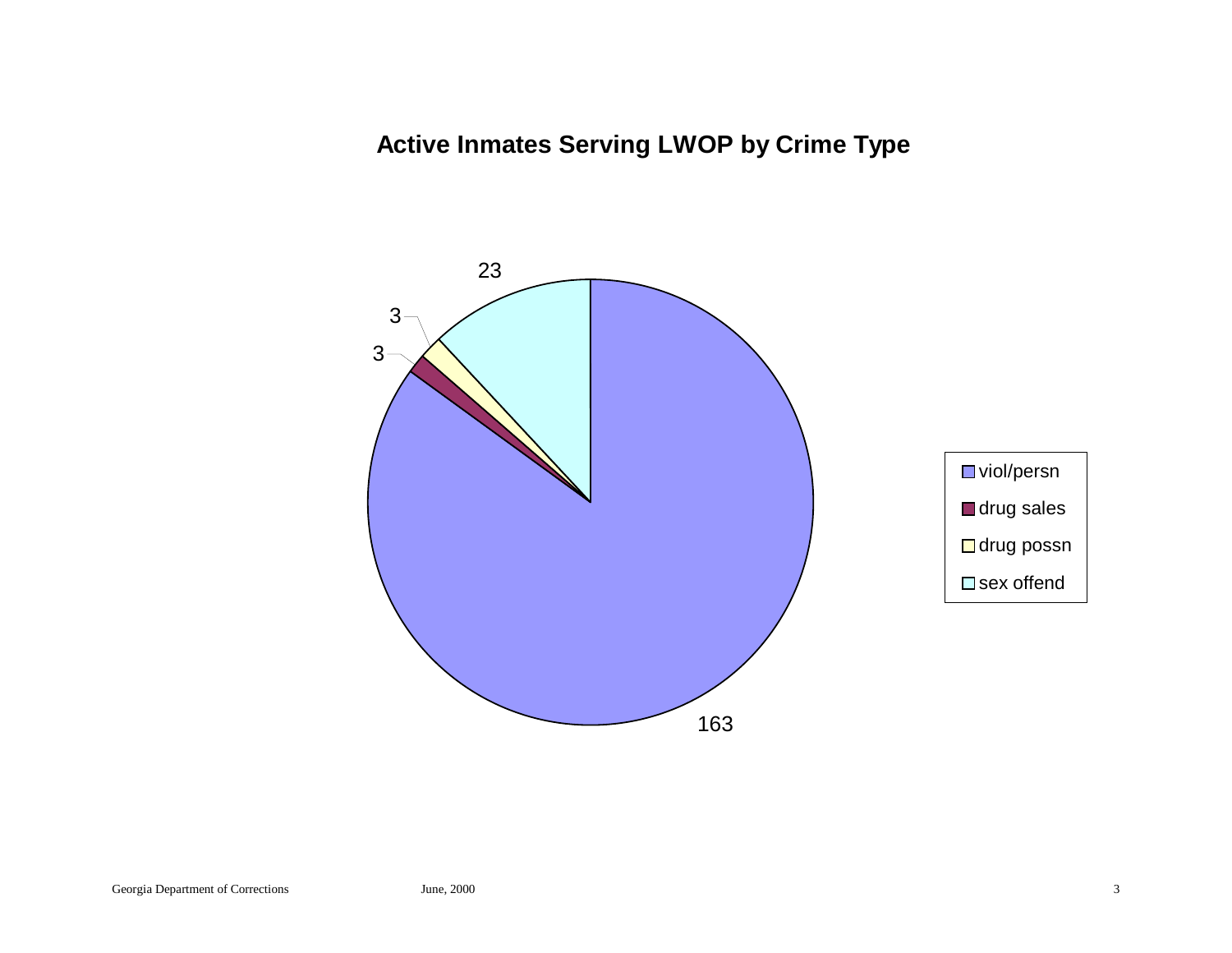Georgia Department of Corrections Page 1 Run 06/20/00 Office of Planning and Analysis

### Inmate statistical profile

TABLE OF CONTENTS FOR ACTIVE PRISONERS EXCLUDING JAIL

 TITLE PAGE ----- ---- RACE AND SEX............................ 2 Culture Fair IQ Scores.................. 3 Self-Rpt Socioeconomic Class............ 4 Self-Rpt Environment To Age 16.......... 5 Self-Rpt Education Level................ 6 Functional Reading Level (WRAT Scores).. 7 Functional Math Level (WRAT Scores)..... 8 Functional Spelling Level (WRAT Scores). 9 Self-Rpt Guardian Status To Age 16......10 Self-Rpt Employment Status Before Prison11 Self-Rpt Marital Status At Admission....12 Self-Rpt Number Of Children At Admission13 Self-Rpt Religious Affiliation..........14 Self-Rpt Family Behavior Patterns \*.....15 Inmate Diagnostic Behavior Problem \*....16 Physical Profile (General Condition)....17 Security Status...........................18 Number Of Sentences.....................19 Number Of Disciplinaries................20 Number Of Escapes.........................21 Number Of Prior Georgia Incarcerations \*22 Number Of Transfers.....................23 County Of Conviction....................24 Circuit Of Conviction...................29 Home County.................................31 Prison Sentence In Years................36 Probation To Follow Prison..............37Admission Type.............................38 Release Type...............................39 Inst By Group..............................40 Institution.............................41 Misdemeanors And Felonies...............42 Crimes By Group.........................43 Most Serious Offense....................44 Most Serious Crime Type.................45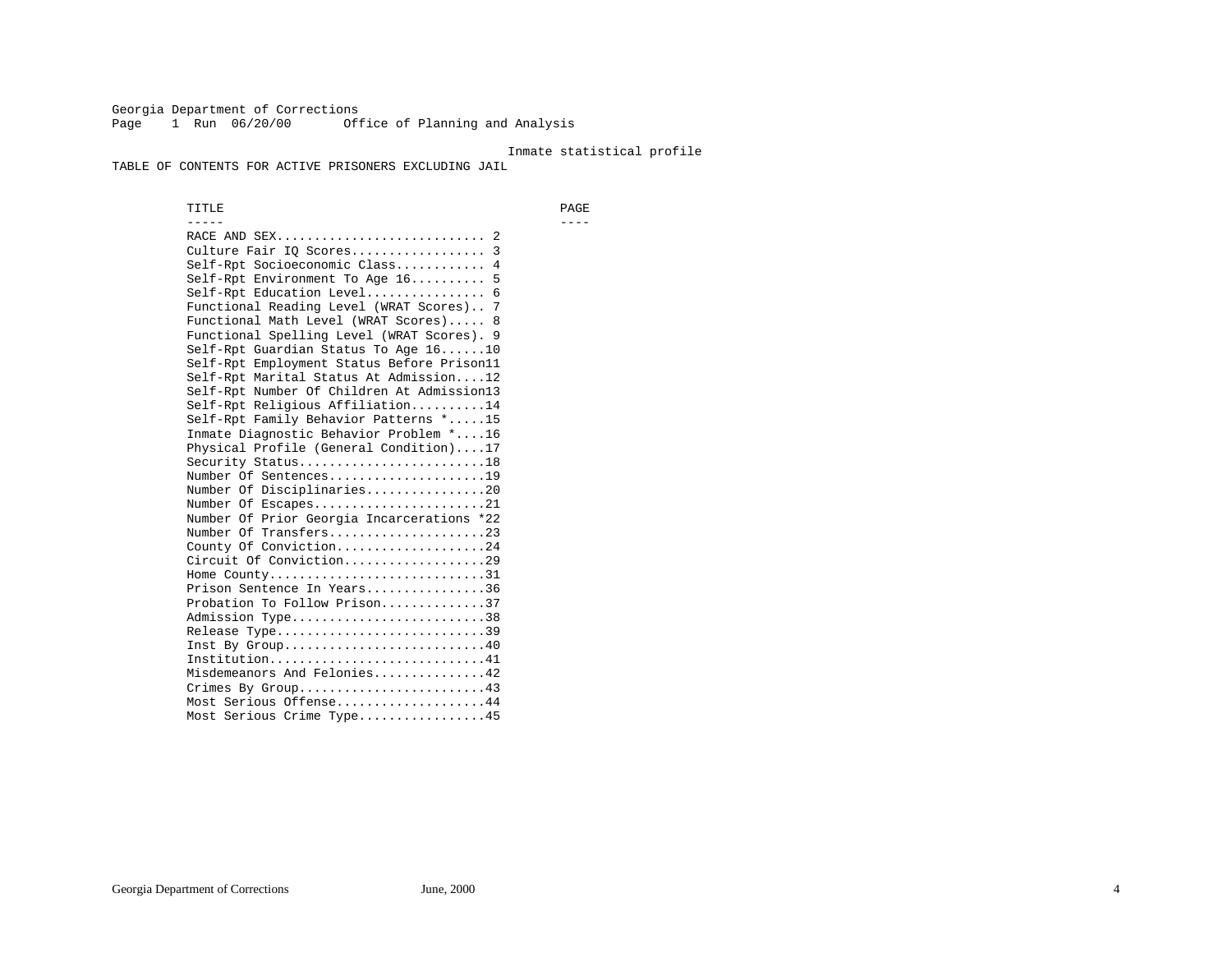# Georgia Department of Corrections<br>2 Run 06/20/00 Office of Planning and Analysis Page 2 Run 06/20/00 Office of Planning and Analysis

# Inmate statistical profile

Sample: ACTIVE PRISONERS EXCLUDING JAIL **Requestor:** Statistics Active inmates 06/20/2000

RACE AND SEX by current age & sex

|                                                                  |                                                    |                                                              | M E N                                              |                                                            |                                                            |                                                                      |                                                                                  | WOMEN                                                                            |                                                           |                                                                        |                                                                  |
|------------------------------------------------------------------|----------------------------------------------------|--------------------------------------------------------------|----------------------------------------------------|------------------------------------------------------------|------------------------------------------------------------|----------------------------------------------------------------------|----------------------------------------------------------------------------------|----------------------------------------------------------------------------------|-----------------------------------------------------------|------------------------------------------------------------------------|------------------------------------------------------------------|
| RACE AND SEX                                                     | Age<br>$00 - 21$                                   | Age<br>$ 22-39 $                                             | Age<br>$ 40-54 $                                   | Age<br>$8 55-99$                                           | Men<br>ွေ<br>% Total                                       | Age<br>$00 - 21$                                                     | Age<br>$ 22-39 $                                                                 | Age<br>$ 40-54 $                                                                 | Age<br>$8 55-99$                                          | Women<br>% Total                                                       | Grand<br>% Total %                                               |
| WHITE MALE<br>NON WHITE MALE<br>WHITE FEMALE<br>NON WHITE FEMALE | 33<br>67<br>2<br>$\mathbf 0$<br>$\Omega$<br>0<br>0 | 34<br>30<br>81<br>70<br>0<br>0<br>$\mathbf 0$<br>$\mathbf 0$ | 24<br>39<br>38<br>61<br>$\mathbf 0$<br>0<br>0<br>0 | 5<br>50<br>5<br>50<br>$\mathbf 0$<br>0<br>$\mathbf 0$<br>0 | 64<br>34<br>126<br>66<br>$\Omega$<br>0<br>$\mathbf 0$<br>0 | 0<br>0<br>$\mathbf{0}$<br>0<br>$\mathbf{0}$<br>0<br>$\mathbf 0$<br>0 | 0<br>0<br>$\mathbf 0$<br>$\mathbf{0}$<br>2 100<br>$\overline{0}$<br>$\mathbf{0}$ | 0<br>$\mathsf{O}\xspace$<br>$\mathbf 0$<br>$\mathbf{0}$<br>0<br>$\mathbf 0$<br>0 | 0<br>0<br>$\mathbf 0$<br>$\mathbf 0$<br>0<br>$\mathsf{O}$ | 0<br>0<br>$\mathbf{0}$<br>$\mathbf{0}$<br>2 100<br>$\overline{0}$<br>0 | 64<br>- 33<br>126<br>66<br>2<br>-1<br>$\overline{0}$<br>$\Omega$ |
| Total reported                                                   | 3 100                                              | 115<br>100                                                   | 62 100                                             | 10 100                                                     | 190 100                                                    | $\mathbf{0}$<br>$\mathbf 0$                                          | 2 100                                                                            | $\mathbf 0$<br>0                                                                 | $\mathbf 0$<br>0                                          | 2 100                                                                  | 192 100                                                          |
| Percent reported                                                 | 100.0                                              | 100.0                                                        | 100.0                                              | 100.0                                                      | 100.0                                                      | $\cdot$ 0                                                            | 100.0                                                                            | . 0                                                                              | $\cdot$ 0                                                 | 100.0                                                                  | 100.0                                                            |
| NOT REPORTED                                                     | 0                                                  | $\mathbf 0$                                                  | $\mathbf 0$                                        | $\mathbf 0$                                                | 0                                                          | $\mathbf 0$                                                          | $\mathbf 0$                                                                      | $\mathbf 0$                                                                      | $\mathbf 0$                                               | $\mathbf 0$                                                            | 0                                                                |
| Total                                                            | 3                                                  | 115                                                          | 62                                                 | 10                                                         | 190                                                        | $\Omega$                                                             | $\overline{2}$                                                                   | $\mathbf{0}$                                                                     | $\Omega$                                                  | 2                                                                      | 192                                                              |
| AVERAGE AGE                                                      | 20.67                                              | 30.00                                                        | 45.47                                              | 60.80                                                      | 36.52                                                      | .00                                                                  | 30.00                                                                            | .00                                                                              | .00                                                       | 30.00                                                                  | 36.45                                                            |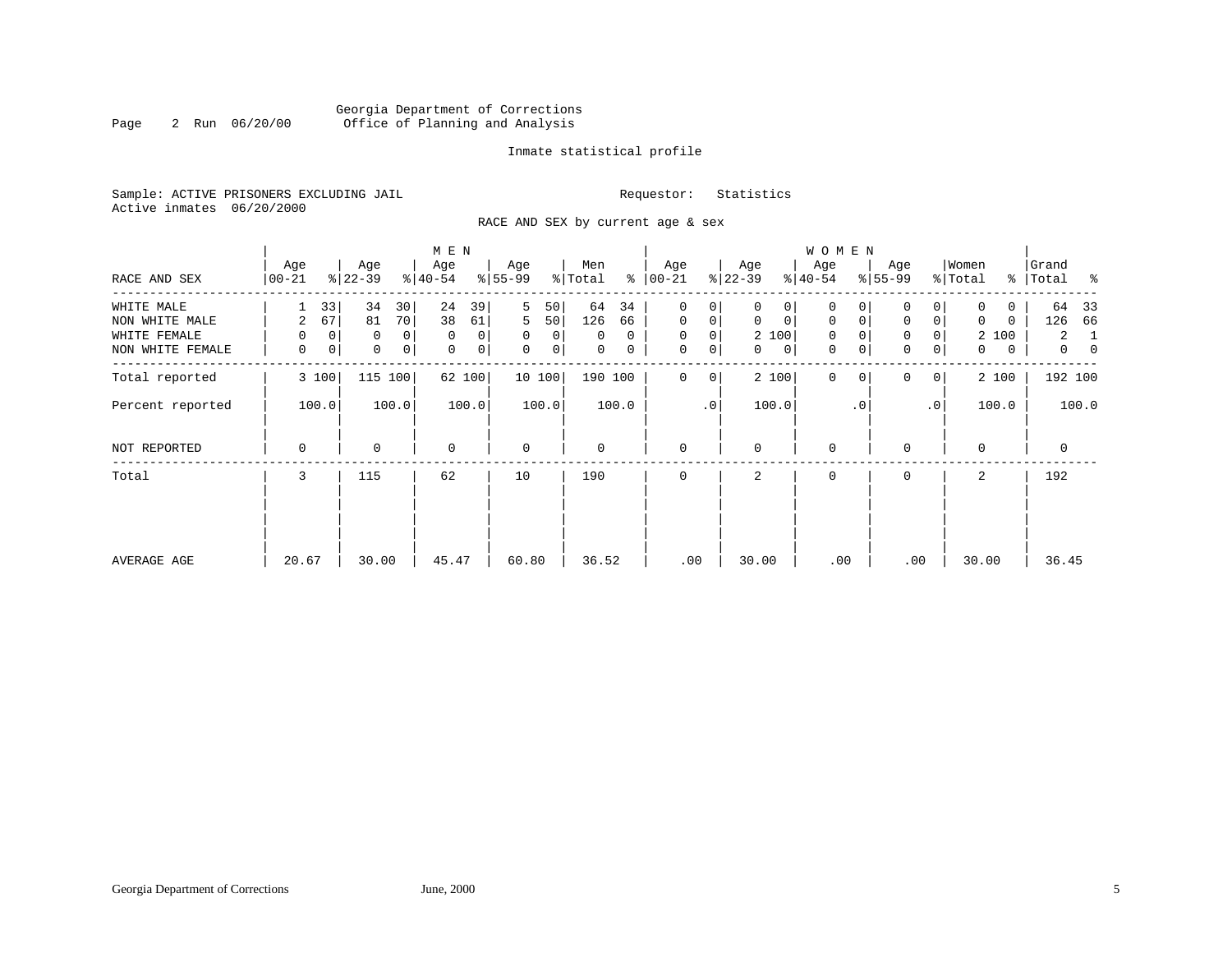# Georgia Department of Corrections Page 3 Run 06/20/00 Office of Planning and Analysis

# Inmate statistical profile

Sample: ACTIVE PRISONERS EXCLUDING JAIL **Requestor:** Statistics Active inmates 06/20/2000

Culture Fair IQ Scores by current age & sex

|                           |                  |                     | M E N               |                              |                                 |                                            |                                        | W O M E N                               |                            |                                      |                         |
|---------------------------|------------------|---------------------|---------------------|------------------------------|---------------------------------|--------------------------------------------|----------------------------------------|-----------------------------------------|----------------------------|--------------------------------------|-------------------------|
| IQ Score                  | Age<br>$00 - 21$ | Age<br>$ 22-39 $    | Age<br>$ 40-54 $    | Age<br>$8 55-99$             | Men<br>ႜ<br>$\frac{1}{2}$ Total | Age<br>$ 00 - 21$                          | Age<br>$ 22-39$                        | Age<br>$ 40-54 $                        | Age<br>$ 55-99 $           | Women<br>% Total                     | Grand<br>%   Total<br>ಿ |
| LESS THAN 70<br>70 AND UP | 0<br>0<br>2 100  | 5<br>5<br>103<br>95 | 8<br>15<br>46<br>85 | $\mathbf{0}$<br> 0 <br>8 100 | 13<br>8<br>159<br>92            | 0<br>0 <sup>1</sup><br>0 <sup>1</sup><br>0 | $\mathbf 0$<br>0 <sup>1</sup><br>2 100 | $\mathbf 0$<br>0<br>0<br>$\overline{0}$ | 0<br>0<br>$\mathbf 0$<br>0 | $\mathbf{0}$<br>$\mathbf 0$<br>2 100 | 13<br>- 7<br>161 93     |
| Total reported            | 2 100            | 108 100             | 54 100              | 8 100                        | 172 100                         | $\circ$<br>0                               | 2 100                                  | $\mathbf 0$<br>0                        | 0<br>0                     | 2 100                                | 174 100                 |
| Percent reported          | 66.7             | 93.9                | 87.1                | 80.0                         | 90.5                            | .0 <sup>1</sup>                            | 100.0                                  | .0 <sup>′</sup>                         | .0 <sup>1</sup>            | 100.0                                | 90.6                    |
| NOT REPORTED              |                  | 7                   | 8                   | 2                            | 18                              | $\mathbf 0$                                | $\mathbf 0$                            | $\mathbf 0$                             | $\mathbf 0$                | 0                                    | 18                      |
| Total                     | 3                | 115                 | 62                  | 10                           | 190                             |                                            | 2                                      | $\mathbf 0$                             | 0                          | 2                                    | 192                     |
|                           |                  |                     |                     |                              |                                 |                                            |                                        |                                         |                            |                                      |                         |
|                           |                  |                     |                     |                              |                                 |                                            |                                        |                                         |                            |                                      |                         |
| AVERAGE IQ                | 106.50           | 100.08              | 95.26               | 91.75                        | 98.26                           | .00                                        | 107.00                                 | .00                                     | .00                        | 107.00                               | 98.36                   |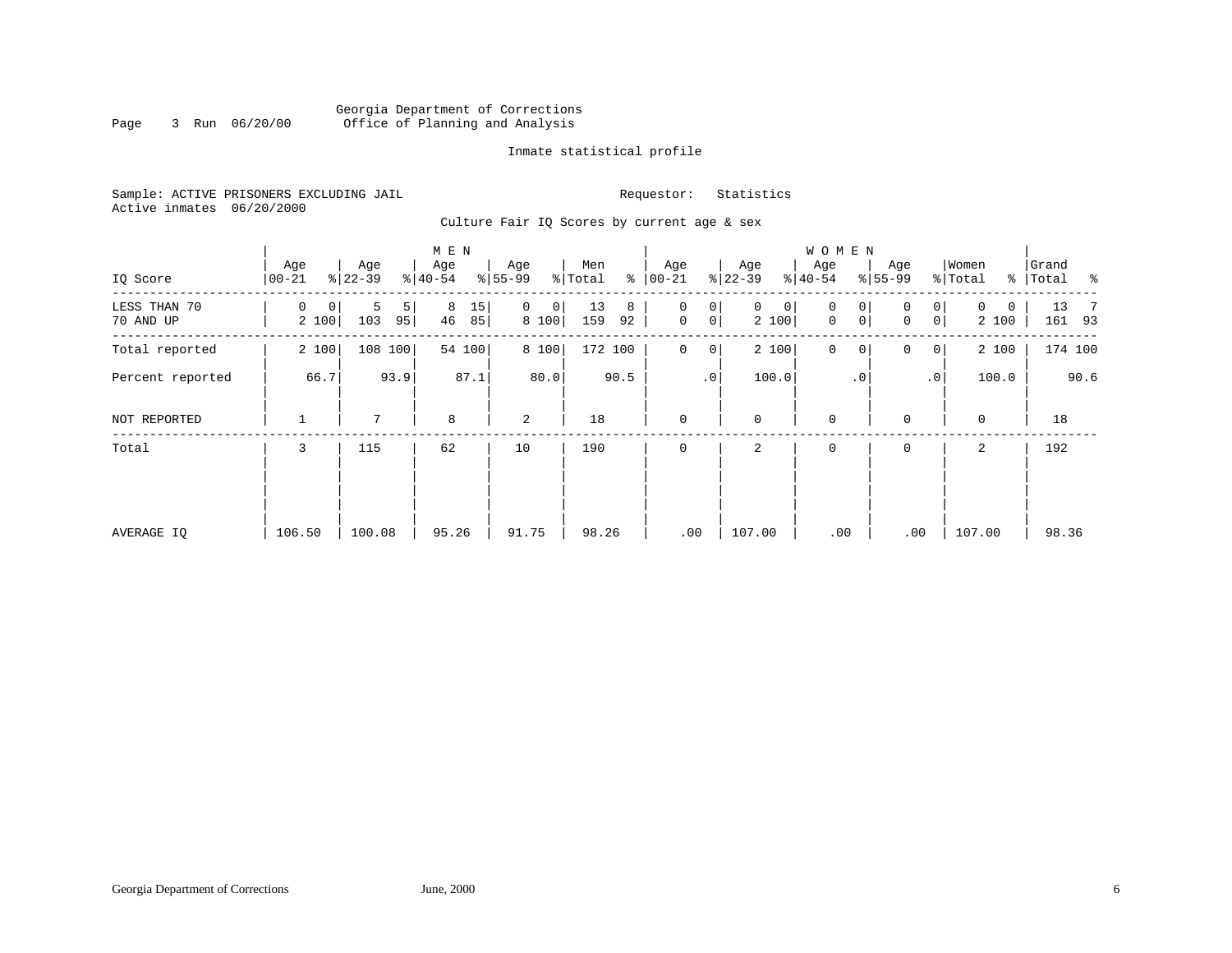# Georgia Department of Corrections<br>4 Run 06/20/00 Office of Planning and Analysis Page 4 Run 06/20/00 Office of Planning and Analysis

# Inmate statistical profile

Sample: ACTIVE PRISONERS EXCLUDING JAIL **Requestor:** Statistics Active inmates 06/20/2000

Self-Rpt Socioeconomic Class by current age & sex

|                     |             |             |           |         | M E N    |      |             |              |         |      |             |                 |             |       | <b>WOMEN</b> |             |           |                |             |       |           |                   |
|---------------------|-------------|-------------|-----------|---------|----------|------|-------------|--------------|---------|------|-------------|-----------------|-------------|-------|--------------|-------------|-----------|----------------|-------------|-------|-----------|-------------------|
|                     | Age         |             | Age       |         | Age      |      | Age         |              | Men     |      | Age         |                 | Age         |       | Age          |             | Age       |                | Women       |       | Grand     |                   |
| Socioeconomic Class | $ 00-21$    |             | $ 22-39 $ |         | $ 40-54$ |      | $8 55-99$   |              | % Total | နွ   | $00 - 21$   |                 | $ 22-39 $   |       | $ 40-54 $    |             | $8 55-99$ |                | % Total     |       | %   Total |                   |
| WELFARE             | 0           |             | 5         |         |          | 2    | 0           | 0            | б.      | 3    |             | $\overline{0}$  | 0           | 0     | 0            |             | 0         |                | 0           | 0     |           |                   |
| OCC EMPLOY          | $\Omega$    | $\mathbf 0$ | 6         | 5       | 2        | 3    | $\mathbf 0$ | $\mathbf 0$  | 8       | 4    | $\mathbf 0$ | $\overline{0}$  | $\mathbf 0$ | 0     | $\mathbf 0$  | 0           | 0         |                | $\mathbf 0$ | 0     |           |                   |
| MINIMUM STD         |             | 3 100       | 65        | 58      | 27       | 44   | 7           | 70           | 102     | 55   | $\Omega$    | $\mathbf{0}$    | 0           | 0     | $\mathbf 0$  | 0           | 0         |                | $\mathbf 0$ | 0     | 102       | 54                |
| MIDDLE              | 0           | 0           | 36        | 32      | 30       | 49   | 3           | 30           | 69      | 37   | $\mathbf 0$ | 0               |             | 50    | $\mathbf 0$  | $\mathbf 0$ | 0         |                |             | 50    | 70        | 37                |
| OTHER               | 0           | $\mathbf 0$ |           |         |          | 2    | 0           | $\mathsf{O}$ | 2       |      | 0           | 0 <sup>1</sup>  |             | 50    | $\mathbf 0$  | 0           | 0         | $\mathbf 0$    |             | 50    |           | 2<br>$\mathbf{3}$ |
| Total reported      |             | 3 100       |           | 113 100 | 61       | 100  |             | 10 100       | 187     | 100  | 0           | $\overline{0}$  |             | 2 100 | $\mathbf 0$  | $\circ$     | 0         | $\overline{0}$ |             | 2 100 |           | 189 100           |
| Percent reported    |             | 100.0       |           | 98.3    |          | 98.4 |             | 100.0        |         | 98.4 |             | .0 <sup>1</sup> |             | 100.0 |              | . 0         |           | $\cdot$ 0      |             | 100.0 |           | 98.4              |
| NOT RPTD            | $\mathbf 0$ |             | 2         |         |          |      | $\mathbf 0$ |              | 3       |      | $\mathbf 0$ |                 | $\mathbf 0$ |       | 0            |             | 0         |                | $\mathbf 0$ |       |           |                   |
| Total               | 3           |             | 115       |         | 62       |      | 10          |              | 190     |      |             |                 | 2           |       | 0            |             | 0         |                | 2           |       | 192       |                   |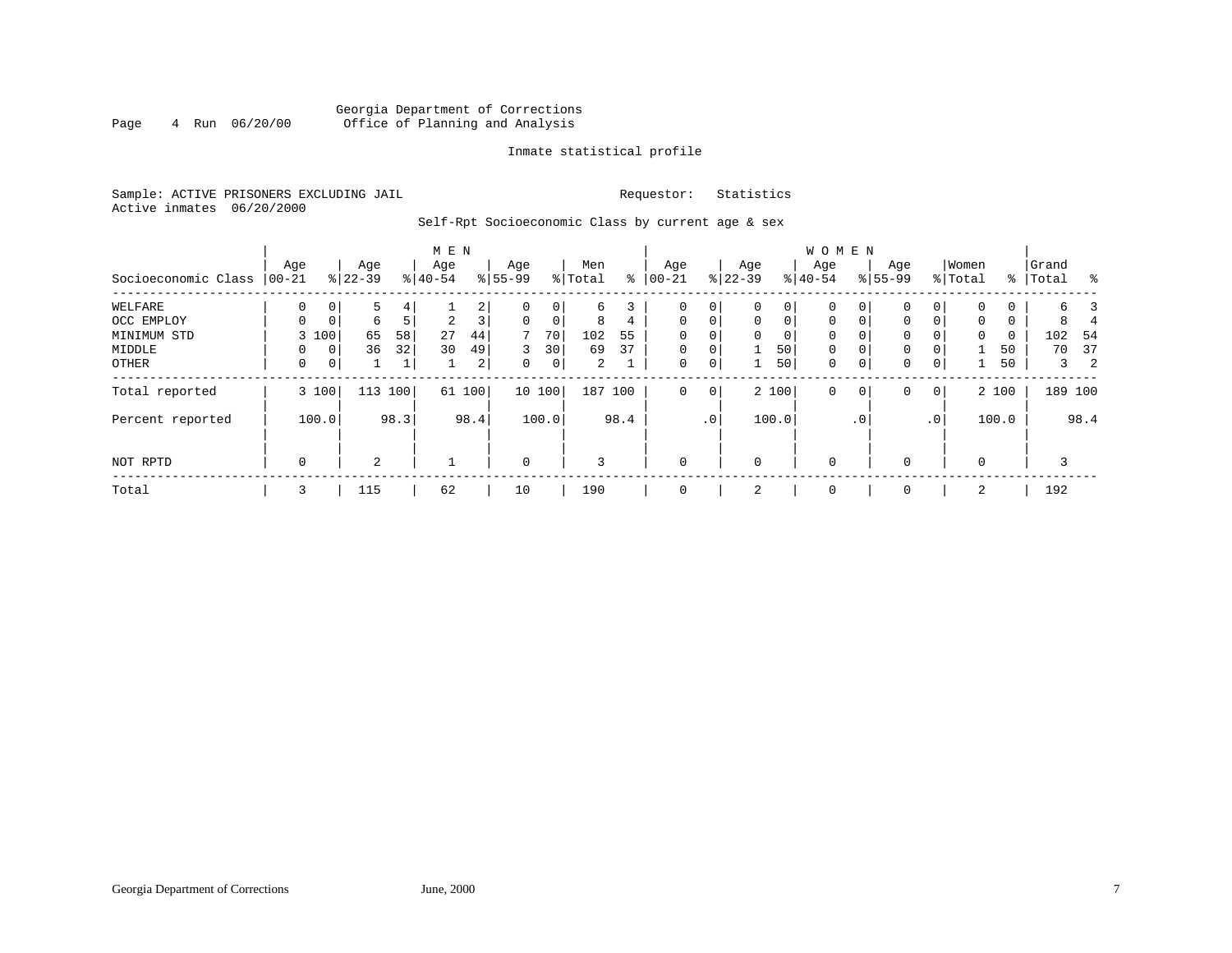# Georgia Department of Corrections<br>5 Run 06/20/00 Office of Planning and Analysis Page 5 Run 06/20/00 Office of Planning and Analysis

# Inmate statistical profile

Sample: ACTIVE PRISONERS EXCLUDING JAIL **Requestor:** Statistics Active inmates 06/20/2000

Self-Rpt Environment To Age 16 by current age & sex

|                  |                  |             |                  |      |                  |             |                    | <b>WOMEN</b> |                |      |                 |     |                 |             |                  |             |                    |                 |                  |       |                    |      |
|------------------|------------------|-------------|------------------|------|------------------|-------------|--------------------|--------------|----------------|------|-----------------|-----|-----------------|-------------|------------------|-------------|--------------------|-----------------|------------------|-------|--------------------|------|
| Environment      | Age<br>$00 - 21$ |             | Age<br>$8 22-39$ |      | Age<br>$8 40-54$ |             | Age<br>$8155 - 99$ |              | Men<br>% Total | နွ   | Age<br>$ 00-21$ |     | Age<br>$ 22-39$ |             | Age<br>$8 40-54$ |             | Age<br>$8155 - 99$ |                 | Women<br>% Total |       | Grand<br>%   Total | ွေ   |
| RURAL/FARM       | 0                | 0           | 0                | 0    | 3                | 5           | 2                  | 20           | 5              | 3    | 0               | 0   | $\Omega$        | 0           | 0                | 0           | $\Omega$           | 0               | 0                | 0     | 5.                 |      |
| RURAL/NFARM      | 0                | 0           | 11               | 10   | 4                | 7           |                    | 10           | 16             | 9    | $\mathbf{0}$    | 0   |                 | 50          | $\mathbf 0$      | $\Omega$    | 0                  | $\Omega$        |                  | 50    | 17                 | 9    |
| S.M.S.A          | $\Omega$         | 0           | 50               | 45   | 20               | 33          | 4                  | 40           | 74             | 40   | $\mathbf 0$     | 0   | $\mathbf 0$     | 0           | 0                | $\Omega$    | $\Omega$           |                 | 0                | 0     | 74                 | 40   |
| URBAN            | 0                | $\mathbf 0$ | 18               | 16   | 12               | 20          | $\Omega$           | 0            | 30             | 16   | $\mathbf 0$     | 0   | $\mathbf 0$     | $\mathbf 0$ | $\mathbf 0$      | $\Omega$    | $\mathbf 0$        |                 | $\Omega$         | 0     | 30                 | 16   |
| SMALL TOWN       | 3                | 100         | 31               | 28   | 22               | 36          | 3                  | 30           | 59             | 32   | $\mathbf 0$     | 0   |                 | 50          | $\mathbf 0$      | $\Omega$    | $\mathbf 0$        | $\Omega$        |                  | 50    | 60                 | 32   |
| OTHER            | 0                | $\mathbf 0$ |                  | 1    | $\mathbf 0$      | $\mathbf 0$ | $\Omega$           | $\mathbf 0$  |                |      | $\mathbf 0$     | 0   | $\Omega$        | $\mathbf 0$ | $\mathbf 0$      | 0           | $\Omega$           | 0               | 0                | 0     |                    |      |
| Total reported   |                  | 3 100       | 111              | 100  |                  | 61 100      |                    | 10 100       | 185 100        |      | $\mathbf 0$     | 0   |                 | 2 100       | $\mathbf 0$      | $\mathbf 0$ | $\Omega$           | $\overline{0}$  |                  | 2 100 | 187 100            |      |
| Percent reported |                  | 100.0       |                  | 96.5 |                  | 98.4        |                    | 100.0        |                | 97.4 |                 | .0' |                 | 100.0       |                  | $\cdot$ 0   |                    | .0 <sup>1</sup> |                  | 100.0 |                    | 97.4 |
| NOT RPTD         | 0                |             | 4                |      |                  |             | $\Omega$           |              | 5              |      | $\mathbf 0$     |     | $\mathbf 0$     |             | $\mathbf 0$      |             | $\Omega$           |                 | $\Omega$         |       | 5                  |      |
| Total            | 3                |             | 115              |      | 62               |             | 10                 |              | 190            |      | 0               |     | 2               |             | 0                |             | $\Omega$           |                 | 2                |       | 192                |      |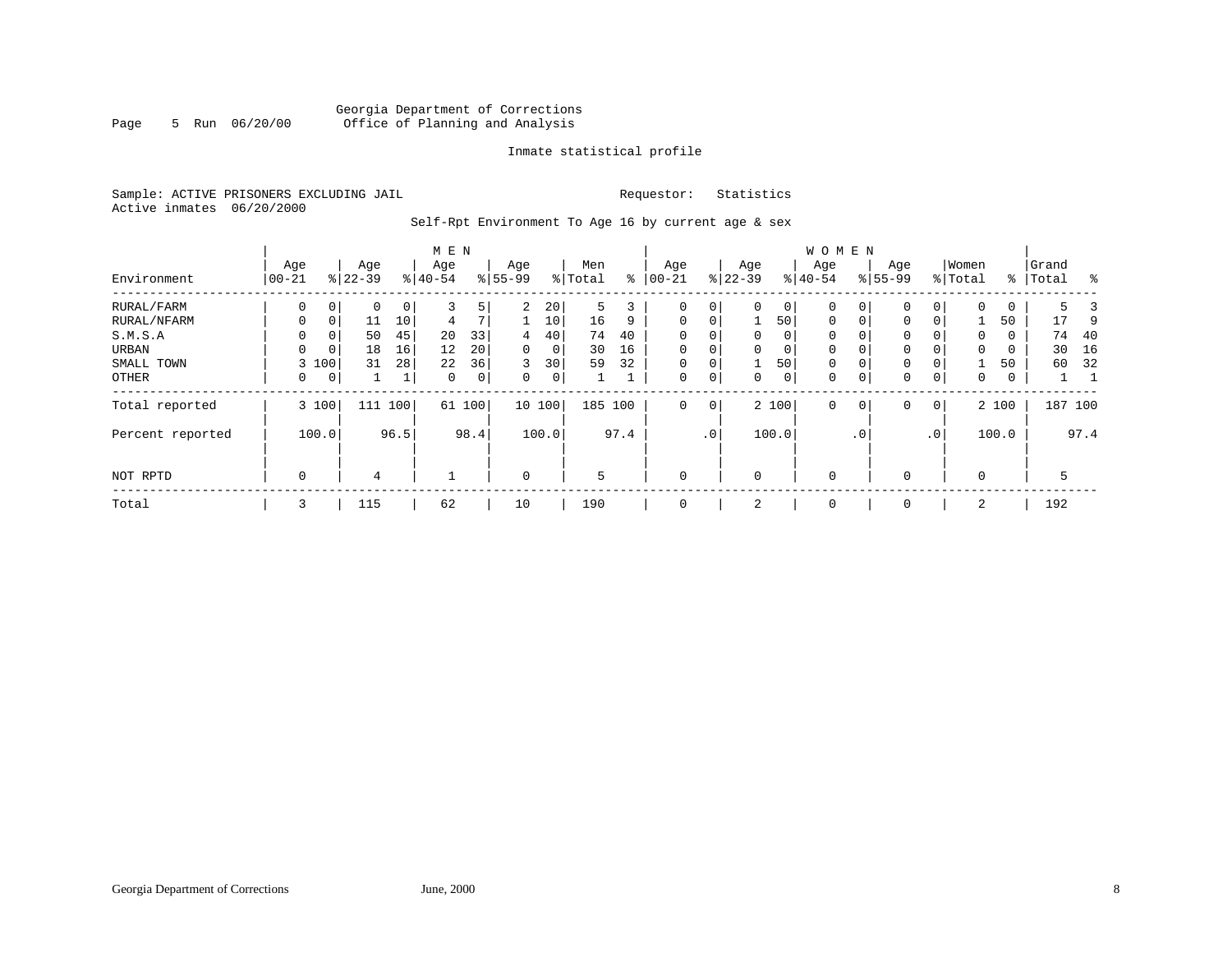# Georgia Department of Corrections<br>6 Run 06/20/00 Office of Planning and Analysis Page 6 Run 06/20/00 Office of Planning and Analysis

# Inmate statistical profile

Sample: ACTIVE PRISONERS EXCLUDING JAIL **Requestor:** Statistics Active inmates 06/20/2000

Self-Rpt Education Level by current age & sex

|                     |                 |                |                  |       | M E N            |        |                  |             |                |      |                 |              |                  |             | WOMEN            |          |                  |                |                  |       |               |                |      |
|---------------------|-----------------|----------------|------------------|-------|------------------|--------|------------------|-------------|----------------|------|-----------------|--------------|------------------|-------------|------------------|----------|------------------|----------------|------------------|-------|---------------|----------------|------|
| Education Level     | Age<br>$ 00-21$ |                | Age<br>$ 22-39 $ |       | Age<br>$ 40-54 $ |        | Age<br>$ 55-99 $ |             | Men<br>% Total | ⊱    | Age<br>$ 00-21$ |              | Age<br>$ 22-39 $ |             | Age<br>$ 40-54 $ |          | Age<br>$8 55-99$ |                | Women<br>% Total |       | $\frac{8}{6}$ | Grand<br>Total | း -  |
| LESS THAN GRADE 7   |                 | 0              | 2                | 2     |                  | 5      | 2                | 20          |                | 4    | $\Omega$        | 0            | 0                | 0           | 0                | 0        | 0                | 0              | $\Omega$         | 0     |               |                |      |
| GRADE 7             | 0               | 0              | 3                | 3     | 5                | 8      |                  | 10          | 9              | 5    | $\Omega$        | 0            | 0                | 0           | 0                | 0        | 0                | 0              | $\Omega$         | 0     |               | 9              | 5    |
| GRADE 8             | 2               | 67             | 15               | 13    |                  |        | 4                | 40          | 24             | 13   | $\Omega$        |              | $\Omega$         | $\mathbf 0$ | 0                |          | 0                |                | $\Omega$         | 0     |               | 24             | 13   |
| GRADE 9             |                 | 33             | 18               | 16    | 9                | 15     | 1                | 10          | 29             | 15   | $\Omega$        | $\Omega$     | $\Omega$         | 0           | 0                | $\Omega$ | $\mathbf 0$      |                | $\Omega$         | 0     |               | 29             | 15   |
| GRADE 10            |                 | 0              | 30               | 26    | 8                | 13     | 0                | $\mathbf 0$ | 38             | 20   | $\Omega$        | $\mathbf 0$  | $\Omega$         | $\Omega$    | $\mathbf 0$      | $\Omega$ | $\mathbf 0$      |                | $\mathbf 0$      |       |               | 38             | 20   |
| GRADE 11            | 0               | $\overline{0}$ | 15               | 13    |                  | 8      | $\Omega$         | 0           | 20             | 11   | $\Omega$        | $\mathbf 0$  | 2 100            |             | 0                | 0        | $\mathbf 0$      |                | 2                | 100   |               | 22             | 12   |
| GRADE 12            | 0               | $\overline{0}$ | 16               | 14    |                  | 8      |                  | 10          | 22             | 12   | $\Omega$        | 0            | $\Omega$         | 0           | 0                | 0        | 0                |                | $\Omega$         | 0     |               | 22             | 12   |
| MORE THAN GRADE 12  | 0               | 0 <sup>1</sup> | 16               | 14    | 23               | 38     | 1                | 10          | 40             | 21   | $\mathbf 0$     | 0            | 0                | 0           | 0                | 0        | 0                | 0              | 0                | 0     |               | 40             | - 21 |
| Total reported      |                 | 3 100          | 115 100          |       |                  | 61 100 |                  | 10 100      | 189 100        |      | $\Omega$        | $\mathbf{0}$ | 2 100            |             | 0                | $\Omega$ | 0                | 0 <sup>1</sup> |                  | 2 100 |               | 191 100        |      |
| Percent reported    |                 | 100.0          |                  | 100.0 |                  | 98.4   |                  | 100.0       |                | 99.5 |                 | $\cdot$ 0    | 100.0            |             |                  | . 0      |                  | $\cdot$ 0      |                  | 100.0 |               |                | 99.5 |
| NOT REPORTED        | 0               |                | 0                |       |                  |        | 0                |             |                |      | $\Omega$        |              | 0                |             | 0                |          | $\Omega$         |                | $\mathbf 0$      |       |               |                |      |
| Total               | 3               |                | 115              |       | 62               |        | 10               |             | 190            |      | $\Omega$        |              | $\overline{a}$   |             | $\Omega$         |          | U                |                | 2                |       |               | 192            |      |
|                     |                 |                |                  |       |                  |        |                  |             |                |      |                 |              |                  |             |                  |          |                  |                |                  |       |               |                |      |
| AVG EDUCATION LEVEL | 8.33            |                | 11.81            |       | 12.57            |        | 10.10            |             | 11.91          |      | .00             |              | 11.00            |             | .00              |          | .00              |                | 11.00            |       |               | 11.90          |      |

\* NOTE: THE FIELD LABLED "LESS THAN GRADE 7" WAS CORRECTED IN MARCH 1989: MISSING DATA FOR INMATES STILL IN DIAGNOSTICS NOW HAS BEEN REMOVED FROM THIS FIELD AND IDENTIFIED AS "NOT REPORTED" INFORMATION.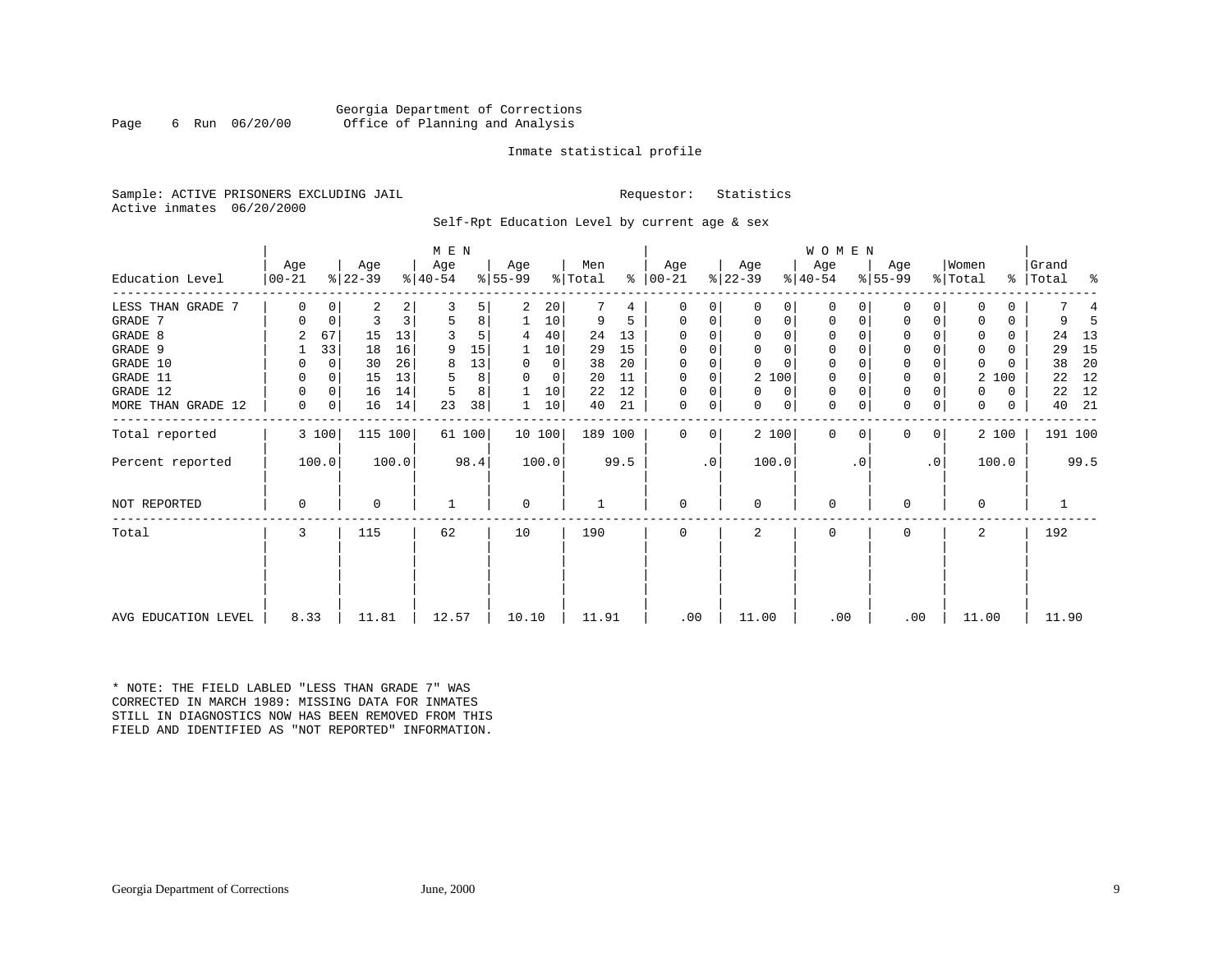# Georgia Department of Corrections<br>7 Run 06/20/00 Office of Planning and Analysis Page 7 Run 06/20/00 Office of Planning and Analysis

# Inmate statistical profile

Sample: ACTIVE PRISONERS EXCLUDING JAIL **Requestor:** Statistics Active inmates 06/20/2000

# Functional Reading Level (WRAT Scores) by current age & sex

|                    |                  | M E N |                  |         |                  |        |                  |          |                |      |                  | <b>WOMEN</b> |                  |             |                  |          |                  |                |                  |       |                    |                |
|--------------------|------------------|-------|------------------|---------|------------------|--------|------------------|----------|----------------|------|------------------|--------------|------------------|-------------|------------------|----------|------------------|----------------|------------------|-------|--------------------|----------------|
| WRAT Reading Score | Age<br>$00 - 21$ |       | Age<br>$ 22-39 $ |         | Age<br>$ 40-54 $ |        | Age<br>$8 55-99$ |          | Men<br>% Total | ႜ    | Age<br>$ 00-21 $ |              | Age<br>$ 22-39 $ |             | Age<br>$ 40-54 $ |          | Age<br>$8 55-99$ |                | Women<br>% Total |       | Grand<br>%   Total | ႜ              |
| LESS THAN GRADE 6  |                  | 50    | 37               | 34      | 20               | 37     | 5                | 63       | 63             | 36   | $\mathbf 0$      | 0            |                  | 50          | $\Omega$         | $\Omega$ | $\Omega$         | 0              |                  | 50    | 64                 | 37             |
| 6TH THRU 8TH GRADE | 0                | 0     | 22               | 20      | 9                | 17     | 2                | 25       | 33             | 19   | $\mathbf 0$      | 0            | $\Omega$         | 0           | 0                | 0        | 0                | 0              |                  | 0     | 33                 | 19             |
| GRADE 9            |                  | 0     | 13               | 12      | 3                | 6      | 0                | 0        | 16             | 9    | $\Omega$         |              |                  | 0           | 0                |          | 0                |                |                  | 0     | 16                 | 9              |
| GRADE 10           | 1                | 50    | 3                |         | 3                | 6      | 0                | 0        |                | 4    | 0                | 0            | $\mathbf 0$      | 0           | $\mathbf 0$      |          | $\mathbf 0$      |                | $\mathbf 0$      | 0     | 7                  | $\overline{4}$ |
| GRADE 11           | 0                | 0     | 5                |         |                  | 7      |                  | $\Omega$ | 9              |      | $\Omega$         |              |                  | $\mathbf 0$ | 0                |          | $\Omega$         |                |                  | 0     | 9                  |                |
| GRADE 12           | 0                | 0     | 19               | 17      | 11               | 20     |                  | 13       | 31             | 18   | $\Omega$         | 0            | $\Omega$         | $\mathbf 0$ | 0                |          | $\mathbf 0$      |                |                  | 0     | 31                 | 18             |
| MORE THAN GRADE 12 | 0                | 0     | 10               | 9       | 4                | 7      | 0                | 0        | 14             | 8    | $\mathbf 0$      | 0            |                  | 50          | 0                | 0        | $\mathbf 0$      | $\mathbf 0$    |                  | 50    | 15                 | 9              |
| Total reported     |                  | 2 100 |                  | 109 100 |                  | 54 100 |                  | 8 100    | 173 100        |      | 0                | 0            |                  | 2 100       | $\Omega$         | $\Omega$ | $\Omega$         | $\overline{0}$ |                  | 2 100 | 175 100            |                |
| Percent reported   |                  | 66.7  |                  | 94.8    |                  | 87.1   |                  | 80.0     |                | 91.1 |                  | $\cdot$ 0    |                  | 100.0       |                  | . 0      |                  | $\cdot$ 0      |                  | 100.0 |                    | 91.1           |
| NOT REPORTED       |                  |       | 6                |         | 8                |        | 2                |          | 17             |      | 0                |              | $\Omega$         |             | 0                |          | <sup>0</sup>     |                | $\Omega$         |       | 17                 |                |
| Total              | 3                |       | 115              |         | 62               |        | 10               |          | 190            |      | $\mathbf 0$      |              | 2                |             | 0                |          | $\Omega$         |                | 2                |       | 192                |                |
|                    |                  |       |                  |         |                  |        |                  |          |                |      |                  |              |                  |             |                  |          |                  |                |                  |       |                    |                |
| AVG READING SCORE  | 7.45             |       | 8.03             |         | 7.84             |        | 5.14             |          | 7.83           |      | .00              |              | 9.10             |             | .00              |          | .00              |                | 9.10             |       | 7.85               |                |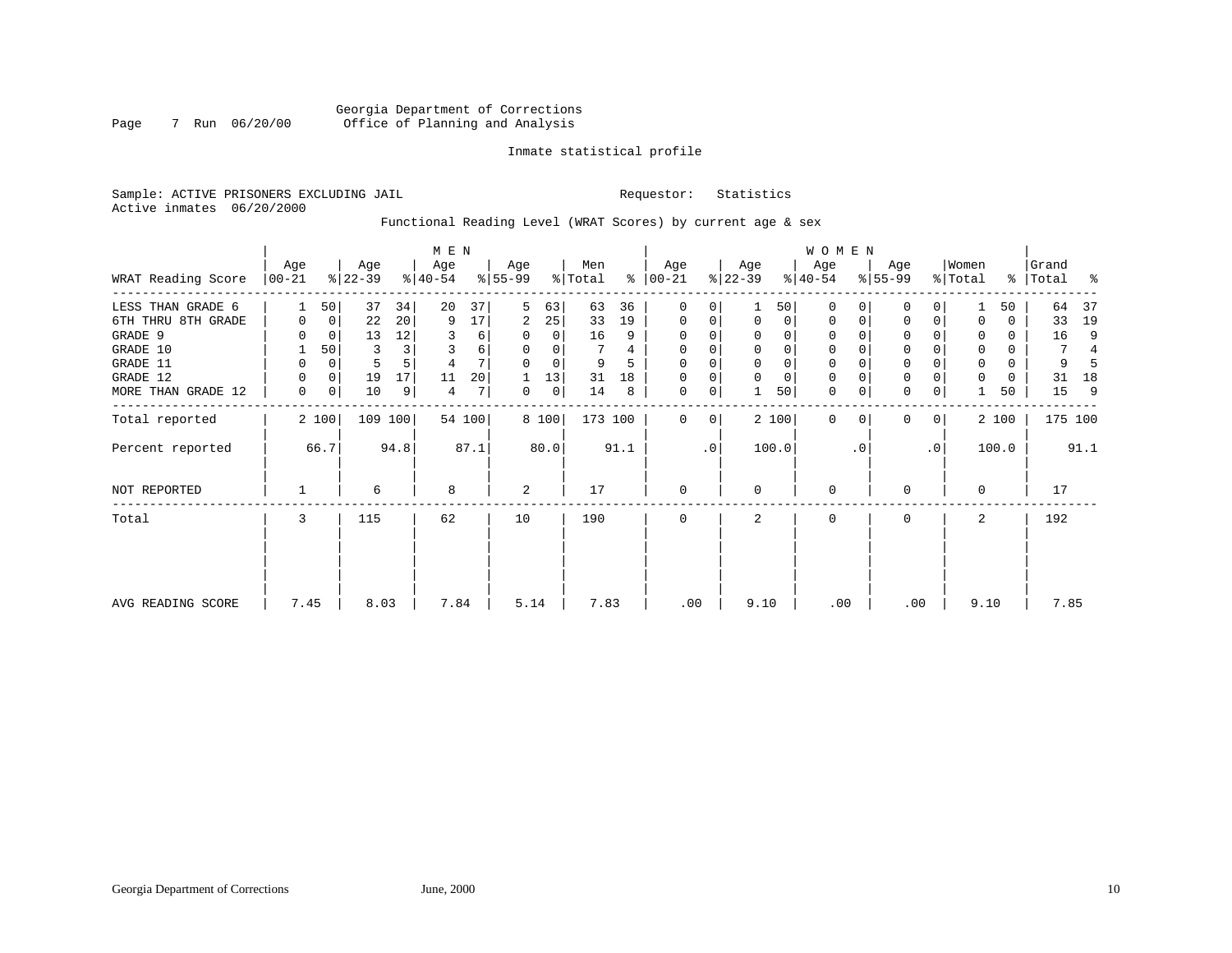# Georgia Department of Corrections<br>8 Run 06/20/00 Office of Planning and Analysis Page 8 Run 06/20/00 Office of Planning and Analysis

# Inmate statistical profile

Sample: ACTIVE PRISONERS EXCLUDING JAIL **Requestor:** Statistics Active inmates 06/20/2000

Functional Math Level (WRAT Scores) by current age & sex

| WRAT Math Score    | Age<br>$00 - 21$ |             | Age<br>$ 22-39 $ |         | M E N<br>Age<br>$ 40-54 $ |        | Age<br>$ 55-99 $ |             | Men<br>% Total |                | Age<br>$8   00 - 21$ |             | Age<br>$ 22-39 $ |             | W O M E N<br>Age<br>$ 40-54 $ |          | Age<br>$8 55-99$ |                | Women<br>% Total |       | Grand<br>%   Total | နွ   |
|--------------------|------------------|-------------|------------------|---------|---------------------------|--------|------------------|-------------|----------------|----------------|----------------------|-------------|------------------|-------------|-------------------------------|----------|------------------|----------------|------------------|-------|--------------------|------|
| LESS THAN GRADE 6  |                  | 50          | 39               | 36      | 28                        | 52     | 6                | 75          | 74             | 43             | 0                    | 0           | $\Omega$         | 0           | 0                             | $\Omega$ | $\Omega$         | 0              | 0                | 0     | 74                 | 42   |
| 6TH THRU 8TH GRADE |                  | 50          | 46               | 42      | 15                        | 28     | 1                | 13          | 63             | 36             | $\mathbf 0$          | 0           | 0                | 0           | $\mathbf 0$                   | 0        | 0                | 0              | O                | 0     | 63                 | 36   |
| GRADE 9            | 0                | 0           | 11               | 10      | 3                         | б.     | $\Omega$         | $\mathbf 0$ | 14             | 8              | $\mathbf 0$          | 0           |                  | 50          | 0                             |          | 0                |                |                  | 50    | 15                 | 9    |
| GRADE 10           | 0                | 0           | 8                |         | 3                         | 6      |                  | 13          | 12             |                | 0                    | 0           | 0                | $\mathbf 0$ | $\mathbf 0$                   |          | $\mathbf 0$      |                | 0                | 0     | 12                 | 7    |
| GRADE 11           | 0                | $\mathbf 0$ | $\overline{a}$   |         |                           | 2      | 0                | 0           | 3              | $\overline{a}$ | $\mathbf 0$          |             |                  | $\mathbf 0$ | $\mathbf 0$                   |          | $\mathbf 0$      |                | $\mathbf 0$      | 0     | 3                  | 2    |
| GRADE 12           | 0                | 0           | $\overline{c}$   |         | 3                         | 6      | $\Omega$         | 0           | 5              | 3              | $\mathbf 0$          | 0           | $\mathbf 0$      | $\mathbf 0$ | 0                             |          | $\mathsf 0$      |                |                  | 0     | 5                  | 3    |
| MORE THAN GRADE 12 | 0                | 0           |                  | 1       |                           | 2      | 0                | $\mathbf 0$ | $\overline{a}$ |                | $\mathbf 0$          | $\mathbf 0$ |                  | 50          | $\mathbf 0$                   | 0        | $\mathbf 0$      | 0              |                  | 50    | 3                  |      |
| Total reported     |                  | 2 100       |                  | 109 100 |                           | 54 100 |                  | 8 100       | 173 100        |                | 0                    | 0           |                  | 2 100       | $\Omega$                      | $\Omega$ | $\Omega$         | 0 <sup>1</sup> |                  | 2 100 | 175 100            |      |
| Percent reported   |                  | 66.7        |                  | 94.8    |                           | 87.1   |                  | 80.0        |                | 91.1           |                      | $\cdot$ 0   |                  | 100.0       |                               | . 0      |                  | $\cdot$ 0      |                  | 100.0 |                    | 91.1 |
| NOT REPORTED       |                  |             | 6                |         | 8                         |        | 2                |             | 17             |                | $\mathbf{0}$         |             | $\Omega$         |             | $\mathbf 0$                   |          | $\Omega$         |                | $\Omega$         |       | 17                 |      |
| Total              | 3                |             | 115              |         | 62                        |        | 10               |             | 190            |                | $\mathbf 0$          |             | 2                |             | $\mathbf 0$                   |          | $\Omega$         |                | 2                |       | 192                |      |
|                    |                  |             |                  |         |                           |        |                  |             |                |                |                      |             |                  |             |                               |          |                  |                |                  |       |                    |      |
| AVG MATH SCORE     | 6.20             |             | 6.88             |         | 6.37                      |        | 4.40             |             | 6.60           |                | .00                  |             | 11.40            |             | .00                           |          | .00              |                | 11.40            |       | 6.66               |      |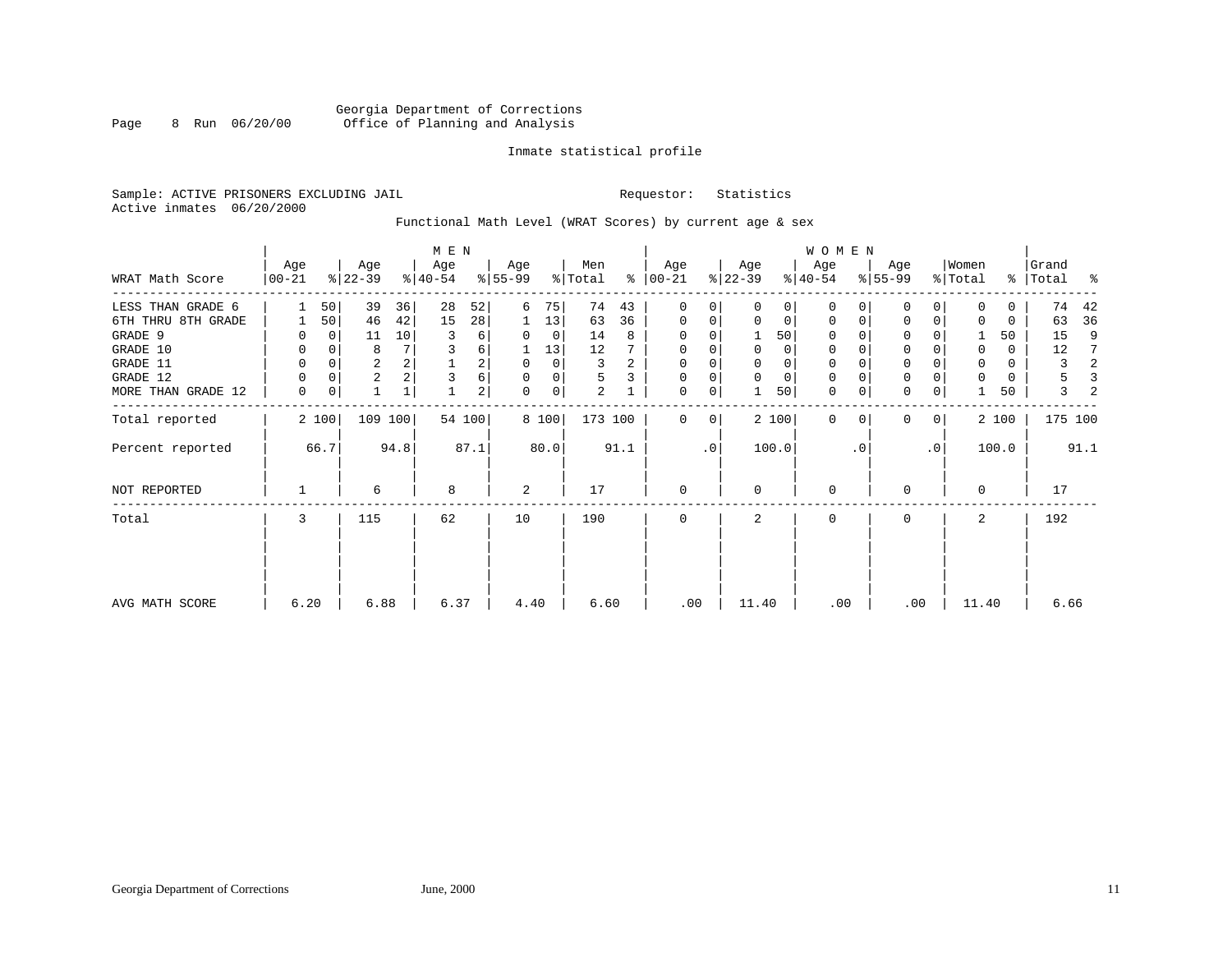# Georgia Department of Corrections<br>9 Run 06/20/00 Office of Planning and Analysis Page 9 Run 06/20/00 Office of Planning and Analysis

# Inmate statistical profile

Sample: ACTIVE PRISONERS EXCLUDING JAIL **Requestor:** Statistics Active inmates 06/20/2000

# Functional Spelling Level (WRAT Scores) by current age & sex

|                     |                  | M E N       |                  |      |                  |        |                  |             |                |      |                 | <b>WOMEN</b> |                  |          |                  |             |                  |           |                  |               |                |                |
|---------------------|------------------|-------------|------------------|------|------------------|--------|------------------|-------------|----------------|------|-----------------|--------------|------------------|----------|------------------|-------------|------------------|-----------|------------------|---------------|----------------|----------------|
| WRAT Spelling Score | Age<br>$ 00-21 $ |             | Age<br>$ 22-39 $ |      | Age<br>$ 40-54 $ |        | Age<br>$8 55-99$ |             | Men<br>% Total | ႜ    | Age<br>$ 00-21$ |              | Age<br>$ 22-39 $ |          | Age<br>$ 40-54 $ |             | Age<br>$8 55-99$ |           | Women<br>% Total | $\frac{8}{6}$ | Grand<br>Total | ႜ              |
| LESS THAN GRADE 6   |                  | 2 100       | 42               | 39   | 29               | 54     | 5                | 63          | 78             | 45   | $\mathbf 0$     | 0            | $\Omega$         | $\Omega$ | $\Omega$         | O           | $\Omega$         | $\Omega$  | $\Omega$         | 0             | 78             | 45             |
| 6TH THRU 8TH GRADE  | U                | $\mathbf 0$ | 30               | 28   | 13               | 24     |                  | 13          | 44             | 25   | 0               | 0            |                  | 50       | $\mathbf 0$      | $\mathbf 0$ | $\Omega$         | 0         |                  | 50            | 45             | 26             |
| GRADE 9             |                  | $\Omega$    | 12               | 11   | 3                | 6      |                  | 13          | 16             | 9    | $\Omega$        |              | $\Omega$         | $\Omega$ | $\Omega$         |             | $\Omega$         |           | $\Omega$         | 0             | 16             | 9              |
| GRADE 10            | 0                | $\mathbf 0$ | 8                |      | 0                | 0      | $\Omega$         | $\mathbf 0$ | 8              | 5    | $\mathbf 0$     |              | $\mathbf 0$      | 0        | $\mathbf 0$      | $\Omega$    | 0                |           | $\mathbf 0$      | 0             | 8              |                |
| GRADE 11            | 0                | $\Omega$    | 4                |      |                  | 6      |                  | 0           |                |      | $\Omega$        |              |                  | 0        | $\mathbf 0$      |             | $\Omega$         |           | $\mathbf 0$      | 0             | 7              |                |
| GRADE 12            | 0                | $\Omega$    | 10               |      |                  | 6      |                  | 13          | 14             |      | $\Omega$        |              | $\Omega$         | 0        | $\mathbf 0$      | $\Omega$    | 0                |           | $\mathbf 0$      | 0             | 14             | 8              |
| MORE THAN GRADE 12  | 0                | 0           | 3                | 3    | 3                | 6      | 0                | 0           | 6              | 3    | $\mathbf 0$     | 0            |                  | 50       | $\mathbf 0$      | $\mathbf 0$ | $\mathbf 0$      | 0         |                  | 50            | 7              | $\overline{4}$ |
| Total reported      |                  | 2 100       | 109 100          |      |                  | 54 100 |                  | 8 100       | 173 100        |      | $\Omega$        | 0            |                  | 2 100    | $\Omega$         | $\Omega$    | $\Omega$         | 0         |                  | 2 100         | 175 100        |                |
| Percent reported    |                  | 66.7        |                  | 94.8 |                  | 87.1   |                  | 80.0        |                | 91.1 |                 | $\cdot$ 0    |                  | 100.0    |                  | . 0         |                  | $\cdot$ 0 |                  | 100.0         |                | 91.1           |
| NOT REPORTED        |                  |             | 6                |      | 8                |        | 2                |             | 17             |      | $\mathbf 0$     |              | $\Omega$         |          | $\mathbf 0$      |             | 0                |           | $\mathbf 0$      |               | 17             |                |
| Total               | 3                |             | 115              |      | 62               |        | 10               |             | 190            |      | 0               |              | 2                |          | 0                |             | 0                |           | 2                |               | 192            |                |
|                     |                  |             |                  |      |                  |        |                  |             |                |      |                 |              |                  |          |                  |             |                  |           |                  |               |                |                |
| AVG SPELLING SCORE  | 4.80             |             | 7.14             |      | 6.08             |        | 5.00             |             | 6.68           |      | .00             |              | 9.70             |          | .00              |             | .00              |           | 9.70             |               | 6.71           |                |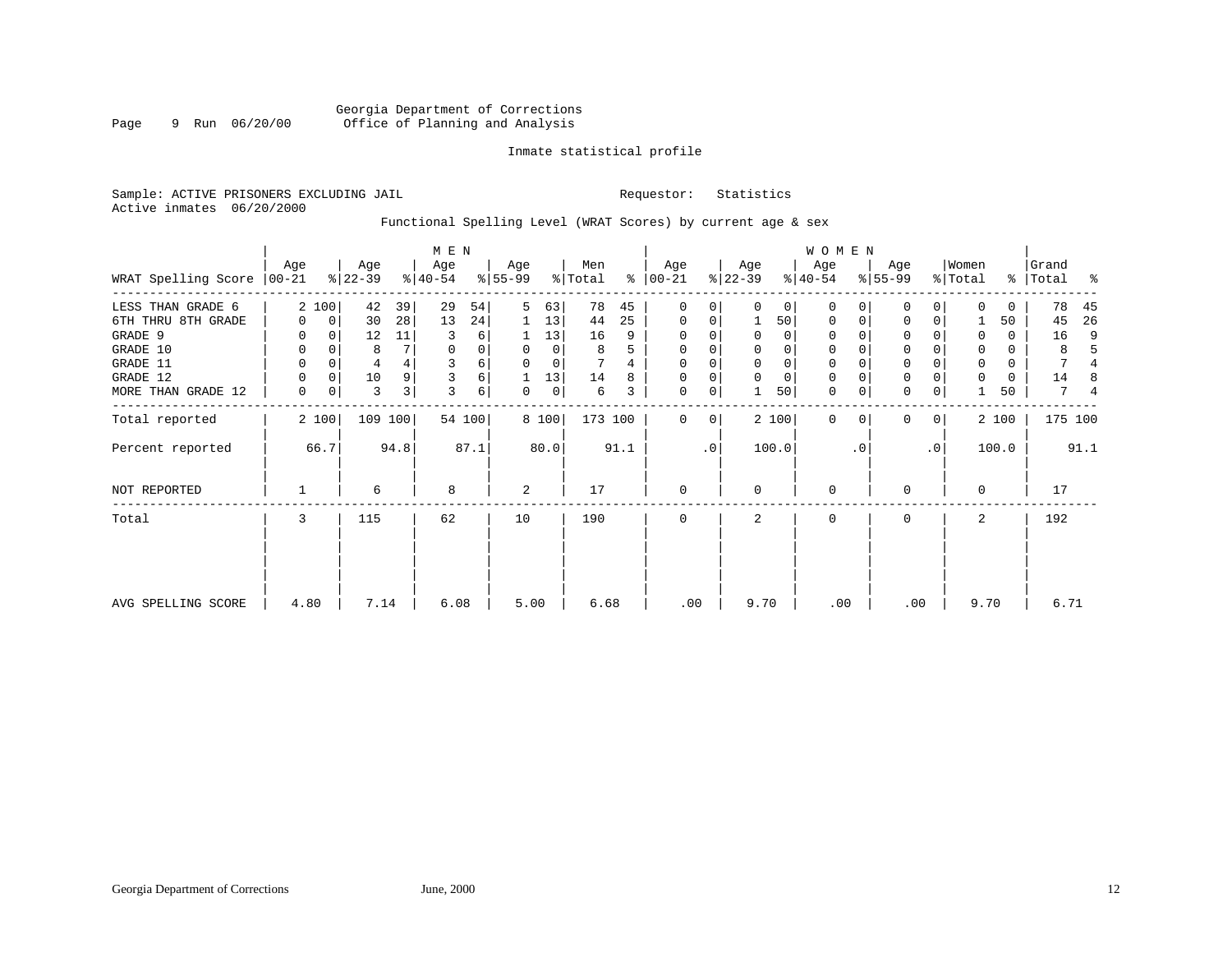# Georgia Department of Corrections<br>Page 10 Run 06/20/00 office of Planning and Analysis Page 10 Run 06/20/00 Office of Planning and Analysis

# Inmate statistical profile

Sample: ACTIVE PRISONERS EXCLUDING JAIL **Requestor:** Statistics Active inmates 06/20/2000

# Self-Rpt Guardian Status To Age 16 by current age & sex

|                  |                 |          |                  |       | M E N            |        |                  |          |                |      |                  |           |                  |          | W O M E N        |     |                  |             |                  |       |                    |         |
|------------------|-----------------|----------|------------------|-------|------------------|--------|------------------|----------|----------------|------|------------------|-----------|------------------|----------|------------------|-----|------------------|-------------|------------------|-------|--------------------|---------|
| Guardian Status  | Age<br>$ 00-21$ |          | Age<br>$ 22-39 $ |       | Age<br>$ 40-54 $ |        | Age<br>$8 55-99$ |          | Men<br>% Total | ి    | Age<br>$00 - 21$ |           | Age<br>$ 22-39 $ |          | Age<br>$ 40-54 $ |     | Age<br>$ 55-99 $ |             | Women<br>% Total |       | Grand<br>%   Total | ႜ       |
| ORPHANAGE        |                 | 0        | 0                | 0     | O                | 0      |                  | 0        | 0              | 0    | O                | 0         | $\Omega$         | 0        | 0                |     | O                | $\Omega$    |                  | 0     |                    |         |
| FATHER ONLY      |                 | 33       | 5                |       |                  | 2      |                  | 0        |                | 4    |                  | 0         | $\Omega$         | 0        | $\Omega$         |     | O                |             |                  | 0     |                    |         |
| FTR MTR HD       |                 | 67       | 6                |       |                  | 3      |                  | $\Omega$ | 10             | 5    |                  |           | $\Omega$         | $\Omega$ |                  |     |                  |             |                  |       | 10                 |         |
| MOTHER ONLY      |                 | $\Omega$ | 42               | 37    | 19               | 31     |                  | 30       | 64             | 34   |                  |           |                  |          |                  |     | 0                |             | 0                |       | 64                 | 34      |
| MTR FTR HD       |                 | C        | 34               | 30    | 26               | 43     | 5                | 50       | 65             | 34   | $\Omega$         |           |                  | 2 100    | $\Omega$         |     | 0                |             | 2                | 100   | 67                 | 35      |
| OTH FEMALE       | 0               |          | 5                |       |                  |        |                  | 0        | 9              | 5    |                  |           | $\Omega$         | 0        | 0                |     | 0                |             |                  |       |                    | 5       |
| OTH MALE         |                 |          | 0                |       | O                | 0      |                  |          | U              |      |                  |           | $\Omega$         | 0        | $\Omega$         |     | O                |             | 0                |       |                    |         |
| STEP-PARNTS      | 0               | C        | 2                |       | 2                | 3      |                  | 0        | 4              | 2    |                  |           | 0                | $\Omega$ | 0                |     | 0                |             | 0                | 0     |                    |         |
| FOSTER HOME      |                 | C        | 6                |       | $\Omega$         | 0      |                  | 10       |                | 4    |                  |           | 0                | $\Omega$ | 0                |     | $\Omega$         |             | $\Omega$         | 0     |                    |         |
| GRAND PRNTS      | 0               | 0        | 9                |       |                  | 7      |                  | 10       | 14             |      |                  |           | 0                | $\Omega$ | 0                |     | 0                |             | 0                | 0     | 14                 |         |
| OTHER            | 0               | 0        | 6                | 5     | 3                | 5      | 0                | 0        | 9              | 5    |                  | 0         | 0                | $\Omega$ | 0                |     | $\Omega$         | 0           | 0                | 0     |                    |         |
| Total reported   |                 | 3 100    | 115              | 100   |                  | 61 100 |                  | 10 100   | 189 100        |      | $\Omega$         | 0         |                  | 2 100    | $\Omega$         | 0   | $\Omega$         | $\mathbf 0$ |                  | 2 100 |                    | 191 100 |
| Percent reported |                 | 100.0    |                  | 100.0 |                  | 98.4   |                  | 100.0    |                | 99.5 |                  | $\cdot$ 0 |                  | 100.0    |                  | . 0 |                  | $\cdot$ 0   |                  | 100.0 |                    | 99.5    |
| NOT RPTD         | $\mathbf 0$     |          | 0                |       |                  |        | $\Omega$         |          |                |      | $\Omega$         |           | $\Omega$         |          | $\Omega$         |     | $\Omega$         |             | $\Omega$         |       |                    |         |
| Total            | 3               |          | 115              |       | 62               |        | 10               |          | 190            |      | $\Omega$         |           | 2                |          | $\mathbf 0$      |     | $\Omega$         |             | 2                |       | 192                |         |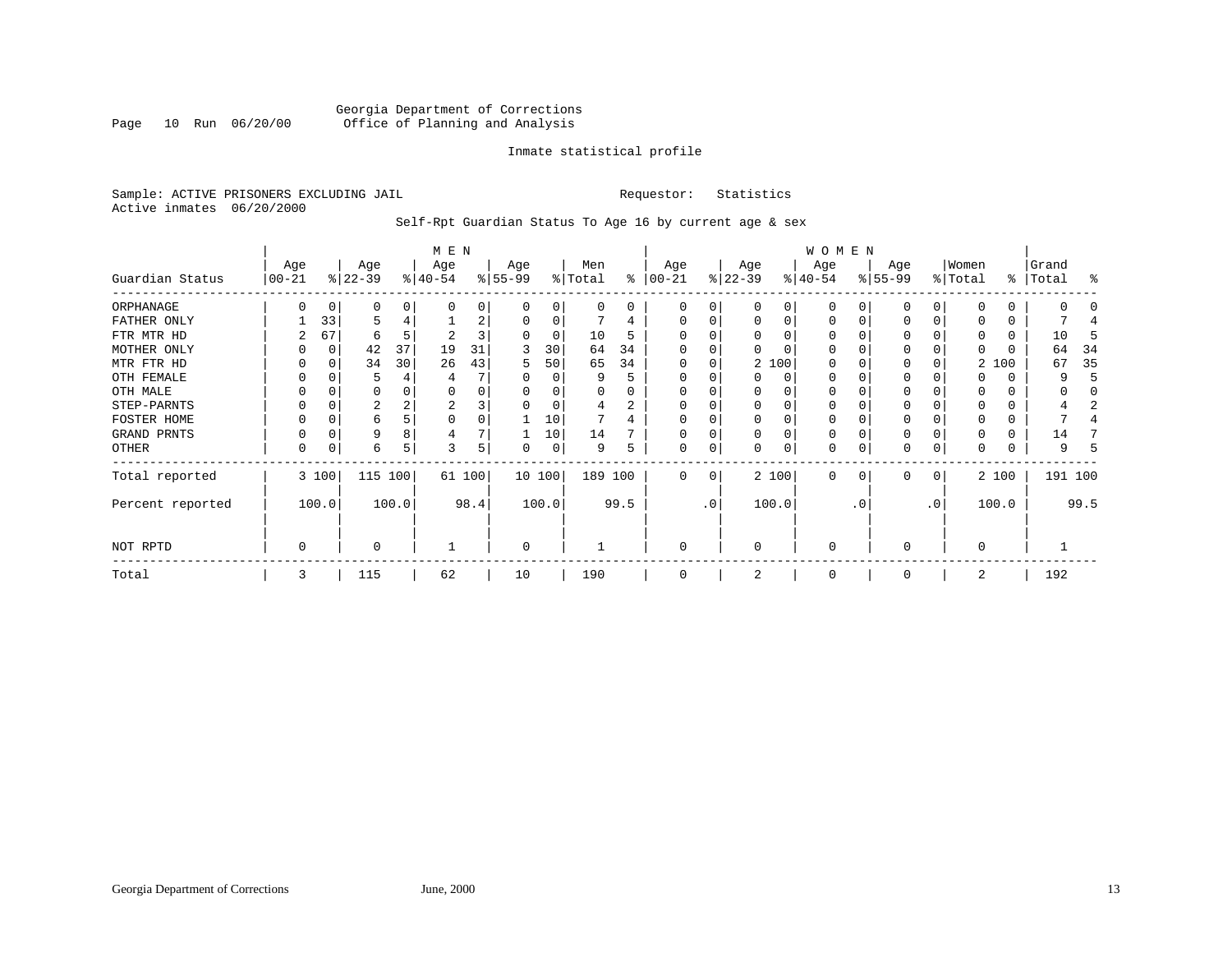# Georgia Department of Corrections<br>Page 11 Run 06/20/00 Office of Planning and Analysis Office of Planning and Analysis

# Inmate statistical profile

Sample: ACTIVE PRISONERS EXCLUDING JAIL **Requestor:** Statistics Active inmates 06/20/2000

# Self-Rpt Employment Status Before Prison by current age & sex

|                  |            |          |           |      | M E N     |        |           |             |          |          |             |                 |           |       | W O M E N   |                |             |              |          |       |           |         |
|------------------|------------|----------|-----------|------|-----------|--------|-----------|-------------|----------|----------|-------------|-----------------|-----------|-------|-------------|----------------|-------------|--------------|----------|-------|-----------|---------|
|                  | Age        |          | Age       |      | Age       |        | Age       |             | Men      |          | Age         |                 | Age       |       | Age         |                | Age         |              | Women    |       | Grand     |         |
| Employment       | $ 00 - 21$ |          | $ 22-39 $ |      | $ 40-54 $ |        | $ 55-99 $ |             | % Total  | ွေ       | $ 00 - 21$  |                 | $ 22-39 $ |       | $ 40-54 $   |                | $8155 - 99$ |              | % Total  |       | %   Total | ႜ       |
| FULL TIME        |            | $\Omega$ | 62        | 56   | 38        | 68     | 4         | 44          | 104      | 58       | O           | $\Omega$        |           | 2 100 | $\Omega$    | $\Omega$       | 0           | 0            |          | 2 100 | 106       | 59      |
| PART TIME        | 0          | 0        | 6         | 5    |           | 2      | 0         | 0           |          | 4        | $\mathbf 0$ | 0               | $\Omega$  | 0     | 0           | 0              | 0           | 0            | 0        | 0     |           | 4       |
| UNEMPL < 6M      |            | 0        | 14        | 13   |           | 13     | $\Omega$  | 0           | 21       | 12       |             |                 | $\Omega$  | 0     |             |                | 0           |              | 0        | 0     | 21        | 12      |
| UNEMPL > 6M      |            | 33       | 23        | 21   | 8         | 14     | 2         | 22          | 34       | 19       | $\Omega$    |                 | $\Omega$  |       | $\Omega$    |                | 0           |              | $\Omega$ | 0     | 34        | 19      |
| NEVER WORKD      | 2          | 67       | 4         | 4    |           | 2      |           | 11          | 8        | 4        | 0           |                 |           |       |             |                | 0           |              | 0        |       |           | 4       |
| STUDENT          |            | 0        |           |      |           | 0      | $\Omega$  | 0           | $\Omega$ | $\Omega$ |             |                 | $\Omega$  |       |             |                | 0           |              | $\Omega$ |       |           |         |
| INCAPABLE        |            |          |           |      |           | 2      | 2         | 22          | 4        | 2        |             |                 |           |       | $\Omega$    |                |             |              |          |       |           |         |
| OTHER            | 0          | 0        | 0         | 0    | 0         | 0      | 0         | $\mathsf 0$ | $\Omega$ | 0        | $\Omega$    |                 | $\Omega$  | 0     | $\Omega$    |                | 0           | 0            | 0        | 0     |           |         |
| Total reported   |            | 3 100    | 110 100   |      |           | 56 100 |           | 9 100       | 178 100  |          | 0           | 0 <sup>1</sup>  |           | 2 100 | $\mathbf 0$ | 0 <sup>1</sup> | 0           | $\mathbf{0}$ |          | 2 100 |           | 180 100 |
| Percent reported |            | 100.0    |           | 95.7 |           | 90.3   |           | 90.0        |          | 93.7     |             | .0 <sup>1</sup> |           | 100.0 |             | $\cdot$ 0      |             | $\cdot$ 0    |          | 100.0 |           | 93.8    |
| NOT RPTD         | $\Omega$   |          | 5         |      | 6         |        |           |             | 12       |          |             |                 | $\Omega$  |       | $\Omega$    |                | $\Omega$    |              | $\Omega$ |       | 12        |         |
| Total            | 3          |          | 115       |      | 62        |        | 10        |             | 190      |          |             |                 | 2         |       | $\Omega$    |                | $\Omega$    |              | 2        |       | 192       |         |

\* NOTE: THE FIELD LABELD "OTHER" WAS CORRECTED IN APRIL 1989; INMATES CODED "PRE-OTIS NOT REPORTED" NOW HAVE BEEN REMOVED FROM THIS FIELD AND IDENTIFIED AS "NOT REPORTED".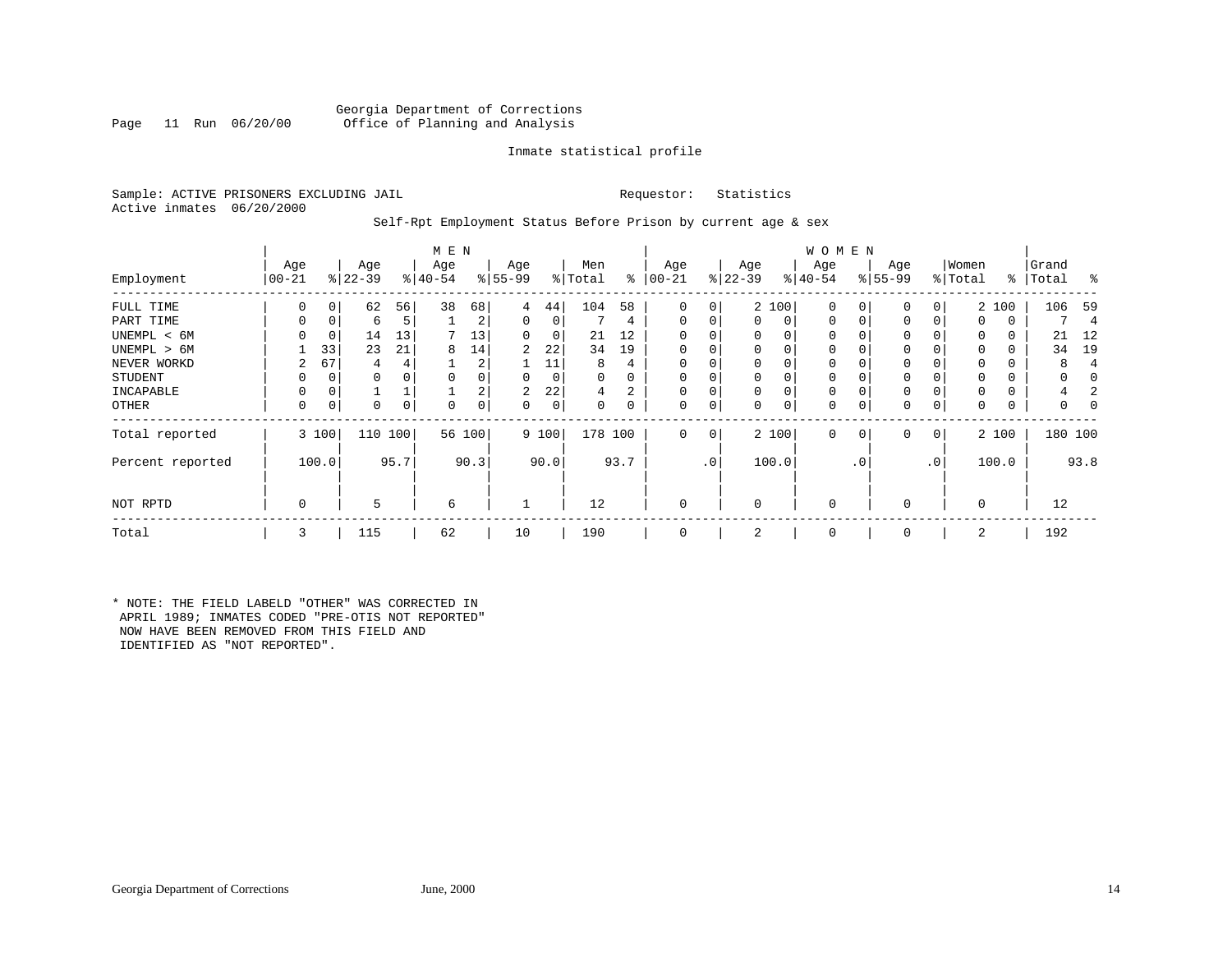# Georgia Department of Corrections<br>Page 12 Run 06/20/00 Office of Planning and Analysis Page 12 Run 06/20/00 Office of Planning and Analysis

# Inmate statistical profile

Sample: ACTIVE PRISONERS EXCLUDING JAIL **Requestor:** Statistics Active inmates 06/20/2000

# Self-Rpt Marital Status At Admission by current age & sex

|                  | M E N     |       |           |       |           |                |             |       |         |      |             |                 |             |       | W O M E N    |             |             |                |                |               |              |                |
|------------------|-----------|-------|-----------|-------|-----------|----------------|-------------|-------|---------|------|-------------|-----------------|-------------|-------|--------------|-------------|-------------|----------------|----------------|---------------|--------------|----------------|
|                  | Age       |       | Age       |       | Age       |                | Age         |       | Men     |      | Age         |                 | Age         |       | Age          |             | Age         |                | Women          |               | Grand        |                |
| Marital Status   | $00 - 21$ |       | $ 22-39 $ |       | $8 40-54$ |                | $ 55-99$    |       | % Total | ွေ   | $ 00-21$    |                 | $ 22-39$    |       | $ 40-54 $    |             | $ 55-99 $   |                | % Total        | $\frac{1}{6}$ | Total        | ಿ              |
| SINGLE           | 3         | 100   | 78        | 68    | 22        | 36             | 0           | 0     | 103     | 54   | 0           | 0               |             | 50    | $\mathbf{0}$ | 0           | 0           | 0              |                | 50            | 104          | -54            |
| MARRIED          | U         | 0     | 9         | 8     | 13        | 21             | 4           | 40    | 26      | 14   | 0           | 0               | 0           | 0     | $\mathbf{0}$ | $\mathbf 0$ | 0           | 0              | $\mathbf 0$    | 0             | 26           | 14             |
| SEPARATED        | $\Omega$  | 0     | 2         | 2     | 4         |                | 2           | 20    | 8       | 4    | 0           | 0               | $\mathbf 0$ | 0     | 0            |             | 0           |                | $\mathbf 0$    | 0             | 8            | $\overline{4}$ |
| DIVORCED         | 0         | 0     | 6         | 5     | 12        | 20             | 2           | 20    | 20      |      |             |                 | $\mathbf 0$ | 0     | 0            |             | $\mathbf 0$ |                | 0              | 0             | 20           | 10             |
| WIDOWED          |           | 0     |           |       | 4         |                |             | 10    | 9       | 5    |             |                 |             | 50    | $\mathbf 0$  |             | 0           |                |                | 50            | 10           | -5             |
| COMMON LAW       | $\Omega$  | 0     | 16        | 14    | 6         | 10             |             | 10    | 23      | 12   | $\Omega$    |                 | $\mathbf 0$ | 0     | $\mathbf 0$  |             | 0           |                | $\Omega$       | 0             | 23           | 12             |
| OTHER            | 0         | 0     | 0         | 0     | 0         | $\overline{0}$ | 0           | 0     | 0       | 0    | $\Omega$    | 0               | 0           | 0     | $\mathbf 0$  | 0           | 0           | 0              | 0              | 0             | $\mathbf{0}$ | 0              |
| Total reported   |           | 3 100 | 115       | 100   | 61        | 100            | 10 100      |       | 189 100 |      | $\mathbf 0$ | $\circ$         |             | 2 100 | $\mathbf{0}$ | 0           | 0           | 0 <sup>1</sup> |                | 2 100         | 191 100      |                |
| Percent reported |           | 100.0 |           | 100.0 |           | 98.4           |             | 100.0 |         | 99.5 |             | .0 <sup>1</sup> |             | 100.0 |              | . 0         |             | $\cdot$ 0      |                | 100.0         |              | 99.5           |
| NOT RPTD         | 0         |       | $\Omega$  |       |           |                | $\mathbf 0$ |       |         |      | $\Omega$    |                 | $\mathbf 0$ |       | 0            |             | $\mathbf 0$ |                | $\overline{0}$ |               |              |                |
| Total            | 3         |       | 115       |       | 62        |                | 10          |       | 190     |      | $\mathbf 0$ |                 | 2           |       | 0            |             | 0           |                | 2              |               | 192          |                |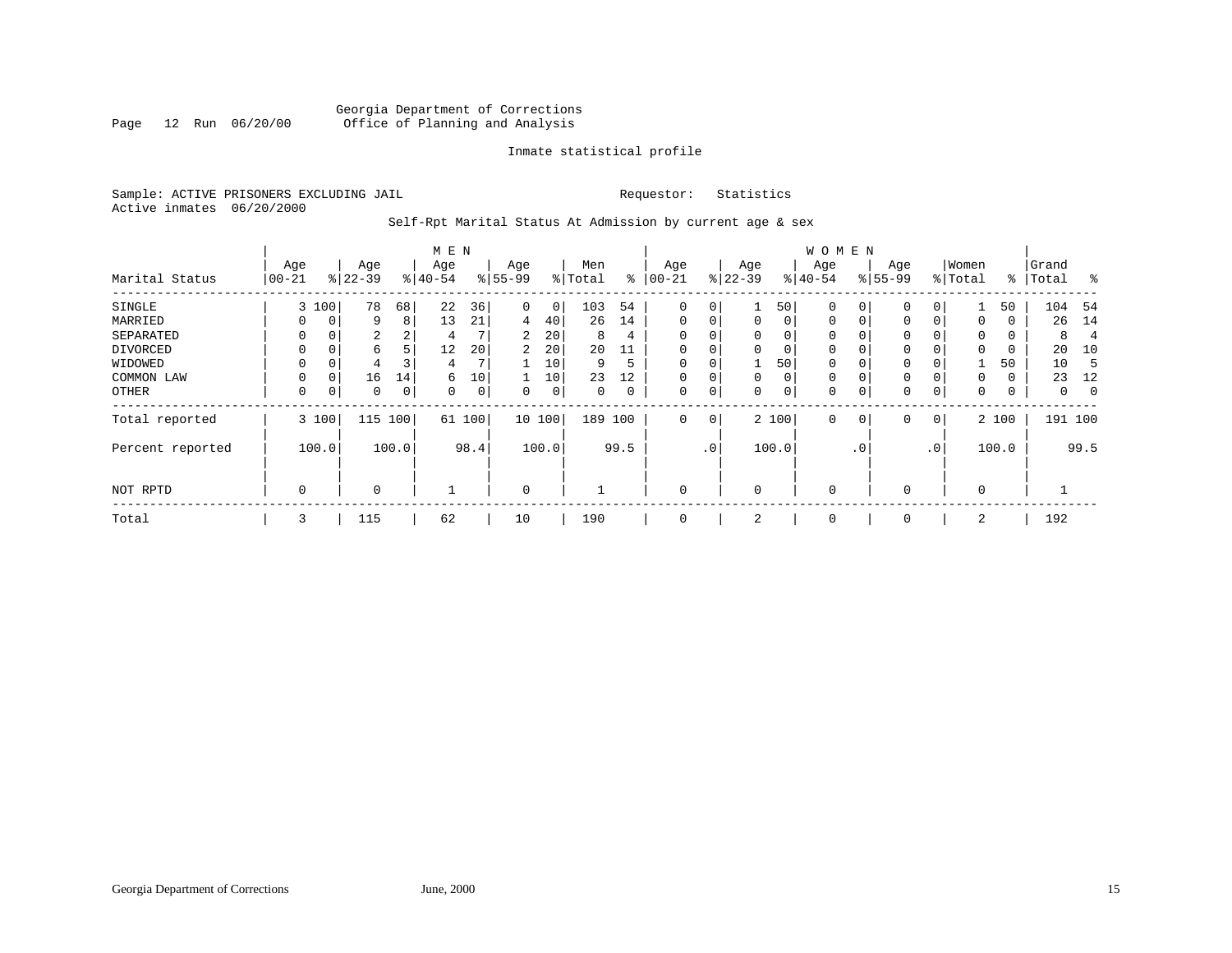# Georgia Department of Corrections<br>Page 13 Run 06/20/00 office of Planning and Analysis Office of Planning and Analysis

# Inmate statistical profile

Sample: ACTIVE PRISONERS EXCLUDING JAIL **Requestor:** Statistics Active inmates 06/20/2000

# Self-Rpt Number Of Children At Admission by current age & sex

|                      |                   |              |                  |        | M E N            |                |                  |                |                |      |                  |           |                  |             | WOMEN            |           |                  |                |                  |               |                |      |
|----------------------|-------------------|--------------|------------------|--------|------------------|----------------|------------------|----------------|----------------|------|------------------|-----------|------------------|-------------|------------------|-----------|------------------|----------------|------------------|---------------|----------------|------|
| Number Of Children   | Age<br>$ 00 - 21$ |              | Age<br>$ 22-39 $ |        | Age<br>$ 40-54 $ |                | Age<br>$8 55-99$ |                | Men<br>% Total | ႜ    | Age<br>$ 00-21 $ |           | Age<br>$ 22-39 $ |             | Age<br>$ 40-54 $ |           | Age<br>$8 55-99$ |                | Women<br>% Total | $\frac{8}{6}$ | Grand<br>Total | ႜ    |
| NO CHILDREN          | $\Omega$          | $\mathbf{0}$ |                  |        | 0                | 0              | 0                | 0              |                |      | 0                | 0         | $\Omega$         | $\Omega$    | $\mathbf 0$      | 0         | 0                | $\Omega$       | 0                | 0             |                |      |
| ONE CHILD            |                   | 100          | 32               | 44     | 13               | 30             | 5                | 56             | 51             | 40   | 0                | 0         | $\Omega$         | $\mathbf 0$ | $\mathbf 0$      | 0         | $\mathbf 0$      | $\overline{0}$ | 0                | 0             | 51             | 40   |
| TWO CHILDREN         |                   | $\mathbf 0$  | 22               | 30     | 16               | 36             | 0                | $\overline{0}$ | 38             | 30   | $\Omega$         | $\Omega$  |                  | 1 100       | $\Omega$         |           | $\Omega$         | 0              |                  | 100           | 39             | 30   |
| THREE CHILDREN       | 0                 | $\Omega$     | 10               | 14     | 10               | 23             | $\Omega$         | 0              | 20             | 16   | $\Omega$         | 0         | $\Omega$         | $\Omega$    | $\mathbf 0$      |           | $\mathbf{0}$     |                | 0                | 0             | 20             | 16   |
| FOUR CHILDREN        | 0                 | 0            | 6                | 8      | 2                | 5              | 2                | 22             | 10             | 8    | $\Omega$         | $\Omega$  |                  | $\Omega$    | $\mathbf 0$      |           | $\Omega$         |                | 0                | 0             | 10             | 8    |
| FIVE CHILDREN        | 0                 | 0            |                  |        | 2                | 5              | $\Omega$         | 0              | 3              | 2    | 0                | 0         | 0                | 0           | $\mathbf 0$      |           | 0                |                | 0                | 0             | 3              | 2    |
| MORE THAN 5 CHILDREN | 0                 | 0            |                  |        |                  | 2 <sub>1</sub> | 2                | 22             | 4              | 3    | $\mathbf 0$      | 0         | $\Omega$         | $\mathbf 0$ | 0                | 0         | $\mathbf 0$      | $\mathbf 0$    | 0                | 0             | 4              | З    |
| Total reported       |                   | 1 100        |                  | 73 100 |                  | 44 100         |                  | 9 100          | 127 100        |      | $\Omega$         | 0         |                  | 1 100       | $\Omega$         | 0         | $\Omega$         | 0 <sup>1</sup> |                  | 1 100         | 128 100        |      |
| Percent reported     |                   | 33.3         |                  | 63.5   |                  | 71.0           |                  | 90.0           |                | 66.8 |                  | $\cdot$ 0 |                  | 50.0        |                  | $\cdot$ 0 |                  | .0'            |                  | 50.0          |                | 66.7 |
| NOT REPORTED         | 2                 |              | 42               |        | 18               |                |                  |                | 63             |      | 0                |           |                  |             | $\mathbf 0$      |           | U                |                |                  |               | 64             |      |
| Total                | 3                 |              | 115              |        | 62               |                | 10               |                | 190            |      | 0                |           | 2                |             | $\mathbf 0$      |           | $\mathbf 0$      |                | 2                |               | 192            |      |
| AVG NUM CHILDREN     | 1.00              |              | 1.93             |        | 2.36             |                | 3.33             |                | 2.17           |      | .00              |           | 2.00             |             | .00              |           | .00              |                | 2.00             |               | 2.17           |      |
|                      |                   |              |                  |        |                  |                |                  |                |                |      |                  |           |                  |             |                  |           |                  |                |                  |               |                |      |

\* NOTE: THE FIELD LABLED "NO CHILDREN" WAS CORRECTED IN MARCH 1989: MISSING DATA FOR INMATES STILL IN DIAGNOSTICS NOW HAS BEEN REMOVED FROM THIS FIELD AND IDENTIFIED AS "NOT REPORTED" INFORMATION.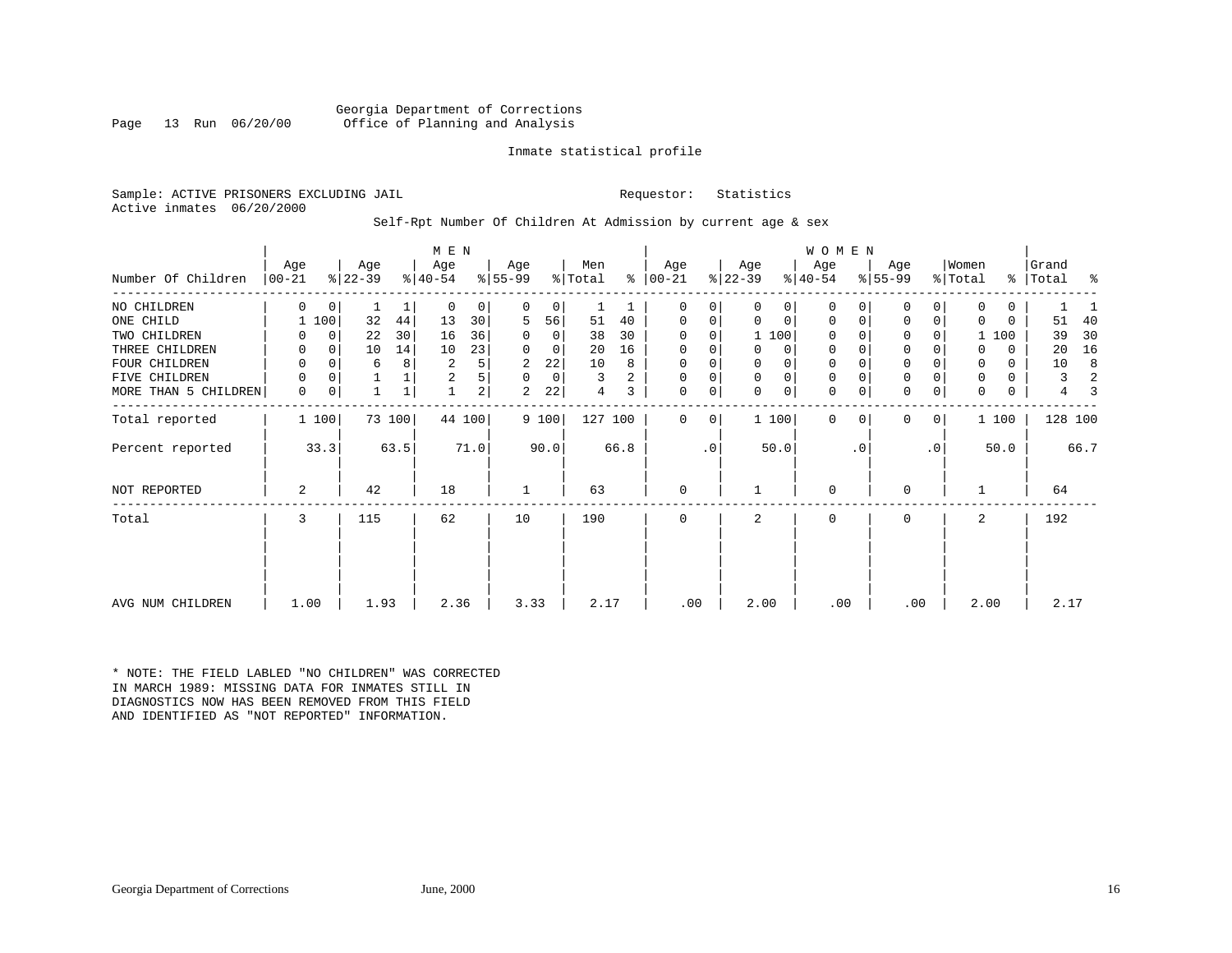# Georgia Department of Corrections Page 14 Run 06/20/00 Office of Planning and Analysis

# Inmate statistical profile

Sample: ACTIVE PRISONERS EXCLUDING JAIL **Requestor:** Statistics Active inmates 06/20/2000

# Self-Rpt Religious Affiliation by current age & sex

|                  |           |             |          |              | M E N          |                |           |          |          |                |            |             |              |       | WOMEN    |           |           |           |             |          |         |                |
|------------------|-----------|-------------|----------|--------------|----------------|----------------|-----------|----------|----------|----------------|------------|-------------|--------------|-------|----------|-----------|-----------|-----------|-------------|----------|---------|----------------|
|                  | Age       |             | Age      |              | Age            |                | Age       |          | Men      |                | Age        |             | Age          |       | Age      |           | Age       |           | Women       |          | Grand   |                |
| Religion         | $00 - 21$ |             | $ 22-39$ |              | $ 40-54$       |                | $8 55-99$ |          | % Total  | ి              | $ 00 - 21$ |             | $ 22-39$     |       | $ 40-54$ |           | $8 55-99$ |           | % Total     | နွ       | Total   | ႜ              |
| ISLAM            | 0         | 0           | 9        | 8            | 4              | 7              | 0         | 0        | 13       | 7              | 0          | 0           | 0            | 0     | 0        | 0         | 0         | 0         | $\Omega$    | $\Omega$ | 13      | 7              |
| CATHOLIC         | 0         | 0           | 2        | 2            | 2              | 3              | $\Omega$  | 0        | 4        | 2              | $\Omega$   | 0           | 0            | 0     | $\Omega$ | 0         | 0         | 0         | $\Omega$    | $\Omega$ | 4       | $\sqrt{2}$     |
| <b>BAPTIST</b>   |           | 0           | 47       | 42           | 33             | 54             | 6         | 60       | 86       | 46             | $\Omega$   | $\Omega$    | 1            | 50    | $\Omega$ | 0         | 0         | 0         | 1           | 50       | 87      | 46             |
| METHODIST        |           | $\Omega$    |          | 1            | 1              | 2              |           | 0        | 2        | 1              | $\Omega$   | $\Omega$    | $\Omega$     | 0     | $\Omega$ | $\Omega$  | C         | $\Omega$  | $\Omega$    | $\Omega$ | 2       | 1              |
| EPISCOPLN        |           | $\Omega$    | 0        | $\Omega$     | $\Omega$       | 0              | 0         | 0        | $\Omega$ | O              | $\Omega$   | ∩           | $\Omega$     | 0     | $\Omega$ | 0         | 0         | $\Omega$  | $\Omega$    | 0        | ∩       | $\mathbf 0$    |
| PRESBYTRN        |           | $\Omega$    | U        | <sup>0</sup> | $\Omega$       | 0              | U         | $\Omega$ | O        | O              | O          | $\Omega$    | <sup>0</sup> | 0     | O        | $\Omega$  | 0         | $\Omega$  | $\Omega$    | $\Omega$ |         | $\Omega$       |
| CHC OF GOD       |           | $\mathbf 0$ |          | 1            | $\Omega$       | 0              | $\Omega$  | 0        |          |                | O          | $\Omega$    | $\Omega$     | 0     | $\Omega$ | $\Omega$  | 0         | $\Omega$  | $\Omega$    | $\Omega$ |         | $\mathbf{1}$   |
| HOLINESS         |           | $\mathbf 0$ |          | 1            |                | 2              | 1         | 10       | 3        | $\overline{2}$ | O          |             |              | 50    | 0        | $\Omega$  | 0         | 0         |             | 50       |         | $\overline{2}$ |
| <b>JEWISH</b>    |           | 0           |          | 1            | O              | 0              | U         | 0        |          |                | $\Omega$   | O           | $\Omega$     | 0     | O        | 0         | 0         | $\Omega$  | $\Omega$    | $\Omega$ |         | 1              |
| ANGLICAN         |           | $\Omega$    | U        | $\Omega$     | $\Omega$       | 0              | U         | $\Omega$ | $\Omega$ | $\Omega$       | $\Omega$   | $\Omega$    | $\Omega$     | 0     | $\Omega$ | $\Omega$  | 0         | $\Omega$  | $\Omega$    | $\Omega$ |         | $\Omega$       |
| GRK ORTHDX       |           | $\Omega$    | 0        | 0            | $\Omega$       | 0              | U         | 0        | $\Omega$ | 0              | $\Omega$   | $\Omega$    | 0            | 0     | $\Omega$ | $\Omega$  | 0         | $\Omega$  | $\Omega$    | $\Omega$ |         | $\Omega$       |
| HINDU            |           | 0           | 0        | $\Omega$     | 0              | $\Omega$       | U         | 0        | 0        | O              |            | $\Omega$    | 0            | 0     | $\Omega$ | $\Omega$  | Ω         | $\Omega$  | $\Omega$    | $\Omega$ |         | $\Omega$       |
| <b>BUDDHIST</b>  |           | U           | 0        | $\Omega$     | 0              | 0              | U         | O        | 0        | O              | O          | ∩           | 0            | 0     | 0        | $\Omega$  | 0         | $\Omega$  | $\Omega$    | 0        |         | $\Omega$       |
| TAOIST           |           | U           | U        | $\Omega$     | $\Omega$       | $\Omega$       | U         | O        | $\Omega$ | O              | O          | $\Omega$    | $\Omega$     | O     | O        | $\Omega$  | 0         | $\Omega$  | $\Omega$    | $\Omega$ |         | $\Omega$       |
| SHINTOIST        |           | $\Omega$    | U        | $\Omega$     | $\Omega$       | $\Omega$       | U         | O        | $\Omega$ | $\Omega$       | $\Omega$   | ∩           | $\Omega$     | O     | $\Omega$ | $\Omega$  | 0         | $\Omega$  | $\Omega$    | $\Omega$ |         | $\Omega$       |
| SEVEN D AD       |           | $\mathbf 0$ | 0        | $\Omega$     | 2              | 3              | U         | 0        | 2        |                | O          |             | 0            | 0     | $\Omega$ | $\Omega$  | C         | 0         | $\Omega$    | $\Omega$ |         |                |
| JEHOVAH WT       |           | $\mathbf 0$ | 2        | 2            |                | 2              | U         | 0        | 3        | 2              | $\Omega$   |             | 0            | 0     | $\Omega$ | $\Omega$  | 0         | 0         | $\Omega$    | 0        |         | 2              |
| LATR DAY S       |           | $\Omega$    | 0        | $\Omega$     | 0              | 0              | $\Omega$  | $\Omega$ | 0        | $\Omega$       | $\Omega$   | $\Omega$    | $\Omega$     | 0     | $\Omega$ | $\Omega$  | 0         | $\Omega$  | $\Omega$    | $\Omega$ |         | $\Omega$       |
| QUAKER           |           | 0           | 0        | $\Omega$     | $\Omega$       | 0              | 0         | 0        | 0        | $\Omega$       | $\Omega$   | $\Omega$    | $\Omega$     | 0     | $\Omega$ | 0         | 0         | $\Omega$  | $\Omega$    | $\Omega$ | U       | $\Omega$       |
| OTHER PROD       |           | 0           | 12       | 11           | 5              | 8              | 0         | 0        | 17       | 9              | $\Omega$   | $\Omega$    | 0            | 0     | $\Omega$ | $\Omega$  | 0         | 0         | $\Omega$    | 0        | 17      | 9              |
| <b>NONE</b>      | 2         | 67          | 25       | 22           | 10             | 16             | 3         | 30       | 40       | 21             | O          | $\Omega$    | 0            | 0     | 0        | 0         | 0         | $\Omega$  | $\Omega$    | 0        | 40      | 21             |
| OTHER            |           | 33          | 12       | 11           | $\overline{2}$ | $\overline{3}$ | 0         | 0        | 15       | 8              | 0          | $\mathbf 0$ | $\Omega$     | 0     | 0        | 0         | $\Omega$  | 0         | $\Omega$    | 0        | 15      | 8              |
| Total reported   |           | 3 100       | 113 100  |              |                | 61 100         | 10 100    |          | 187 100  |                | 0          | 0           |              | 2 100 | 0        | 0         | 0         | 0         |             | 2 100    | 189 100 |                |
| Percent reported |           | 100.0       |          | 98.3         |                | 98.4           |           | 100.0    |          | 98.4           |            | $\cdot$ 0   |              | 100.0 |          | $\cdot$ 0 |           | $\cdot$ 0 |             | 100.0    |         | 98.4           |
| NOT RPTD         | 0         |             | 2        |              |                |                | 0         |          | 3        |                | 0          |             | 0            |       | 0        |           | 0         |           | $\mathbf 0$ |          | 3       |                |
| Total            | 3         |             | 115      |              | 62             |                | 10        |          | 190      |                | 0          |             | 2            |       | 0        |           | 0         |           | 2           |          | 192     |                |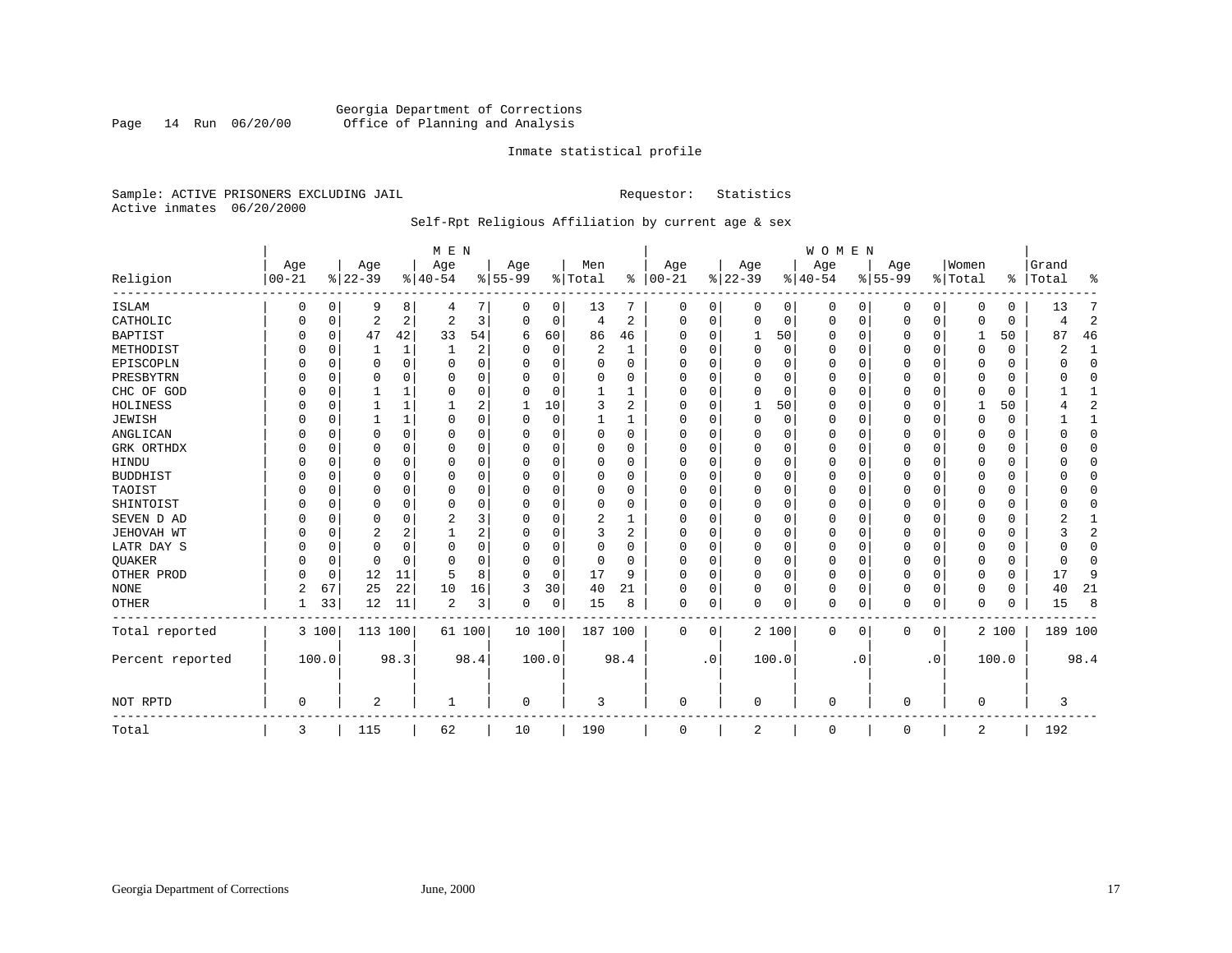# Georgia Department of Corrections<br>Page 15 Run 06/20/00 office of Planning and Analysis Office of Planning and Analysis

# Inmate statistical profile

Sample: ACTIVE PRISONERS EXCLUDING JAIL **Requestor:** Statistics Active inmates 06/20/2000

# Self-Rpt Family Behavior Patterns \* by current age & sex

|                  |          |          |           |      | M E N     |        |           |          |         |          |             |                 |           |       | W O M E N   |                |           |              |          |          |           |      |
|------------------|----------|----------|-----------|------|-----------|--------|-----------|----------|---------|----------|-------------|-----------------|-----------|-------|-------------|----------------|-----------|--------------|----------|----------|-----------|------|
|                  | Age      |          | Age       |      | Age       |        | Age       |          | Men     |          | Age         |                 | Age       |       | Age         |                | Age       |              | Women    |          | Grand     |      |
| Family Behavior  | $ 00-21$ |          | $ 22-39 $ |      | $ 40-54 $ |        | $ 55-99 $ |          | % Total | ႜ        | $ 00 - 21$  |                 | $ 22-39 $ |       | $ 40-54 $   |                | $8 55-99$ |              | % Total  |          | %   Total | း    |
| CRIMINLTY        |          | 0        | 36        | 19   | 21        | 23     | 2         | 17       | 59      | 20       | $\Omega$    | 0               |           | 17    | 0           | 0              | 0         | 0            |          |          | 60        | 20   |
| ALCOHOLISM       | 2        | 40       | 25        | 13   | 16        | 17     |           | 8        | 44      | 15       | $\Omega$    | 0               |           | 17    | 0           | 0              | 0         | 0            |          | 17       | 45        | 15   |
| DRUG ABUSE       |          | 40       | 15        | 8    | q         | 10     | 0         |          | 26      | 9        |             |                 |           | 17    |             |                |           |              |          |          | 27        | 9    |
| DOMINERING       |          |          |           |      |           |        |           |          |         | $\Omega$ |             |                 |           | 17    |             |                |           |              |          |          |           |      |
| MIGRANT          |          |          |           |      |           |        |           | 0        |         |          |             |                 |           | 0     |             |                |           |              | $\Omega$ | 0        |           |      |
| INFL BTGS        |          | 0        | 11        | 6    |           |        | 2         | 17       | 17      | 6        |             |                 |           |       |             |                |           |              |          | 0        |           |      |
| PERMISSIVE       |          | 0        |           | 0    |           |        | 0         | $\Omega$ | 0       | 0        |             |                 |           | 17    |             |                | 0         |              |          | 17       |           |      |
| FATH ABSNT       |          | $\Omega$ | 67        | 36   | 29        | 32     | 5         | 42       | 101     | 34       |             |                 |           | 0     |             |                |           |              | $\Omega$ | $\Omega$ | 101       | 33   |
| MOTH ABSNT       |          | 20       | 26        | 14   | 11        | 12     | 2         | 17       | 40      | 14       |             |                 |           | 0     | $\Omega$    |                |           |              | $\Omega$ | 0        | 40        | 13   |
| <b>NONE</b>      | 0        | 0        | 4         | 2    |           |        | 0         | 0        | 5.      | 2        | $\mathbf 0$ |                 |           | 17    | 0           |                | 0         |              |          |          | 6         | 2    |
| Total reported   |          | 5 100    | 187 100   |      |           | 92 100 |           | 12 100   | 296 100 |          | $\Omega$    | 0 <sup>1</sup>  |           | 6 100 | $\mathbf 0$ | $\overline{0}$ | 0         | $\mathbf{0}$ |          | 6 100    | 302 100   |      |
| Percent reported |          | 100.0    |           | 78.3 |           | 74.2   |           | 70.0     |         | 76.8     |             | .0 <sup>1</sup> |           | 100.0 |             | $\cdot$ 0      |           | $\cdot$ 0    |          | 100.0    |           | 77.1 |
| OTHER            | 0        |          | 25        |      | 16        |        | 3         |          | 44      |          | $\Omega$    |                 | $\Omega$  |       | $\Omega$    |                | O         |              | 0        |          | 44        |      |
| Total            | 3        |          | 115       |      | 62        |        | 10        |          | 190     |          | $\Omega$    |                 | 2         |       | 0           |                | 0         |              | 2        |          | 192       |      |

\* NOTE: SINCE THERE CAN BE UP TO FIVE BEHAVIOR CODES PER INMATE, THE NUMBER OF CASES REPORTED IN THE DETAIL LINES AND THE TOTAL REPORTED LINE MAY EXCEED THE TOTAL NUMBER OF CASES. IN SHORT, THIS TABLE COUNTS THE NUMBER OF BEHAVIOR PROBLEMS, NOT INMATES.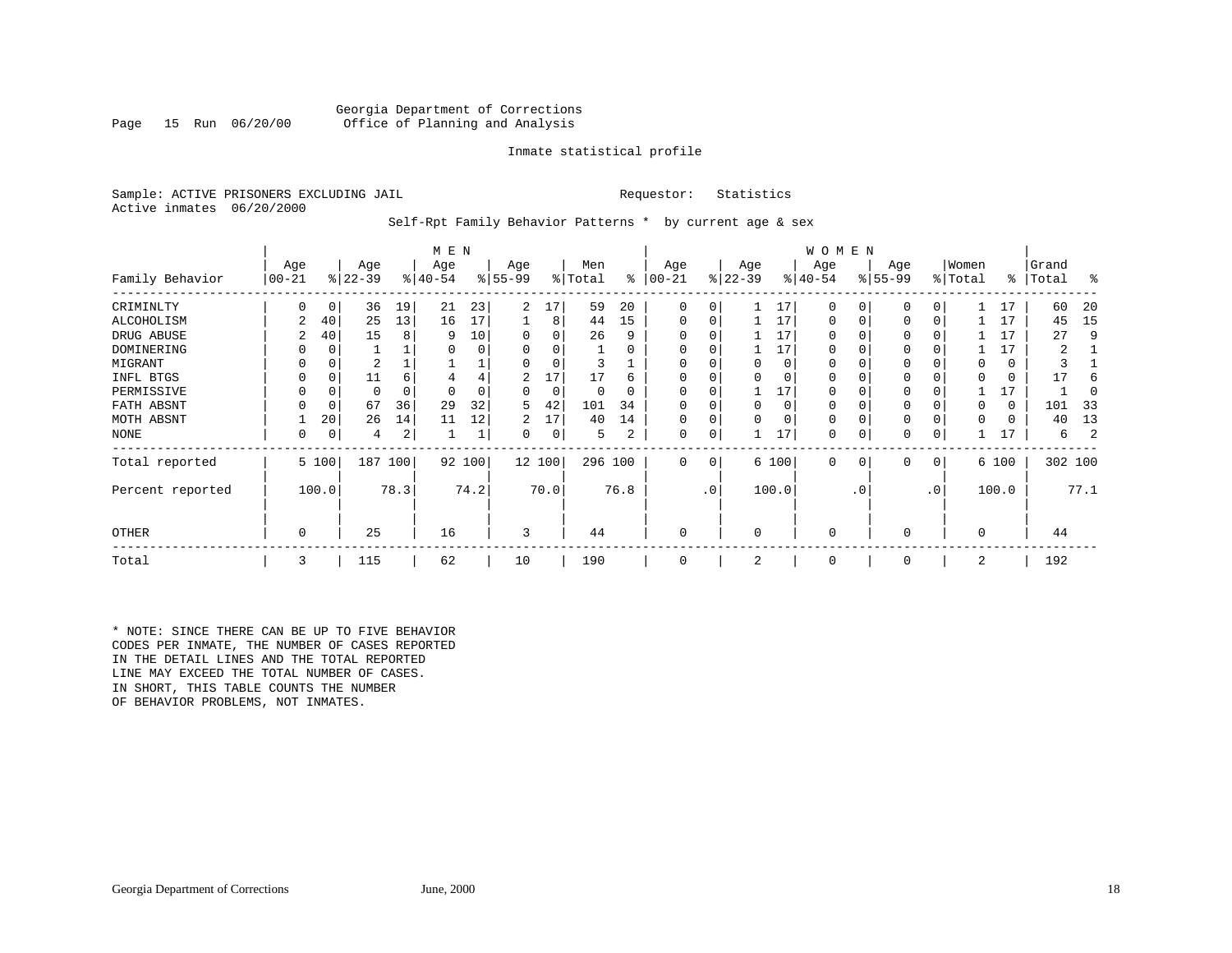# Georgia Department of Corrections<br>Page 16 Run 06/20/00 Office of Planning and Analysis Office of Planning and Analysis

# Inmate statistical profile

Sample: ACTIVE PRISONERS EXCLUDING JAIL **Requestor:** Statistics Active inmates 06/20/2000

# Inmate Diagnostic Behavior Problem \* by current age & sex

|                    |            |          |           |                | M E N          |          |              |          |         |                |            |           |              |          | <b>WOMEN</b> |           |           |             |          |              |           |                |
|--------------------|------------|----------|-----------|----------------|----------------|----------|--------------|----------|---------|----------------|------------|-----------|--------------|----------|--------------|-----------|-----------|-------------|----------|--------------|-----------|----------------|
|                    | Age        |          | Age       |                | Age            |          | Age          |          | Men     |                | Age        |           | Age          |          | Aqe          |           | Age       |             | Women    |              | Grand     |                |
| Diagnostic Problem | $ 00 - 21$ |          | $ 22-39 $ |                | $8 40-54$      |          | $ 55-99$     |          | % Total | ∻              | $ 00 - 21$ |           | $ 22-39 $    |          | $ 40-54 $    |           | $8 55-99$ |             | % Total  |              | %   Total | ႜ              |
| ALCOHOLIC          |            | $\Omega$ | 5         | $\overline{2}$ | 5              | 4        | 3            | 17       | 13      | 3              | 0          | $\Omega$  |              | 25       | $\Omega$     | 0         | 0         | $\Omega$    |          | 25           | 14        | 3              |
| ALCOH ABSE         | 2          | 17       | 23        | 9              | 12             | 9        |              | 6        | 38      | 9              | $\Omega$   | $\Omega$  | $\Omega$     | 0        | 0            | 0         | 0         | $\mathbf 0$ | $\Omega$ | $\Omega$     | 38        | 9              |
| DRUG EXP           |            | 8        | 43        | 16             | 21             | 16       | 2            | 11       | 67      | 16             |            |           | $\Omega$     | 0        | $\Omega$     | $\Omega$  | 0         | $\Omega$    | $\Omega$ | $\Omega$     | 67        | 15             |
| DRUG ABSE          | 3          | 25       | 45        | 17             | 17             | 13       | 2            | 11       | 67      | 16             | O          |           |              | 25       | $\Omega$     | $\Omega$  | O         | $\Omega$    |          | 25           | 68        | 16             |
| NARC ADDCT         |            | $\Omega$ | 2         | $\mathbf{1}$   | $\overline{c}$ | 2        |              | $\Omega$ | 4       |                |            |           | $\Omega$     | $\Omega$ | $\Omega$     | $\Omega$  | U         | $\Omega$    | $\Omega$ | $\Omega$     | 4         | $\mathbf{1}$   |
| EPILEPTIC          |            | $\Omega$ |           | $\Omega$       |                |          | $\Omega$     | $\Omega$ | 2       | <sup>0</sup>   | $\Omega$   |           | $\Omega$     | O        | $\Omega$     | $\Omega$  | O         | $\Omega$    | $\Omega$ | $\Omega$     | 2         | $\Omega$       |
| MANIPULTVE         |            | 0        | 17        | 6              |                | 3        | 2            | 11       | 23      | 5              |            |           | $\Omega$     | 0        | $\Omega$     | $\Omega$  | 0         | $\Omega$    | $\Omega$ | $\Omega$     | 23        | 5              |
| ASSAULTIVE         | 3          | 25       | 89        | 33             | 48             | 36       | 6            | 33       | 146     | 34             | ∩          |           | 2            | 50       | $\Omega$     | $\Omega$  | 0         | 0           | 2        | 50           | 148       | 34             |
| ESCPE TEND         | 2          | 17       | 13        | 5              | 14             | 11       |              | 0        | 29      | 7              |            |           | $\Omega$     | 0        | $\Omega$     | $\Omega$  | Ω         | O           | $\Omega$ | $\Omega$     | 29        | 7              |
| SUICIDAL           |            | 8        | 14        |                |                | 3        | <sup>0</sup> | O        | 19      |                |            |           |              | O        |              | $\Omega$  |           | O           |          | $\Omega$     | 19        | 4              |
| WITHDRAWN          |            |          |           |                |                | 0        |              | U        |         |                |            |           | <sup>0</sup> | U        | O            |           |           | U           |          | U            |           | O              |
| PR RLTY CT         |            |          | ς         |                |                | 2        | U            | O        |         |                |            |           | <sup>0</sup> | 0        | $\Omega$     | $\Omega$  |           | O           |          | $\Omega$     |           |                |
| HOMOSEXUAL         |            |          |           | 0              |                | $\Omega$ |              | O        |         | $\Omega$       |            |           | $\Omega$     | 0        | $\Omega$     | $\Omega$  | ი         | U           |          | U            |           | U              |
| <b>NONE</b>        |            |          |           |                |                |          |              | 6        |         |                |            |           | <sup>0</sup> | O        | $\Omega$     | $\Omega$  | ი         | O           |          | U            |           |                |
| <b>OTHER</b>       |            | $\Omega$ |           | 3              | $\Omega$       | 0        |              | 0        |         | $\overline{2}$ | O          |           | $\Omega$     | O        | $\Omega$     | $\Omega$  | 0         | $\Omega$    | $\Omega$ | U            |           | 2              |
| NOT RPTD           | $\Omega$   | $\Omega$ | 5         | 2              |                |          |              | 6        |         | 2              | $\Omega$   | 0         | $\Omega$     | 0        | $\Omega$     | 0         | N         | $\mathbf 0$ | $\Omega$ | <sup>0</sup> |           | $\overline{2}$ |
| Total reported     |            | 12 100   | 270 100   |                | 132 100        |          |              | 18 100   | 432 100 |                | $\Omega$   | $\Omega$  |              | 4 100    | $\Omega$     | 0         | 0         | 0           |          | 4 100        | 436 100   |                |
| Percent reported   |            | 100.0    |           | 99.1           |                | 100.0    |              | 100.0    |         | 99.5           |            | $\cdot$ 0 |              | 100.0    |              | $\cdot$ 0 |           | $\cdot$ 0   |          | 100.0        |           | 99.5           |
|                    |            |          |           |                |                |          |              |          |         |                |            |           |              |          |              |           |           |             |          |              |           |                |
| <b>UNKNOWN</b>     | $\Omega$   |          |           |                | $\Omega$       |          | 0            |          |         |                | $\Omega$   |           | $\mathbf 0$  |          | $\Omega$     |           | 0         |             | $\Omega$ |              |           |                |
| Total              | 3          |          | 115       |                | 62             |          | 10           |          | 190     |                | $\Omega$   |           | 2            |          | 0            |           | $\Omega$  |             | 2        |              | 192       |                |

\* NOTE: SINCE THERE CAN BE UP TO FIVE BEHAVIOR CODES PER INMATE, THE NUMBER OF CASES REPORTED IN THE DETAIL LINES AND THE TOTAL REPORTED LINE MAY EXCEED THE TOTAL NUMBER OF CASES.IN SHORT, THIS TABLE COUNTS THE NUMBER OF BEHAVIOR PROBLEMS, NOT INMATES.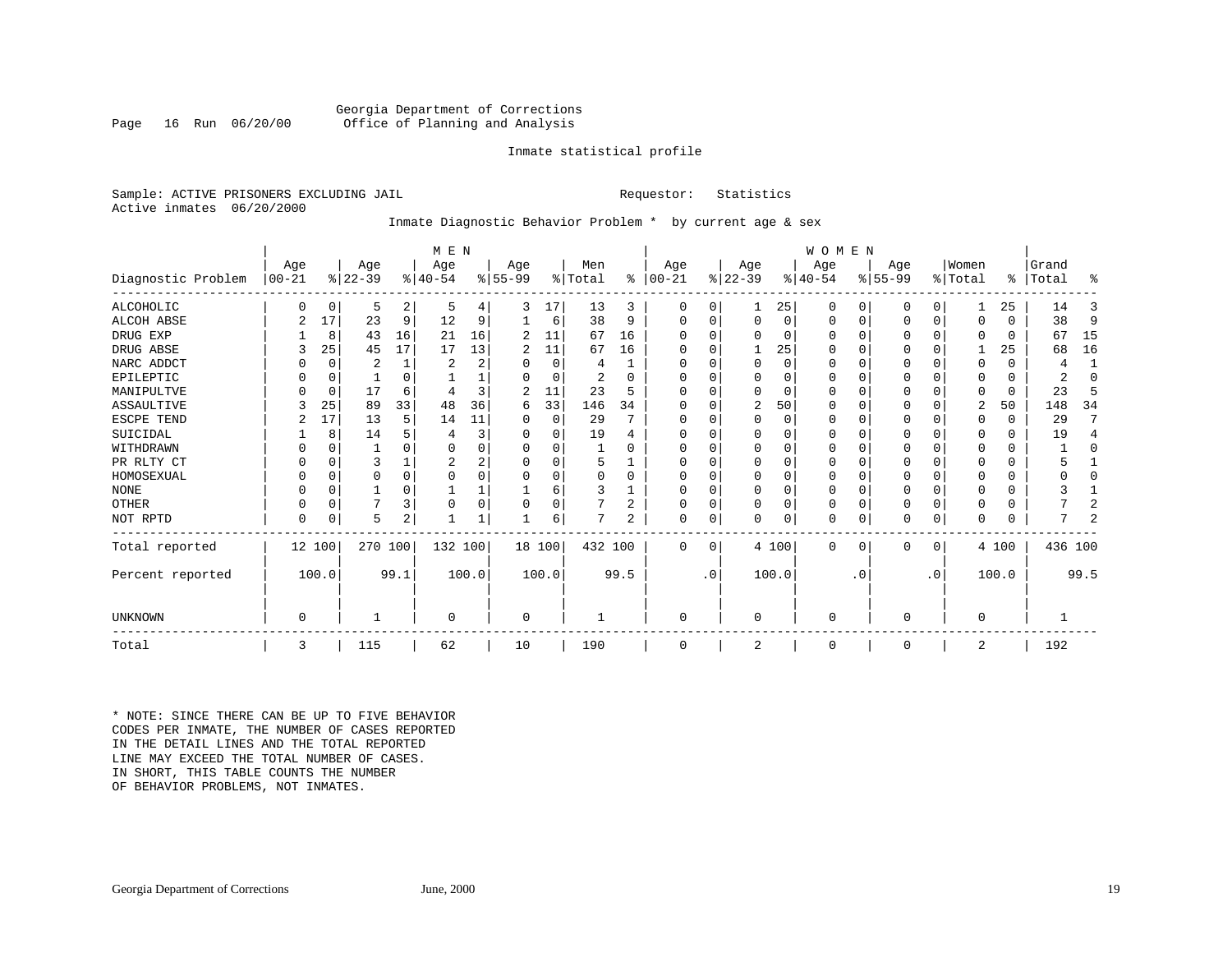# Georgia Department of Corrections<br>Page 17 Run 06/20/00 office of Planning and Analysis Page 17 Run 06/20/00 Office of Planning and Analysis

# Inmate statistical profile

Sample: ACTIVE PRISONERS EXCLUDING JAIL **Requestor:** Statistics Active inmates 06/20/2000

# Physical Profile (General Condition) by current age & sex

| Physical Profile                                                                 | Age<br>$ 00-21$    |                                                             | Age<br>$8 22-39$    |                                  | M E N<br>Age<br>$8 40-54$ |                     | Age<br>$8 55-99$                                      |                     | Men<br>% Total       | ွေ                  | Age<br>$ 00-21$                |                                                         | Age<br>$ 22-39 $   |                                                       | <b>WOMEN</b><br>Age<br>$8 40-54$                      |                                              | Age<br>$8155 - 99$ |                     | Women<br>% Total                            |                                    | Grand<br>%   Total | း                                              |
|----------------------------------------------------------------------------------|--------------------|-------------------------------------------------------------|---------------------|----------------------------------|---------------------------|---------------------|-------------------------------------------------------|---------------------|----------------------|---------------------|--------------------------------|---------------------------------------------------------|--------------------|-------------------------------------------------------|-------------------------------------------------------|----------------------------------------------|--------------------|---------------------|---------------------------------------------|------------------------------------|--------------------|------------------------------------------------|
| NO LIMITATION<br>DEFECT NO MAJOR LIMT<br>DEFECT MAJOR LIMIT<br>VERY MAJOR DEFECT | $\Omega$<br>0<br>0 | 3 100<br>0 <sup>1</sup><br>0 <sup>1</sup><br>0 <sup>1</sup> | 83<br>17<br>13<br>0 | 73<br>15<br>12<br>0 <sup>1</sup> | 36<br>11<br>15<br>0       | 58<br>18<br>24<br>0 | $4\overline{ }$<br>$\mathbf{1}$<br>5.<br>$\mathbf{0}$ | 40<br>10<br>50<br>0 | 126<br>29<br>33<br>0 | 67<br>15<br>18<br>0 | 0<br>$\Omega$<br>$\Omega$<br>0 | 0 <sup>1</sup><br>$\Omega$<br>$\overline{0}$<br>$\circ$ | $\Omega$<br>0<br>0 | 2 100<br>$\Omega$<br>$\overline{0}$<br>0 <sup>1</sup> | $\mathbf 0$<br>$\Omega$<br>$\mathbf 0$<br>$\mathbf 0$ | 0 <sup>1</sup><br>$\Omega$<br>$\overline{0}$ | 0<br>0<br>0<br>0   | 0<br>0<br>0         | $\mathbf{0}$<br>$\mathbf{0}$<br>$\mathbf 0$ | 2 100<br>$\Omega$<br>$\Omega$<br>0 | 128<br>29<br>33    | - 67<br>15<br>17<br>$\overline{0}$<br>$\Omega$ |
| Total reported<br>Percent reported                                               |                    | 3 100<br>100.0                                              | 113                 | 100<br>98.3                      |                           | 62 100<br>100.0     |                                                       | 10 100<br>100.0     | 188 100              | 98.9                | 0                              | 0 <sup>1</sup><br>.0 <sup>1</sup>                       |                    | 2 100<br>100.0                                        | $\mathbf 0$                                           | 0 <sup>1</sup><br>.0 <sup>1</sup>            | 0                  | $\mathbf{0}$<br>.0' |                                             | 2 100<br>100.0                     |                    | 190 100<br>99.0                                |
| NOT REPORTED                                                                     | 0                  |                                                             | $\overline{a}$      |                                  | 0                         |                     | $\mathbf 0$                                           |                     | 2                    |                     | $\Omega$                       |                                                         | $\mathbf 0$        |                                                       | $\mathbf 0$                                           |                                              | $\Omega$           |                     | 0                                           |                                    | 2                  |                                                |
| Total                                                                            | 3                  |                                                             | 115                 |                                  | 62                        |                     | 10                                                    |                     | 190                  |                     |                                |                                                         | 2                  |                                                       | $\mathbf 0$                                           |                                              | $\Omega$           |                     | 2                                           |                                    | 192                |                                                |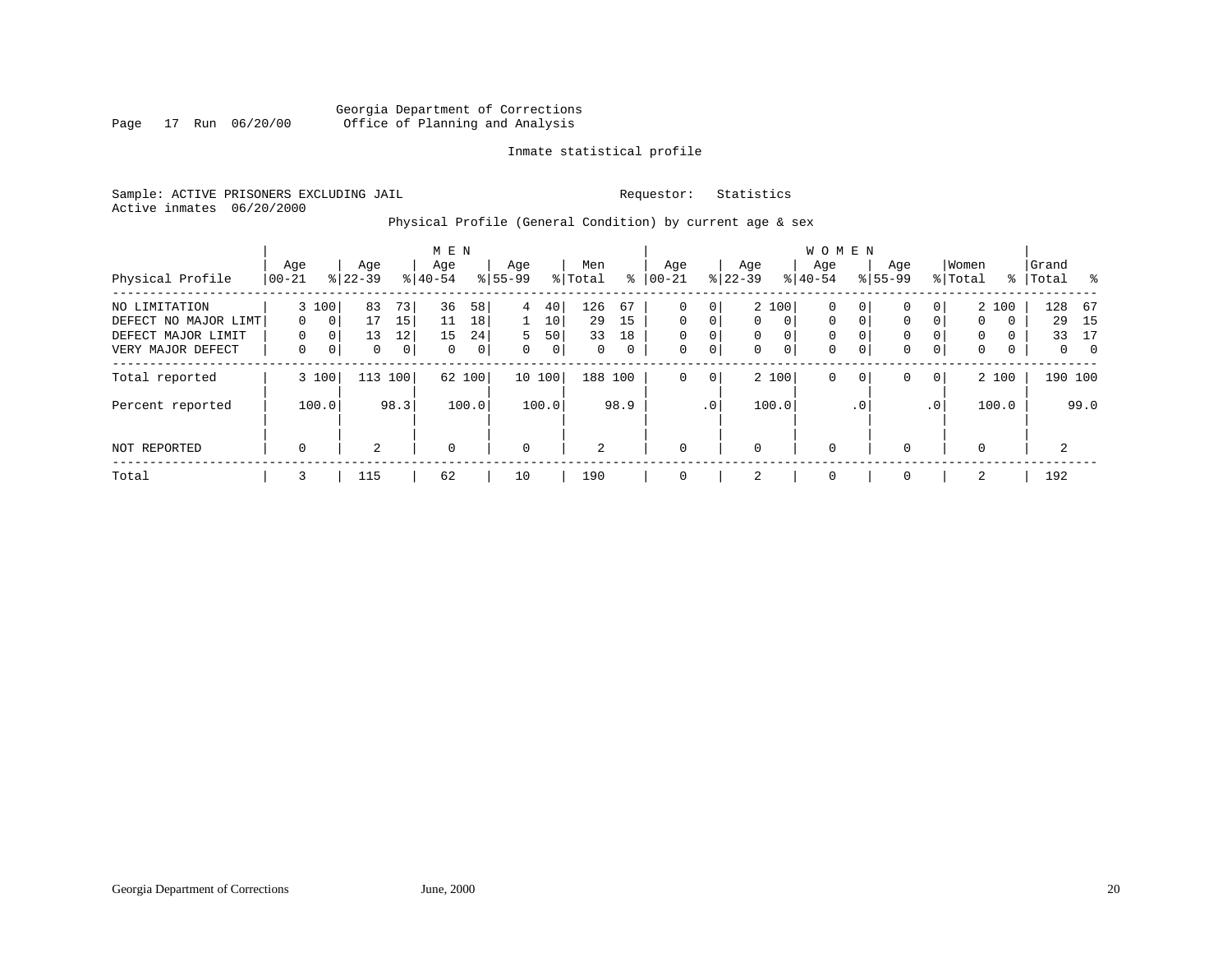# Georgia Department of Corrections Office of Planning and Analysis

# Inmate statistical profile

Sample: ACTIVE PRISONERS EXCLUDING JAIL **Requestor:** Statistics Active inmates 06/20/2000

Security Status by current age & sex

|                  |           |          |           |       | M E N       |       |             |        |             |          |             |                 |             |                | W O M E N   |                |           |              |             |             |             |         |
|------------------|-----------|----------|-----------|-------|-------------|-------|-------------|--------|-------------|----------|-------------|-----------------|-------------|----------------|-------------|----------------|-----------|--------------|-------------|-------------|-------------|---------|
|                  | Age       |          | Age       |       | Age         |       | Age         |        | Men         |          | Age         |                 | Age         |                | Age         |                | Age       |              | Women       |             | Grand       |         |
| Security         | $ 00-21 $ |          | $ 22-39 $ |       | $ 40-54 $   |       | $8 55-99$   |        | % Total     | ွေ       | $ 00 - 21$  |                 | $ 22-39 $   |                | $ 40-54 $   |                | $8 55-99$ |              | % Total     |             | %   Total   | ႜ       |
| DIAG INCOM       |           | $\Omega$ |           | 0     | 0           |       | $\Omega$    | 0      | 0           | 0        | 0           | 0               | 0           | 0              |             | 0              | 0         | 0            | $\Omega$    | 0           |             |         |
| WRK RELEAS       | 0         | 0        |           | 0     | $\Omega$    | 0     | 0           | 0      | 0           | 0        | $\mathbf 0$ | 0               | $\mathbf 0$ | $\overline{0}$ | $\mathbf 0$ | 0              | 0         | 0            | 0           | 0           |             |         |
| TRUSTY           |           |          |           |       |             |       | $\Omega$    |        | $\Omega$    | $\Omega$ |             |                 | $\Omega$    | 0              |             |                | 0         |              | 0           | 0           |             |         |
| MINIMUM          | 0         | 0        | 0         |       | $\Omega$    |       | 0           | 0      | $\mathbf 0$ | 0        | $\Omega$    |                 | $\Omega$    | 0              | $\mathbf 0$ |                | $\Omega$  |              | $\mathbf 0$ | 0           |             |         |
| MEDIUM           | $\Omega$  | 0        | 30        | 26    | 19          | 31    | 5           | 50     | 54          | 28       | $\Omega$    |                 |             | 50             | $\Omega$    |                | $\Omega$  |              |             | 50          | 55          | 29      |
| CLOSE            | 3         | 100      | 70        | 61    | 39          | 63    | 4           | 40     | 116         | 61       | $\mathbf 0$ |                 |             | 0              | 0           |                | 0         |              | 0           | $\mathbf 0$ | 116         | 60      |
| MAXIMUM          | 0         | 0        | 15        | 13    | ζ           | 5     |             | 10     | 19          | 10       | $\Omega$    | 0               |             | 50             | $\Omega$    |                | $\Omega$  |              |             | 50          | 20          | 10      |
| DIAGNOSTIC       | 0         | 0        | 0         | 0     |             | 2     | 0           | 0      |             |          | $\Omega$    | 0               | $\Omega$    | 0              | 0           | 0              | 0         | 0            | 0           | 0           |             |         |
| Total reported   |           | 3 100    | 115       | 100   | 62          | 100   |             | 10 100 | 190 100     |          | $\mathbf 0$ | 0 <sup>1</sup>  |             | 2 100          | $\mathbf 0$ | 0 <sup>1</sup> | 0         | $\mathbf{0}$ |             | 2 100       |             | 192 100 |
| Percent reported |           | 100.0    |           | 100.0 |             | 100.0 |             | 100.0  |             | 100.0    |             | .0 <sup>1</sup> |             | 100.0          |             | . 0            |           | $\cdot$ 0    |             | 100.0       |             | 100.0   |
| NOT RPTD         | 0         |          | 0         |       | $\mathbf 0$ |       | $\mathbf 0$ |        | $\Omega$    |          | $\Omega$    |                 | 0           |                | $\mathbf 0$ |                | $\Omega$  |              | $\mathbf 0$ |             | $\mathbf 0$ |         |
| Total            | 3         |          | 115       |       | 62          |       | 10          |        | 190         |          | 0           |                 | 2           |                | $\mathbf 0$ |                | 0         |              | 2           |             | 192         |         |

\* NOTE: BEGINNING IN JULY 1987, THE FACILITIES DIVISION NO LONGER CODED INMATES AS BEING WORK RELEASE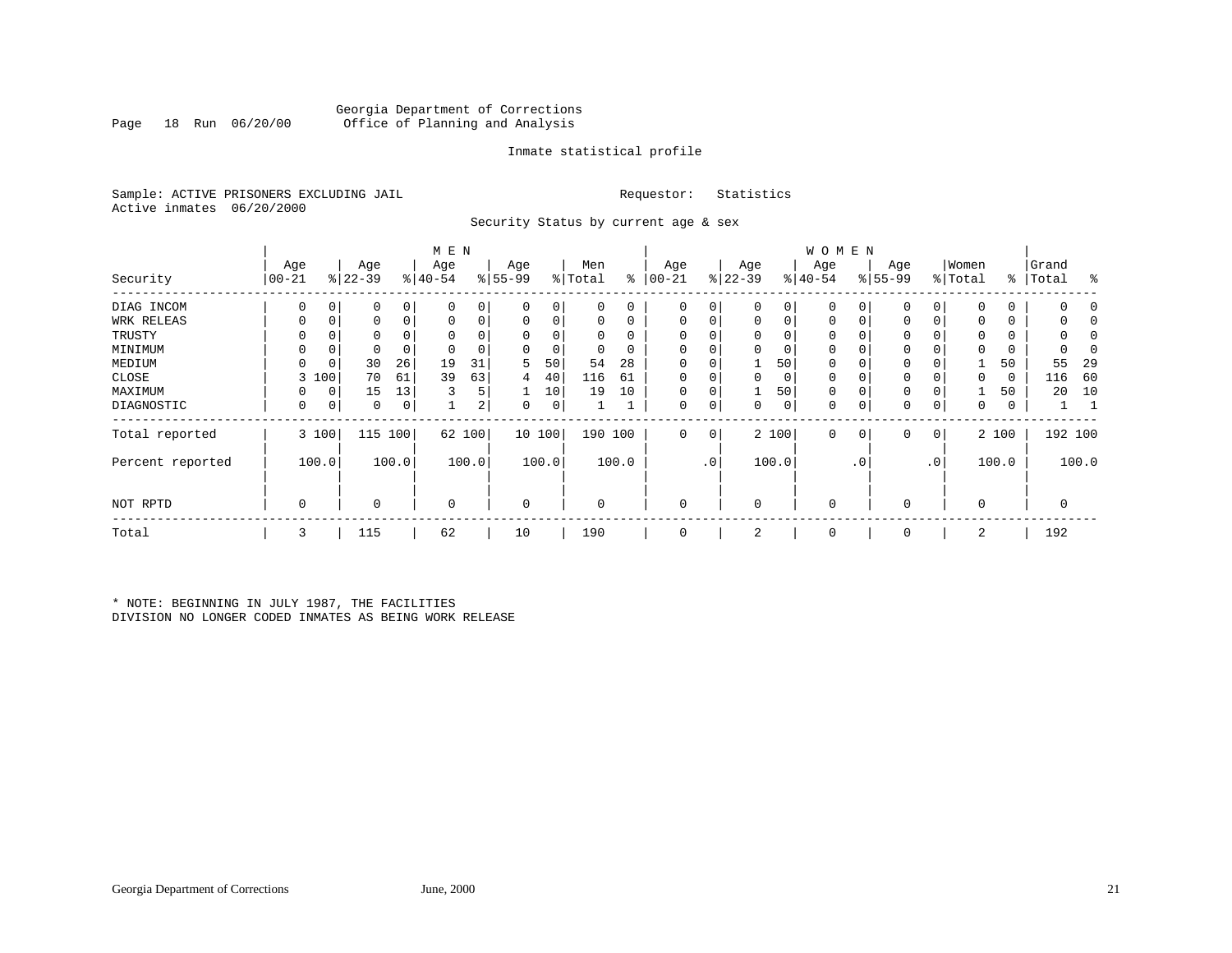# Georgia Department of Corrections Page 19 Run 06/20/00 Office of Planning and Analysis

# Inmate statistical profile

Sample: ACTIVE PRISONERS EXCLUDING JAIL **Requestor:** Statistics Active inmates 06/20/2000

Number Of Sentences by current age & sex

|                             |          |                   |       | M E N     |       |             |                 |         |       |               |           |           |             | WOMEN        |           |              |                 |          |       |             |       |
|-----------------------------|----------|-------------------|-------|-----------|-------|-------------|-----------------|---------|-------|---------------|-----------|-----------|-------------|--------------|-----------|--------------|-----------------|----------|-------|-------------|-------|
|                             | Age      | Age               |       | Age       |       | Age         |                 | Men     |       | Age           |           | Age       |             | Age          |           | Age          |                 | Women    |       | Grand       |       |
| Number Of Sentences   00-21 |          | $ 22-39 $         |       | $ 40-54 $ |       | $8 55-99$   |                 | % Total |       | $8   00 - 21$ |           | $ 22-39 $ |             | $ 40-54 $    |           | $8 55-99$    |                 | % Total  |       | %   Total   | ႜ     |
| ONE                         | 0        | 14<br>0           | 12    | 8         | 13    | 2           | 20 <sup>1</sup> | 24      | 13    | $\mathbf 0$   | 0         | $\Omega$  | 0           | 0            | 0         | $\Omega$     | 0               | $\Omega$ | 0     |             | 24 13 |
| TWO                         | 0        | 19<br>0           | 17    | 11        | 18    | 4           | 40 <sup>°</sup> | 34      | 18    | $\mathbf 0$   | 0         |           | 50          | $\mathbf 0$  | $\Omega$  | $\mathbf 0$  | 0               |          | 50    | 35          | 18    |
| THREE                       | 0        | 22                | 19    | 13        | 21    | 0           | $\mathbf 0$     | 35      | 18    | 0             | 0         | 0         | 0           | 0            |           | 0            |                 |          | 0     | 35          | 18    |
| FOUR                        | $\Omega$ | $\Omega$<br>16    | 14    | 8         | 13    | $\Omega$    | $\mathbf{0}$    | 24      | 13    | $\Omega$      | 0         |           | $\mathbf 0$ | $\mathbf 0$  |           | $\mathbf{0}$ |                 |          | 0     | 24          | 13    |
| FIVE                        | $\Omega$ | $\mathbf 0$<br>11 | 10    | 5         | 8     | 2           | 20              | 18      | 9     | $\Omega$      | 0         |           | 50          | $\mathbf 0$  |           | $\mathbf 0$  |                 |          | 50    | 19          | 10    |
| MORE THAN FIVE              | 100<br>3 | 33                | 29    | 17        | 27    | 2           | 20 <sup>1</sup> | 55      | 29    | $\mathbf 0$   | 0         | 0         | 0           | $\mathbf 0$  | 0         | $\mathbf 0$  | 0               | 0        | 0     | 55          | 29    |
| Total reported              | 3 100    | 115               | 100   | 62 100    |       |             | 10100           | 190 100 |       | $\mathbf 0$   | 0         |           | 2 100       | $\mathbf{0}$ | $\Omega$  | $\Omega$     | 0 <sup>1</sup>  |          | 2 100 | 192 100     |       |
| Percent reported            | 100.0    |                   | 100.0 |           | 100.0 |             | 100.0           |         | 100.0 |               | $\cdot$ 0 |           | 100.0       |              | $\cdot$ 0 |              | .0 <sup>1</sup> |          | 100.0 |             | 100.0 |
| NOT REPORTED                | 0        | 0                 |       | $\Omega$  |       | $\mathbf 0$ |                 | 0       |       | $\mathbf 0$   |           | $\Omega$  |             | $\mathbf 0$  |           | $\Omega$     |                 | $\Omega$ |       | $\mathbf 0$ |       |
| Total                       | 3        | 115               |       | 62        |       | 10          |                 | 190     |       | 0             |           | 2         |             | 0            |           | $\Omega$     |                 | 2        |       | 192         |       |
|                             |          |                   |       |           |       |             |                 |         |       |               |           |           |             |              |           |              |                 |          |       |             |       |
| AVG NUM SENTENCES           | 7.00     | 4.68              |       | 4.52      |       | 3.30        |                 | 4.59    |       | .00           |           | 3.50      |             | .00          |           | .00          |                 | 3.50     |       | 4.58        |       |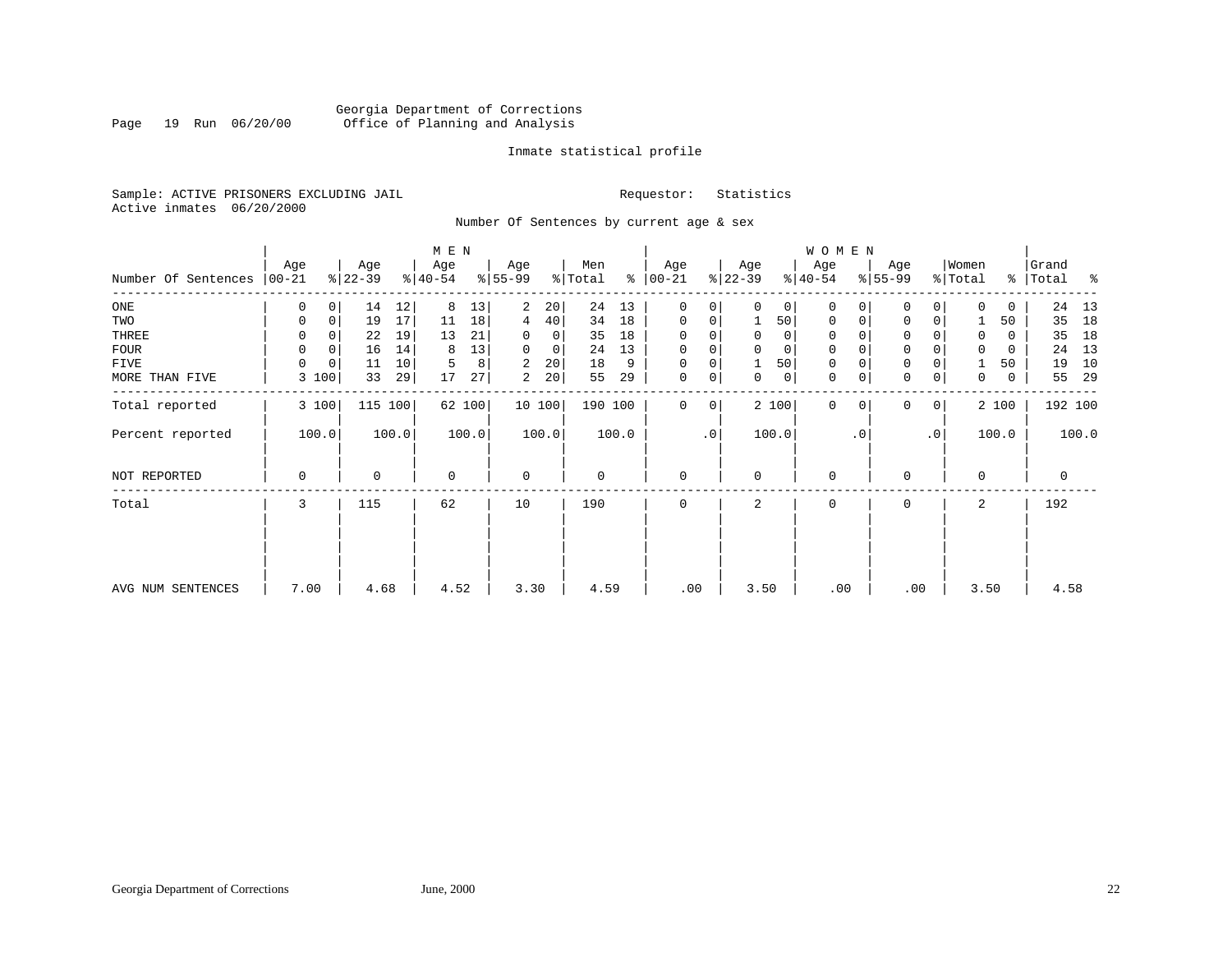# Georgia Department of Corrections Page 20 Run 06/20/00 Office of Planning and Analysis

# Inmate statistical profile

Sample: ACTIVE PRISONERS EXCLUDING JAIL **Requestor:** Statistics Active inmates 06/20/2000

Number Of Disciplinaries by current age & sex

|                  |                   |          |                  |       | M E N            |        |                 |             |                |       |                      |                        |                  |             | WOMEN            |           |                  |                 |                  |       |                    |                |
|------------------|-------------------|----------|------------------|-------|------------------|--------|-----------------|-------------|----------------|-------|----------------------|------------------------|------------------|-------------|------------------|-----------|------------------|-----------------|------------------|-------|--------------------|----------------|
| Disciplinaries   | Age<br>$ 00 - 21$ |          | Age<br>$ 22-39 $ |       | Age<br>$ 40-54 $ |        | Age<br>$ 55-99$ |             | Men<br>% Total |       | Age<br>$8   00 - 21$ |                        | Age<br>$ 22-39 $ |             | Age<br>$ 40-54 $ |           | Age<br>$ 55-99 $ |                 | Women<br>% Total |       | Grand<br>%   Total | ႜ              |
| ZERO             | 0                 | 0        | 22               | 19    | 25               | 40     | 4               | 40          | 51             | 27    | $\mathbf 0$          | 0                      | $\Omega$         | 0           | 0                | $\Omega$  | $\Omega$         | $\Omega$        | $\Omega$         | 0     | 51                 | 27             |
| ONE              | 0                 | 0        | 19               | 17    | 14               | 23     | 3               | 30          | 36             | 19    | $\mathbf 0$          | 0                      | 0                | $\mathbf 0$ | $\mathbf 0$      | 0         | $\mathbf 0$      | $\mathbf 0$     |                  | 0     | 36                 | 19             |
| TWO              | 0                 | 0        | 17               | 15    | 5                | 8      | 2               | 20          | 24             | 13    | $\mathbf 0$          | 0                      |                  | 50          | 0                |           | $\mathbf 0$      |                 |                  | 50    | 25                 | 13             |
| THREE            | 0                 | 0        | 11               | 10    | 4                | 6      | 0               | 0           | 15             | 8     | $\mathbf 0$          | 0                      | $\mathbf 0$      | $\mathbf 0$ | 0                |           | $\mathbf{0}$     |                 | $\Omega$         | 0     | 15                 | 8              |
| FOUR             | $\Omega$          | $\Omega$ |                  | 6     | 8                | 13     | $\Omega$        | $\Omega$    | 15             | 8     | $\Omega$             | 0                      |                  | 50          | 0                |           | $\mathbf{0}$     |                 |                  | 50    | 16                 | 8              |
| FIVE             |                   | 33       | 6                |       | $\mathbf 0$      | 0      | $\Omega$        | $\mathbf 0$ |                | 4     | $\Omega$             | 0                      | $\mathbf 0$      | $\mathbf 0$ | 0                |           | $\mathbf{0}$     |                 | 0                | 0     | 7                  | $\overline{4}$ |
| MORE THAN FIVE   | 2                 | 67       | 33               | 29    | 6                | 10     |                 | 10          | 42             | 22    | $\mathbf 0$          | 0                      | $\Omega$         | $\mathbf 0$ | 0                | 0         | $\mathbf 0$      | 0               | 0                | 0     | 42                 | -22            |
| Total reported   |                   | 3 100    | 115              | 100   |                  | 62 100 |                 | 10100       | 190 100        |       | $\mathbf 0$          | 0                      |                  | 2 100       | $\mathbf{0}$     | $\Omega$  | $\Omega$         | 0               |                  | 2 100 |                    | 192 100        |
| Percent reported |                   | 100.0    |                  | 100.0 |                  | 100.0  |                 | 100.0       |                | 100.0 |                      | $\boldsymbol{\cdot}$ 0 |                  | 100.0       |                  | $\cdot$ 0 |                  | .0 <sup>1</sup> |                  | 100.0 |                    | 100.0          |
| NOT REPORTED     | 0                 |          | 0                |       | $\mathbf 0$      |        | $\mathbf 0$     |             | 0              |       | $\mathbf 0$          |                        | $\Omega$         |             | 0                |           | $\Omega$         |                 | $\mathbf 0$      |       | $\mathbf 0$        |                |
| Total            | 3                 |          | 115              |       | 62               |        | 10              |             | 190            |       | $\mathbf 0$          |                        | 2                |             | $\mathbf 0$      |           | $\mathbf 0$      |                 | 2                |       | 192                |                |
|                  |                   |          |                  |       |                  |        |                 |             |                |       |                      |                        |                  |             |                  |           |                  |                 |                  |       |                    |                |
| AVG NUM DISCIP   | 7.33              |          | 4.97             |       | 2.29             |        | 1.40            |             | 3.95           |       | .00                  |                        | 3.00             |             | .00              |           | .00              |                 | 3.00             |       | 3.94               |                |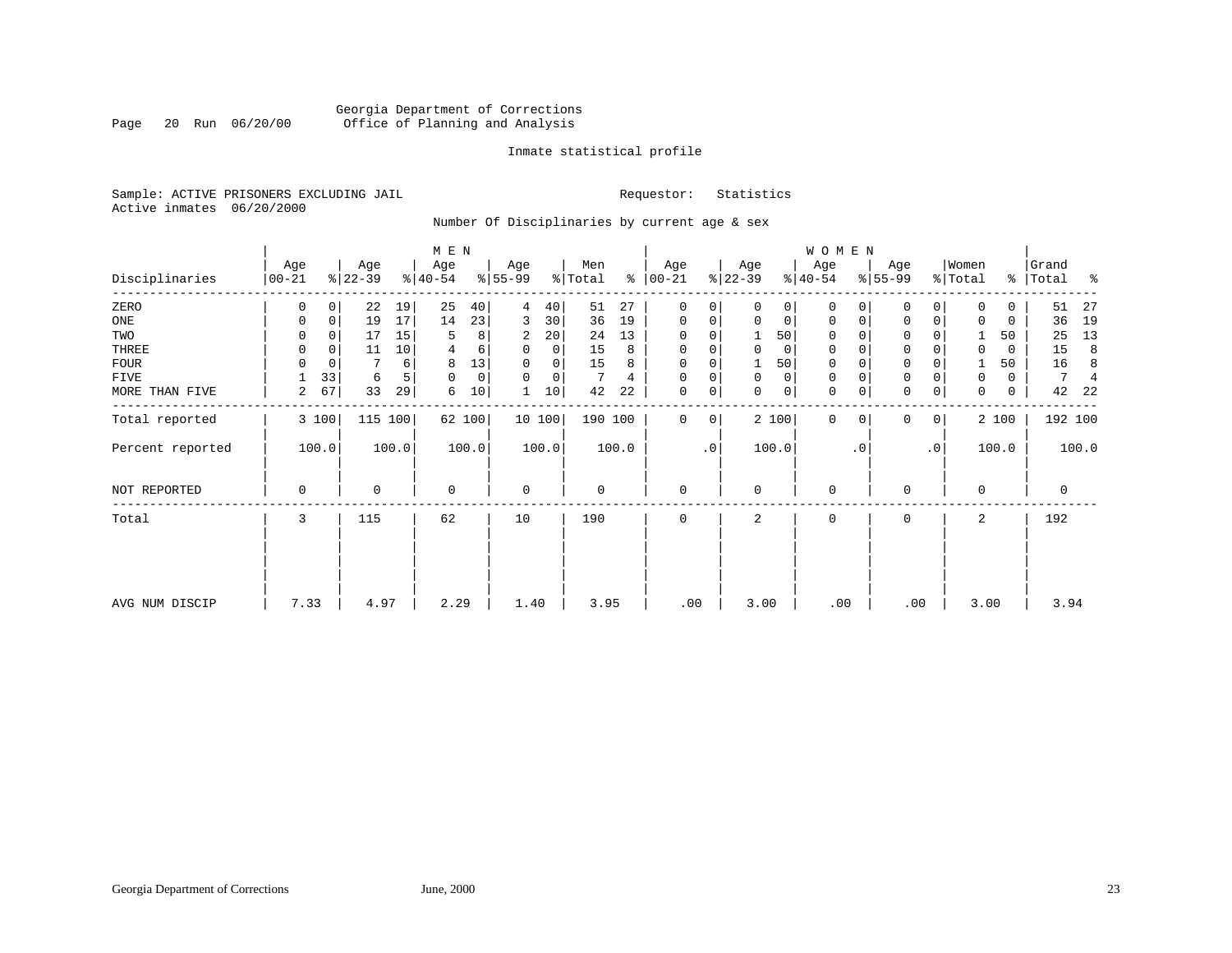# Georgia Department of Corrections<br>Page 21 Run 06/20/00 Office of Planning and Analysis Page 21 Run 06/20/00 Office of Planning and Analysis

# Inmate statistical profile

Sample: ACTIVE PRISONERS EXCLUDING JAIL **Requestor:** Statistics Active inmates 06/20/2000

Number Of Escapes by current age & sex

|                  |                   |       |                  |              | M E N            |        |                          |             |                |          |                    |           |                  |             | W O M E N        |             |                  |              |                  |       |                    |       |
|------------------|-------------------|-------|------------------|--------------|------------------|--------|--------------------------|-------------|----------------|----------|--------------------|-----------|------------------|-------------|------------------|-------------|------------------|--------------|------------------|-------|--------------------|-------|
| Escapes          | Age<br>$ 00 - 21$ |       | Age<br>$ 22-39 $ |              | Age<br>$ 40-54 $ |        | Age<br>$\frac{8}{55-99}$ |             | Men<br>% Total | ి        | Age<br>$ 00 - 21 $ |           | Age<br>$ 22-39 $ |             | Age<br>$ 40-54 $ |             | Age<br>$8 55-99$ |              | Women<br>% Total |       | Grand<br>%   Total | ႜ     |
| ZERO             |                   | 3 100 | 114              | 99           | 62               | 100    |                          | 10 100      | 189            | 99       | $\mathbf{0}$       | 0         |                  | 2 100       | $\mathbf 0$      | $\Omega$    | $\Omega$         | 0            |                  | 2 100 | 191                | 99    |
| ONE              |                   | 0     |                  | $\mathbf{1}$ | $\mathbf 0$      | 0      | 0                        | $\mathbf 0$ |                |          | 0                  | 0         | $\mathbf 0$      | 0           | $\mathbf 0$      | 0           | 0                | $\mathbf 0$  | $\Omega$         | 0     |                    |       |
| TWO              | 0                 |       | 0                |              | 0                | 0      | 0                        |             | 0              | 0        | 0                  |           |                  | 0           | $\mathbf 0$      | $\Omega$    | 0                |              | 0                | 0     |                    |       |
| THREE            | 0                 |       | 0                |              | $\mathbf 0$      | 0      | 0                        | 0           | 0              | $\Omega$ | $\mathbf 0$        |           | 0                | 0           | 0                | $\Omega$    | 0                |              | $\mathbf 0$      | 0     |                    |       |
| <b>FOUR</b>      | $\Omega$          |       | 0                |              | $\mathbf 0$      |        | 0                        | $\mathbf 0$ | 0              | $\Omega$ | $\mathbf 0$        |           | $\Omega$         | 0           | $\mathbf 0$      |             | $\mathbf 0$      |              |                  | 0     |                    |       |
| FIVE             | $\mathbf 0$       | 0     | 0                | 0            | $\mathbf 0$      | 0      | 0                        | 0           | 0              | 0        | 0                  | 0         | $\mathbf 0$      | 0           | 0                | $\Omega$    | 0                |              | 0                | 0     |                    | 0     |
| MORE THAN FIVE   | 0                 | 0     | 0                | 0            | $\mathbf 0$      | 0      | $\mathbf 0$              | 0           | 0              | 0        | 0                  | 0         | $\Omega$         | $\mathbf 0$ | $\mathbf 0$      | 0           | $\mathbf 0$      | 0            | 0                | 0     | 0                  |       |
| Total reported   |                   | 3 100 |                  | 115 100      |                  | 62 100 |                          | 10 100      | 190 100        |          | $\mathbf 0$        | 0         |                  | 2 100       | $\mathbf 0$      | $\mathbf 0$ | 0                | $\mathbf{0}$ |                  | 2 100 | 192 100            |       |
| Percent reported |                   | 100.0 |                  | 100.0        |                  | 100.0  |                          | 100.0       |                | 100.0    |                    | $\cdot$ 0 |                  | 100.0       |                  | . 0         |                  | $\cdot$ 0    |                  | 100.0 |                    | 100.0 |
| NOT REPORTED     | 0                 |       | 0                |              | $\mathbf 0$      |        | $\mathbf 0$              |             | 0              |          | $\mathbf{0}$       |           | $\mathbf 0$      |             | 0                |             | 0                |              | $\Omega$         |       | $\mathbf 0$        |       |
| Total            | 3                 |       | 115              |              | 62               |        | 10                       |             | 190            |          | $\mathbf 0$        |           | 2                |             | 0                |             | 0                |              | 2                |       | 192                |       |
|                  |                   |       |                  |              |                  |        |                          |             |                |          |                    |           |                  |             |                  |             |                  |              |                  |       |                    |       |
|                  |                   |       |                  |              |                  |        |                          |             |                |          |                    |           |                  |             |                  |             |                  |              |                  |       |                    |       |
| AVG NUM ESCAPES  | .00               |       | .01              |              |                  | .00    | .00                      |             | .01            |          | .00                |           | .00              |             | .00              |             | .00              |              | .00              |       | .01                |       |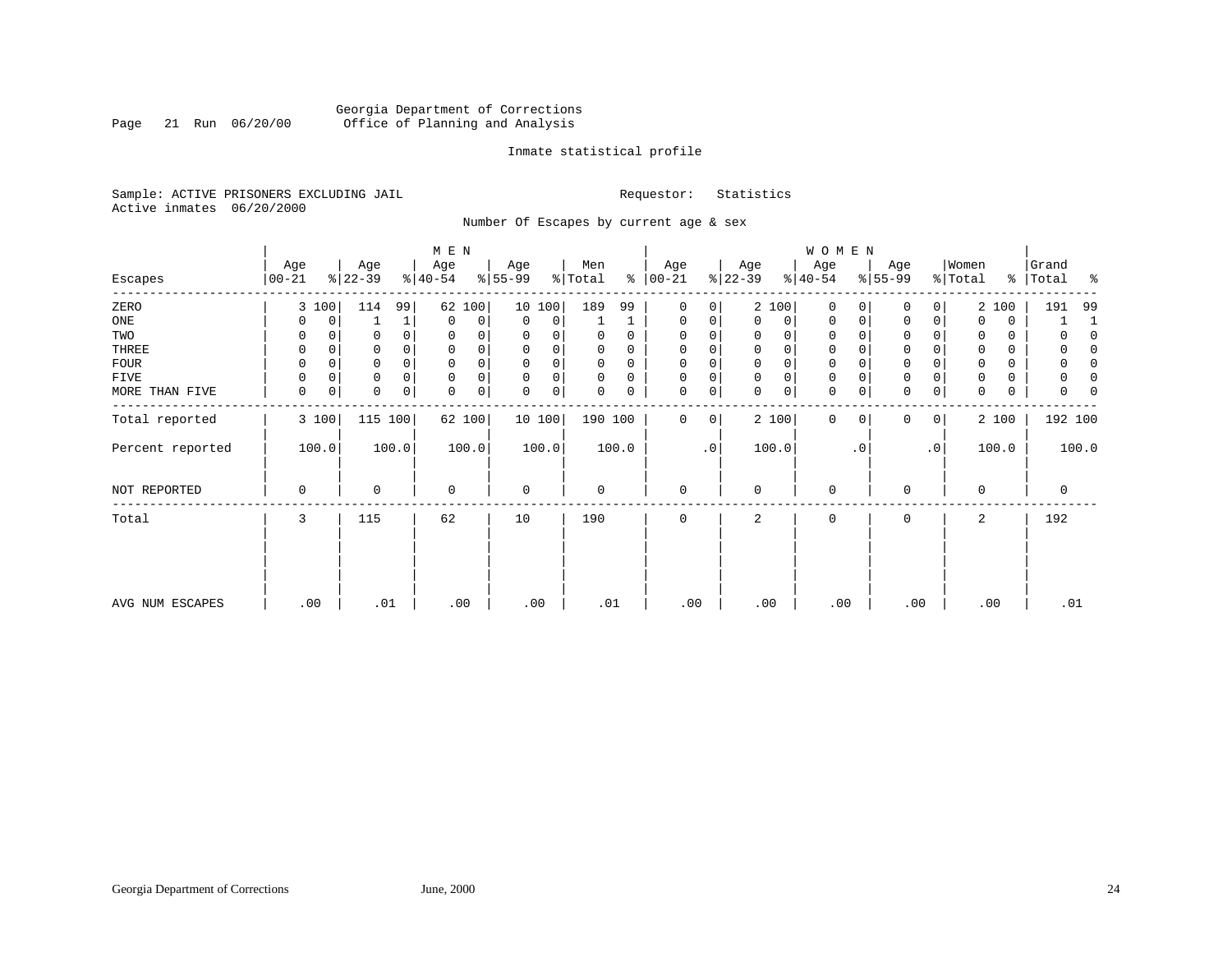### Georgia Department of Corrections Page 22 Run 06/20/00 Office of Planning and Analysis

### Inmate statistical profile

Sample: ACTIVE PRISONERS EXCLUDING JAIL **Requestor:** Statistics Active inmates 06/20/2000

### Number Of Prior Georgia Incarcerations \* by current age & sex

|                            |          |             |                  |       | M E N                        |        |                  |                |                |                |                      |           |                  |                | WOMEN           |           |                  |              |                  |          |                    |                |
|----------------------------|----------|-------------|------------------|-------|------------------------------|--------|------------------|----------------|----------------|----------------|----------------------|-----------|------------------|----------------|-----------------|-----------|------------------|--------------|------------------|----------|--------------------|----------------|
| Prior Incarcerations 00-21 | Age      |             | Age<br>$ 22-39 $ |       | Age<br>$\frac{1}{6}$   40-54 |        | Age<br>$8 55-99$ |                | Men<br>% Total |                | Age<br>$8   00 - 21$ |           | Age<br>$ 22-39 $ |                | Age<br>$ 40-54$ |           | Age<br>$8 55-99$ |              | Women<br>% Total |          | Grand<br>%   Total | နွ             |
| ZERO                       |          | 3 100       | 68               | 59    | 26                           | 42     | 4                | 40             | 101            | 53             | 0                    | 0         |                  | 2 100          | $\Omega$        | 0         | $\mathbf 0$      | 0            |                  | 2 100    | 103                | 54             |
| ONE                        | 0        | 0           | 22               | 19    | 12                           | 19     | 4                | 40             | 38             | 20             | 0                    | 0         | $\Omega$         | $\overline{0}$ | $\Omega$        | 0         | 0                | 0            | $\Omega$         | 0        | 38                 | 20             |
| TWO                        | $\Omega$ | $\Omega$    | 12               | 10    |                              | 11     |                  | 10             | 20             | 11             | $\Omega$             | 0         | $\Omega$         | 0              | $\Omega$        |           | $\Omega$         |              | $\Omega$         | 0        | 20                 | 10             |
| THREE                      | 0        | $\Omega$    | 10               | 9     | 6                            | 10     | 0                | $\overline{0}$ | 16             | 8              | 0                    | $\Omega$  |                  | $\Omega$       | $\Omega$        |           | $\mathbf 0$      | 0            | 0                | $\Omega$ | 16                 | 8              |
| <b>FOUR</b>                | 0        | $\Omega$    | $\overline{2}$   |       | 6                            | 10     | $\Omega$         | 0              | 8              | 4              | 0                    | $\Omega$  |                  | $\Omega$       | 0               |           | $\mathbf 0$      |              | 0                | 0        | 8                  | $\overline{4}$ |
| FIVE                       | 0        | 0           |                  |       | 3                            | 5      | $\Omega$         | $\overline{0}$ | 4              | $\overline{a}$ | $\mathbf 0$          | 0         | $\Omega$         | 0              | 0               |           | $\mathsf 0$      |              | 0                | 0        | 4                  | 2              |
| MORE THAN FIVE             | 0        | $\mathbf 0$ | $\mathbf 0$      | 0     | 2                            | 3      |                  | 10             | 3              | 2              | $\mathbf 0$          | 0         | $\Omega$         | 0              | $\mathbf 0$     | 0         | $\mathbf 0$      | 0            | 0                | 0        | 3                  |                |
| Total reported             |          | 3 100       | 115 100          |       |                              | 62 100 |                  | 10 100         | 190 100        |                | $\Omega$             | 0         |                  | 2 100          | $\mathbf 0$     | $\Omega$  | $\Omega$         | $\mathbf{0}$ |                  | 2 100    |                    | 192 100        |
| Percent reported           |          | 100.0       |                  | 100.0 |                              | 100.0  |                  | 100.0          |                | 100.0          |                      | $\cdot$ 0 |                  | 100.0          |                 | $\cdot$ 0 |                  | $\cdot$ 0    |                  | 100.0    |                    | 100.0          |
| NOT REPORTED               | 0        |             | $\Omega$         |       | 0                            |        | $\mathbf 0$      |                | 0              |                | 0                    |           | $\Omega$         |                | 0               |           | 0                |              | 0                |          | 0                  |                |
| Total                      | 3        |             | 115              |       | 62                           |        | 10               |                | 190            |                | $\mathbf 0$          |           | 2                |                | $\mathbf 0$     |           | $\mathbf 0$      |              | 2                |          | 192                |                |
|                            |          |             |                  |       |                              |        |                  |                |                |                |                      |           |                  |                |                 |           |                  |              |                  |          |                    |                |
| AVG # INCARCERATIONS       |          | .00         | .77              |       | 1.60                         |        | 1.20             |                | 1.05           |                | .00                  |           | .00              |                | .00             |           | .00              |              |                  | .00      | 1.04               |                |

\* This data counts a parole revocation on an existing sentenCE AS A prior incarceration. Also, this data counts, for any cohort of inmates, the total number of Georgia incarcerations the inmate has had during his entire criminal career. For example, if an inmate was admitted to prison first in FY72, and then re-admitted in FY79 and FY85, he had two prior incarcerations before the FY85 admission. This inmate's records show two prior incarcerations in all three of his records since he has had two prior incarcerations in his criminal career. If the cohort of FY72 admissions is selected for analysis, two prior incarcerations will be listed for this inmate even though in FY72, he had no prior incarcerations.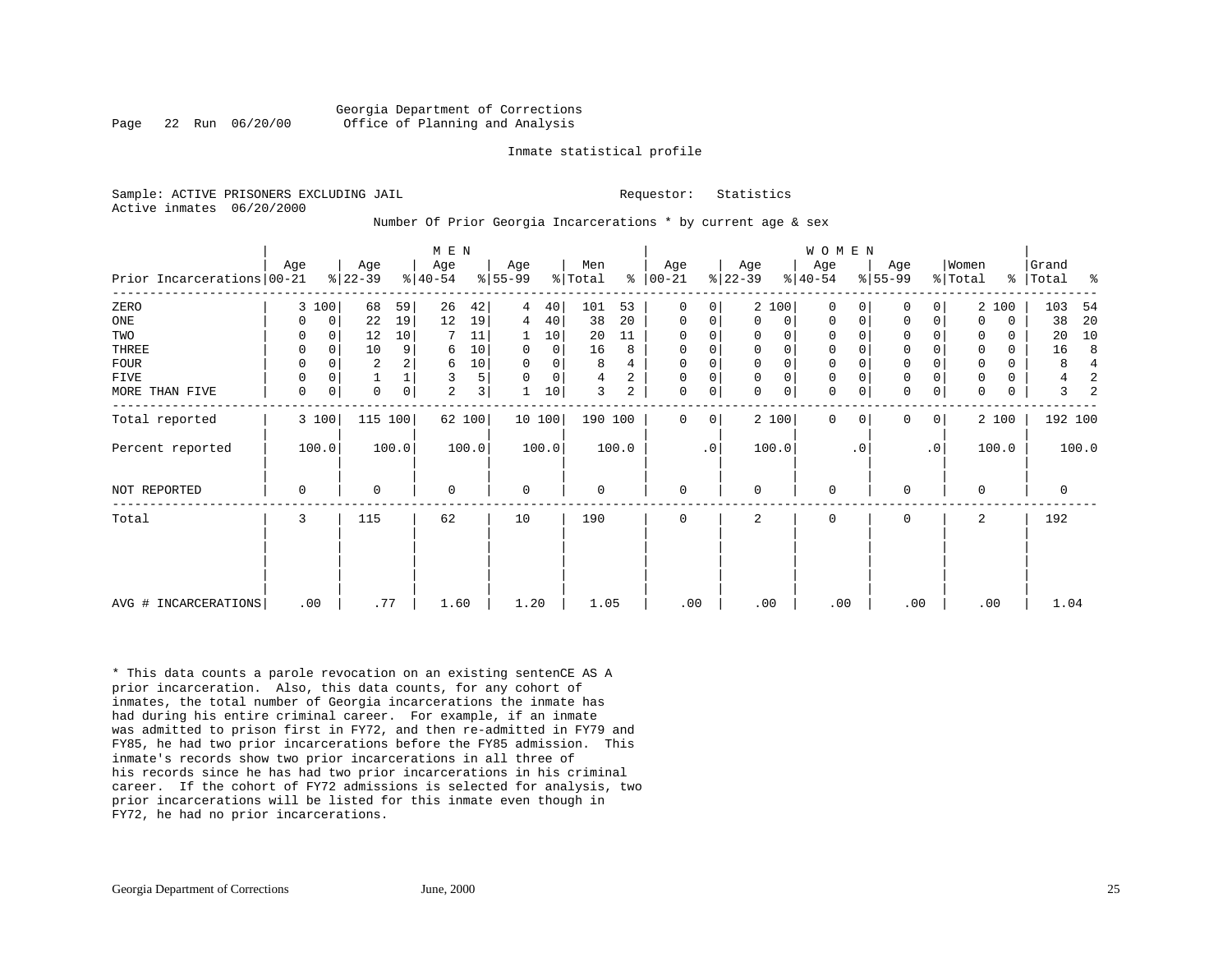# Georgia Department of Corrections<br>Page 23 Run 06/20/00 Office of Planning and Analysis Page 23 Run 06/20/00 Office of Planning and Analysis

# Inmate statistical profile

Sample: ACTIVE PRISONERS EXCLUDING JAIL **Requestor:** Statistics Active inmates 06/20/2000

Number Of Transfers by current age & sex

|                   |                  |       |                  |                | M E N           |                |                  |        |                |       |                  |                |                  |       | W O M E N        |           |                  |                |                  |               |                |       |
|-------------------|------------------|-------|------------------|----------------|-----------------|----------------|------------------|--------|----------------|-------|------------------|----------------|------------------|-------|------------------|-----------|------------------|----------------|------------------|---------------|----------------|-------|
| Transfers         | Age<br>$00 - 21$ |       | Age<br>$ 22-39 $ |                | Age<br>$ 40-54$ |                | Age<br>$8 55-99$ |        | Men<br>% Total | ွေ    | Age<br>$ 00-21 $ |                | Age<br>$ 22-39 $ |       | Age<br>$ 40-54 $ |           | Age<br>$8 55-99$ |                | Women<br>% Total | $\frac{1}{6}$ | Grand<br>Total | ಿ     |
| ZERO              | $\Omega$         | 0     | 2                | $\overline{2}$ |                 | $\overline{2}$ | 0                | 0      | 3              | 2     | $\Omega$         | $\Omega$       |                  | 50    | $\mathbf 0$      | $\Omega$  | 0                | 0              |                  | 50            | 4              | 2     |
| ONE               |                  | 33    | 64               | 56             | 36              | 58             | 4                | 40     | 105            | 55    | $\mathbf 0$      | 0              |                  | 50    | $\mathbf 0$      | 0         | $\mathbf 0$      | $\mathbf 0$    |                  | 50            | 106            | 55    |
| TWO               |                  | 33    | 27               | 23             | 15              | 24             | 2                | 20     | 45             | 24    | $\mathbf 0$      |                | 0                | 0     | 0                |           | 0                |                | $\Omega$         | 0             | 45             | 23    |
| THREE             |                  | 33    | 10               | 9              | 8               | 13             | 3                | 30     | 22             | 12    | $\mathbf 0$      |                | 0                | 0     | 0                | $\Omega$  | 0                |                | 0                | 0             | 22             | 11    |
| <b>FOUR</b>       | 0                | 0     |                  |                | $\Omega$        | 0              |                  | 10     | 5              | 3     | $\Omega$         |                | 0                | 0     | 0                |           | $\mathbf 0$      |                | $\Omega$         | 0             | 5              | 3     |
| FIVE              | $\Omega$         | 0     | 3                |                |                 | 2              | $\Omega$         | 0      | 4              | 2     | $\Omega$         | 0              | 0                | 0     | 0                |           | 0                |                | $\Omega$         | 0             | 4              | 2     |
| MORE THAN FIVE    | 0                | 0     | 5                | 4              |                 | 2 <sup>1</sup> | 0                | 0      | 6              | 3     | $\mathbf 0$      | $\overline{0}$ | $\Omega$         | 0     | $\mathbf 0$      | 0         | $\mathbf 0$      | $\mathbf 0$    | $\mathbf 0$      | 0             | 6              | 3     |
| Total reported    |                  | 3 100 | 115 100          |                |                 | 62 100         |                  | 10 100 | 190 100        |       | $\Omega$         | $\overline{0}$ |                  | 2 100 | $\mathbf{0}$     | 0         | $\Omega$         | 0 <sup>1</sup> |                  | 2 100         | 192 100        |       |
| Percent reported  |                  | 100.0 |                  | 100.0          |                 | 100.0          |                  | 100.0  |                | 100.0 |                  | .0             |                  | 100.0 |                  | $\cdot$ 0 |                  | $\cdot$ 0      |                  | 100.0         |                | 100.0 |
| NOT REPORTED      | 0                |       | $\Omega$         |                | $\mathbf 0$     |                | $\mathbf 0$      |        | $\mathbf 0$    |       | $\mathbf 0$      |                | $\mathbf 0$      |       | $\mathbf 0$      |           | $\Omega$         |                | $\mathbf 0$      |               | $\mathbf 0$    |       |
| Total             | 3                |       | 115              |                | 62              |                | 10               |        | 190            |       | $\Omega$         |                | 2                |       | 0                |           | $\Omega$         |                | 2                |               | 192            |       |
|                   |                  |       |                  |                |                 |                |                  |        |                |       |                  |                |                  |       |                  |           |                  |                |                  |               |                |       |
| AVG NUM TRANSFERS | 2.00             |       | 1.83             |                | 1.63            |                | 2.10             |        | 1.78           |       | .00              |                | .50              |       | .00              |           | .00              |                | .50              |               | 1.77           |       |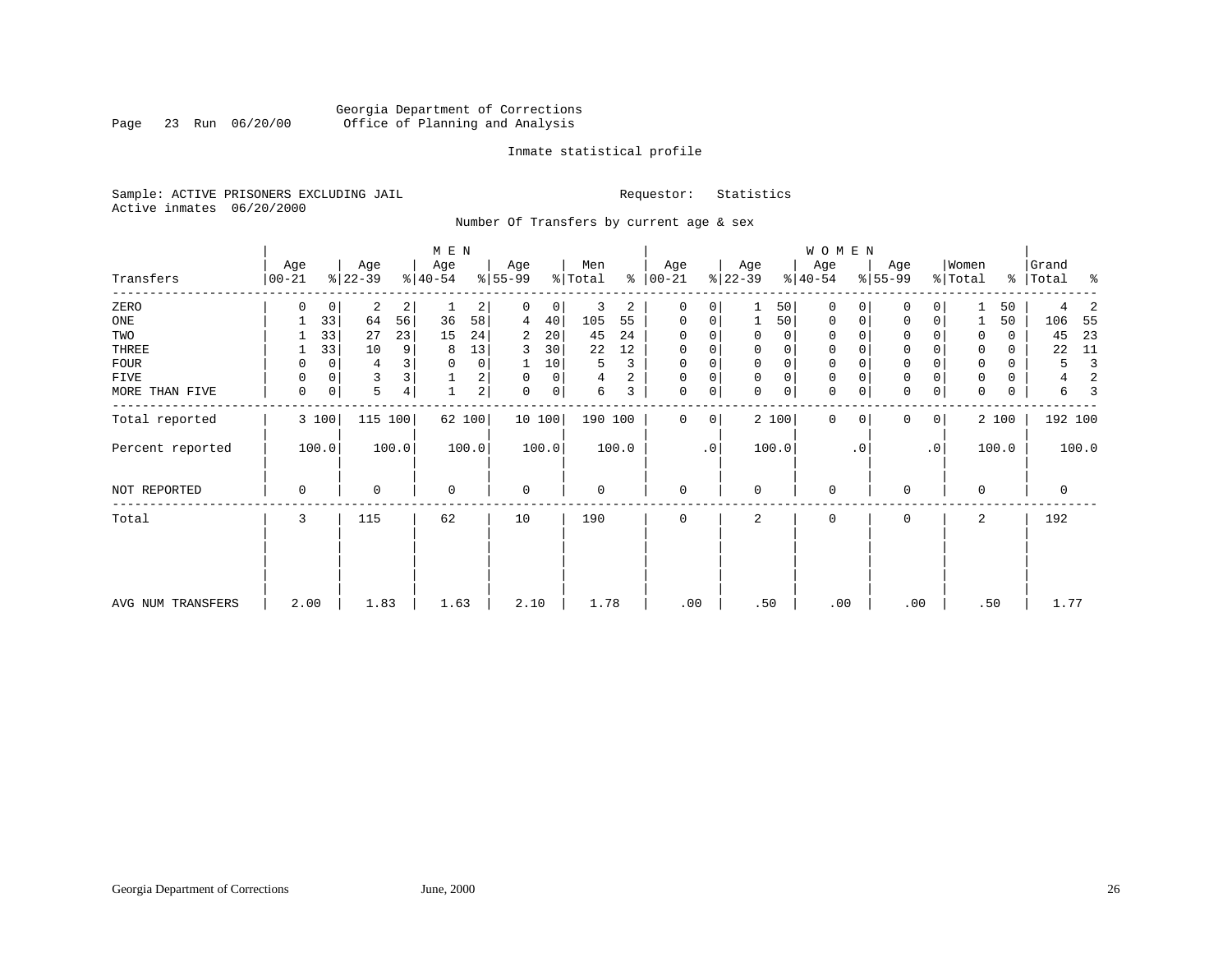# Georgia Department of Corrections<br>Page 24 Run 06/20/00 Office of Planning and Analysis Page 24 Run 06/20/00 Office of Planning and Analysis

# Inmate statistical profile

Sample: ACTIVE PRISONERS EXCLUDING JAIL **Requestor:** Statistics Active inmates 06/20/2000

County Of Conviction by current age & sex

| Age<br>Age<br>Age<br>Age<br>Men<br>Age<br>Age<br>Age<br>Age<br>Women<br>Grand<br>$ 22-39$<br>$ 00-21$<br>County Of Conviction 00-21<br>$ 40-54$<br>$8 55-99$<br>% Total<br>နွ<br>$ 22-39 $<br>$ 40-54$<br>$8 55-99$<br>% Total<br>%  <br>Total<br>៖<br>$\mathbf 1$<br>2<br>0<br>0 <sup>1</sup><br>1<br>APPLING COUNTY<br>0<br>0<br>0<br>2<br>1<br>0<br>0<br>0<br>0<br>0<br>0<br>1<br>0<br>0<br>0<br>1<br>$\mathbf 0$<br>$\mathbf 0$<br>10<br>$\mathbf{1}$<br>0<br>0<br>$\mathbf 0$<br>$\Omega$<br>0<br>$\mathbf 0$<br>0<br>0<br>0<br>$\mathbf 0$<br>0<br>ATKINSON COUNTY<br>U<br>1<br>1<br>1<br>$\Omega$<br>0<br>2<br>0<br>1<br>BACON COUNTY<br>0<br>0<br>0<br>1<br>0<br>0<br>0<br>O<br>0<br>$\Omega$<br>0<br>$\Omega$<br>0<br>1<br>O<br>$\Omega$<br>$\mathbf 0$<br>0<br>0<br>O<br>BAKER COUNTY<br>0<br>0<br>$\Omega$<br>$\Omega$<br>0<br>0<br>$\Omega$<br>$\Omega$<br>O<br>U<br>O<br>U<br>$\overline{2}$<br>3<br>0<br>3<br>2<br>$\Omega$<br>1<br>2<br>0<br>0<br>∩<br>O<br>BALDWIN COUNTY<br>1<br><sup>0</sup><br>$\Omega$<br>O<br>$\Omega$<br>U<br>O<br>2<br>0<br>$\mathbf 0$<br>0<br>0<br>1<br>0<br>1<br>1<br>O<br>0<br>0<br>$\Omega$<br>0<br><b>BANKS COUNTY</b><br>0<br>1<br>0<br>0<br>2<br>$\mathbf{1}$<br>0<br>1<br>0<br>2<br>1<br>0<br>BARROW COUNTY<br>1<br>1<br>O<br><sup>0</sup><br>$\Omega$<br>0<br>0<br>0<br>$\Omega$<br>0<br>C<br>$\overline{a}$<br>1<br>0<br>0<br>0<br>1<br>0<br>BARTOW COUNTY<br>0<br>1<br>0<br>1<br><sup>0</sup><br>0<br>0<br>0<br>O<br>0<br>0<br>$\Omega$<br>0<br>$\mathbf{0}$<br>0<br>0<br>0<br>0<br>0<br>0<br>0<br>0<br>BEN HILL COUNTY<br>0<br>0<br>0<br>0<br>0<br>0<br>$\Omega$<br>0<br>0<br>1<br>1<br>BERRIEN COUNTY<br>$\mathbf 0$<br>1<br>0<br>0<br>1<br>0<br>$\Omega$<br>$\Omega$<br>$\Omega$<br>$\Omega$<br>$\Omega$<br>O<br><sup>0</sup><br>O<br>O<br>U<br>3<br>3<br>2<br>0<br>3<br>$\mathbf 0$<br>5<br>$\Omega$<br>0<br>$\Omega$<br>$\Omega$<br>0<br>BIBB COUNTY<br>4<br>1<br>0<br>0<br>$\Omega$<br>0<br>0<br>$\mathbf 0$<br>1<br>0<br>0<br>1<br>$\mathbf{1}$<br>$\mathbf 0$<br>1<br>0<br>0<br>0<br>0<br>$\Omega$<br>$\Omega$<br>BLECKLEY COUNTY<br>0<br>1<br>0<br>0<br>$\overline{a}$<br>0<br>1<br>BRANTLEY COUNTY<br>$\mathbf 0$<br>0<br>0<br>1<br>1<br>1<br>$\Omega$<br>0<br>0<br>0<br>0<br>$\Omega$<br>0<br>O<br>C<br>0<br>0<br>0<br>1<br>BROOKS COUNTY<br>$\mathbf 0$<br>1<br>$\mathbf 0$<br>0<br>O<br>O<br>1<br>0<br>0<br>0<br>$\Omega$<br>0<br>1<br>1<br>0<br>0<br>0<br>$\Omega$<br>BRYAN COUNTY<br>$\mathbf 0$<br>0<br>$\Omega$<br>0<br>$\Omega$<br>$\mathbf 0$<br>0<br>0<br>$\Omega$<br>0<br>O<br><sup>0</sup><br>0<br>C<br>0<br>0<br>$\Omega$<br>$\Omega$<br>$\Omega$<br>BULLOCH COUNTY<br>$\Omega$<br>0<br>0<br>$\Omega$<br>0<br>0<br>$\Omega$<br>$\Omega$<br>O<br>O<br>0<br>n<br>∩<br>O<br>U<br>3<br>$\mathbf 0$<br>$\overline{2}$<br>$\overline{2}$<br>0<br>$\Omega$<br>$\Omega$<br>$\Omega$<br>BURKE COUNTY<br>$\Omega$<br>0<br>O<br>4<br>0<br>$\Omega$<br>0<br>$\Omega$<br>0<br>4<br>0<br>$\mathbf 0$<br>10<br>$\mathbf{1}$<br>0<br>0<br>$\mathbf 0$<br>0<br>$\mathbf{1}$<br>1<br>1<br>$\Omega$<br>0<br>$\Omega$<br>$\Omega$<br>$\Omega$<br>$\Omega$<br>BUTTS COUNTY<br>0<br>C<br>$\mathbf 0$<br>$\Omega$<br>$\mathbf 0$<br>0<br>0<br>$\Omega$<br>CALHOUN COUNTY<br>0<br>$\Omega$<br>O<br>$\Omega$<br><sup>0</sup><br>$\Omega$<br>0<br>0<br>$\Omega$<br>0<br>0<br>$\Omega$<br>$\Omega$<br>2<br>$\mathsf 0$<br>0<br>1<br>CAMDEN COUNTY<br>0<br>0<br>1<br>0<br>$\Omega$<br>0<br>$\Omega$<br>0<br>0<br>$\Omega$<br>0<br>1<br>1<br>0<br>0<br>$\Omega$<br>CANDLER COUNTY<br>$\mathbf 0$<br>0<br>0<br>$\Omega$<br>0<br>0<br>$\Omega$<br>0<br>$\Omega$<br>$\Omega$<br>$\Omega$<br>0<br>$\Omega$<br>0<br>O<br>0<br>0<br>0<br>1<br>CARROLL COUNTY<br>0<br>1<br>0<br>0<br>1<br>$\Omega$<br>U<br>$\Omega$<br>0<br>$\Omega$<br>0<br>1<br>O<br>O<br>O<br>U<br>$\mathbf 0$<br>$\Omega$<br>$\Omega$<br>0<br>CATOOSA COUNTY<br>0<br>0<br>0<br>$\Omega$<br>0<br>$\Omega$<br>0<br>$\Omega$<br>0<br>$\Omega$<br>O<br>O<br>O<br>0<br>$\mathbf 0$<br>$\Omega$<br>$\mathbf 0$<br>O<br>O<br>$\Omega$<br>0<br>$\Omega$<br>$\Omega$<br>$\Omega$<br>CHARLTON COUNTY<br>O<br>0<br>$\Omega$<br>$\Omega$<br>U<br>$\Omega$<br>0<br>C<br>0<br>4<br>CHATHAM COUNTY<br>0<br>7<br>6<br>0<br>0<br>7<br><sup>0</sup><br>$\Omega$<br>0<br>0<br>$\Omega$<br>0<br>O<br>4<br>O<br>0<br>0<br>0<br>0<br>$\Omega$<br>CHATTAHOOCHEE COUNTY<br>0<br>U<br>0<br>0<br>$\Omega$<br>0<br>U<br>0<br>U<br>$\Omega$<br>U<br>O<br>O<br>O<br>Ω<br>1<br>$\Omega$<br>$\Omega$<br>$\Omega$<br>1<br>CHATTOOGA COUNTY<br>$\Omega$<br>1<br>$\Omega$<br>0<br>O<br>1<br>1<br>O<br>O<br>U<br>$\Omega$<br>U<br>U<br>2<br>0<br>2<br>1<br>CHEROKEE COUNTY<br>1<br>1<br>$\Omega$<br>U<br>0<br>$\Omega$<br>O<br>$\Omega$<br>1<br>O<br>O<br>O<br>0<br>U<br>3<br>6<br>0<br>8<br>0<br>4<br>CLARKE COUNTY<br>0<br>4<br>4<br>O<br>0<br>0<br>$\Omega$<br>0<br>4<br>O<br>0<br>0<br>0<br>0<br>$\Omega$<br>CLAY COUNTY<br>0<br>U<br>U<br>0<br>O<br>$\Omega$<br>$\Omega$<br><sup>0</sup><br>$\Omega$<br>U<br>0<br>0<br>$\Omega$<br>0<br>C<br>0<br>3<br>2<br>10<br>3<br>CLAYTON COUNTY<br>0<br>3<br>5<br>3<br>0<br>0<br>$\Omega$<br>-1<br>-1<br>O<br>0<br>0<br>0<br>0<br>0<br>n<br>0<br>0<br>$\Omega$<br>CLINCH COUNTY<br>0<br>0<br>0<br>$\Omega$<br>0<br>0<br>$\Omega$<br>0<br>0<br>0<br>0<br>0<br>0<br>O<br>0<br>0<br>1<br>2<br>0<br>1<br>0<br>1<br>2<br>1<br>O<br>0<br>$\Omega$<br>0<br>$\Omega$<br>O<br>COBB COUNTY<br>0<br>0<br>0<br>0<br>0<br>1<br>COFFEE COUNTY<br>0<br>1<br>1<br>0<br>$\Omega$<br>0<br>0<br>0<br>$\Omega$<br>0<br>1<br>0<br>0<br>0<br>0<br>2<br>0<br>33<br>0<br>2<br>1<br>0<br>1<br>0<br>0<br>0<br>0<br>$\Omega$<br>0<br>COLQUITT COUNTY<br>0<br>0<br>0<br>2<br>0<br>0<br>1<br>1<br>1<br>0<br>0<br>2<br>1<br>0<br>0<br>0<br>0<br>0<br>$\Omega$<br>1<br>COLUMBIA COUNTY<br>C<br>0<br>0<br>0 |  |  | M E N |  |  |  |  | W O M E N |  |  |  |  |
|-----------------------------------------------------------------------------------------------------------------------------------------------------------------------------------------------------------------------------------------------------------------------------------------------------------------------------------------------------------------------------------------------------------------------------------------------------------------------------------------------------------------------------------------------------------------------------------------------------------------------------------------------------------------------------------------------------------------------------------------------------------------------------------------------------------------------------------------------------------------------------------------------------------------------------------------------------------------------------------------------------------------------------------------------------------------------------------------------------------------------------------------------------------------------------------------------------------------------------------------------------------------------------------------------------------------------------------------------------------------------------------------------------------------------------------------------------------------------------------------------------------------------------------------------------------------------------------------------------------------------------------------------------------------------------------------------------------------------------------------------------------------------------------------------------------------------------------------------------------------------------------------------------------------------------------------------------------------------------------------------------------------------------------------------------------------------------------------------------------------------------------------------------------------------------------------------------------------------------------------------------------------------------------------------------------------------------------------------------------------------------------------------------------------------------------------------------------------------------------------------------------------------------------------------------------------------------------------------------------------------------------------------------------------------------------------------------------------------------------------------------------------------------------------------------------------------------------------------------------------------------------------------------------------------------------------------------------------------------------------------------------------------------------------------------------------------------------------------------------------------------------------------------------------------------------------------------------------------------------------------------------------------------------------------------------------------------------------------------------------------------------------------------------------------------------------------------------------------------------------------------------------------------------------------------------------------------------------------------------------------------------------------------------------------------------------------------------------------------------------------------------------------------------------------------------------------------------------------------------------------------------------------------------------------------------------------------------------------------------------------------------------------------------------------------------------------------------------------------------------------------------------------------------------------------------------------------------------------------------------------------------------------------------------------------------------------------------------------------------------------------------------------------------------------------------------------------------------------------------------------------------------------------------------------------------------------------------------------------------------------------------------------------------------------------------------------------------------------------------------------------------------------------------------------------------------------------------------------------------------------------------------------------------------------------------------------------------------------------------------------------------------------------------------------------------------------------------------------------------------------------------------------------------------------------------------------------------------------------------------------------------------------------------------------------------------------------------------------------------------------------------------------------------------------------------------------------------------------------------------------------------------------------------------------------------------------------------------------------------------------------------------------------------------------------------------------------------------------------------------------------------------------------------------------|--|--|-------|--|--|--|--|-----------|--|--|--|--|
|                                                                                                                                                                                                                                                                                                                                                                                                                                                                                                                                                                                                                                                                                                                                                                                                                                                                                                                                                                                                                                                                                                                                                                                                                                                                                                                                                                                                                                                                                                                                                                                                                                                                                                                                                                                                                                                                                                                                                                                                                                                                                                                                                                                                                                                                                                                                                                                                                                                                                                                                                                                                                                                                                                                                                                                                                                                                                                                                                                                                                                                                                                                                                                                                                                                                                                                                                                                                                                                                                                                                                                                                                                                                                                                                                                                                                                                                                                                                                                                                                                                                                                                                                                                                                                                                                                                                                                                                                                                                                                                                                                                                                                                                                                                                                                                                                                                                                                                                                                                                                                                                                                                                                                                                                                                                                                                                                                                                                                                                                                                                                                                                                                                                                                                                                                                               |  |  |       |  |  |  |  |           |  |  |  |  |
|                                                                                                                                                                                                                                                                                                                                                                                                                                                                                                                                                                                                                                                                                                                                                                                                                                                                                                                                                                                                                                                                                                                                                                                                                                                                                                                                                                                                                                                                                                                                                                                                                                                                                                                                                                                                                                                                                                                                                                                                                                                                                                                                                                                                                                                                                                                                                                                                                                                                                                                                                                                                                                                                                                                                                                                                                                                                                                                                                                                                                                                                                                                                                                                                                                                                                                                                                                                                                                                                                                                                                                                                                                                                                                                                                                                                                                                                                                                                                                                                                                                                                                                                                                                                                                                                                                                                                                                                                                                                                                                                                                                                                                                                                                                                                                                                                                                                                                                                                                                                                                                                                                                                                                                                                                                                                                                                                                                                                                                                                                                                                                                                                                                                                                                                                                                               |  |  |       |  |  |  |  |           |  |  |  |  |
|                                                                                                                                                                                                                                                                                                                                                                                                                                                                                                                                                                                                                                                                                                                                                                                                                                                                                                                                                                                                                                                                                                                                                                                                                                                                                                                                                                                                                                                                                                                                                                                                                                                                                                                                                                                                                                                                                                                                                                                                                                                                                                                                                                                                                                                                                                                                                                                                                                                                                                                                                                                                                                                                                                                                                                                                                                                                                                                                                                                                                                                                                                                                                                                                                                                                                                                                                                                                                                                                                                                                                                                                                                                                                                                                                                                                                                                                                                                                                                                                                                                                                                                                                                                                                                                                                                                                                                                                                                                                                                                                                                                                                                                                                                                                                                                                                                                                                                                                                                                                                                                                                                                                                                                                                                                                                                                                                                                                                                                                                                                                                                                                                                                                                                                                                                                               |  |  |       |  |  |  |  |           |  |  |  |  |
|                                                                                                                                                                                                                                                                                                                                                                                                                                                                                                                                                                                                                                                                                                                                                                                                                                                                                                                                                                                                                                                                                                                                                                                                                                                                                                                                                                                                                                                                                                                                                                                                                                                                                                                                                                                                                                                                                                                                                                                                                                                                                                                                                                                                                                                                                                                                                                                                                                                                                                                                                                                                                                                                                                                                                                                                                                                                                                                                                                                                                                                                                                                                                                                                                                                                                                                                                                                                                                                                                                                                                                                                                                                                                                                                                                                                                                                                                                                                                                                                                                                                                                                                                                                                                                                                                                                                                                                                                                                                                                                                                                                                                                                                                                                                                                                                                                                                                                                                                                                                                                                                                                                                                                                                                                                                                                                                                                                                                                                                                                                                                                                                                                                                                                                                                                                               |  |  |       |  |  |  |  |           |  |  |  |  |
|                                                                                                                                                                                                                                                                                                                                                                                                                                                                                                                                                                                                                                                                                                                                                                                                                                                                                                                                                                                                                                                                                                                                                                                                                                                                                                                                                                                                                                                                                                                                                                                                                                                                                                                                                                                                                                                                                                                                                                                                                                                                                                                                                                                                                                                                                                                                                                                                                                                                                                                                                                                                                                                                                                                                                                                                                                                                                                                                                                                                                                                                                                                                                                                                                                                                                                                                                                                                                                                                                                                                                                                                                                                                                                                                                                                                                                                                                                                                                                                                                                                                                                                                                                                                                                                                                                                                                                                                                                                                                                                                                                                                                                                                                                                                                                                                                                                                                                                                                                                                                                                                                                                                                                                                                                                                                                                                                                                                                                                                                                                                                                                                                                                                                                                                                                                               |  |  |       |  |  |  |  |           |  |  |  |  |
|                                                                                                                                                                                                                                                                                                                                                                                                                                                                                                                                                                                                                                                                                                                                                                                                                                                                                                                                                                                                                                                                                                                                                                                                                                                                                                                                                                                                                                                                                                                                                                                                                                                                                                                                                                                                                                                                                                                                                                                                                                                                                                                                                                                                                                                                                                                                                                                                                                                                                                                                                                                                                                                                                                                                                                                                                                                                                                                                                                                                                                                                                                                                                                                                                                                                                                                                                                                                                                                                                                                                                                                                                                                                                                                                                                                                                                                                                                                                                                                                                                                                                                                                                                                                                                                                                                                                                                                                                                                                                                                                                                                                                                                                                                                                                                                                                                                                                                                                                                                                                                                                                                                                                                                                                                                                                                                                                                                                                                                                                                                                                                                                                                                                                                                                                                                               |  |  |       |  |  |  |  |           |  |  |  |  |
|                                                                                                                                                                                                                                                                                                                                                                                                                                                                                                                                                                                                                                                                                                                                                                                                                                                                                                                                                                                                                                                                                                                                                                                                                                                                                                                                                                                                                                                                                                                                                                                                                                                                                                                                                                                                                                                                                                                                                                                                                                                                                                                                                                                                                                                                                                                                                                                                                                                                                                                                                                                                                                                                                                                                                                                                                                                                                                                                                                                                                                                                                                                                                                                                                                                                                                                                                                                                                                                                                                                                                                                                                                                                                                                                                                                                                                                                                                                                                                                                                                                                                                                                                                                                                                                                                                                                                                                                                                                                                                                                                                                                                                                                                                                                                                                                                                                                                                                                                                                                                                                                                                                                                                                                                                                                                                                                                                                                                                                                                                                                                                                                                                                                                                                                                                                               |  |  |       |  |  |  |  |           |  |  |  |  |
|                                                                                                                                                                                                                                                                                                                                                                                                                                                                                                                                                                                                                                                                                                                                                                                                                                                                                                                                                                                                                                                                                                                                                                                                                                                                                                                                                                                                                                                                                                                                                                                                                                                                                                                                                                                                                                                                                                                                                                                                                                                                                                                                                                                                                                                                                                                                                                                                                                                                                                                                                                                                                                                                                                                                                                                                                                                                                                                                                                                                                                                                                                                                                                                                                                                                                                                                                                                                                                                                                                                                                                                                                                                                                                                                                                                                                                                                                                                                                                                                                                                                                                                                                                                                                                                                                                                                                                                                                                                                                                                                                                                                                                                                                                                                                                                                                                                                                                                                                                                                                                                                                                                                                                                                                                                                                                                                                                                                                                                                                                                                                                                                                                                                                                                                                                                               |  |  |       |  |  |  |  |           |  |  |  |  |
|                                                                                                                                                                                                                                                                                                                                                                                                                                                                                                                                                                                                                                                                                                                                                                                                                                                                                                                                                                                                                                                                                                                                                                                                                                                                                                                                                                                                                                                                                                                                                                                                                                                                                                                                                                                                                                                                                                                                                                                                                                                                                                                                                                                                                                                                                                                                                                                                                                                                                                                                                                                                                                                                                                                                                                                                                                                                                                                                                                                                                                                                                                                                                                                                                                                                                                                                                                                                                                                                                                                                                                                                                                                                                                                                                                                                                                                                                                                                                                                                                                                                                                                                                                                                                                                                                                                                                                                                                                                                                                                                                                                                                                                                                                                                                                                                                                                                                                                                                                                                                                                                                                                                                                                                                                                                                                                                                                                                                                                                                                                                                                                                                                                                                                                                                                                               |  |  |       |  |  |  |  |           |  |  |  |  |
|                                                                                                                                                                                                                                                                                                                                                                                                                                                                                                                                                                                                                                                                                                                                                                                                                                                                                                                                                                                                                                                                                                                                                                                                                                                                                                                                                                                                                                                                                                                                                                                                                                                                                                                                                                                                                                                                                                                                                                                                                                                                                                                                                                                                                                                                                                                                                                                                                                                                                                                                                                                                                                                                                                                                                                                                                                                                                                                                                                                                                                                                                                                                                                                                                                                                                                                                                                                                                                                                                                                                                                                                                                                                                                                                                                                                                                                                                                                                                                                                                                                                                                                                                                                                                                                                                                                                                                                                                                                                                                                                                                                                                                                                                                                                                                                                                                                                                                                                                                                                                                                                                                                                                                                                                                                                                                                                                                                                                                                                                                                                                                                                                                                                                                                                                                                               |  |  |       |  |  |  |  |           |  |  |  |  |
|                                                                                                                                                                                                                                                                                                                                                                                                                                                                                                                                                                                                                                                                                                                                                                                                                                                                                                                                                                                                                                                                                                                                                                                                                                                                                                                                                                                                                                                                                                                                                                                                                                                                                                                                                                                                                                                                                                                                                                                                                                                                                                                                                                                                                                                                                                                                                                                                                                                                                                                                                                                                                                                                                                                                                                                                                                                                                                                                                                                                                                                                                                                                                                                                                                                                                                                                                                                                                                                                                                                                                                                                                                                                                                                                                                                                                                                                                                                                                                                                                                                                                                                                                                                                                                                                                                                                                                                                                                                                                                                                                                                                                                                                                                                                                                                                                                                                                                                                                                                                                                                                                                                                                                                                                                                                                                                                                                                                                                                                                                                                                                                                                                                                                                                                                                                               |  |  |       |  |  |  |  |           |  |  |  |  |
|                                                                                                                                                                                                                                                                                                                                                                                                                                                                                                                                                                                                                                                                                                                                                                                                                                                                                                                                                                                                                                                                                                                                                                                                                                                                                                                                                                                                                                                                                                                                                                                                                                                                                                                                                                                                                                                                                                                                                                                                                                                                                                                                                                                                                                                                                                                                                                                                                                                                                                                                                                                                                                                                                                                                                                                                                                                                                                                                                                                                                                                                                                                                                                                                                                                                                                                                                                                                                                                                                                                                                                                                                                                                                                                                                                                                                                                                                                                                                                                                                                                                                                                                                                                                                                                                                                                                                                                                                                                                                                                                                                                                                                                                                                                                                                                                                                                                                                                                                                                                                                                                                                                                                                                                                                                                                                                                                                                                                                                                                                                                                                                                                                                                                                                                                                                               |  |  |       |  |  |  |  |           |  |  |  |  |
|                                                                                                                                                                                                                                                                                                                                                                                                                                                                                                                                                                                                                                                                                                                                                                                                                                                                                                                                                                                                                                                                                                                                                                                                                                                                                                                                                                                                                                                                                                                                                                                                                                                                                                                                                                                                                                                                                                                                                                                                                                                                                                                                                                                                                                                                                                                                                                                                                                                                                                                                                                                                                                                                                                                                                                                                                                                                                                                                                                                                                                                                                                                                                                                                                                                                                                                                                                                                                                                                                                                                                                                                                                                                                                                                                                                                                                                                                                                                                                                                                                                                                                                                                                                                                                                                                                                                                                                                                                                                                                                                                                                                                                                                                                                                                                                                                                                                                                                                                                                                                                                                                                                                                                                                                                                                                                                                                                                                                                                                                                                                                                                                                                                                                                                                                                                               |  |  |       |  |  |  |  |           |  |  |  |  |
|                                                                                                                                                                                                                                                                                                                                                                                                                                                                                                                                                                                                                                                                                                                                                                                                                                                                                                                                                                                                                                                                                                                                                                                                                                                                                                                                                                                                                                                                                                                                                                                                                                                                                                                                                                                                                                                                                                                                                                                                                                                                                                                                                                                                                                                                                                                                                                                                                                                                                                                                                                                                                                                                                                                                                                                                                                                                                                                                                                                                                                                                                                                                                                                                                                                                                                                                                                                                                                                                                                                                                                                                                                                                                                                                                                                                                                                                                                                                                                                                                                                                                                                                                                                                                                                                                                                                                                                                                                                                                                                                                                                                                                                                                                                                                                                                                                                                                                                                                                                                                                                                                                                                                                                                                                                                                                                                                                                                                                                                                                                                                                                                                                                                                                                                                                                               |  |  |       |  |  |  |  |           |  |  |  |  |
|                                                                                                                                                                                                                                                                                                                                                                                                                                                                                                                                                                                                                                                                                                                                                                                                                                                                                                                                                                                                                                                                                                                                                                                                                                                                                                                                                                                                                                                                                                                                                                                                                                                                                                                                                                                                                                                                                                                                                                                                                                                                                                                                                                                                                                                                                                                                                                                                                                                                                                                                                                                                                                                                                                                                                                                                                                                                                                                                                                                                                                                                                                                                                                                                                                                                                                                                                                                                                                                                                                                                                                                                                                                                                                                                                                                                                                                                                                                                                                                                                                                                                                                                                                                                                                                                                                                                                                                                                                                                                                                                                                                                                                                                                                                                                                                                                                                                                                                                                                                                                                                                                                                                                                                                                                                                                                                                                                                                                                                                                                                                                                                                                                                                                                                                                                                               |  |  |       |  |  |  |  |           |  |  |  |  |
|                                                                                                                                                                                                                                                                                                                                                                                                                                                                                                                                                                                                                                                                                                                                                                                                                                                                                                                                                                                                                                                                                                                                                                                                                                                                                                                                                                                                                                                                                                                                                                                                                                                                                                                                                                                                                                                                                                                                                                                                                                                                                                                                                                                                                                                                                                                                                                                                                                                                                                                                                                                                                                                                                                                                                                                                                                                                                                                                                                                                                                                                                                                                                                                                                                                                                                                                                                                                                                                                                                                                                                                                                                                                                                                                                                                                                                                                                                                                                                                                                                                                                                                                                                                                                                                                                                                                                                                                                                                                                                                                                                                                                                                                                                                                                                                                                                                                                                                                                                                                                                                                                                                                                                                                                                                                                                                                                                                                                                                                                                                                                                                                                                                                                                                                                                                               |  |  |       |  |  |  |  |           |  |  |  |  |
|                                                                                                                                                                                                                                                                                                                                                                                                                                                                                                                                                                                                                                                                                                                                                                                                                                                                                                                                                                                                                                                                                                                                                                                                                                                                                                                                                                                                                                                                                                                                                                                                                                                                                                                                                                                                                                                                                                                                                                                                                                                                                                                                                                                                                                                                                                                                                                                                                                                                                                                                                                                                                                                                                                                                                                                                                                                                                                                                                                                                                                                                                                                                                                                                                                                                                                                                                                                                                                                                                                                                                                                                                                                                                                                                                                                                                                                                                                                                                                                                                                                                                                                                                                                                                                                                                                                                                                                                                                                                                                                                                                                                                                                                                                                                                                                                                                                                                                                                                                                                                                                                                                                                                                                                                                                                                                                                                                                                                                                                                                                                                                                                                                                                                                                                                                                               |  |  |       |  |  |  |  |           |  |  |  |  |
|                                                                                                                                                                                                                                                                                                                                                                                                                                                                                                                                                                                                                                                                                                                                                                                                                                                                                                                                                                                                                                                                                                                                                                                                                                                                                                                                                                                                                                                                                                                                                                                                                                                                                                                                                                                                                                                                                                                                                                                                                                                                                                                                                                                                                                                                                                                                                                                                                                                                                                                                                                                                                                                                                                                                                                                                                                                                                                                                                                                                                                                                                                                                                                                                                                                                                                                                                                                                                                                                                                                                                                                                                                                                                                                                                                                                                                                                                                                                                                                                                                                                                                                                                                                                                                                                                                                                                                                                                                                                                                                                                                                                                                                                                                                                                                                                                                                                                                                                                                                                                                                                                                                                                                                                                                                                                                                                                                                                                                                                                                                                                                                                                                                                                                                                                                                               |  |  |       |  |  |  |  |           |  |  |  |  |
|                                                                                                                                                                                                                                                                                                                                                                                                                                                                                                                                                                                                                                                                                                                                                                                                                                                                                                                                                                                                                                                                                                                                                                                                                                                                                                                                                                                                                                                                                                                                                                                                                                                                                                                                                                                                                                                                                                                                                                                                                                                                                                                                                                                                                                                                                                                                                                                                                                                                                                                                                                                                                                                                                                                                                                                                                                                                                                                                                                                                                                                                                                                                                                                                                                                                                                                                                                                                                                                                                                                                                                                                                                                                                                                                                                                                                                                                                                                                                                                                                                                                                                                                                                                                                                                                                                                                                                                                                                                                                                                                                                                                                                                                                                                                                                                                                                                                                                                                                                                                                                                                                                                                                                                                                                                                                                                                                                                                                                                                                                                                                                                                                                                                                                                                                                                               |  |  |       |  |  |  |  |           |  |  |  |  |
|                                                                                                                                                                                                                                                                                                                                                                                                                                                                                                                                                                                                                                                                                                                                                                                                                                                                                                                                                                                                                                                                                                                                                                                                                                                                                                                                                                                                                                                                                                                                                                                                                                                                                                                                                                                                                                                                                                                                                                                                                                                                                                                                                                                                                                                                                                                                                                                                                                                                                                                                                                                                                                                                                                                                                                                                                                                                                                                                                                                                                                                                                                                                                                                                                                                                                                                                                                                                                                                                                                                                                                                                                                                                                                                                                                                                                                                                                                                                                                                                                                                                                                                                                                                                                                                                                                                                                                                                                                                                                                                                                                                                                                                                                                                                                                                                                                                                                                                                                                                                                                                                                                                                                                                                                                                                                                                                                                                                                                                                                                                                                                                                                                                                                                                                                                                               |  |  |       |  |  |  |  |           |  |  |  |  |
|                                                                                                                                                                                                                                                                                                                                                                                                                                                                                                                                                                                                                                                                                                                                                                                                                                                                                                                                                                                                                                                                                                                                                                                                                                                                                                                                                                                                                                                                                                                                                                                                                                                                                                                                                                                                                                                                                                                                                                                                                                                                                                                                                                                                                                                                                                                                                                                                                                                                                                                                                                                                                                                                                                                                                                                                                                                                                                                                                                                                                                                                                                                                                                                                                                                                                                                                                                                                                                                                                                                                                                                                                                                                                                                                                                                                                                                                                                                                                                                                                                                                                                                                                                                                                                                                                                                                                                                                                                                                                                                                                                                                                                                                                                                                                                                                                                                                                                                                                                                                                                                                                                                                                                                                                                                                                                                                                                                                                                                                                                                                                                                                                                                                                                                                                                                               |  |  |       |  |  |  |  |           |  |  |  |  |
|                                                                                                                                                                                                                                                                                                                                                                                                                                                                                                                                                                                                                                                                                                                                                                                                                                                                                                                                                                                                                                                                                                                                                                                                                                                                                                                                                                                                                                                                                                                                                                                                                                                                                                                                                                                                                                                                                                                                                                                                                                                                                                                                                                                                                                                                                                                                                                                                                                                                                                                                                                                                                                                                                                                                                                                                                                                                                                                                                                                                                                                                                                                                                                                                                                                                                                                                                                                                                                                                                                                                                                                                                                                                                                                                                                                                                                                                                                                                                                                                                                                                                                                                                                                                                                                                                                                                                                                                                                                                                                                                                                                                                                                                                                                                                                                                                                                                                                                                                                                                                                                                                                                                                                                                                                                                                                                                                                                                                                                                                                                                                                                                                                                                                                                                                                                               |  |  |       |  |  |  |  |           |  |  |  |  |
|                                                                                                                                                                                                                                                                                                                                                                                                                                                                                                                                                                                                                                                                                                                                                                                                                                                                                                                                                                                                                                                                                                                                                                                                                                                                                                                                                                                                                                                                                                                                                                                                                                                                                                                                                                                                                                                                                                                                                                                                                                                                                                                                                                                                                                                                                                                                                                                                                                                                                                                                                                                                                                                                                                                                                                                                                                                                                                                                                                                                                                                                                                                                                                                                                                                                                                                                                                                                                                                                                                                                                                                                                                                                                                                                                                                                                                                                                                                                                                                                                                                                                                                                                                                                                                                                                                                                                                                                                                                                                                                                                                                                                                                                                                                                                                                                                                                                                                                                                                                                                                                                                                                                                                                                                                                                                                                                                                                                                                                                                                                                                                                                                                                                                                                                                                                               |  |  |       |  |  |  |  |           |  |  |  |  |
|                                                                                                                                                                                                                                                                                                                                                                                                                                                                                                                                                                                                                                                                                                                                                                                                                                                                                                                                                                                                                                                                                                                                                                                                                                                                                                                                                                                                                                                                                                                                                                                                                                                                                                                                                                                                                                                                                                                                                                                                                                                                                                                                                                                                                                                                                                                                                                                                                                                                                                                                                                                                                                                                                                                                                                                                                                                                                                                                                                                                                                                                                                                                                                                                                                                                                                                                                                                                                                                                                                                                                                                                                                                                                                                                                                                                                                                                                                                                                                                                                                                                                                                                                                                                                                                                                                                                                                                                                                                                                                                                                                                                                                                                                                                                                                                                                                                                                                                                                                                                                                                                                                                                                                                                                                                                                                                                                                                                                                                                                                                                                                                                                                                                                                                                                                                               |  |  |       |  |  |  |  |           |  |  |  |  |
|                                                                                                                                                                                                                                                                                                                                                                                                                                                                                                                                                                                                                                                                                                                                                                                                                                                                                                                                                                                                                                                                                                                                                                                                                                                                                                                                                                                                                                                                                                                                                                                                                                                                                                                                                                                                                                                                                                                                                                                                                                                                                                                                                                                                                                                                                                                                                                                                                                                                                                                                                                                                                                                                                                                                                                                                                                                                                                                                                                                                                                                                                                                                                                                                                                                                                                                                                                                                                                                                                                                                                                                                                                                                                                                                                                                                                                                                                                                                                                                                                                                                                                                                                                                                                                                                                                                                                                                                                                                                                                                                                                                                                                                                                                                                                                                                                                                                                                                                                                                                                                                                                                                                                                                                                                                                                                                                                                                                                                                                                                                                                                                                                                                                                                                                                                                               |  |  |       |  |  |  |  |           |  |  |  |  |
|                                                                                                                                                                                                                                                                                                                                                                                                                                                                                                                                                                                                                                                                                                                                                                                                                                                                                                                                                                                                                                                                                                                                                                                                                                                                                                                                                                                                                                                                                                                                                                                                                                                                                                                                                                                                                                                                                                                                                                                                                                                                                                                                                                                                                                                                                                                                                                                                                                                                                                                                                                                                                                                                                                                                                                                                                                                                                                                                                                                                                                                                                                                                                                                                                                                                                                                                                                                                                                                                                                                                                                                                                                                                                                                                                                                                                                                                                                                                                                                                                                                                                                                                                                                                                                                                                                                                                                                                                                                                                                                                                                                                                                                                                                                                                                                                                                                                                                                                                                                                                                                                                                                                                                                                                                                                                                                                                                                                                                                                                                                                                                                                                                                                                                                                                                                               |  |  |       |  |  |  |  |           |  |  |  |  |
|                                                                                                                                                                                                                                                                                                                                                                                                                                                                                                                                                                                                                                                                                                                                                                                                                                                                                                                                                                                                                                                                                                                                                                                                                                                                                                                                                                                                                                                                                                                                                                                                                                                                                                                                                                                                                                                                                                                                                                                                                                                                                                                                                                                                                                                                                                                                                                                                                                                                                                                                                                                                                                                                                                                                                                                                                                                                                                                                                                                                                                                                                                                                                                                                                                                                                                                                                                                                                                                                                                                                                                                                                                                                                                                                                                                                                                                                                                                                                                                                                                                                                                                                                                                                                                                                                                                                                                                                                                                                                                                                                                                                                                                                                                                                                                                                                                                                                                                                                                                                                                                                                                                                                                                                                                                                                                                                                                                                                                                                                                                                                                                                                                                                                                                                                                                               |  |  |       |  |  |  |  |           |  |  |  |  |
|                                                                                                                                                                                                                                                                                                                                                                                                                                                                                                                                                                                                                                                                                                                                                                                                                                                                                                                                                                                                                                                                                                                                                                                                                                                                                                                                                                                                                                                                                                                                                                                                                                                                                                                                                                                                                                                                                                                                                                                                                                                                                                                                                                                                                                                                                                                                                                                                                                                                                                                                                                                                                                                                                                                                                                                                                                                                                                                                                                                                                                                                                                                                                                                                                                                                                                                                                                                                                                                                                                                                                                                                                                                                                                                                                                                                                                                                                                                                                                                                                                                                                                                                                                                                                                                                                                                                                                                                                                                                                                                                                                                                                                                                                                                                                                                                                                                                                                                                                                                                                                                                                                                                                                                                                                                                                                                                                                                                                                                                                                                                                                                                                                                                                                                                                                                               |  |  |       |  |  |  |  |           |  |  |  |  |
|                                                                                                                                                                                                                                                                                                                                                                                                                                                                                                                                                                                                                                                                                                                                                                                                                                                                                                                                                                                                                                                                                                                                                                                                                                                                                                                                                                                                                                                                                                                                                                                                                                                                                                                                                                                                                                                                                                                                                                                                                                                                                                                                                                                                                                                                                                                                                                                                                                                                                                                                                                                                                                                                                                                                                                                                                                                                                                                                                                                                                                                                                                                                                                                                                                                                                                                                                                                                                                                                                                                                                                                                                                                                                                                                                                                                                                                                                                                                                                                                                                                                                                                                                                                                                                                                                                                                                                                                                                                                                                                                                                                                                                                                                                                                                                                                                                                                                                                                                                                                                                                                                                                                                                                                                                                                                                                                                                                                                                                                                                                                                                                                                                                                                                                                                                                               |  |  |       |  |  |  |  |           |  |  |  |  |
|                                                                                                                                                                                                                                                                                                                                                                                                                                                                                                                                                                                                                                                                                                                                                                                                                                                                                                                                                                                                                                                                                                                                                                                                                                                                                                                                                                                                                                                                                                                                                                                                                                                                                                                                                                                                                                                                                                                                                                                                                                                                                                                                                                                                                                                                                                                                                                                                                                                                                                                                                                                                                                                                                                                                                                                                                                                                                                                                                                                                                                                                                                                                                                                                                                                                                                                                                                                                                                                                                                                                                                                                                                                                                                                                                                                                                                                                                                                                                                                                                                                                                                                                                                                                                                                                                                                                                                                                                                                                                                                                                                                                                                                                                                                                                                                                                                                                                                                                                                                                                                                                                                                                                                                                                                                                                                                                                                                                                                                                                                                                                                                                                                                                                                                                                                                               |  |  |       |  |  |  |  |           |  |  |  |  |
|                                                                                                                                                                                                                                                                                                                                                                                                                                                                                                                                                                                                                                                                                                                                                                                                                                                                                                                                                                                                                                                                                                                                                                                                                                                                                                                                                                                                                                                                                                                                                                                                                                                                                                                                                                                                                                                                                                                                                                                                                                                                                                                                                                                                                                                                                                                                                                                                                                                                                                                                                                                                                                                                                                                                                                                                                                                                                                                                                                                                                                                                                                                                                                                                                                                                                                                                                                                                                                                                                                                                                                                                                                                                                                                                                                                                                                                                                                                                                                                                                                                                                                                                                                                                                                                                                                                                                                                                                                                                                                                                                                                                                                                                                                                                                                                                                                                                                                                                                                                                                                                                                                                                                                                                                                                                                                                                                                                                                                                                                                                                                                                                                                                                                                                                                                                               |  |  |       |  |  |  |  |           |  |  |  |  |
|                                                                                                                                                                                                                                                                                                                                                                                                                                                                                                                                                                                                                                                                                                                                                                                                                                                                                                                                                                                                                                                                                                                                                                                                                                                                                                                                                                                                                                                                                                                                                                                                                                                                                                                                                                                                                                                                                                                                                                                                                                                                                                                                                                                                                                                                                                                                                                                                                                                                                                                                                                                                                                                                                                                                                                                                                                                                                                                                                                                                                                                                                                                                                                                                                                                                                                                                                                                                                                                                                                                                                                                                                                                                                                                                                                                                                                                                                                                                                                                                                                                                                                                                                                                                                                                                                                                                                                                                                                                                                                                                                                                                                                                                                                                                                                                                                                                                                                                                                                                                                                                                                                                                                                                                                                                                                                                                                                                                                                                                                                                                                                                                                                                                                                                                                                                               |  |  |       |  |  |  |  |           |  |  |  |  |
|                                                                                                                                                                                                                                                                                                                                                                                                                                                                                                                                                                                                                                                                                                                                                                                                                                                                                                                                                                                                                                                                                                                                                                                                                                                                                                                                                                                                                                                                                                                                                                                                                                                                                                                                                                                                                                                                                                                                                                                                                                                                                                                                                                                                                                                                                                                                                                                                                                                                                                                                                                                                                                                                                                                                                                                                                                                                                                                                                                                                                                                                                                                                                                                                                                                                                                                                                                                                                                                                                                                                                                                                                                                                                                                                                                                                                                                                                                                                                                                                                                                                                                                                                                                                                                                                                                                                                                                                                                                                                                                                                                                                                                                                                                                                                                                                                                                                                                                                                                                                                                                                                                                                                                                                                                                                                                                                                                                                                                                                                                                                                                                                                                                                                                                                                                                               |  |  |       |  |  |  |  |           |  |  |  |  |
|                                                                                                                                                                                                                                                                                                                                                                                                                                                                                                                                                                                                                                                                                                                                                                                                                                                                                                                                                                                                                                                                                                                                                                                                                                                                                                                                                                                                                                                                                                                                                                                                                                                                                                                                                                                                                                                                                                                                                                                                                                                                                                                                                                                                                                                                                                                                                                                                                                                                                                                                                                                                                                                                                                                                                                                                                                                                                                                                                                                                                                                                                                                                                                                                                                                                                                                                                                                                                                                                                                                                                                                                                                                                                                                                                                                                                                                                                                                                                                                                                                                                                                                                                                                                                                                                                                                                                                                                                                                                                                                                                                                                                                                                                                                                                                                                                                                                                                                                                                                                                                                                                                                                                                                                                                                                                                                                                                                                                                                                                                                                                                                                                                                                                                                                                                                               |  |  |       |  |  |  |  |           |  |  |  |  |
|                                                                                                                                                                                                                                                                                                                                                                                                                                                                                                                                                                                                                                                                                                                                                                                                                                                                                                                                                                                                                                                                                                                                                                                                                                                                                                                                                                                                                                                                                                                                                                                                                                                                                                                                                                                                                                                                                                                                                                                                                                                                                                                                                                                                                                                                                                                                                                                                                                                                                                                                                                                                                                                                                                                                                                                                                                                                                                                                                                                                                                                                                                                                                                                                                                                                                                                                                                                                                                                                                                                                                                                                                                                                                                                                                                                                                                                                                                                                                                                                                                                                                                                                                                                                                                                                                                                                                                                                                                                                                                                                                                                                                                                                                                                                                                                                                                                                                                                                                                                                                                                                                                                                                                                                                                                                                                                                                                                                                                                                                                                                                                                                                                                                                                                                                                                               |  |  |       |  |  |  |  |           |  |  |  |  |
|                                                                                                                                                                                                                                                                                                                                                                                                                                                                                                                                                                                                                                                                                                                                                                                                                                                                                                                                                                                                                                                                                                                                                                                                                                                                                                                                                                                                                                                                                                                                                                                                                                                                                                                                                                                                                                                                                                                                                                                                                                                                                                                                                                                                                                                                                                                                                                                                                                                                                                                                                                                                                                                                                                                                                                                                                                                                                                                                                                                                                                                                                                                                                                                                                                                                                                                                                                                                                                                                                                                                                                                                                                                                                                                                                                                                                                                                                                                                                                                                                                                                                                                                                                                                                                                                                                                                                                                                                                                                                                                                                                                                                                                                                                                                                                                                                                                                                                                                                                                                                                                                                                                                                                                                                                                                                                                                                                                                                                                                                                                                                                                                                                                                                                                                                                                               |  |  |       |  |  |  |  |           |  |  |  |  |
|                                                                                                                                                                                                                                                                                                                                                                                                                                                                                                                                                                                                                                                                                                                                                                                                                                                                                                                                                                                                                                                                                                                                                                                                                                                                                                                                                                                                                                                                                                                                                                                                                                                                                                                                                                                                                                                                                                                                                                                                                                                                                                                                                                                                                                                                                                                                                                                                                                                                                                                                                                                                                                                                                                                                                                                                                                                                                                                                                                                                                                                                                                                                                                                                                                                                                                                                                                                                                                                                                                                                                                                                                                                                                                                                                                                                                                                                                                                                                                                                                                                                                                                                                                                                                                                                                                                                                                                                                                                                                                                                                                                                                                                                                                                                                                                                                                                                                                                                                                                                                                                                                                                                                                                                                                                                                                                                                                                                                                                                                                                                                                                                                                                                                                                                                                                               |  |  |       |  |  |  |  |           |  |  |  |  |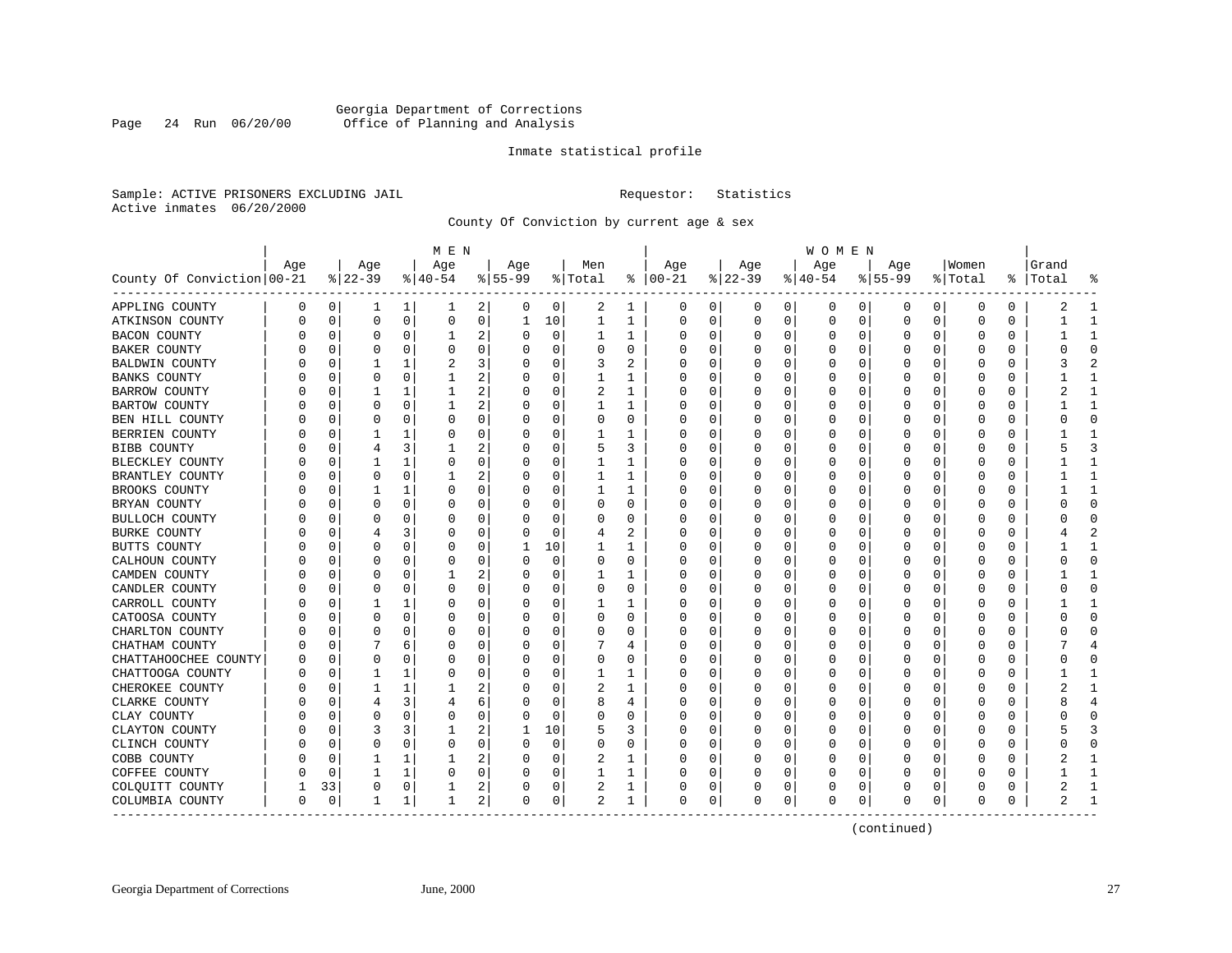# Georgia Department of Corrections<br>Page 25 Run 06/20/00 office of Planning and Analysis Page 25 Run 06/20/00 Office of Planning and Analysis

# Inmate statistical profile

| Sample: ACTIVE PRISONERS EXCLUDING JAIL |  | Requestor: Statistics |  |
|-----------------------------------------|--|-----------------------|--|
| Active inmates 06/20/2000               |  |                       |  |

# County Of Conviction by current age & sex (CONTINUED)

|                            |     |          |           |             | M E N    |                |           |             |              |          |               |          |              |             | W O M E N |             |          |          |          |          |           |                |
|----------------------------|-----|----------|-----------|-------------|----------|----------------|-----------|-------------|--------------|----------|---------------|----------|--------------|-------------|-----------|-------------|----------|----------|----------|----------|-----------|----------------|
|                            | Age |          | Age       |             | Age      |                | Age       |             | Men          |          | Age           |          | Age          |             | Age       |             | Age      |          | Women    |          | Grand     |                |
| County Of Conviction 00-21 |     |          | $8 22-39$ |             | $ 40-54$ |                | $8 55-99$ |             | % Total      |          | $8   00 - 21$ |          | $ 22-39$     |             | $ 40-54 $ |             | $ 55-99$ |          | % Total  |          | %   Total | ႜ              |
| COOK COUNTY                | 0   | 0        | 0         | $\mathbf 0$ | 0        | 0              | 0         | 0           | 0            | 0        | 0             | 0        | 0            | 0           | 0         | 0           | 0        | 0        | 0        | 0        | O         | $\Omega$       |
| COWETA COUNTY              | 0   | $\Omega$ | $\Omega$  | 0           | 0        | 0              | $\Omega$  | 0           | 0            | 0        | 0             | 0        | 0            | 0           | 0         | 0           | 0        | 0        | 0        | 0        |           | $\Omega$       |
| CRAWFORD COUNTY            |     | 0        | $\Omega$  | $\Omega$    | C        | 0              |           | $\Omega$    | 0            | 0        | O             | 0        | 0            | 0           | 0         | 0           | 0        | O        | $\Omega$ | 0        |           | $\cap$         |
| CRISP COUNTY               |     | $\Omega$ |           |             | O        | 0              |           | $\Omega$    | $\mathbf{1}$ | 1        | 0             | $\Omega$ | <sup>0</sup> | 0           | O         | 0           | O        | 0        | $\Omega$ | 0        |           | -1             |
| DADE COUNTY                |     | $\Omega$ |           |             | 0        | 0              |           | $\Omega$    | 1            | 1        | 0             | $\Omega$ | $\Omega$     | $\Omega$    | O         | $\Omega$    | O        | $\Omega$ | $\Omega$ | O        |           | -1             |
| DAWSON COUNTY              |     | 0        | $\Omega$  | $\Omega$    | 0        | 0              |           | $\Omega$    | $\Omega$     | $\Omega$ | 0             | 0        | 0            | $\Omega$    | 0         | $\mathbf 0$ | 0        | $\Omega$ | $\Omega$ | 0        |           | $\Omega$       |
| DECATUR COUNTY             |     | 0        | $\Omega$  | 0           |          | 2              |           | 0           | 1            | 1        | O             | 0        | 0            | 0           | 0         | 0           | 0        | 0        | 0        | 0        |           | $\mathbf{1}$   |
| DEKALB COUNTY              | N   | 0        | 11        | 10          | 4        | 6              | 2         | 20          | 17           | 9        | 0             | 0        | 0            | 0           | 0         | 0           | 0        | 0        | $\Omega$ | 0        | 17        | 9              |
| DODGE COUNTY               |     | 33       | $\Omega$  | 0           | 0        | 0              | ∩         | 0           | -1           | 1        | 0             | 0        | 0            | 0           | 0         | 0           | 0        | 0        | 0        | 0        |           | 1              |
| DOOLY COUNTY               | N   | 0        |           | $\Omega$    | 0        | 0              |           | 0           | 0            | O        | 0             | 0        | 0            | 0           | 0         | 0           | 0        | O        | 0        | U        |           | $\Omega$       |
| DOUGHERTY COUNTY           |     | $\Omega$ |           | 2           |          | 2              |           | $\Omega$    | 3            |          | O             | 0        | 0            | 0           | 0         | $\Omega$    | O        | O        | $\Omega$ | O        |           |                |
| DOUGLAS COUNTY             |     | n        |           | 3           |          | 2              |           | $\Omega$    | 5            | 3        | 0             | 0        | 0            | 0           | 0         | 0           | O        | 0        | $\Omega$ | 0        |           | 3              |
| EARLY COUNTY               |     | $\Omega$ | $\Omega$  | $\Omega$    | $\Omega$ | 0              |           | 0           | 0            | O        | 0             | $\Omega$ | $\Omega$     | $\mathbf 0$ | 0         | $\mathbf 0$ | $\Omega$ | $\Omega$ | $\Omega$ | O        |           | $\Omega$       |
| ECHOLS COUNTY.             |     | 0        | $\Omega$  | $\Omega$    | C        | 0              |           | 0           | 0            | $\Omega$ | O             | 0        | 0            | $\Omega$    | 0         | $\mathbf 0$ | $\Omega$ | $\Omega$ | $\Omega$ | 0        |           | $\Omega$       |
| EFFINGHAM COUNTY           |     | 0        | $\Omega$  | 0           | C        | 0              |           | 0           | 0            | 0        | 0             | 0        | 0            | 0           | 0         | 0           | 0        | 0        | $\Omega$ | 0        |           | $\Omega$       |
| ELBERT COUNTY              |     | 0        | $\Omega$  | 0           | 0        | 0              |           | 10          | 1            | -1       | 0             | 0        | 0            | 0           | 0         | 0           | 0        | 0        | $\Omega$ | 0        |           | -1             |
| EMANUEL COUNTY             |     | 0        |           |             | 0        | 0              |           | 0           | 1            | 1        | 0             | 0        | 0            | $\Omega$    | 0         | 0           | 0        | 0        | $\Omega$ | 0        |           | $\mathbf{1}$   |
| EVANS COUNTY               |     | $\Omega$ | $\Omega$  | $\Omega$    | C        | 0              |           | $\Omega$    | 0            | O        | O             | 0        | 0            | $\Omega$    | 0         | 0           | O        | O        | O        | O        |           | $\Omega$       |
| FANNIN COUNTY              |     | $\Omega$ | $\Omega$  | $\Omega$    | C        | 0              |           | $\Omega$    | 0            | 0        | 0             | $\Omega$ | 0            | 0           | 0         | $\Omega$    | 0        | 0        | $\Omega$ | O        |           | ∩              |
| FAYETTE COUNTY             |     | n        |           |             |          | $\overline{2}$ |           | 0           | 2            | 1        | 0             | $\Omega$ | 0            | $\Omega$    | 0         | 0           | 0        | $\Omega$ | $\Omega$ | 0        |           | -1             |
| FLOYD COUNTY               |     | 0        | 4         | 3           | $\Omega$ | 0              |           | $\mathbf 0$ | 4            | 2        | 0             | 0        | 0            | $\Omega$    | 0         | 0           | 0        | 0        | $\Omega$ | U        |           | $\overline{2}$ |
| FORSYTH COUNTY             |     | 0        | $\Omega$  | $\Omega$    |          | 2              |           | 0           |              | 1        | O             | 0        | 0            | 0           | 0         | 0           | 0        | $\Omega$ | 0        | 0        |           | $\mathbf{1}$   |
| FRANKLIN COUNTY            |     | 0        | $\Omega$  | $\Omega$    | C        | 0              |           | $\Omega$    | 0            | $\Omega$ | $\Omega$      | $\Omega$ | $\Omega$     | $\Omega$    | 0         | $\mathbf 0$ | $\Omega$ | $\Omega$ | $\Omega$ | $\Omega$ |           | $\Omega$       |
| FULTON COUNTY              |     | 0        | 5         | 4           | 5        | 8              |           | 0           | 10           | 5        | 0             | 0        | 0            | 0           | 0         | 0           | 0        | 0        | $\Omega$ | 0        | 10        | 5              |
| GILMER COUNTY              |     | 0        |           |             | C        | 0              |           | 0           | 1            |          | 0             | 0        | 0            | $\Omega$    | 0         | 0           | 0        | 0        | 0        | U        |           | -1             |
| GLASCOCK COUNTY            |     | n        | $\Omega$  | $\Omega$    | C        | 0              |           | $\Omega$    | $\Omega$     | O        | O             | $\Omega$ | <sup>0</sup> | $\Omega$    | O         | 0           | O        | $\Omega$ | $\Omega$ | $\Omega$ |           | $\Omega$       |
| GLYNN COUNTY               |     | $\Omega$ |           | 3           | 2        | 3              | 1         | 10          | 7            | 4        | 0             | 0        | 0            | 0           | 0         | $\Omega$    | 0        | 0        | $\Omega$ | 0        |           |                |
| GORDON COUNTY              |     | $\Omega$ | $\Omega$  | $\Omega$    | $\Omega$ | 0              | 1         | 10          | 1            | 1        | 0             | 0        | $\Omega$     | 0           | 0         | $\Omega$    | 0        | 0        | $\Omega$ | 0        |           | -1             |
| GRADY COUNTY               |     | 0        | $\Omega$  | 0           | $\Omega$ | 0              |           | $\mathbf 0$ | 0            | 0        | 0             | 0        | 0            | 0           | 0         | 0           | 0        | 0        | 0        | 0        |           | $\Omega$       |
| <b>GREENE COUNTY</b>       |     | 0        | 1         |             | C        | 0              |           | 0           | 1            | 1        | O             | $\Omega$ | 0            | $\Omega$    | 0         | $\mathbf 0$ | $\Omega$ | $\Omega$ | $\Omega$ | $\Omega$ |           | $\mathbf{1}$   |
| GWINNETT COUNTY            |     | 0        | 1         | 1           | 0        | 0              |           | $\Omega$    | 1            | 1        | 0             | $\Omega$ | $\Omega$     | $\Omega$    | 0         | $\mathbf 0$ | 0        | $\Omega$ | $\Omega$ | 0        |           | $\mathbf{1}$   |
| HABERSHAM COUNTY           |     | $\Omega$ |           |             | $\Omega$ | 0              |           | 0           | 1            | 1        | 0             | 0        | 0            | 0           | 0         | 0           | 0        | 0        | $\Omega$ | 0        |           | $\mathbf{1}$   |
| HALL COUNTY                | N   | 0        | 2         | 2           | 0        | 0              |           | 0           | 2            |          | 0             | 0        | 0            | 0           | 0         | 0           | 0        | 0        | $\Omega$ | 0        |           | 1              |
| HANCOCK COUNTY             | C   | 0        | $\Omega$  | 0           | 0        | 0              |           | 0           | 0            | 0        | O             | 0        | 0            | 0           | 0         | 0           | 0        | 0        | 0        | 0        |           | $\Omega$       |
| HARALSON COUNTY            | 0   | $\Omega$ | $\Omega$  | 0           | $\Omega$ | 0              | $\Omega$  | 0           | 0            | 0        | $\Omega$      | 0        | 0            | 0           | $\Omega$  | $\mathbf 0$ | O        | 0        | $\Omega$ | 0        |           | ∩              |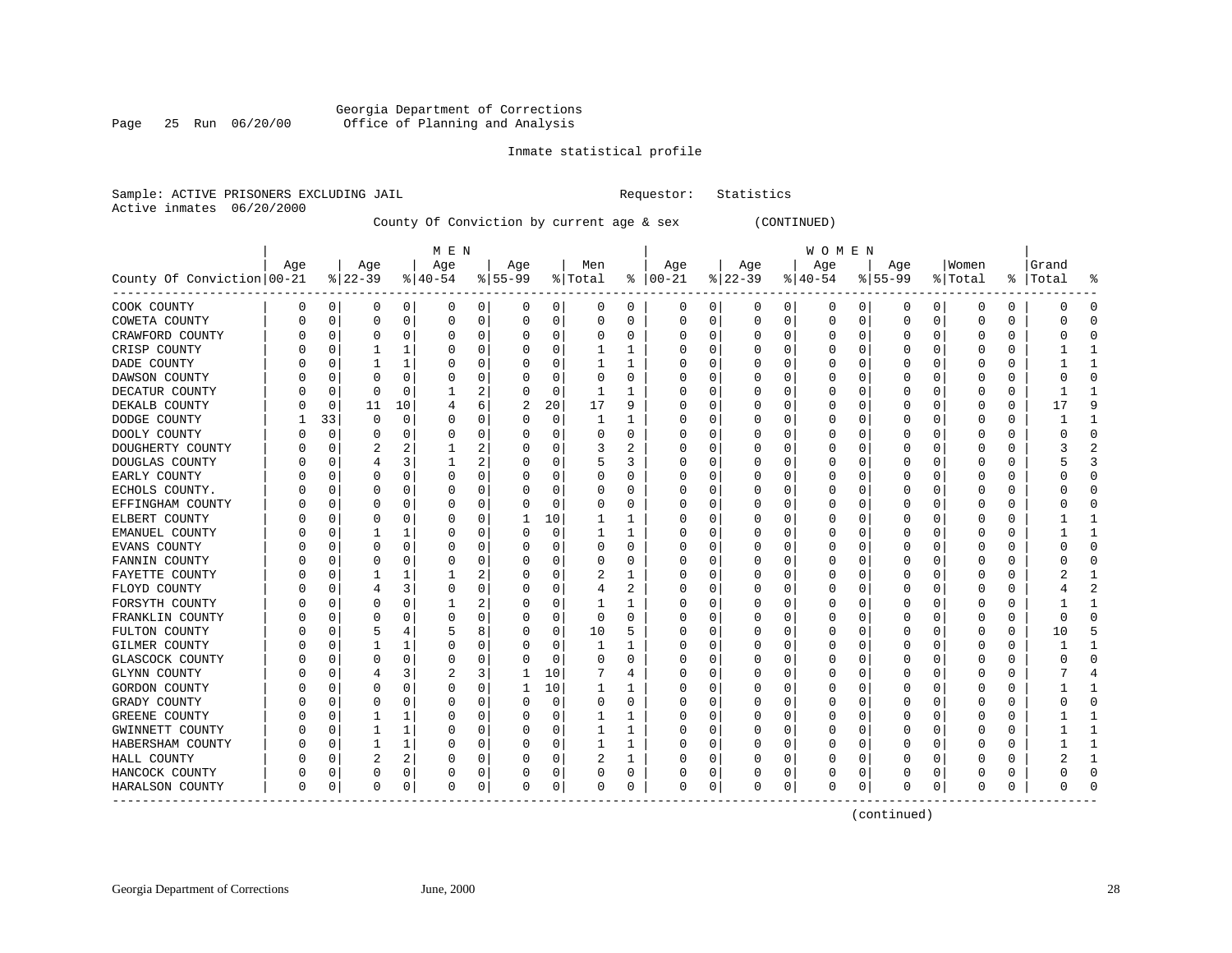# Georgia Department of Corrections<br>Page 26 Run 06/20/00 Office of Planning and Analysis Page 26 Run 06/20/00 Office of Planning and Analysis

# Inmate statistical profile

|  | Sample: ACTIVE PRISONERS EXCLUDING JAIL | Requestor: Statistics |  |
|--|-----------------------------------------|-----------------------|--|
|  | Active inmates 06/20/2000               |                       |  |

# County Of Conviction by current age & sex (CONTINUED)

|                                               |     |              |          |          | M E N    |          |                  |             |     |          |               |              |          |   | W O M E N |             |           |                |              |              |           |                |
|-----------------------------------------------|-----|--------------|----------|----------|----------|----------|------------------|-------------|-----|----------|---------------|--------------|----------|---|-----------|-------------|-----------|----------------|--------------|--------------|-----------|----------------|
|                                               | Age |              | Age      |          | Age      |          | Age              |             | Men |          | Age           |              | Age      |   | Age       |             | Age       |                | Women        |              | Grand     |                |
| County Of Conviction 00-21                    |     |              | $ 22-39$ |          | $ 40-54$ |          | $ 55-99$         | % Total     |     |          | $8   00 - 21$ |              | $ 22-39$ |   | $ 40-54 $ |             | $8 55-99$ |                | % Total      |              | %   Total | ႜ              |
| HARRIS COUNTY                                 | 0   | 0            | 0        | 0        | 0        | 0        | 0                | 0           | 0   | 0        | 0             | 0            | 0        | 0 | 0         | 0           | 0         | $\overline{0}$ | 0            | 0            | O         | $\Omega$       |
| HART COUNTY                                   |     | 0            | 1        | 1        | 0        | 0        | 0                | 0           | 1   | 1        | 0             | 0            | 0        | 0 | O         | 0           | 0         | 0              | $\Omega$     | 0            |           | 1              |
| HEARD COUNTY                                  |     | 0            | O        | 0        | 0        | 0        |                  | 0           | U   | 0        |               | O            | 0        | 0 |           | 0           | Ω         | 0              | $\Omega$     | 0            |           | $\Omega$       |
| HENRY COUNTY                                  |     | $\Omega$     |          | 3        | C        | $\Omega$ |                  | $\Omega$    | 3   | 2        |               | U            | O        | O |           | $\Omega$    |           | O              | $\Omega$     | <sup>0</sup> |           | $\mathfrak{D}$ |
| HOUSTON COUNTY                                |     | $\Omega$     |          |          | 2        | 3        |                  | 0           | 4   | 2        |               | 0            | 0        | 0 |           | $\Omega$    | 0         | 0              | $\Omega$     | O            |           | $\overline{2}$ |
| IRWIN COUNTY                                  |     | 0            | 0        | O        | 0        | 0        |                  | $\mathbf 0$ | 0   | 0        |               | $\Omega$     | C        | 0 |           | 0           |           | 0              | $\Omega$     | 0            |           | $\Omega$       |
| <b>JACKSON COUNTY</b>                         |     | $\mathbf 0$  | $\Omega$ | $\Omega$ | 0        | $\Omega$ |                  | 0           | 0   | 0        |               | $\Omega$     |          | 0 |           | $\mathbf 0$ | 0         | 0              | $\Omega$     | $\Omega$     |           | $\Omega$       |
| <b>JASPER COUNTY</b>                          |     | $\Omega$     | 1        | 1        | 0        | 0        | O                | $\Omega$    | 1   | 1        |               | 0            | 0        | 0 |           | $\Omega$    | 0         | 0              | $\Omega$     | 0            |           | 1              |
| JEFF DAVIS COUNTY                             |     | 0            | 0        | 0        | 0        | 0        | U                | 0           | 0   | 0        | n             | 0            | 0        | 0 |           | 0           | 0         | 0              | n            | 0            |           | $\mathbf 0$    |
| <b>JEFFERSON COUNTY</b>                       |     | 0            | O        | O        | 0        | 0        | O                | 0           | 0   | O        |               | U            | O        | U |           | 0           |           | U              | n            |              |           | $\Omega$       |
| <b>JENKINS COUNTY</b>                         |     | $\mathsf{C}$ | O        | O        | 0        | 0        | O                | 0           | 0   | 0        |               | U            | 0        | 0 |           | $\Omega$    | Ω         | U              | ∩            | U            |           | $\Omega$       |
| JOHNSON COUNTY                                |     | 0            | O        | 0        | 0        | $\Omega$ | $\left( \right)$ | 0           | 0   | 0        |               | 0            | O        | 0 |           | $\Omega$    | Ω         | 0              | ∩            | O            |           | $\Omega$       |
| <b>JONES COUNTY</b>                           |     | $\mathbf 0$  | 0        | $\Omega$ | 0        | $\Omega$ |                  | 0           | 0   | 0        |               | $\Omega$     | 0        | 0 |           | $\Omega$    |           | $\Omega$       | 0            | 0            |           | $\Omega$       |
| LAMAR COUNTY                                  |     | 0            | 0        | 0        | C        | 0        |                  | 0           | 0   | 0        |               | 0            | 0        | 0 |           | 0           | 0         | 0              | 0            | 0            |           | $\Omega$       |
| LANIER COUNTY                                 |     | 0            | O        | O        | $\Omega$ | 0        |                  | 0           | 0   | $\Omega$ | U             | 0            | O        | U |           | 0           | U         | 0              | $\Omega$     | 0            |           | $\Omega$       |
| LAURENS COUNTY                                |     | 0            | O        | $\Omega$ | $\Omega$ | $\Omega$ | O                | 0           | 0   | 0        | O             | 0            | O        | 0 |           | $\Omega$    | U         | 0              | $\Omega$     | 0            |           | $\Omega$       |
| LEE COUNTY                                    |     | 0            |          | 1        | 0        | 0        | O                | 0           | 1   | 1        |               | 0            | 0        | 0 |           | 0           | 0         | 0              | $\Omega$     |              |           | 1              |
| LIBERTY COUNTY                                |     | C.           |          | 1        |          | 2        | O                | 0           | 2   |          |               | U            | 0        | 0 |           | 0           |           | O              | $\Omega$     | U            |           | 1              |
| LINCOLN COUNTY                                |     | $\Omega$     | 0        | 0        | 0        | 0        | 0                | $\Omega$    | 0   | 0        | O             | $\Omega$     | 0        | 0 |           | $\Omega$    | 0         | $\Omega$       | $\Omega$     | 0            |           | $\Omega$       |
| LONG COUNTY                                   |     | 0            | 2        | 2        | 0        | 0        | O                | 0           | 2   | 1        |               | 0            | 0        | 0 |           | $\Omega$    | Ω         | 0              | n            | O            |           | 1              |
| LOWNDES COUNTY                                |     | 0            |          | 1        | 0        | $\Omega$ |                  | 0           |     | 1        |               | $\Omega$     | C        | 0 |           | $\mathbf 0$ |           | 0              | $\Omega$     | 0            |           | $\mathbf{1}$   |
| LUMPKIN COUNTY                                |     | $\mathbf 0$  | $\Omega$ | $\Omega$ | C        | $\Omega$ |                  | $\mathbf 0$ | 0   | $\Omega$ |               | $\Omega$     | 0        | O |           | $\Omega$    | Ω         | 0              | $\Omega$     | $\Omega$     |           | $\Omega$       |
| MACON COUNTY                                  |     | 0            | 0        | 0        | 0        | 0        | O                | 0           | 0   | 0        | O             | 0            | 0        | 0 |           | 0           | 0         | 0              | $\Omega$     | 0            |           | $\mathbf 0$    |
| MADISON COUNTY                                |     | 0            | 0        | 0        | 0        | 0        | O                | 0           | 0   | 0        |               | O            | 0        | 0 |           | 0           | 0         | U              | O            | U            |           | $\mathbf 0$    |
| MARION COUNTY                                 |     | C.           |          | 1        | C        | 0        |                  | 0           |     |          |               | 0            | 0        | 0 |           | $\Omega$    |           | 0              | $\Omega$     | 0            |           | $\mathbf{1}$   |
| MCDUFFIE COUNTY                               |     | 0            | O        | $\Omega$ | 0        | 0        | O                | 0           | 0   | 0        |               | 0            | O        | 0 |           | $\Omega$    | Ω         | 0              | ∩            | 0            |           | $\Omega$       |
| MCINTOSH COUNTY                               |     | $\Omega$     |          | 1        | n        | $\Omega$ |                  | $\Omega$    |     | ı        |               | <sup>0</sup> | O        | 0 |           | $\Omega$    | Ω         | $\Omega$       | $\Omega$     | O            |           | 1              |
| MERIWETHER COUNTY                             |     | $\Omega$     | O        | $\Omega$ | 0        | $\Omega$ |                  | $\Omega$    | 0   | $\Omega$ |               | $\Omega$     | 0        | O |           | $\Omega$    |           | 0              | $\Omega$     | O            |           | $\Omega$       |
| MILLER COUNTY                                 |     | 0            | 0        | 0        | C        | 0        |                  | 0           | 0   | 0        |               | $\Omega$     | 0        | 0 |           | 0           | 0         | 0              | 0            | 0            |           | $\Omega$       |
| MITCHELL COUNTY                               |     | 0            | O        | O        | $\Omega$ | 0        |                  | 0           | 0   | $\Omega$ | U             | 0            | 0        | 0 |           | 0           | U         | 0              | $\Omega$     | 0            |           | $\Omega$       |
| MONROE COUNTY                                 |     | 0            | 0        | 0        |          | 2        | O                | 0           |     | 1        | O             | 0            | 0        | 0 |           | $\Omega$    | 0         | 0              | $\Omega$     | 0            |           | $\mathbf{1}$   |
| MONTGOMERY COUNTY                             |     | 0            | 0        | 0        | 0        | 0        |                  | 0           | 0   | 0        |               | 0            | C        | 0 |           | 0           |           | 0              |              |              |           | $\Omega$       |
| MORGAN COUNTY                                 |     | 0            | O        | 0        | 0        | 0        | O                | 0           | 0   | 0        | O             | 0            | 0        | 0 |           | $\Omega$    |           | 0              | <sup>0</sup> | 0            |           | $\Omega$       |
| MURRAY COUNTY                                 |     | 0            | O        | 0        | 0        | $\Omega$ |                  | 0           | 0   | 0        |               | 0            |          | 0 |           | 0           |           | 0              | <sup>0</sup> | U            |           | $\Omega$       |
| MUSCOGEE COUNTY<br>-------------------------- | 0   | 0            | 4        | 3        | 3        | 5        | 0                | 0           |     | 4        | 0             | 0            | 0        | 0 | 0         | 0           | U         | 0              | $\Omega$     |              |           | 4              |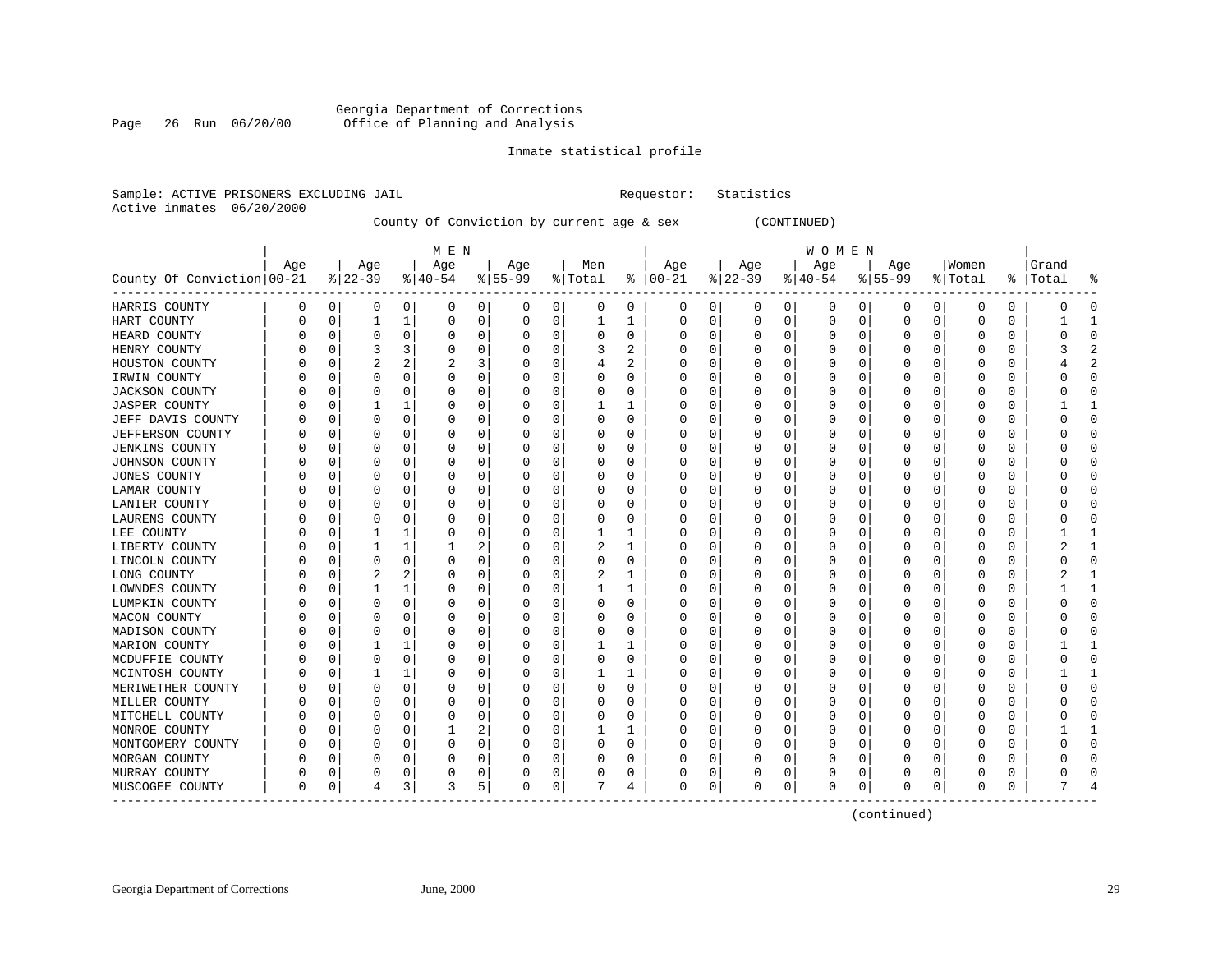# Georgia Department of Corrections Page 27 Run 06/20/00 Office of Planning and Analysis

# Inmate statistical profile

|  |                           | Sample: ACTIVE PRISONERS EXCLUDING JAIL |  | Requestor: Statistics |  |
|--|---------------------------|-----------------------------------------|--|-----------------------|--|
|  | Active inmates 06/20/2000 |                                         |  |                       |  |

# County Of Conviction by current age & sex (CONTINUED)

|                            |     |              |           |          | M E N       |          |          |             |                     |          |               |              |          |    | W O M E N |             |           |                |              |          |           |                |
|----------------------------|-----|--------------|-----------|----------|-------------|----------|----------|-------------|---------------------|----------|---------------|--------------|----------|----|-----------|-------------|-----------|----------------|--------------|----------|-----------|----------------|
|                            | Age |              | Age       |          | Age         |          | Age      |             | Men                 |          | Age           |              | Age      |    | Age       |             | Age       |                | Women        |          | Grand     |                |
| County Of Conviction 00-21 |     |              | $ 22-39 $ |          | $8 40-54$   |          | $ 55-99$ |             | $\frac{1}{2}$ Total |          | $8   00 - 21$ |              | $ 22-39$ |    | $ 40-54$  |             | $8 55-99$ |                | % Total      |          | %   Total | ႜ              |
| NEWTON COUNTY              | 0   | 0            | 1         | 1        | 0           | 0        | 0        | 0           | ı                   | 1        | 0             | 0            | 0        | 0  | 0         | 0           | 0         | 0 <sup>1</sup> | 0            | 0        |           |                |
| OCONEE COUNTY              | U   | $\mathbf 0$  | $\Omega$  | 0        | $\mathbf 0$ | 0        | O        | 0           | $\Omega$            | 0        | $\Omega$      | $\Omega$     | $\Omega$ | 0  | Ω         | $\mathbf 0$ | O         | 0              | $\Omega$     | $\Omega$ |           | $\Omega$       |
| OGLETHORPE COUNTY          |     | $\Omega$     |           | 1        | 0           | $\Omega$ | 0        | $\Omega$    |                     | 1        |               | 0            | 0        | 0  |           | $\Omega$    | 0         | $\Omega$       | $\Omega$     | 0        |           | $\mathbf{1}$   |
| PAULDING COUNTY            |     | 0            | O         | $\Omega$ |             | 2        |          | 0           |                     | 1        |               | <sup>0</sup> | 0        | 0  |           | $\Omega$    |           | 0              | O            | O        |           | 1              |
| PEACH COUNTY               |     | 0            | 0         | O        | 0           | $\Omega$ |          | $\mathbf 0$ | 0                   | 0        |               | $\Omega$     |          | 0  |           | $\mathbf 0$ |           | 0              | 0            | 0        |           | $\Omega$       |
| PICKENS COUNTY             |     | $\Omega$     | $\Omega$  | $\Omega$ | 0           | $\Omega$ | O        | 0           | 0                   | $\Omega$ |               | 0            |          | 0  |           | $\Omega$    | 0         | 0              | $\Omega$     | 0        |           | $\Omega$       |
| PIERCE COUNTY              | U   | 0            | O         | 0        | 0           | 0        | U        | 0           | 0                   | 0        | n             | 0            | 0        | 0  |           | 0           | 0         | 0              | n            | 0        |           | $\Omega$       |
| PIKE COUNTY                | C   | 0            | 0         | 0        |             | 2        | O        | 0           | ı                   | ı        |               | O            | 0        | 0  |           | 0           | 0         | U              | n            | O        |           | 1              |
| POLK COUNTY                |     | C.           | O         | O        | 0           | $\Omega$ |          | 0           | 0                   | 0        |               |              | 0        | U  |           | $\Omega$    | Ω         | O              |              |          |           | $\Omega$       |
| PULASKI COUNTY             |     | $\mathsf{C}$ | O         | O        | C           | 0        | O        | 0           | 0                   | 0        |               | O            | 0        | 0  |           | $\Omega$    | 0         | 0              | ∩            | O        |           | $\Omega$       |
| PUTNAM COUNTY              |     | 0            | 3         | 3        |             | 2        |          | $\Omega$    | 4                   | 2        |               | <sup>0</sup> | 0        | 0  |           | $\Omega$    | U         | 0              | O            | O        |           | 2              |
| <b>OUITMAN COUNTY</b>      |     | 0            | 0         | O        | 0           | $\Omega$ |          | $\mathbf 0$ | 0                   | 0        |               | $\Omega$     | 0        | O  |           | 0           |           | 0              | <sup>0</sup> | U        |           | $\Omega$       |
| RABUN COUNTY               |     | 0            | 0         | O        | 0           | 0        |          | 0           | 0                   | 0        |               | 0            |          | 0  |           | 0           | Ω         | 0              | <sup>0</sup> | 0        |           | $\Omega$       |
| RANDOLPH COUNTY            |     | 0            | O         | O        | $\Omega$    | 0        |          | 0           | 0                   | 0        | U             | 0            | O        | 0  |           | 0           | U         | 0              | $\Omega$     | 0        |           | $\Omega$       |
| RICHMOND COUNTY            |     | 33           | 4         | 3        | 4           | 6        | O        | 0           | 9                   | 5        | O             | 0            | -1       | 50 | O         | 0           | Ω         | 0              | -1           | 50       | 10        | 5              |
| ROCKDALE COUNTY            |     | $\mathbf 0$  | 2         | 2        |             | 2        | 0        | 0           | 3                   | 2        |               |              | 0        | 0  |           | 0           |           | 0              | $\Omega$     |          |           | $\overline{2}$ |
| SCHLEY COUNTY              |     | 0            | O         | O        | 0           | 0        | O        | 0           | 0                   | 0        |               | U            | O        | 0  |           | $\Omega$    | Ω         | U              | ∩            | O        |           | $\Omega$       |
| <b>SCREVEN COUNTY</b>      |     | 0            | 0         | O        | 0           | $\Omega$ | $\left($ | 0           | 0                   | 0        | n             | 0            | O        | 0  |           | $\Omega$    | Ω         | 0              | ∩            | O        |           | $\Omega$       |
| SEMINOLE COUNTY            |     | 0            | 0         | $\Omega$ | 0           | $\Omega$ |          | 0           | 0                   | 0        |               | $\Omega$     | 0        | 0  |           | $\Omega$    |           | 0              | 0            | 0        |           | $\Omega$       |
| SPALDING COUNTY            |     | 0            |           | 2        | 0           | 0        |          | 0           | 2                   | 1        |               | 0            |          | 0  |           | 0           | 0         | 0              | 0            | 0        |           | $\mathbf{1}$   |
| STEPHENS COUNTY            |     | 0            | $\Omega$  | 0        | 0           | 0        | U        | 0           | 0                   | 0        | U             | 0            | O        | U  |           | $\Omega$    | U         | 0              | $\Omega$     | 0        |           | $\Omega$       |
| STEWART COUNTY             |     | 0            | 0         | 0        | 0           | $\Omega$ | 0        | 0           | 0                   | 0        | O             | 0            | 0        | 0  |           | $\Omega$    | 0         | 0              | n            | 0        |           | $\Omega$       |
| SUMTER COUNTY              |     | 0            | 0         | 0        | 0           | 0        | O        | 0           | 0                   | 0        |               | U            | 0        | 0  |           | $\Omega$    | 0         | 0              | 0            |          |           | $\Omega$       |
| TALBOT COUNTY              |     | -0           | O         | O        | C           | 0        |          | 0           | 0                   | 0        |               | U            | 0        | U  |           | $\Omega$    | Ω         | U              | <sup>0</sup> | U        |           | $\Omega$       |
| TALIAFERRO COUNTY          |     | $\Omega$     | O         | O        | $\Omega$    | $\Omega$ |          | $\Omega$    | O                   | $\Omega$ |               | <sup>0</sup> | U        | U  |           | $\Omega$    | U         | 0              | ∩            | O        |           | $\Omega$       |
| TATTNALL COUNTY            |     | $\Omega$     | O         | $\Omega$ | 0           | 0        |          | $\Omega$    | 0                   | 0        |               | <sup>0</sup> | 0        | 0  |           | O           | Ω         | 0              | <sup>0</sup> | O        |           | $\Omega$       |
| TAYLOR COUNTY              |     | 0            | 0         | 0        | 0           | $\Omega$ |          | 0           | 0                   | 0        |               | 0            | 0        | 0  |           | 0           | 0         | 0              | 0            | 0        |           | $\Omega$       |
| TELFAIR COUNTY             |     | 0            | O         | $\Omega$ | C           | $\Omega$ |          | 0           | 0                   | 0        |               | U            | 0        | 0  |           | 0           | 0         | 0              | 0            | $\Omega$ |           | $\Omega$       |
| TERRELL COUNTY             |     | 0            | O         | O        |             | 2        |          | 0           | 1                   | 1        | U             | 0            | O        | U  |           | $\Omega$    | U         | 0              | $\Omega$     | 0        |           | 1              |
| THOMAS COUNTY              |     | 0            |           | 1        |             | 2        | 0        | 0           | 2                   | 1        |               | 0            | 0        | 0  |           | 0           | Ω         | 0              | <sup>0</sup> | 0        |           | 1              |
| TIFT COUNTY                |     | 0            |           | 1        | 0           | 0        |          | 10          | 2                   | 1        |               |              | C        | 0  |           | 0           |           | 0              |              |          |           | 1              |
| TOOMBS COUNTY              |     | $\Omega$     |           | 1        | $\Omega$    | $\Omega$ | O        | $\Omega$    |                     | 1        |               | O            | O        | U  |           | $\Omega$    | Ω         | O              | $\Omega$     | O        |           | 1              |
| TOWNS COUNTY               |     | $\Omega$     |           | 1        | 0           | $\Omega$ | O        | $\Omega$    | 1                   | 1        |               | $\Omega$     | 0        | 0  |           | $\Omega$    | 0         | $\Omega$       | $\Omega$     | 0        |           | $\mathbf{1}$   |
| TREUTLEN COUNTY            |     | 0            | 0         | 0        | 0           | 0        | 0        | 0           | 0                   | 0        |               | 0            |          | 0  |           | 0           |           | 0              | O            |          |           | $\Omega$       |
| TROUP COUNTY               | 0   | 0            | 0         | 0        |             | 2        |          | 10          | 2                   | 1        | $\Omega$      | 0            | C        | 0  |           | 0           |           | 0              | $\Omega$     |          |           |                |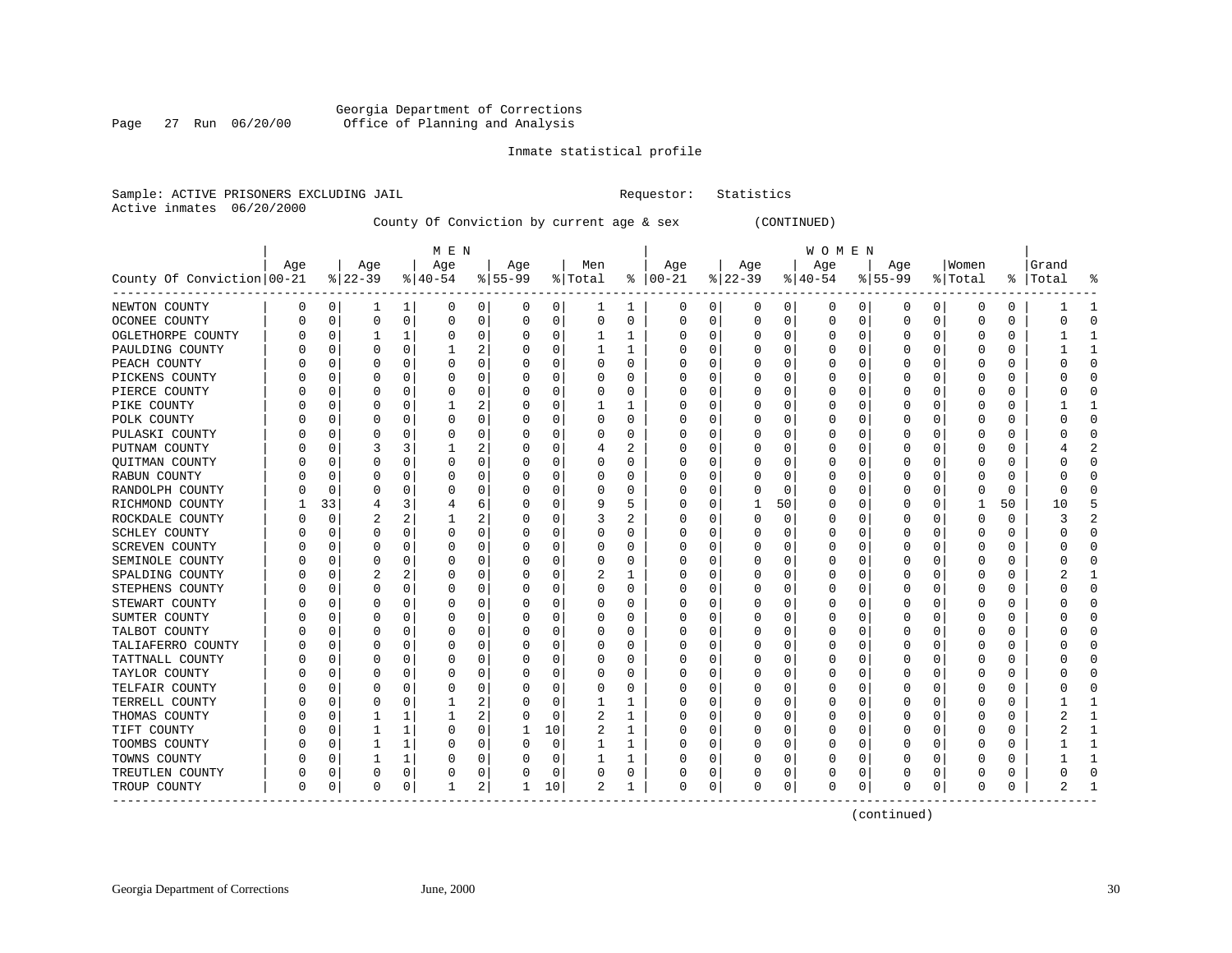# Georgia Department of Corrections<br>Page 28 Run 06/20/00 Office of Planning and Analysis Page 28 Run 06/20/00 Office of Planning and Analysis

# Inmate statistical profile

| Sample: ACTIVE PRISONERS EXCLUDING JAIL |     |             |             |          | Requestor:                                |                | Statistics |             |                |                |               |           |             |          |             |          |             |           |           |               |         |                |
|-----------------------------------------|-----|-------------|-------------|----------|-------------------------------------------|----------------|------------|-------------|----------------|----------------|---------------|-----------|-------------|----------|-------------|----------|-------------|-----------|-----------|---------------|---------|----------------|
| 06/20/2000<br>Active inmates            |     |             |             |          | County Of Conviction by current age & sex |                |            |             |                |                |               |           | (CONTINUED) |          |             |          |             |           |           |               |         |                |
|                                         |     |             |             |          | M E N                                     |                |            |             |                |                |               |           |             |          | W O M E N   |          |             |           |           |               |         |                |
|                                         | Age |             | Age         |          | Age                                       |                | Age        |             | Men            |                | Age           |           | Age         |          | Age         |          | Age         |           | Women     |               | Grand   |                |
| County Of Conviction   00-21            |     |             | $ 22-39$    |          | $ 40-54 $                                 |                | $8 55-99$  |             | % Total        |                | $8   00 - 21$ |           | $ 22-39$    |          | $ 40-54$    |          | $8 55-99$   |           | % Total   | $\frac{1}{6}$ | Total   | ႜ              |
| TURNER COUNTY                           | 0   | 0           | 0           | 0        | 0                                         | 0              | 0          | 0           | 0              | 0              | 0             | 0         | 0           | 0        | 0           | 0        | 0           | 0         | 0         | 0             | 0       | C              |
| TWIGGS COUNTY                           | 0   | 0           | $\Omega$    | 0        | 0                                         | 0              | 0          | 0           | 0              | 0              | $\mathbf 0$   | 0         | $\mathbf 0$ | 0        | 0           | 0        | $\Omega$    | 0         | $\Omega$  | 0             | 0       | $\bigcap$      |
| UNION COUNTY                            | U   | $\Omega$    | $\Omega$    | $\Omega$ | 1                                         | 2              | $\Omega$   | $\Omega$    | 1              | 1              | $\Omega$      | $\Omega$  | $\Omega$    | $\Omega$ | 0           | $\Omega$ | $\Omega$    | $\Omega$  | $\Omega$  | $\Omega$      |         | -1             |
| <b>UPSON COUNTY</b>                     | U   | $\Omega$    | $\Omega$    | $\Omega$ | $\Omega$                                  | 0              | $\Omega$   | $\Omega$    | $\Omega$       | $\Omega$       | $\Omega$      | $\Omega$  | $\Omega$    | $\Omega$ | $\Omega$    | $\Omega$ | $\Omega$    | $\Omega$  | O         | $\Omega$      | U       | $\Omega$       |
| WALKER COUNTY                           | U   | $\Omega$    | 1           |          | 1                                         | 2              | $\Omega$   | $\Omega$    | $\overline{c}$ | 1              | $\Omega$      | $\Omega$  | 1           | 50       | $\Omega$    | $\Omega$ | $\Omega$    | $\Omega$  | 1         | 50            | 3       | $\overline{2}$ |
| WALTON COUNTY                           | U   | $\Omega$    | 1           | 1        | -1                                        | $\overline{2}$ | $\Omega$   | $\Omega$    | $\overline{2}$ | 1              | $\Omega$      | $\Omega$  | $\Omega$    | $\Omega$ | $\Omega$    | $\Omega$ | $\Omega$    | $\Omega$  | $\Omega$  | 0             | 2       | 1              |
| WARE COUNTY                             | U   | $\Omega$    | 3           | 3        | $\overline{2}$                            | $\overline{3}$ | $\Omega$   | $\Omega$    | 5              | 3              | $\Omega$      | $\Omega$  | $\Omega$    | $\Omega$ | $\Omega$    | $\Omega$ | $\Omega$    | $\Omega$  | $\bigcap$ | 0             |         | २              |
| WARREN COUNTY                           | U   | $\Omega$    | $\Omega$    | $\Omega$ | $\Omega$                                  | 0              | $\Omega$   | $\Omega$    | 0              | $\Omega$       | $\mathbf 0$   | $\Omega$  | $\Omega$    | $\Omega$ | $\Omega$    | $\Omega$ | $\Omega$    | $\Omega$  | C         | 0             | U       | $\Omega$       |
| WASHINGTON COUNTY                       | U   | $\Omega$    | $\Omega$    | $\Omega$ | $\Omega$                                  | 0              | ∩          | $\Omega$    | 0              | 0              | $\mathbf 0$   | 0         | $\Omega$    | $\Omega$ | $\Omega$    | $\Omega$ | $\Omega$    | $\Omega$  | C         | 0             | n       | $\Omega$       |
| WAYNE COUNTY                            | U   | $\Omega$    | $\Omega$    | $\Omega$ | $\Omega$                                  | 0              | ∩          | $\Omega$    | 0              | 0              | $\mathbf 0$   | 0         | $\Omega$    | $\Omega$ | $\Omega$    | $\Omega$ | $\Omega$    | $\Omega$  | C         | 0             |         | $\Omega$       |
| WEBSTER COUNTY                          | U   | $\Omega$    | $\Omega$    | $\Omega$ | $\Omega$                                  | 0              | ∩          | $\Omega$    | 0              | 0              | $\Omega$      | $\Omega$  | $\Omega$    | $\Omega$ | $\Omega$    | $\Omega$ | $\Omega$    | $\Omega$  | C         | 0             |         | $\Omega$       |
| WHEELER COUNTY                          | U   | $\Omega$    | $\Omega$    | $\Omega$ | $\Omega$                                  | 0              | ∩          | $\Omega$    | $\Omega$       | 0              | $\Omega$      | $\Omega$  | $\Omega$    | $\Omega$ | $\Omega$    | $\Omega$ | $\Omega$    | $\Omega$  | C         | 0             |         | $\Omega$       |
| WHITE COUNTY                            | U   | $\Omega$    | $\Omega$    | $\Omega$ | $\Omega$                                  | 0              | ∩          | $\Omega$    | $\Omega$       | 0              | $\Omega$      | $\Omega$  | $\Omega$    | $\Omega$ | $\Omega$    | $\Omega$ | $\Omega$    | $\Omega$  | C         | 0             |         | $\Omega$       |
| WHITFIELD COUNTY                        | U   | $\Omega$    | $\Omega$    | $\Omega$ | 4                                         | 6              | $\Omega$   | $\Omega$    | 4              | $\overline{a}$ | $\Omega$      | $\Omega$  | $\Omega$    | $\Omega$ | $\Omega$    | $\Omega$ | $\Omega$    | $\Omega$  | C         | 0             |         | $\overline{2}$ |
| WILCOX COUNTY                           | U   | $\Omega$    | $\Omega$    | $\Omega$ | $\Omega$                                  | 0              | $\Omega$   | $\Omega$    | $\Omega$       | 0              | $\Omega$      | $\Omega$  | $\Omega$    | $\Omega$ | $\Omega$    | $\Omega$ | $\Omega$    | $\Omega$  | C         | 0             | O       | $\Omega$       |
| WILKES COUNTY                           | U   | $\Omega$    |             |          | $\Omega$                                  | 0              | $\Omega$   | $\mathbf 0$ |                | 1              | $\Omega$      | 0         | $\mathbf 0$ | $\Omega$ | $\Omega$    | $\Omega$ | $\Omega$    | $\Omega$  | C         | 0             |         | -1             |
| WILKINSON COUNTY                        | U   | $\mathbf 0$ | $\Omega$    | $\Omega$ | $\mathbf 0$                               | 0              | $\Omega$   | $\mathbf 0$ | $\Omega$       | $\Omega$       | $\Omega$      | 0         | $\mathbf 0$ | $\Omega$ | $\mathbf 0$ | 0        | $\Omega$    | $\Omega$  | $\cap$    | 0             | O       | $\mathbf 0$    |
| WORTH COUNTY                            | 0   | $\mathbf 0$ | $\Omega$    | $\Omega$ | $\mathbf 0$                               | 0              | $\Omega$   | $\mathbf 0$ | $\Omega$       | 0              | $\Omega$      | 0         | $\mathbf 0$ | 0        | 0           | 0        | $\Omega$    | 0         | 0         | 0             |         | $\bigcap$      |
| CONVERSION                              | 0   | 0           | $\mathbf 0$ | 0        | $\Omega$                                  | 0              | $\Omega$   | 0           | $\Omega$       | 0              | $\mathbf 0$   | 0         | 0           | 0        | $\mathbf 0$ | 0        | $\mathbf 0$ | 0         | $\Omega$  | 0             | Λ       | O              |
| Total reported                          |     | 3 100       | 115 100     |          | 62 100                                    |                | 10 100     |             | 190 100        |                | 0             | 0         |             | 2 100    | 0           | 0        | 0           | 0         |           | 2 100         | 192 100 |                |
| Percent reported                        |     | 100.0       |             | 100.0    |                                           | 100.0          | 100.0      |             |                | 100.0          |               | $\cdot$ 0 |             | 100.0    |             | . 0      |             | $\cdot$ 0 |           | 100.0         |         | 100.0          |
| UNKNOWN                                 | 0   |             | $\Omega$    |          | 0                                         |                | 0          |             | 0              |                | $\mathbf 0$   |           | $\Omega$    |          | 0           |          | $\Omega$    |           | $\Omega$  |               | 0       |                |
| Total                                   | 3   |             | 115         |          | 62                                        |                | 10         |             | 190            |                | 0             |           | 2           |          | 0           |          | 0           |           | 2         |               | 192     |                |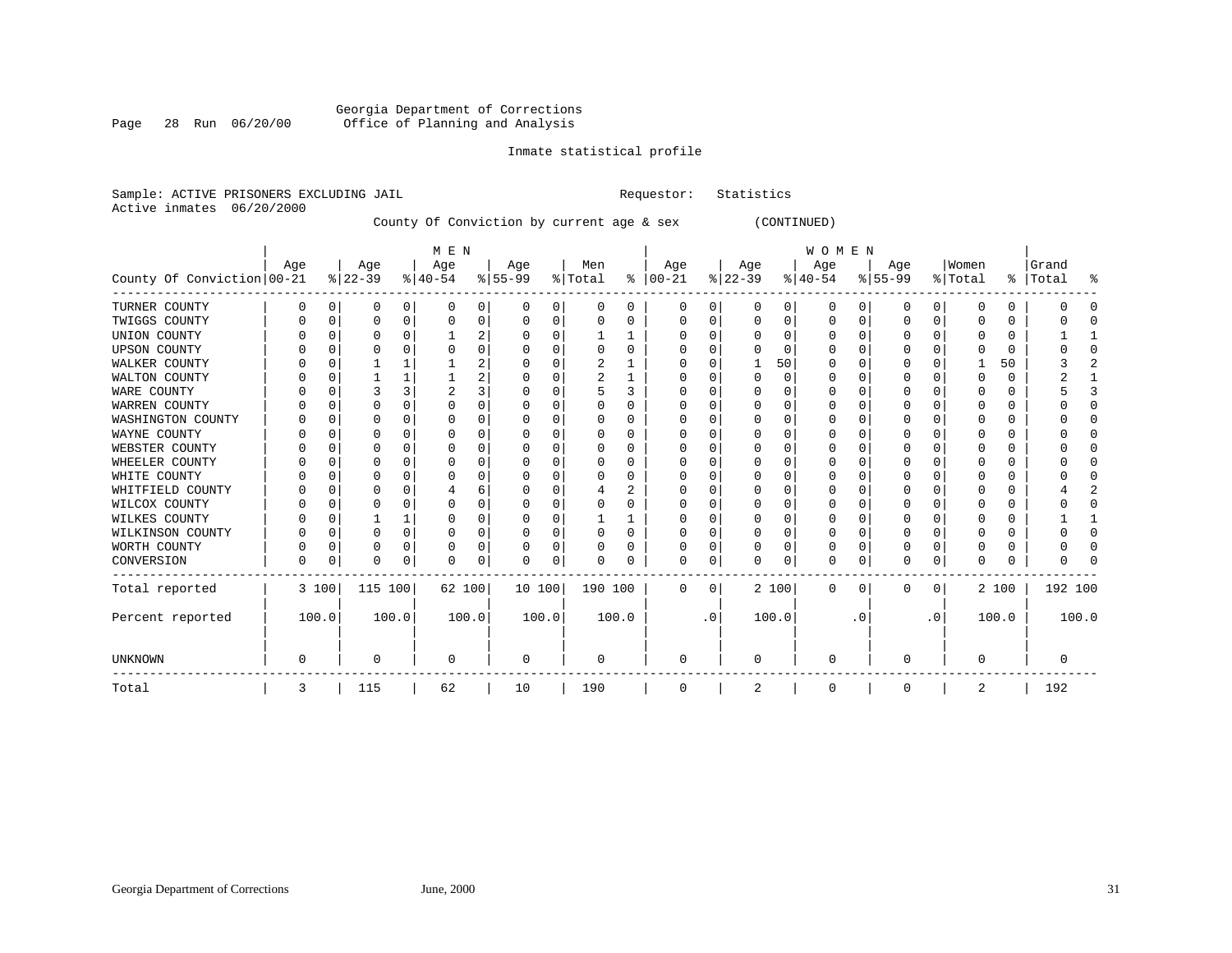# Georgia Department of Corrections<br>Page 29 Run 06/20/00 Office of Planning and Analysis Page 29 Run 06/20/00 Office of Planning and Analysis

# Inmate statistical profile

Sample: ACTIVE PRISONERS EXCLUDING JAIL **Requestor:** Statistics Active inmates 06/20/2000

Circuit Of Conviction by current age & sex

|                      |          |              |           |              | M E N          |                |              |             |          |                |          |          |          |          | W O M E N    |             |           |          |             |             |           |                |
|----------------------|----------|--------------|-----------|--------------|----------------|----------------|--------------|-------------|----------|----------------|----------|----------|----------|----------|--------------|-------------|-----------|----------|-------------|-------------|-----------|----------------|
|                      | Age      |              | Age       |              | Age            |                | Age          |             | Men      |                | Age      |          | Age      |          | Age          |             | Age       |          | Women       |             | Grand     |                |
| Circ Of Conviction   | $ 00-21$ |              | $ 22-39 $ |              | $8 40-54$      |                | $ 55-99$     |             | % Total  | ႜ              | $ 00-21$ |          | $ 22-39$ |          | $ 40-54$     |             | $8 55-99$ |          | % Total     |             | %   Total | ႜ              |
| ALAPAHA CIRCUIT      | 0        | 0            | 1         | $\mathbf{1}$ | 0              | 0              | 1            | 10          | 2        | 1              | 0        | 0        | 0        | 0        | 0            | 0           | 0         | 0        | 0           | 0           | 2         | -1             |
| ALCOVY CIRCUIT       |          | $\Omega$     | 2         | 2            | 1              | 2              | $\Omega$     | 0           | 3        | $\overline{c}$ | $\Omega$ | $\Omega$ | $\Omega$ | $\Omega$ | <sup>0</sup> | 0           | $\Omega$  | $\Omega$ | $\Omega$    | $\Omega$    | 3         | $\overline{2}$ |
| ATLANTA CIRCUIT      |          | $\Omega$     | 5         | 4            | 5              | 8              | 0            | 0           | 10       | 5              |          | 0        | 0        | 0        |              | $\Omega$    | 0         | $\Omega$ | $\Omega$    | $\Omega$    | 10        | 5              |
| ATLANTIC CIRCUIT     |          | $\Omega$     | 4         | 3            |                | $\overline{a}$ |              | $\mathbf 0$ | 5        | 3              |          | O        |          | 0        |              | 0           | 0         | 0        | 0           | 0           |           | 3              |
| AUGUSTA CIRCUIT      |          | 33           | 9         | 8            | 5              | 8              |              | 0           | 15       | 8              |          | U        | 1        | 50       |              | 0           | U         | 0        | -1          | 50          | 16        |                |
| BLUE RIDGE CIRCUIT   |          | $\Omega$     |           |              |                | 2              |              | 0           | 2        | 1              |          |          | U        | 0        |              | 0           | 0         | $\Omega$ | 0           | $\mathbf 0$ | 2         | -1             |
| BRUNSWICK CIRCUIT    |          | $\Omega$     | 5         | 4            | 4              | 6              | 1            | 10          | 10       | 5              |          |          | 0        | 0        |              | 0           | 0         | 0        | 0           | 0           | 10        | 5              |
| CHATTAHOOCHEE CIRCUI |          | $\Omega$     | 5         | 4            |                | 5              |              | 0           | 8        | 4              |          |          | 0        | 0        |              | 0           | C         | 0        | O           | 0           |           |                |
| CHEROKEE CIRCUIT     |          | ∩            | U         | 0            |                | 2              | 1            | 10          | 2        | 1              |          |          | O        | U        |              | $\Omega$    | U         | U        | $\cap$      | $\Omega$    |           | -1             |
| CLAYTON CIRCUIT      |          | $\Omega$     | 3         | 3            |                | $\overline{a}$ | -1           | 10          |          | ς              |          | U        | U        | O        |              | $\Omega$    | U         | $\Omega$ | $\Omega$    | 0           |           | 3              |
| COBB CIRCUIT         |          | $\Omega$     |           | $\mathbf{1}$ |                | 2              | U            | $\mathbf 0$ | 2        | 1              |          | $\Omega$ | 0        | 0        |              | $\Omega$    | 0         | $\Omega$ | $\Omega$    | 0           |           | $\mathbf{1}$   |
| CONASAUGA CIRCUIT    |          | $\Omega$     | 0         | 0            |                | 6              |              | 0           | 4        | 2              |          | U        | 0        | 0        |              | 0           | 0         | 0        | $\Omega$    | 0           |           | $\overline{c}$ |
| CORDELE CIRCUIT      |          | $\Omega$     |           | 1            | O              | 0              |              | 0           | 1        | 1              |          | O        | U        | U        |              | 0           | U         | $\Omega$ | $\Omega$    | 0           |           | $\mathbf{1}$   |
| COWETA CIRCUIT       |          | $\Omega$     |           | 1            |                | 2              | 1            | 10          | 3        | 2              |          | 0        | O        | U        |              | 0           | U         | $\Omega$ | 0           | 0           |           | 2              |
| DOUGHERTY CIRCUIT    |          | $\Omega$     | 2         | 2            |                | 2              |              | 0           | 3        | 2              |          |          | 0        | U        |              | 0           | 0         | 0        | O           | 0           |           |                |
| DUBLIN CIRCUIT       |          | ∩            | U         | 0            | $\Omega$       | 0              |              | 0           | $\Omega$ | $\Omega$       |          |          | O        | U        |              | 0           | 0         | U        | $\cap$      | O           |           | ∩              |
| EASTERN CIRCUIT      |          | ∩            |           | 6            | $\Omega$       | 0              | U            | $\Omega$    |          | 4              |          | U        | O        | U        |              | $\Omega$    | U         | $\Omega$ | $\Omega$    | $\Omega$    |           |                |
| FLINT CIRCUIT        |          | $\Omega$     | 3         | 3            |                | 2              | -1           | 10          | 5        | ζ              |          | 0        | O        | O        |              | $\Omega$    | U         | $\Omega$ | $\Omega$    | O           |           | 3              |
| GRIFFIN CIRCUIT      |          | $\Omega$     | 3         | 3            | 2              | 3 <sup>1</sup> | 0            | $\mathbf 0$ |          | 3              |          | $\Omega$ |          | 0        |              | $\mathbf 0$ | 0         | $\Omega$ | 0           | 0           |           | 3              |
| GWINNETT CIRCUIT     |          | $\Omega$     |           | 1            | 0              | 0              | U            | 0           |          | 1              |          | O        |          | U        |              | 0           | 0         | 0        | 0           | $\Omega$    |           | $\mathbf{1}$   |
| HOUSTON CIRCUIT      |          | $\Omega$     | 2         | 2            | 2              | 3              | U            | 0           | 4        | 2              | ∩        | 0        | O        | 0        | U            | 0           | 0         | $\Omega$ | 0           | 0           |           | $\overline{2}$ |
| LOOKOUT MOUNTAIN CIR |          | $\Omega$     | 3         | 3            |                | 2              | U            | 0           | 4        | 2              |          | 0        | E.       | 50       | U            | 0           | 0         | 0        | -1          | 50          |           | 3              |
| MACON CIRCUIT        |          | $\Omega$     | 4         | 3            |                | 2              |              | 0           |          | 3              |          |          | 0        | 0        |              | 0           | C         | 0        | $\Omega$    | $\Omega$    |           | 3              |
| MIDDLE CIRCUIT       |          | ∩            |           |              | $\Omega$       | 0              |              | U           | 2        | 1              |          |          | O        | U        |              | $\Omega$    | U         | U        | $\cap$      | $\Omega$    |           | 1              |
| MOUNTAIN CIRCUIT     |          | <sup>0</sup> | 1         | 1            | <sup>0</sup>   | 0              | U            | 0           | 1        | 1              |          | U        | O        | U        |              | $\Omega$    | O         | $\Omega$ | 0           | 0           |           | -1             |
| NORTHEASTERN CIRCUIT |          | $\Omega$     | 2         | 2            | $\Omega$       | 0              | O            | $\Omega$    | 2        | 1              |          | O        | O        | O        |              | $\Omega$    | U         | $\Omega$ | $\Omega$    | O           |           | $\mathbf{1}$   |
| NORTHERN CIRCUIT     |          | $\Omega$     | 2         | 2            | $\Omega$       | 0              | $\mathbf{1}$ | 10          | 3        | 2              |          | $\Omega$ | C        | 0        |              | $\mathbf 0$ | $\Omega$  | $\Omega$ | $\mathbf 0$ | $\Omega$    |           | $\overline{2}$ |
| OCMULGEE CIRCUIT     |          | $\Omega$     | 6         | 5.           | 3              | 5              | U            | 0           | 9        | 5              |          | O        | 0        | U        |              | $\Omega$    | 0         | 0        | $\Omega$    | $\Omega$    |           |                |
| OCONEE CIRCUIT       |          | 33           |           | 1            | O              | 0              | U            | 0           | 2        | 1              | ∩        | O        | O        | U        |              | 0           | 0         | $\Omega$ | 0           | 0           |           | -1             |
| OGEECHEE CIRCUIT     |          | $\Omega$     | O         | 0            | $\Omega$       | 0              | U            | 0           | $\Omega$ | 0              |          |          | O        | U        |              | 0           | O         | 0        | 0           | 0           |           | ∩              |
| PATAULA CIRCUIT      |          | $\Omega$     | U         | O            |                | 2              |              | 0           |          | 1              |          |          | O        | U        |              | 0           | U         | U        | C           | O           |           | $\mathbf{1}$   |
| PIEDMONT CIRCUIT     |          | $\Omega$     |           | 1            | 2              | 3              | U            | 0           | 3        | 2              |          | O        | O        | 0        |              | 0           | U         | U        | $\Omega$    | $\Omega$    |           | $\overline{2}$ |
| ROME CIRCUIT         |          | $\Omega$     |           | 3            | $\Omega$       | 0              | 0            | 0           | 4        | 2              | O        | 0        | 0        | 0        |              | 0           | 0         | $\Omega$ | 0           | 0           |           | 2              |
| SOUTH GEORGIA CIRCUI |          | $\Omega$     |           | U            |                | 2              | 0            | 0           |          | 1              |          | 0        | 0        | 0        |              | 0           | U         | 0        | 0           | 0           |           |                |
| SOUTHERN CIRCUIT     |          | 33           | 3         | 3            | $\overline{c}$ | 3              | 0            | 0           | 6        | 3              | $\Omega$ | 0        | 0        | 0        |              | 0           | 0         | 0        | O           | 0           |           | 3              |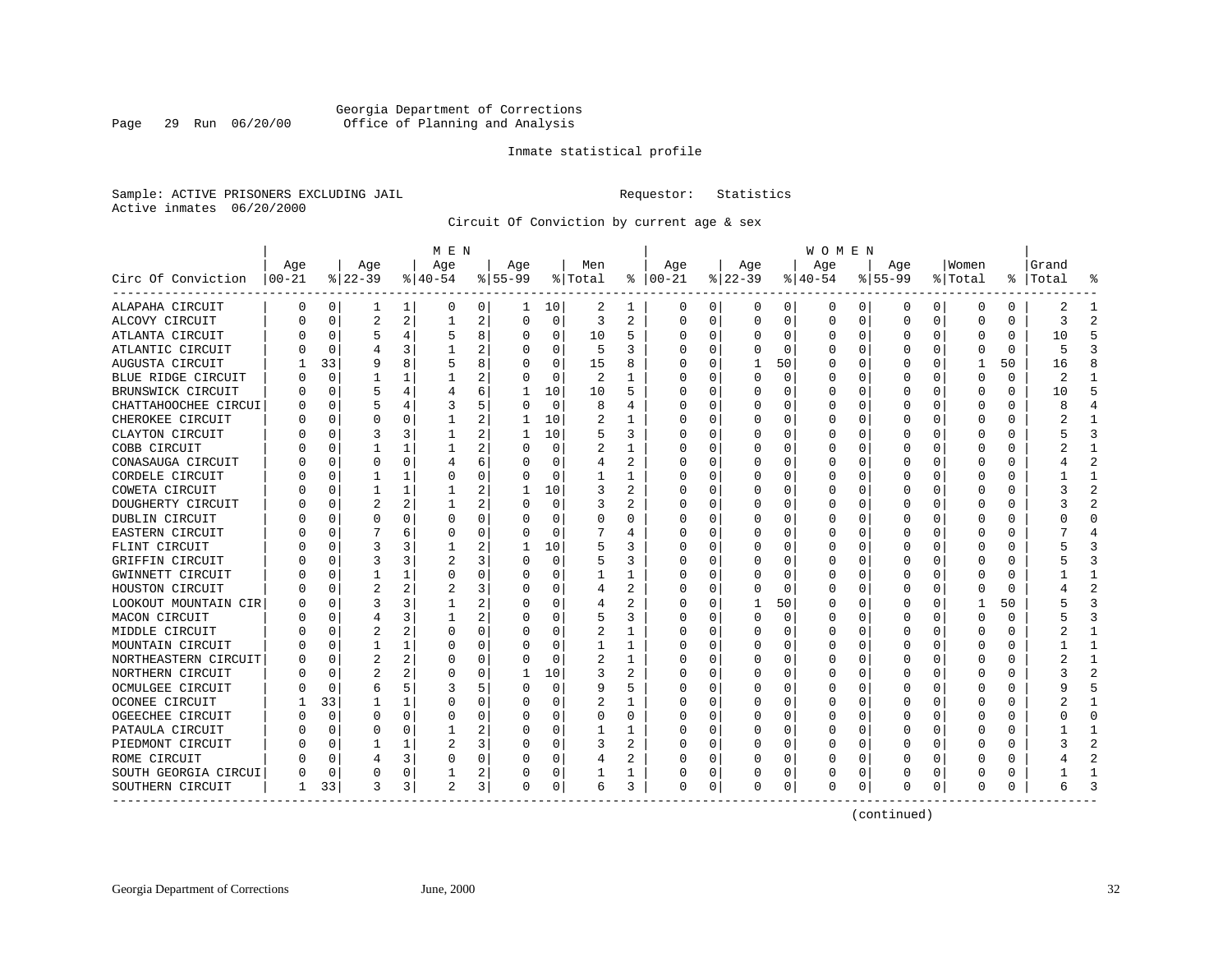# Georgia Department of Corrections Page 30 Run 06/20/00 Office of Planning and Analysis

# Inmate statistical profile

Requestor: Statistics

|  |                           | Sample: ACTIVE PRISONERS EXCLUDING JAIL |  |                                                                                     |  |
|--|---------------------------|-----------------------------------------|--|-------------------------------------------------------------------------------------|--|
|  | Active inmates 06/20/2000 |                                         |  |                                                                                     |  |
|  |                           |                                         |  | $Q_2^+$ $\infty$ $Q_2^+$ $Q_3^ Q_4^ Q_5^ Q_6^ Q_7^+$ $Q_8^ Q_9^+$ $Q_9^ Q_9^ Q_9^-$ |  |

Circuit Of Conviction by current age & sex (Continued)

|                      |                 |       |                  |          | M E N            |       |                  |          |                |       |                  |           |                  |       | W O M E N        |     |                  |           |                  |       |                    |       |
|----------------------|-----------------|-------|------------------|----------|------------------|-------|------------------|----------|----------------|-------|------------------|-----------|------------------|-------|------------------|-----|------------------|-----------|------------------|-------|--------------------|-------|
| Circ Of Conviction   | Age<br>$ 00-21$ |       | Age<br>$ 22-39 $ |          | Age<br>$ 40-54 $ |       | Age<br>$ 55-99 $ |          | Men<br>% Total | ႜ     | Age<br>$00 - 21$ |           | Age<br>$ 22-39 $ |       | Age<br>$ 40-54 $ |     | Age<br>$8 55-99$ |           | Women<br>% Total |       | Grand<br>%   Total | း     |
| SOUTHWESTERN CIRCUIT | $\Omega$        |       |                  |          |                  | 0     |                  | $\Omega$ |                |       |                  |           |                  |       | $\Omega$         |     |                  |           |                  |       |                    |       |
| STONE MOUNTAIN CIRCU | 0               | O     | 11               | 10       |                  | 6     | 2                | 20       | 17             | 9     |                  |           |                  |       | $\Omega$         |     |                  |           |                  | 0     | 17                 |       |
| TALLAPOOSA CIRCUIT   | O               |       |                  |          |                  | 2     |                  | $\Omega$ |                |       |                  |           |                  |       |                  |     |                  |           |                  | U     |                    |       |
| TIFTON CIRCUIT       |                 |       |                  |          |                  |       |                  | 10       |                |       |                  |           |                  |       |                  |     |                  |           |                  | 0     |                    |       |
| TOOMBS CIRCUIT       |                 |       |                  |          |                  | 0     |                  | $\Omega$ |                |       |                  |           |                  |       |                  |     |                  |           |                  | 0     |                    |       |
| WAYCROSS CIRCUIT     |                 |       |                  |          |                  | 6     |                  |          |                |       |                  |           |                  |       |                  |     |                  |           |                  | 0     |                    |       |
| WESTERN CIRCUIT      |                 |       |                  |          |                  | 6     |                  |          |                |       |                  |           |                  |       |                  |     |                  |           |                  |       |                    |       |
| ROCKDALE CIRCUIT     |                 |       |                  |          |                  | 2     |                  |          |                |       |                  |           |                  |       |                  |     |                  |           |                  |       |                    |       |
| DOUGLAS CIRCUIT      |                 |       |                  |          |                  | 2     |                  |          |                |       |                  |           |                  |       | $\Omega$         |     | 0                |           |                  | 0     |                    |       |
| APPALACHIAN CIRCUIT  |                 |       |                  |          |                  |       |                  |          |                |       |                  |           |                  |       |                  |     |                  |           |                  |       |                    |       |
| ENOTAH CIRCUIT       | O               |       |                  |          |                  | 2     |                  |          |                |       |                  |           |                  |       |                  |     |                  |           |                  |       |                    |       |
| BELL-FORSYTH CIRCUIT | 0               |       | $\Omega$         | $\Omega$ |                  | 2     |                  | 0        |                |       |                  | 0         |                  | 0     | $\Omega$         |     | 0                | 0         | 0                |       |                    |       |
| Total reported       |                 | 3 100 | 115 100          |          | 62 100           |       | 10 100           |          | 190 100        |       | $\Omega$         | $\Omega$  |                  | 2 100 | $\Omega$         | 0   | 0                | $\Omega$  |                  | 2 100 | 192 100            |       |
| Percent reported     |                 | 100.0 |                  | 100.0    |                  | 100.0 |                  | 100.0    |                | 100.0 |                  | $\cdot$ 0 |                  | 100.0 |                  | . 0 |                  | $\cdot$ 0 |                  | 100.0 |                    | 100.0 |
| NOT REPORTED         | O               |       |                  |          |                  |       | $\Omega$         |          | U              |       | $\Omega$         |           | $\Omega$         |       | $\Omega$         |     | U                |           | $\Omega$         |       |                    |       |
| Total                | 3               |       | 115              |          | 62               |       | 10               |          | 190            |       | 0                |           | 2                |       | 0                |     | O                |           | 2                |       | 192                |       |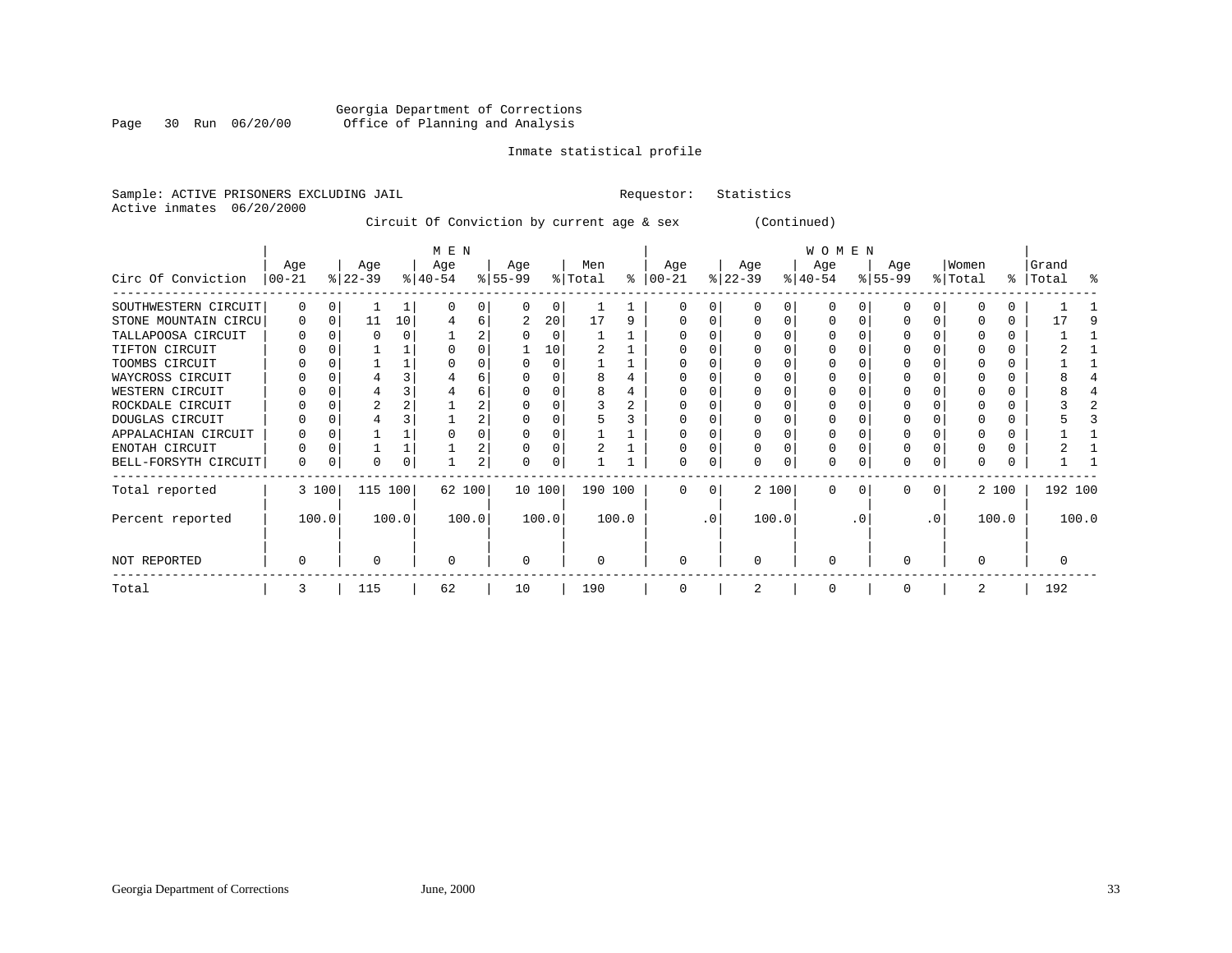# Georgia Department of Corrections<br>Page 31 Run 06/20/00 Office of Planning and Analysis Page 31 Run 06/20/00 Office of Planning and Analysis

# Inmate statistical profile

Sample: ACTIVE PRISONERS EXCLUDING JAIL **Requestor:** Statistics Active inmates 06/20/2000

Home County by current age & sex

| Age<br>Age<br>Age<br>Age<br>Age<br>Men<br>Age<br>Age<br>Age<br>Women<br>Grand<br>$ 22-39$<br>$ 00 - 21$<br>$ 40-54$<br>$8 55-99$<br>% Total<br>$\frac{6}{6}$<br>$ 00-21$<br>$ 22-39$<br>$ 40-54$<br>$8 55-99$<br>%   Total<br>Home County<br>% Total<br>0<br>$\mathbf{1}$<br>2<br>0<br>2<br>0<br>0<br>0<br>0<br>0<br>APPLING COUNTY<br>0<br>0<br>1<br>0<br>0<br>0<br>0<br>0<br>2<br>ı<br>ı<br>$\mathbf 0$<br>$\mathbf 0$<br>13<br>0<br>0<br>0<br>1<br>$\mathbf 1$<br>1<br>$\Omega$<br>0<br>0<br>0<br>$\Omega$<br>0<br>0<br>0<br>$\mathbf 0$<br>0<br>ATKINSON COUNTY<br>0<br><b>BACON COUNTY</b><br>0<br>0<br>0<br>0<br>0<br>0<br>0<br>0<br>0<br>U<br>$\Omega$<br>$\Omega$<br>$\Omega$<br>0<br><sup>0</sup><br>0<br>0<br>0<br>0<br>BAKER COUNTY<br>$\Omega$<br>0<br>$\Omega$<br>0<br>0<br>0<br>0<br>0<br>0<br>0<br>0<br>$\Omega$<br>0<br>0<br>0<br>$\overline{c}$<br>BALDWIN COUNTY<br>$\Omega$<br>1<br>2<br>4<br>3<br>O<br>U<br>$\Omega$<br>U<br>$\Omega$<br>$\Omega$<br>$\Omega$<br>U<br>Ω<br>$\Omega$<br>$\mathbf 0$<br>0<br>0<br>0<br>0<br><b>BANKS COUNTY</b><br>$\Omega$<br>0<br>$\Omega$<br>0<br>O<br>0<br>0<br>0<br>O<br>U<br>O<br>1<br>2<br>0<br>2<br>1<br>0<br>0<br>BARROW COUNTY<br>0<br>1<br>O<br>0<br>0<br>0<br>0<br>0<br>0<br>2<br>BARTOW COUNTY<br>1<br>2<br>4<br>3<br>0<br>0<br>0<br>0<br>0<br>0<br>0<br>U<br>O<br>0<br>Ω<br>0<br>BEN HILL COUNTY<br>0<br>O<br>0<br>0<br>0<br>0<br>0<br>0<br>U<br>$\Omega$<br>0<br>O<br>0<br>Ω<br>0<br>0<br>0<br>BERRIEN COUNTY<br>0<br>$\Omega$<br>U<br>0<br>$\Omega$<br>0<br>U<br>0<br>U<br>U<br>$\cap$<br>O<br>U<br>$\Omega$<br>$\Omega$<br>O<br>0<br>BIBB COUNTY<br>0<br>$\Omega$<br>0<br>$\Omega$<br>0<br>$\Omega$<br>$\Omega$<br>$\Omega$<br>U<br>U<br>0<br>O<br>O<br>U<br>0<br>0<br>0<br>0<br>33<br>0<br>0<br>1<br>$\Omega$<br>2<br>1<br>O<br>0<br>0<br>0<br>0<br>0<br>BLECKLEY COUNTY<br>0<br>0<br>2<br>0<br>0<br>0<br>0<br>BRANTLEY COUNTY<br>$\Omega$<br>0<br>0<br>0<br>U<br>$\Omega$<br>O<br>0<br>U<br>0<br>0<br>0<br>O<br>0<br>BROOKS COUNTY<br>$\Omega$<br>0<br>0<br>0<br>0<br>0<br>1<br>U<br>$\Omega$<br>O<br>0<br>Ω<br>0<br>0<br>0<br>1<br>0<br>0<br>BRYAN COUNTY<br>0<br>$\Omega$<br>0<br>$\Omega$<br>0<br>0<br>0<br>0<br>0<br>U<br>0<br>0<br>0<br>-0<br>BULLOCH COUNTY<br>0<br>0<br>0<br>U<br>0<br>U<br>U<br>O<br>$\Omega$<br>U<br>$\Omega$<br>U<br>$\Omega$<br>0<br>U<br>O<br>$\cap$<br>0<br>0<br>3<br>2<br><b>BURKE COUNTY</b><br>3<br>3<br>$\Omega$<br>U<br>0<br>0<br>0<br>$\Omega$<br>0<br>$\Omega$<br>$\Omega$<br>U<br>O<br>O<br>13<br>0<br>0<br>0<br>BUTTS COUNTY<br>0<br>0<br>$\Omega$<br>1<br>1<br>O<br>0<br>0<br>0<br>0<br>0<br>0<br>$\mathbf 0$<br>CALHOUN COUNTY<br>0<br>$\Omega$<br>0<br>U<br>0<br>0<br>O<br>0<br>0<br>0<br>0<br>0<br>$\Omega$<br>$\Omega$<br>0<br>O<br>2<br>0<br>CAMDEN COUNTY<br>0<br>0<br>0<br>0<br>0<br>0<br>0<br>U<br>$\Omega$<br>O<br>0<br>Ω<br>0<br>0<br>1<br>ı<br>0<br>0<br>CANDLER COUNTY<br>$\Omega$<br>0<br>0<br>$\Omega$<br>$\Omega$<br>0<br>0<br>0<br>0<br>0<br>0<br>$\Omega$<br>O<br>U<br>O<br>Ω<br>CARROLL COUNTY<br>2<br>2<br>0<br>0<br>2<br>0<br>$\mathbf 0$<br>O<br>$\Omega$<br>$\Omega$<br>U<br>1<br>$\Omega$<br>O<br>O<br>Ω<br>0<br>0<br>$\Omega$<br>0<br>CATOOSA COUNTY<br>U<br>0<br>$\Omega$<br>0<br>0<br>0<br>0<br>0<br>$\Omega$<br>$\Omega$<br>U<br>0<br>0<br>0<br>0<br>0<br>0<br>0<br>0<br>CHARLTON COUNTY<br>$\Omega$<br>0<br>U<br>0<br>0<br>0<br>O<br>0<br>0<br>0<br>0<br>0<br>U<br>C<br>0<br>5<br>CHATHAM COUNTY<br>8<br>8<br>$\Omega$<br>0<br>8<br>0<br>0<br>0<br>U<br>∩<br>O<br>O<br>Λ<br>0<br>0<br>0<br>0<br>0<br>CHATTAHOOCHEE COUNTY<br>0<br>0<br>0<br>0<br>0<br>0<br>0<br>$\Omega$<br>U<br>$\Omega$<br>0<br>O<br>0<br>0<br>0<br>O<br>0<br>CHATTOOGA COUNTY<br>$\Omega$<br>1<br>$\Omega$<br>0<br>1<br>O<br>0<br>0<br>U<br>U<br>$\Omega$<br>O<br>U<br>1<br>O<br>Ω<br>2<br>2<br>CHEROKEE COUNTY<br>0<br>0<br>$\Omega$<br>$\Omega$<br>1<br>1<br>O<br>0<br>0<br>0<br>0<br>0<br>U<br>O<br>O<br>0<br>3<br>6<br>0<br>CLARKE COUNTY<br>3<br>3<br>$\Omega$<br>0<br>0<br>$\Omega$<br>$\mathbf 0$<br>0<br>$\Omega$<br>U<br>6<br>4<br>0<br>0<br>CLAY COUNTY<br>$\Omega$<br>O<br>0<br>$\Omega$<br>0<br>$\Omega$<br>$\mathbf 0$<br>0<br>0<br>0<br>$\Omega$<br>0<br>$\mathbf 0$<br>0<br>U<br>O<br>13<br>CLAYTON COUNTY<br>0<br>5<br>3<br>0<br>0<br>0<br>4<br>0<br>-1<br>$\Omega$<br>O<br>0<br><sup>0</sup><br>0<br>0<br>0<br>0<br>4<br>0<br>CLINCH COUNTY<br>0<br>0<br>0<br>$\Omega$<br>0<br>0<br>0<br>$\Omega$<br>0<br>0<br>O<br>0<br>0<br>0<br>0<br>0<br>2<br>0<br>$\Omega$<br>0<br>1<br>$\Omega$<br>0<br>$\mathbf 0$<br>$\Omega$<br>O<br>$\Omega$<br>COBB COUNTY<br>0<br>0<br>0<br>Ω<br>0<br>0<br>0<br>COFFEE COUNTY<br>0<br>$\Omega$<br>0<br>0<br>0<br>$\mathbf 0$<br>$\Omega$<br>0<br>$\Omega$<br>0<br>0<br>O<br>0<br>0<br>0<br>0<br>0<br>2<br>0<br>0<br>0<br>1<br>0<br>0<br>0<br>$\Omega$<br>0<br>COLQUITT COUNTY<br>0<br>0<br>0<br>0<br>0 |                 |   |   |   |   | M E N        |   |   |   |   |   |   |   |   |   | W O M E N |   |   |   |   |   |                |
|----------------------------------------------------------------------------------------------------------------------------------------------------------------------------------------------------------------------------------------------------------------------------------------------------------------------------------------------------------------------------------------------------------------------------------------------------------------------------------------------------------------------------------------------------------------------------------------------------------------------------------------------------------------------------------------------------------------------------------------------------------------------------------------------------------------------------------------------------------------------------------------------------------------------------------------------------------------------------------------------------------------------------------------------------------------------------------------------------------------------------------------------------------------------------------------------------------------------------------------------------------------------------------------------------------------------------------------------------------------------------------------------------------------------------------------------------------------------------------------------------------------------------------------------------------------------------------------------------------------------------------------------------------------------------------------------------------------------------------------------------------------------------------------------------------------------------------------------------------------------------------------------------------------------------------------------------------------------------------------------------------------------------------------------------------------------------------------------------------------------------------------------------------------------------------------------------------------------------------------------------------------------------------------------------------------------------------------------------------------------------------------------------------------------------------------------------------------------------------------------------------------------------------------------------------------------------------------------------------------------------------------------------------------------------------------------------------------------------------------------------------------------------------------------------------------------------------------------------------------------------------------------------------------------------------------------------------------------------------------------------------------------------------------------------------------------------------------------------------------------------------------------------------------------------------------------------------------------------------------------------------------------------------------------------------------------------------------------------------------------------------------------------------------------------------------------------------------------------------------------------------------------------------------------------------------------------------------------------------------------------------------------------------------------------------------------------------------------------------------------------------------------------------------------------------------------------------------------------------------------------------------------------------------------------------------------------------------------------------------------------------------------------------------------------------------------------------------------------------------------------------------------------------------------------------------------------------------------------------------------------------------------------------------------------------------------------------------------------------------------------------------------------------------------------------------------------------------------------------------------------------------------------------------------------------------------------------------------------------------------------------------------------------------------------------------------------------------------------------------------------------------------------------------------------------------------------------------------------------------|-----------------|---|---|---|---|--------------|---|---|---|---|---|---|---|---|---|-----------|---|---|---|---|---|----------------|
|                                                                                                                                                                                                                                                                                                                                                                                                                                                                                                                                                                                                                                                                                                                                                                                                                                                                                                                                                                                                                                                                                                                                                                                                                                                                                                                                                                                                                                                                                                                                                                                                                                                                                                                                                                                                                                                                                                                                                                                                                                                                                                                                                                                                                                                                                                                                                                                                                                                                                                                                                                                                                                                                                                                                                                                                                                                                                                                                                                                                                                                                                                                                                                                                                                                                                                                                                                                                                                                                                                                                                                                                                                                                                                                                                                                                                                                                                                                                                                                                                                                                                                                                                                                                                                                                                                                                                                                                                                                                                                                                                                                                                                                                                                                                                                                                                                                                |                 |   |   |   |   |              |   |   |   |   |   |   |   |   |   |           |   |   |   |   |   |                |
|                                                                                                                                                                                                                                                                                                                                                                                                                                                                                                                                                                                                                                                                                                                                                                                                                                                                                                                                                                                                                                                                                                                                                                                                                                                                                                                                                                                                                                                                                                                                                                                                                                                                                                                                                                                                                                                                                                                                                                                                                                                                                                                                                                                                                                                                                                                                                                                                                                                                                                                                                                                                                                                                                                                                                                                                                                                                                                                                                                                                                                                                                                                                                                                                                                                                                                                                                                                                                                                                                                                                                                                                                                                                                                                                                                                                                                                                                                                                                                                                                                                                                                                                                                                                                                                                                                                                                                                                                                                                                                                                                                                                                                                                                                                                                                                                                                                                |                 |   |   |   |   |              |   |   |   |   |   |   |   |   |   |           |   |   |   |   |   |                |
|                                                                                                                                                                                                                                                                                                                                                                                                                                                                                                                                                                                                                                                                                                                                                                                                                                                                                                                                                                                                                                                                                                                                                                                                                                                                                                                                                                                                                                                                                                                                                                                                                                                                                                                                                                                                                                                                                                                                                                                                                                                                                                                                                                                                                                                                                                                                                                                                                                                                                                                                                                                                                                                                                                                                                                                                                                                                                                                                                                                                                                                                                                                                                                                                                                                                                                                                                                                                                                                                                                                                                                                                                                                                                                                                                                                                                                                                                                                                                                                                                                                                                                                                                                                                                                                                                                                                                                                                                                                                                                                                                                                                                                                                                                                                                                                                                                                                |                 |   |   |   |   |              |   |   |   |   |   |   |   |   |   |           |   |   |   |   |   | $\mathbf{1}$   |
|                                                                                                                                                                                                                                                                                                                                                                                                                                                                                                                                                                                                                                                                                                                                                                                                                                                                                                                                                                                                                                                                                                                                                                                                                                                                                                                                                                                                                                                                                                                                                                                                                                                                                                                                                                                                                                                                                                                                                                                                                                                                                                                                                                                                                                                                                                                                                                                                                                                                                                                                                                                                                                                                                                                                                                                                                                                                                                                                                                                                                                                                                                                                                                                                                                                                                                                                                                                                                                                                                                                                                                                                                                                                                                                                                                                                                                                                                                                                                                                                                                                                                                                                                                                                                                                                                                                                                                                                                                                                                                                                                                                                                                                                                                                                                                                                                                                                |                 |   |   |   |   |              |   |   |   |   |   |   |   |   |   |           |   |   |   |   |   | $\mathbf{1}$   |
|                                                                                                                                                                                                                                                                                                                                                                                                                                                                                                                                                                                                                                                                                                                                                                                                                                                                                                                                                                                                                                                                                                                                                                                                                                                                                                                                                                                                                                                                                                                                                                                                                                                                                                                                                                                                                                                                                                                                                                                                                                                                                                                                                                                                                                                                                                                                                                                                                                                                                                                                                                                                                                                                                                                                                                                                                                                                                                                                                                                                                                                                                                                                                                                                                                                                                                                                                                                                                                                                                                                                                                                                                                                                                                                                                                                                                                                                                                                                                                                                                                                                                                                                                                                                                                                                                                                                                                                                                                                                                                                                                                                                                                                                                                                                                                                                                                                                |                 |   |   |   |   |              |   |   |   |   |   |   |   |   |   |           |   |   |   |   |   | $\Omega$       |
|                                                                                                                                                                                                                                                                                                                                                                                                                                                                                                                                                                                                                                                                                                                                                                                                                                                                                                                                                                                                                                                                                                                                                                                                                                                                                                                                                                                                                                                                                                                                                                                                                                                                                                                                                                                                                                                                                                                                                                                                                                                                                                                                                                                                                                                                                                                                                                                                                                                                                                                                                                                                                                                                                                                                                                                                                                                                                                                                                                                                                                                                                                                                                                                                                                                                                                                                                                                                                                                                                                                                                                                                                                                                                                                                                                                                                                                                                                                                                                                                                                                                                                                                                                                                                                                                                                                                                                                                                                                                                                                                                                                                                                                                                                                                                                                                                                                                |                 |   |   |   |   |              |   |   |   |   |   |   |   |   |   |           |   |   |   |   |   | $\Omega$       |
|                                                                                                                                                                                                                                                                                                                                                                                                                                                                                                                                                                                                                                                                                                                                                                                                                                                                                                                                                                                                                                                                                                                                                                                                                                                                                                                                                                                                                                                                                                                                                                                                                                                                                                                                                                                                                                                                                                                                                                                                                                                                                                                                                                                                                                                                                                                                                                                                                                                                                                                                                                                                                                                                                                                                                                                                                                                                                                                                                                                                                                                                                                                                                                                                                                                                                                                                                                                                                                                                                                                                                                                                                                                                                                                                                                                                                                                                                                                                                                                                                                                                                                                                                                                                                                                                                                                                                                                                                                                                                                                                                                                                                                                                                                                                                                                                                                                                |                 |   |   |   |   |              |   |   |   |   |   |   |   |   |   |           |   |   |   |   |   | $\overline{2}$ |
|                                                                                                                                                                                                                                                                                                                                                                                                                                                                                                                                                                                                                                                                                                                                                                                                                                                                                                                                                                                                                                                                                                                                                                                                                                                                                                                                                                                                                                                                                                                                                                                                                                                                                                                                                                                                                                                                                                                                                                                                                                                                                                                                                                                                                                                                                                                                                                                                                                                                                                                                                                                                                                                                                                                                                                                                                                                                                                                                                                                                                                                                                                                                                                                                                                                                                                                                                                                                                                                                                                                                                                                                                                                                                                                                                                                                                                                                                                                                                                                                                                                                                                                                                                                                                                                                                                                                                                                                                                                                                                                                                                                                                                                                                                                                                                                                                                                                |                 |   |   |   |   |              |   |   |   |   |   |   |   |   |   |           |   |   |   |   |   | $\Omega$       |
|                                                                                                                                                                                                                                                                                                                                                                                                                                                                                                                                                                                                                                                                                                                                                                                                                                                                                                                                                                                                                                                                                                                                                                                                                                                                                                                                                                                                                                                                                                                                                                                                                                                                                                                                                                                                                                                                                                                                                                                                                                                                                                                                                                                                                                                                                                                                                                                                                                                                                                                                                                                                                                                                                                                                                                                                                                                                                                                                                                                                                                                                                                                                                                                                                                                                                                                                                                                                                                                                                                                                                                                                                                                                                                                                                                                                                                                                                                                                                                                                                                                                                                                                                                                                                                                                                                                                                                                                                                                                                                                                                                                                                                                                                                                                                                                                                                                                |                 |   |   |   |   |              |   |   |   |   |   |   |   |   |   |           |   |   |   |   |   | $\mathbf{1}$   |
|                                                                                                                                                                                                                                                                                                                                                                                                                                                                                                                                                                                                                                                                                                                                                                                                                                                                                                                                                                                                                                                                                                                                                                                                                                                                                                                                                                                                                                                                                                                                                                                                                                                                                                                                                                                                                                                                                                                                                                                                                                                                                                                                                                                                                                                                                                                                                                                                                                                                                                                                                                                                                                                                                                                                                                                                                                                                                                                                                                                                                                                                                                                                                                                                                                                                                                                                                                                                                                                                                                                                                                                                                                                                                                                                                                                                                                                                                                                                                                                                                                                                                                                                                                                                                                                                                                                                                                                                                                                                                                                                                                                                                                                                                                                                                                                                                                                                |                 |   |   |   |   |              |   |   |   |   |   |   |   |   |   |           |   |   |   |   |   | $\overline{2}$ |
|                                                                                                                                                                                                                                                                                                                                                                                                                                                                                                                                                                                                                                                                                                                                                                                                                                                                                                                                                                                                                                                                                                                                                                                                                                                                                                                                                                                                                                                                                                                                                                                                                                                                                                                                                                                                                                                                                                                                                                                                                                                                                                                                                                                                                                                                                                                                                                                                                                                                                                                                                                                                                                                                                                                                                                                                                                                                                                                                                                                                                                                                                                                                                                                                                                                                                                                                                                                                                                                                                                                                                                                                                                                                                                                                                                                                                                                                                                                                                                                                                                                                                                                                                                                                                                                                                                                                                                                                                                                                                                                                                                                                                                                                                                                                                                                                                                                                |                 |   |   |   |   |              |   |   |   |   |   |   |   |   |   |           |   |   |   |   |   | $\Omega$       |
|                                                                                                                                                                                                                                                                                                                                                                                                                                                                                                                                                                                                                                                                                                                                                                                                                                                                                                                                                                                                                                                                                                                                                                                                                                                                                                                                                                                                                                                                                                                                                                                                                                                                                                                                                                                                                                                                                                                                                                                                                                                                                                                                                                                                                                                                                                                                                                                                                                                                                                                                                                                                                                                                                                                                                                                                                                                                                                                                                                                                                                                                                                                                                                                                                                                                                                                                                                                                                                                                                                                                                                                                                                                                                                                                                                                                                                                                                                                                                                                                                                                                                                                                                                                                                                                                                                                                                                                                                                                                                                                                                                                                                                                                                                                                                                                                                                                                |                 |   |   |   |   |              |   |   |   |   |   |   |   |   |   |           |   |   |   |   |   | $\Omega$       |
|                                                                                                                                                                                                                                                                                                                                                                                                                                                                                                                                                                                                                                                                                                                                                                                                                                                                                                                                                                                                                                                                                                                                                                                                                                                                                                                                                                                                                                                                                                                                                                                                                                                                                                                                                                                                                                                                                                                                                                                                                                                                                                                                                                                                                                                                                                                                                                                                                                                                                                                                                                                                                                                                                                                                                                                                                                                                                                                                                                                                                                                                                                                                                                                                                                                                                                                                                                                                                                                                                                                                                                                                                                                                                                                                                                                                                                                                                                                                                                                                                                                                                                                                                                                                                                                                                                                                                                                                                                                                                                                                                                                                                                                                                                                                                                                                                                                                |                 |   |   |   |   |              |   |   |   |   |   |   |   |   |   |           |   |   |   |   |   | ∩              |
|                                                                                                                                                                                                                                                                                                                                                                                                                                                                                                                                                                                                                                                                                                                                                                                                                                                                                                                                                                                                                                                                                                                                                                                                                                                                                                                                                                                                                                                                                                                                                                                                                                                                                                                                                                                                                                                                                                                                                                                                                                                                                                                                                                                                                                                                                                                                                                                                                                                                                                                                                                                                                                                                                                                                                                                                                                                                                                                                                                                                                                                                                                                                                                                                                                                                                                                                                                                                                                                                                                                                                                                                                                                                                                                                                                                                                                                                                                                                                                                                                                                                                                                                                                                                                                                                                                                                                                                                                                                                                                                                                                                                                                                                                                                                                                                                                                                                |                 |   |   |   |   |              |   |   |   |   |   |   |   |   |   |           |   |   |   |   |   | 1              |
|                                                                                                                                                                                                                                                                                                                                                                                                                                                                                                                                                                                                                                                                                                                                                                                                                                                                                                                                                                                                                                                                                                                                                                                                                                                                                                                                                                                                                                                                                                                                                                                                                                                                                                                                                                                                                                                                                                                                                                                                                                                                                                                                                                                                                                                                                                                                                                                                                                                                                                                                                                                                                                                                                                                                                                                                                                                                                                                                                                                                                                                                                                                                                                                                                                                                                                                                                                                                                                                                                                                                                                                                                                                                                                                                                                                                                                                                                                                                                                                                                                                                                                                                                                                                                                                                                                                                                                                                                                                                                                                                                                                                                                                                                                                                                                                                                                                                |                 |   |   |   |   |              |   |   |   |   |   |   |   |   |   |           |   |   |   |   |   | $\Omega$       |
|                                                                                                                                                                                                                                                                                                                                                                                                                                                                                                                                                                                                                                                                                                                                                                                                                                                                                                                                                                                                                                                                                                                                                                                                                                                                                                                                                                                                                                                                                                                                                                                                                                                                                                                                                                                                                                                                                                                                                                                                                                                                                                                                                                                                                                                                                                                                                                                                                                                                                                                                                                                                                                                                                                                                                                                                                                                                                                                                                                                                                                                                                                                                                                                                                                                                                                                                                                                                                                                                                                                                                                                                                                                                                                                                                                                                                                                                                                                                                                                                                                                                                                                                                                                                                                                                                                                                                                                                                                                                                                                                                                                                                                                                                                                                                                                                                                                                |                 |   |   |   |   |              |   |   |   |   |   |   |   |   |   |           |   |   |   |   |   | 1              |
|                                                                                                                                                                                                                                                                                                                                                                                                                                                                                                                                                                                                                                                                                                                                                                                                                                                                                                                                                                                                                                                                                                                                                                                                                                                                                                                                                                                                                                                                                                                                                                                                                                                                                                                                                                                                                                                                                                                                                                                                                                                                                                                                                                                                                                                                                                                                                                                                                                                                                                                                                                                                                                                                                                                                                                                                                                                                                                                                                                                                                                                                                                                                                                                                                                                                                                                                                                                                                                                                                                                                                                                                                                                                                                                                                                                                                                                                                                                                                                                                                                                                                                                                                                                                                                                                                                                                                                                                                                                                                                                                                                                                                                                                                                                                                                                                                                                                |                 |   |   |   |   |              |   |   |   |   |   |   |   |   |   |           |   |   |   |   |   | $\Omega$       |
|                                                                                                                                                                                                                                                                                                                                                                                                                                                                                                                                                                                                                                                                                                                                                                                                                                                                                                                                                                                                                                                                                                                                                                                                                                                                                                                                                                                                                                                                                                                                                                                                                                                                                                                                                                                                                                                                                                                                                                                                                                                                                                                                                                                                                                                                                                                                                                                                                                                                                                                                                                                                                                                                                                                                                                                                                                                                                                                                                                                                                                                                                                                                                                                                                                                                                                                                                                                                                                                                                                                                                                                                                                                                                                                                                                                                                                                                                                                                                                                                                                                                                                                                                                                                                                                                                                                                                                                                                                                                                                                                                                                                                                                                                                                                                                                                                                                                |                 |   |   |   |   |              |   |   |   |   |   |   |   |   |   |           |   |   |   |   |   | $\Omega$       |
|                                                                                                                                                                                                                                                                                                                                                                                                                                                                                                                                                                                                                                                                                                                                                                                                                                                                                                                                                                                                                                                                                                                                                                                                                                                                                                                                                                                                                                                                                                                                                                                                                                                                                                                                                                                                                                                                                                                                                                                                                                                                                                                                                                                                                                                                                                                                                                                                                                                                                                                                                                                                                                                                                                                                                                                                                                                                                                                                                                                                                                                                                                                                                                                                                                                                                                                                                                                                                                                                                                                                                                                                                                                                                                                                                                                                                                                                                                                                                                                                                                                                                                                                                                                                                                                                                                                                                                                                                                                                                                                                                                                                                                                                                                                                                                                                                                                                |                 |   |   |   |   |              |   |   |   |   |   |   |   |   |   |           |   |   |   |   |   | $\overline{2}$ |
|                                                                                                                                                                                                                                                                                                                                                                                                                                                                                                                                                                                                                                                                                                                                                                                                                                                                                                                                                                                                                                                                                                                                                                                                                                                                                                                                                                                                                                                                                                                                                                                                                                                                                                                                                                                                                                                                                                                                                                                                                                                                                                                                                                                                                                                                                                                                                                                                                                                                                                                                                                                                                                                                                                                                                                                                                                                                                                                                                                                                                                                                                                                                                                                                                                                                                                                                                                                                                                                                                                                                                                                                                                                                                                                                                                                                                                                                                                                                                                                                                                                                                                                                                                                                                                                                                                                                                                                                                                                                                                                                                                                                                                                                                                                                                                                                                                                                |                 |   |   |   |   |              |   |   |   |   |   |   |   |   |   |           |   |   |   |   |   | $\mathbf{1}$   |
|                                                                                                                                                                                                                                                                                                                                                                                                                                                                                                                                                                                                                                                                                                                                                                                                                                                                                                                                                                                                                                                                                                                                                                                                                                                                                                                                                                                                                                                                                                                                                                                                                                                                                                                                                                                                                                                                                                                                                                                                                                                                                                                                                                                                                                                                                                                                                                                                                                                                                                                                                                                                                                                                                                                                                                                                                                                                                                                                                                                                                                                                                                                                                                                                                                                                                                                                                                                                                                                                                                                                                                                                                                                                                                                                                                                                                                                                                                                                                                                                                                                                                                                                                                                                                                                                                                                                                                                                                                                                                                                                                                                                                                                                                                                                                                                                                                                                |                 |   |   |   |   |              |   |   |   |   |   |   |   |   |   |           |   |   |   |   |   | $\Omega$       |
|                                                                                                                                                                                                                                                                                                                                                                                                                                                                                                                                                                                                                                                                                                                                                                                                                                                                                                                                                                                                                                                                                                                                                                                                                                                                                                                                                                                                                                                                                                                                                                                                                                                                                                                                                                                                                                                                                                                                                                                                                                                                                                                                                                                                                                                                                                                                                                                                                                                                                                                                                                                                                                                                                                                                                                                                                                                                                                                                                                                                                                                                                                                                                                                                                                                                                                                                                                                                                                                                                                                                                                                                                                                                                                                                                                                                                                                                                                                                                                                                                                                                                                                                                                                                                                                                                                                                                                                                                                                                                                                                                                                                                                                                                                                                                                                                                                                                |                 |   |   |   |   |              |   |   |   |   |   |   |   |   |   |           |   |   |   |   |   | 1              |
|                                                                                                                                                                                                                                                                                                                                                                                                                                                                                                                                                                                                                                                                                                                                                                                                                                                                                                                                                                                                                                                                                                                                                                                                                                                                                                                                                                                                                                                                                                                                                                                                                                                                                                                                                                                                                                                                                                                                                                                                                                                                                                                                                                                                                                                                                                                                                                                                                                                                                                                                                                                                                                                                                                                                                                                                                                                                                                                                                                                                                                                                                                                                                                                                                                                                                                                                                                                                                                                                                                                                                                                                                                                                                                                                                                                                                                                                                                                                                                                                                                                                                                                                                                                                                                                                                                                                                                                                                                                                                                                                                                                                                                                                                                                                                                                                                                                                |                 |   |   |   |   |              |   |   |   |   |   |   |   |   |   |           |   |   |   |   |   | $\Omega$       |
|                                                                                                                                                                                                                                                                                                                                                                                                                                                                                                                                                                                                                                                                                                                                                                                                                                                                                                                                                                                                                                                                                                                                                                                                                                                                                                                                                                                                                                                                                                                                                                                                                                                                                                                                                                                                                                                                                                                                                                                                                                                                                                                                                                                                                                                                                                                                                                                                                                                                                                                                                                                                                                                                                                                                                                                                                                                                                                                                                                                                                                                                                                                                                                                                                                                                                                                                                                                                                                                                                                                                                                                                                                                                                                                                                                                                                                                                                                                                                                                                                                                                                                                                                                                                                                                                                                                                                                                                                                                                                                                                                                                                                                                                                                                                                                                                                                                                |                 |   |   |   |   |              |   |   |   |   |   |   |   |   |   |           |   |   |   |   |   | $\mathbf{1}$   |
|                                                                                                                                                                                                                                                                                                                                                                                                                                                                                                                                                                                                                                                                                                                                                                                                                                                                                                                                                                                                                                                                                                                                                                                                                                                                                                                                                                                                                                                                                                                                                                                                                                                                                                                                                                                                                                                                                                                                                                                                                                                                                                                                                                                                                                                                                                                                                                                                                                                                                                                                                                                                                                                                                                                                                                                                                                                                                                                                                                                                                                                                                                                                                                                                                                                                                                                                                                                                                                                                                                                                                                                                                                                                                                                                                                                                                                                                                                                                                                                                                                                                                                                                                                                                                                                                                                                                                                                                                                                                                                                                                                                                                                                                                                                                                                                                                                                                |                 |   |   |   |   |              |   |   |   |   |   |   |   |   |   |           |   |   |   |   |   | $\Omega$       |
|                                                                                                                                                                                                                                                                                                                                                                                                                                                                                                                                                                                                                                                                                                                                                                                                                                                                                                                                                                                                                                                                                                                                                                                                                                                                                                                                                                                                                                                                                                                                                                                                                                                                                                                                                                                                                                                                                                                                                                                                                                                                                                                                                                                                                                                                                                                                                                                                                                                                                                                                                                                                                                                                                                                                                                                                                                                                                                                                                                                                                                                                                                                                                                                                                                                                                                                                                                                                                                                                                                                                                                                                                                                                                                                                                                                                                                                                                                                                                                                                                                                                                                                                                                                                                                                                                                                                                                                                                                                                                                                                                                                                                                                                                                                                                                                                                                                                |                 |   |   |   |   |              |   |   |   |   |   |   |   |   |   |           |   |   |   |   |   | $\Omega$       |
|                                                                                                                                                                                                                                                                                                                                                                                                                                                                                                                                                                                                                                                                                                                                                                                                                                                                                                                                                                                                                                                                                                                                                                                                                                                                                                                                                                                                                                                                                                                                                                                                                                                                                                                                                                                                                                                                                                                                                                                                                                                                                                                                                                                                                                                                                                                                                                                                                                                                                                                                                                                                                                                                                                                                                                                                                                                                                                                                                                                                                                                                                                                                                                                                                                                                                                                                                                                                                                                                                                                                                                                                                                                                                                                                                                                                                                                                                                                                                                                                                                                                                                                                                                                                                                                                                                                                                                                                                                                                                                                                                                                                                                                                                                                                                                                                                                                                |                 |   |   |   |   |              |   |   |   |   |   |   |   |   |   |           |   |   |   |   |   | 5              |
|                                                                                                                                                                                                                                                                                                                                                                                                                                                                                                                                                                                                                                                                                                                                                                                                                                                                                                                                                                                                                                                                                                                                                                                                                                                                                                                                                                                                                                                                                                                                                                                                                                                                                                                                                                                                                                                                                                                                                                                                                                                                                                                                                                                                                                                                                                                                                                                                                                                                                                                                                                                                                                                                                                                                                                                                                                                                                                                                                                                                                                                                                                                                                                                                                                                                                                                                                                                                                                                                                                                                                                                                                                                                                                                                                                                                                                                                                                                                                                                                                                                                                                                                                                                                                                                                                                                                                                                                                                                                                                                                                                                                                                                                                                                                                                                                                                                                |                 |   |   |   |   |              |   |   |   |   |   |   |   |   |   |           |   |   |   |   |   | $\Omega$       |
|                                                                                                                                                                                                                                                                                                                                                                                                                                                                                                                                                                                                                                                                                                                                                                                                                                                                                                                                                                                                                                                                                                                                                                                                                                                                                                                                                                                                                                                                                                                                                                                                                                                                                                                                                                                                                                                                                                                                                                                                                                                                                                                                                                                                                                                                                                                                                                                                                                                                                                                                                                                                                                                                                                                                                                                                                                                                                                                                                                                                                                                                                                                                                                                                                                                                                                                                                                                                                                                                                                                                                                                                                                                                                                                                                                                                                                                                                                                                                                                                                                                                                                                                                                                                                                                                                                                                                                                                                                                                                                                                                                                                                                                                                                                                                                                                                                                                |                 |   |   |   |   |              |   |   |   |   |   |   |   |   |   |           |   |   |   |   |   | -1             |
|                                                                                                                                                                                                                                                                                                                                                                                                                                                                                                                                                                                                                                                                                                                                                                                                                                                                                                                                                                                                                                                                                                                                                                                                                                                                                                                                                                                                                                                                                                                                                                                                                                                                                                                                                                                                                                                                                                                                                                                                                                                                                                                                                                                                                                                                                                                                                                                                                                                                                                                                                                                                                                                                                                                                                                                                                                                                                                                                                                                                                                                                                                                                                                                                                                                                                                                                                                                                                                                                                                                                                                                                                                                                                                                                                                                                                                                                                                                                                                                                                                                                                                                                                                                                                                                                                                                                                                                                                                                                                                                                                                                                                                                                                                                                                                                                                                                                |                 |   |   |   |   |              |   |   |   |   |   |   |   |   |   |           |   |   |   |   |   | -1             |
|                                                                                                                                                                                                                                                                                                                                                                                                                                                                                                                                                                                                                                                                                                                                                                                                                                                                                                                                                                                                                                                                                                                                                                                                                                                                                                                                                                                                                                                                                                                                                                                                                                                                                                                                                                                                                                                                                                                                                                                                                                                                                                                                                                                                                                                                                                                                                                                                                                                                                                                                                                                                                                                                                                                                                                                                                                                                                                                                                                                                                                                                                                                                                                                                                                                                                                                                                                                                                                                                                                                                                                                                                                                                                                                                                                                                                                                                                                                                                                                                                                                                                                                                                                                                                                                                                                                                                                                                                                                                                                                                                                                                                                                                                                                                                                                                                                                                |                 |   |   |   |   |              |   |   |   |   |   |   |   |   |   |           |   |   |   |   |   | $\overline{4}$ |
|                                                                                                                                                                                                                                                                                                                                                                                                                                                                                                                                                                                                                                                                                                                                                                                                                                                                                                                                                                                                                                                                                                                                                                                                                                                                                                                                                                                                                                                                                                                                                                                                                                                                                                                                                                                                                                                                                                                                                                                                                                                                                                                                                                                                                                                                                                                                                                                                                                                                                                                                                                                                                                                                                                                                                                                                                                                                                                                                                                                                                                                                                                                                                                                                                                                                                                                                                                                                                                                                                                                                                                                                                                                                                                                                                                                                                                                                                                                                                                                                                                                                                                                                                                                                                                                                                                                                                                                                                                                                                                                                                                                                                                                                                                                                                                                                                                                                |                 |   |   |   |   |              |   |   |   |   |   |   |   |   |   |           |   |   |   |   |   | $\Omega$       |
|                                                                                                                                                                                                                                                                                                                                                                                                                                                                                                                                                                                                                                                                                                                                                                                                                                                                                                                                                                                                                                                                                                                                                                                                                                                                                                                                                                                                                                                                                                                                                                                                                                                                                                                                                                                                                                                                                                                                                                                                                                                                                                                                                                                                                                                                                                                                                                                                                                                                                                                                                                                                                                                                                                                                                                                                                                                                                                                                                                                                                                                                                                                                                                                                                                                                                                                                                                                                                                                                                                                                                                                                                                                                                                                                                                                                                                                                                                                                                                                                                                                                                                                                                                                                                                                                                                                                                                                                                                                                                                                                                                                                                                                                                                                                                                                                                                                                |                 |   |   |   |   |              |   |   |   |   |   |   |   |   |   |           |   |   |   |   |   | 3              |
|                                                                                                                                                                                                                                                                                                                                                                                                                                                                                                                                                                                                                                                                                                                                                                                                                                                                                                                                                                                                                                                                                                                                                                                                                                                                                                                                                                                                                                                                                                                                                                                                                                                                                                                                                                                                                                                                                                                                                                                                                                                                                                                                                                                                                                                                                                                                                                                                                                                                                                                                                                                                                                                                                                                                                                                                                                                                                                                                                                                                                                                                                                                                                                                                                                                                                                                                                                                                                                                                                                                                                                                                                                                                                                                                                                                                                                                                                                                                                                                                                                                                                                                                                                                                                                                                                                                                                                                                                                                                                                                                                                                                                                                                                                                                                                                                                                                                |                 |   |   |   |   |              |   |   |   |   |   |   |   |   |   |           |   |   |   |   |   | $\Omega$       |
|                                                                                                                                                                                                                                                                                                                                                                                                                                                                                                                                                                                                                                                                                                                                                                                                                                                                                                                                                                                                                                                                                                                                                                                                                                                                                                                                                                                                                                                                                                                                                                                                                                                                                                                                                                                                                                                                                                                                                                                                                                                                                                                                                                                                                                                                                                                                                                                                                                                                                                                                                                                                                                                                                                                                                                                                                                                                                                                                                                                                                                                                                                                                                                                                                                                                                                                                                                                                                                                                                                                                                                                                                                                                                                                                                                                                                                                                                                                                                                                                                                                                                                                                                                                                                                                                                                                                                                                                                                                                                                                                                                                                                                                                                                                                                                                                                                                                |                 |   |   |   |   |              |   |   |   |   |   |   |   |   |   |           |   |   |   |   |   | $\mathbf{1}$   |
|                                                                                                                                                                                                                                                                                                                                                                                                                                                                                                                                                                                                                                                                                                                                                                                                                                                                                                                                                                                                                                                                                                                                                                                                                                                                                                                                                                                                                                                                                                                                                                                                                                                                                                                                                                                                                                                                                                                                                                                                                                                                                                                                                                                                                                                                                                                                                                                                                                                                                                                                                                                                                                                                                                                                                                                                                                                                                                                                                                                                                                                                                                                                                                                                                                                                                                                                                                                                                                                                                                                                                                                                                                                                                                                                                                                                                                                                                                                                                                                                                                                                                                                                                                                                                                                                                                                                                                                                                                                                                                                                                                                                                                                                                                                                                                                                                                                                |                 |   |   |   |   |              |   |   |   |   |   |   |   |   |   |           |   |   |   |   |   | $\Omega$       |
|                                                                                                                                                                                                                                                                                                                                                                                                                                                                                                                                                                                                                                                                                                                                                                                                                                                                                                                                                                                                                                                                                                                                                                                                                                                                                                                                                                                                                                                                                                                                                                                                                                                                                                                                                                                                                                                                                                                                                                                                                                                                                                                                                                                                                                                                                                                                                                                                                                                                                                                                                                                                                                                                                                                                                                                                                                                                                                                                                                                                                                                                                                                                                                                                                                                                                                                                                                                                                                                                                                                                                                                                                                                                                                                                                                                                                                                                                                                                                                                                                                                                                                                                                                                                                                                                                                                                                                                                                                                                                                                                                                                                                                                                                                                                                                                                                                                                |                 |   |   |   |   |              |   |   |   |   |   |   |   |   |   |           |   |   |   |   |   | $\mathbf{1}$   |
|                                                                                                                                                                                                                                                                                                                                                                                                                                                                                                                                                                                                                                                                                                                                                                                                                                                                                                                                                                                                                                                                                                                                                                                                                                                                                                                                                                                                                                                                                                                                                                                                                                                                                                                                                                                                                                                                                                                                                                                                                                                                                                                                                                                                                                                                                                                                                                                                                                                                                                                                                                                                                                                                                                                                                                                                                                                                                                                                                                                                                                                                                                                                                                                                                                                                                                                                                                                                                                                                                                                                                                                                                                                                                                                                                                                                                                                                                                                                                                                                                                                                                                                                                                                                                                                                                                                                                                                                                                                                                                                                                                                                                                                                                                                                                                                                                                                                | COLUMBIA COUNTY | 0 | 0 | 0 | 0 | $\mathbf{1}$ | 2 | 0 | 0 | 1 | 1 | 0 | 0 | 0 | 0 | 0         | 0 | 0 | 0 | 0 | 0 | $\mathbf{1}$   |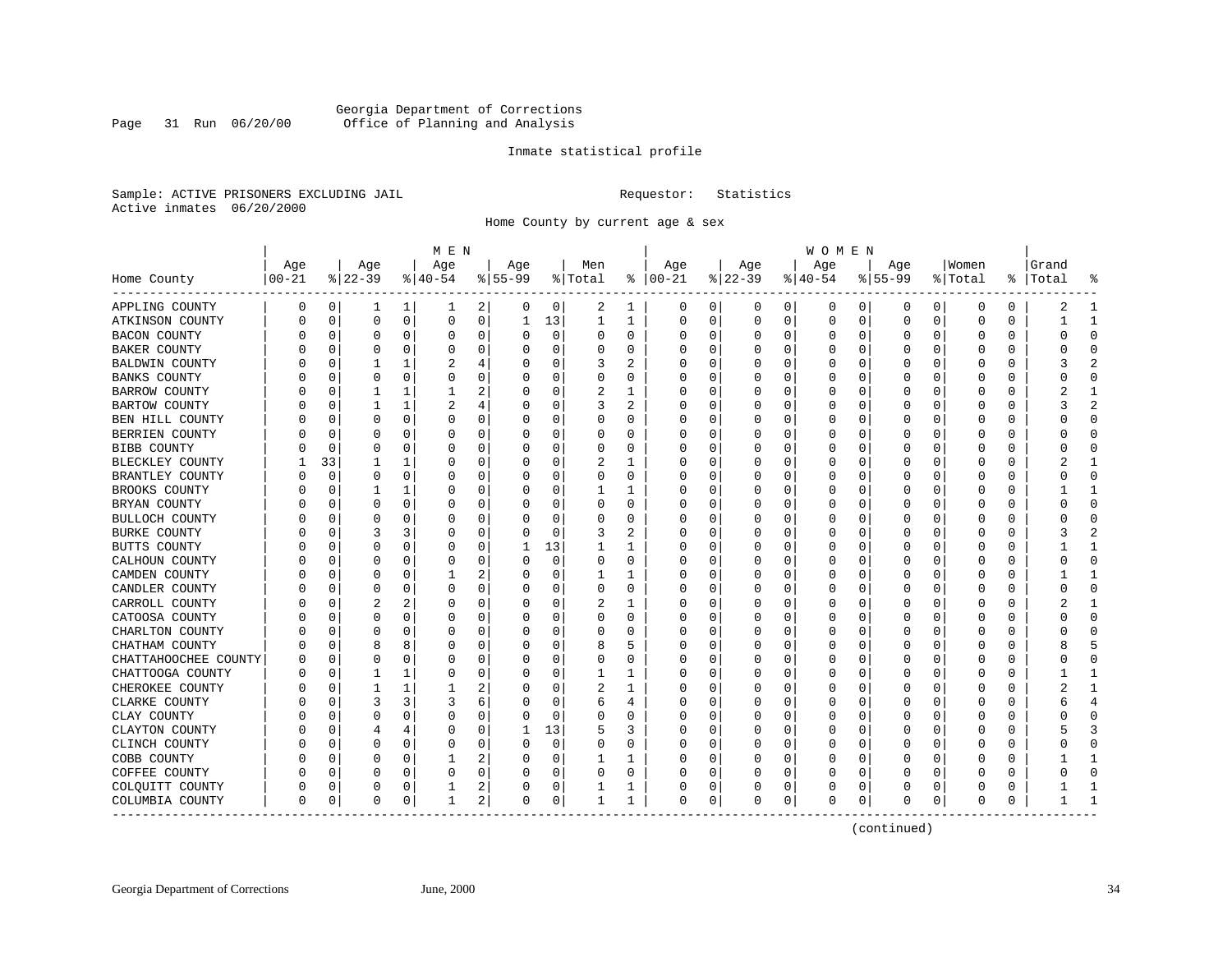# Georgia Department of Corrections Page 32 Run 06/20/00 Office of Planning and Analysis

# Inmate statistical profile

|  | Sample: ACTIVE PRISONERS EXCLUDING JAIL |  | Requestor: Statistics |  |
|--|-----------------------------------------|--|-----------------------|--|
|  | Active inmates 06/20/2000               |  |                       |  |

Home County by current age & sex (CONTINUED)

|                         | Age        |             |          |          |             |                |          |          |          |          |               |          |           |   | W O M E N |          |             |          |          |          |           |                |
|-------------------------|------------|-------------|----------|----------|-------------|----------------|----------|----------|----------|----------|---------------|----------|-----------|---|-----------|----------|-------------|----------|----------|----------|-----------|----------------|
|                         |            |             | Age      |          | Age         |                | Age      |          | Men      |          | Age           |          | Age       |   | Age       |          | Age         |          | Women    |          | Grand     |                |
| Home County<br>-------- | $ 00 - 21$ |             | $ 22-39$ |          | $ 40-54 $   |                | $ 55-99$ |          | % Total  |          | $8   00 - 21$ |          | $ 22-39 $ |   | $ 40-54 $ |          | $8155 - 99$ |          | % Total  |          | %   Total | ႜ              |
| COOK COUNTY             | 0          | 0           | 0        | 0        | 0           | $\overline{0}$ | 0        | 0        | 0        | 0        | 0             | 0        | 0         | 0 | 0         | 0        | 0           | 0        | 0        | 0        | 0         | 0              |
| COWETA COUNTY           |            | 0           | 0        | 0        | $\Omega$    | 0              | 0        | 0        | 0        | 0        | $\Omega$      | 0        | 0         | 0 | 0         | 0        | 0           | 0        | $\Omega$ | $\Omega$ |           | $\Omega$       |
| CRAWFORD COUNTY         |            | $\mathbf 0$ | U        | $\Omega$ | $\Omega$    | $\Omega$       | U        | $\Omega$ | $\Omega$ | O        | $\Omega$      | $\Omega$ | $\Omega$  | 0 | O         | $\Omega$ | C           | $\Omega$ | $\Omega$ | $\Omega$ |           | $\Omega$       |
| CRISP COUNTY            |            | $\Omega$    |          | 1        | $\Omega$    | $\Omega$       | U        | 0        |          | 1        | $\Omega$      | $\Omega$ | 0         | 0 | O         | $\Omega$ | U           | $\Omega$ | $\Omega$ | $\Omega$ |           | 1              |
| DADE COUNTY             |            | $\Omega$    | U        | $\Omega$ | O           | 0              |          | $\Omega$ | $\Omega$ | O        | O             | $\Omega$ | 0         | 0 |           | 0        | C           | $\Omega$ | O        | 0        |           | $\Omega$       |
| DAWSON COUNTY           |            | $\Omega$    | U        | O        | $\Omega$    | $\Omega$       |          | 0        |          | $\Omega$ | O             | $\Omega$ | 0         | 0 |           | $\Omega$ | Ω           | $\Omega$ | $\Omega$ | $\Omega$ |           | $\Omega$       |
| DECATUR COUNTY          |            | 0           | 1        | 1        | 1           | 2              |          | 0        | 2        | 1        | $\Omega$      | 0        | 0         | 0 | $\Omega$  | $\Omega$ | C           | $\Omega$ | $\Omega$ | $\Omega$ | 2         | 1              |
| DEKALB COUNTY           |            | 0           | 11       | 11       |             | 2              | U        | 0        | 12       | 7        | O             | 0        | 0         | 0 | O         | 0        | C           | 0        | 0        | 0        | 12        | 7              |
| DODGE COUNTY            |            | $\Omega$    | 0        | 0        | $\Omega$    | 0              | U        | 0        | $\Omega$ | O        | O             | 0        | 0         | 0 | $\left($  | 0        | O           | 0        | $\Omega$ | O        | O         | 0              |
| DOOLY COUNTY            |            | $\Omega$    | 0        | 0        | $\Omega$    | 0              |          | 0        |          | 0        | O             |          | 0         | 0 | 0         | $\Omega$ | C           | $\Omega$ | $\Omega$ | $\Omega$ |           | $\Omega$       |
| DOUGHERTY COUNTY        |            | $\Omega$    | 2        | 2        |             | 2              |          | 0        | 3        | 2        | O             | O        | 0         | 0 | O         | $\Omega$ | C           | $\Omega$ | O        | $\Omega$ |           | $\overline{2}$ |
| DOUGLAS COUNTY          |            | $\Omega$    | O        | $\Omega$ | -1          | 2              |          | $\Omega$ | ı        | ı        |               | $\Omega$ | 0         | U | $\left($  | $\Omega$ | C           | $\Omega$ | $\Omega$ | 0        |           | 1              |
| EARLY COUNTY            |            | 0           | 0        | 0        | $\Omega$    | 0              |          | 0        | 0        | 0        |               | 0        | 0         | 0 |           | $\Omega$ | Ω           | 0        | $\Omega$ | $\Omega$ |           | $\mathbf 0$    |
| ECHOLS COUNTY.          |            | 0           | U        | $\Omega$ | O           | 0              |          | 0        | $\Omega$ | O        | $\Omega$      | $\Omega$ | 0         | 0 |           | $\Omega$ | C           | $\Omega$ | $\Omega$ | $\Omega$ |           | $\Omega$       |
| EFFINGHAM COUNTY        |            | $\Omega$    | 0        | $\Omega$ | $\Omega$    | 0              | U        | 0        | $\Omega$ | 0        | 0             | $\Omega$ | 0         | 0 | O         | 0        | C           | $\Omega$ | $\Omega$ | 0        |           | $\Omega$       |
| ELBERT COUNTY           |            | $\Omega$    | U        | $\Omega$ | $\Omega$    | $\Omega$       | -1       | 13       |          | -1       | O             | $\Omega$ | 0         | 0 | O         | 0        | C           | $\Omega$ | $\Omega$ | 0        |           | 1              |
| EMANUEL COUNTY          |            | 0           |          | U        | 0           | 0              |          | 0        |          | 0        |               | O        | 0         | 0 | O         | $\Omega$ | C           | $\Omega$ | O        | O        |           | $\Omega$       |
| EVANS COUNTY            |            | $\Omega$    |          | O        | $\Omega$    | $\Omega$       |          | $\Omega$ | $\Omega$ | O        | O             | $\Omega$ | $\Omega$  | 0 | O         | $\Omega$ | C           | $\Omega$ | $\Omega$ | $\Omega$ |           | $\Omega$       |
| FANNIN COUNTY           |            | $\Omega$    | 0        | 0        | $\Omega$    | 0              | U        | 0        | 0        | 0        | O             | $\Omega$ | 0         | 0 | O         | $\Omega$ | C           | $\Omega$ | $\Omega$ | $\Omega$ |           | 0              |
| FAYETTE COUNTY          |            | 0           |          | 0        |             | 2              |          | 0        |          | 1        | 0             | $\Omega$ | 0         | 0 |           | 0        | C           | 0        | $\Omega$ | 0        |           | 1              |
| FLOYD COUNTY            |            | $\mathbf 0$ | 3        | 3        | $\Omega$    | 0              | U        | 0        | 3        | 2        | $\Omega$      | $\Omega$ | 0         | 0 |           | $\Omega$ | Ω           | $\Omega$ | $\Omega$ | $\Omega$ |           | $\overline{2}$ |
| FORSYTH COUNTY          |            | $\Omega$    | U        | $\Omega$ | $\Omega$    | $\Omega$       |          | $\Omega$ | $\Omega$ | O        | $\Omega$      | $\Omega$ | 0         | 0 | O         | $\Omega$ | C           | $\Omega$ | $\Omega$ | $\Omega$ |           | $\Omega$       |
| FRANKLIN COUNTY         |            | 0           | 0        | 0        | O           | 0              | U        | 0        | $\Omega$ | $\Omega$ | O             | 0        | 0         | 0 | O         | $\Omega$ | C           | 0        | O        | 0        | U         | 0              |
| FULTON COUNTY           |            | 0           | 13       | 13       | 8           | 16             | U        | 0        | 21       | 13       |               | O        | 0         | U | O         | $\Omega$ | C           | $\Omega$ | $\Omega$ | $\Omega$ | 21        | 13             |
| GILMER COUNTY           |            | $\Omega$    | 1        | 1        | O           | 0              | U        | 0        | 1        | 1        | $\Omega$      | ∩        | $\Omega$  | 0 |           | $\Omega$ | Ω           | $\Omega$ | $\Omega$ | $\Omega$ |           | $\mathbf{1}$   |
| GLASCOCK COUNTY         |            | $\Omega$    | 0        | $\Omega$ | $\Omega$    | $\Omega$       | U        | 0        | $\Omega$ | $\Omega$ | O             | $\Omega$ | 0         | 0 | O         | $\Omega$ | C           | $\Omega$ | O        | 0        |           | $\Omega$       |
| GLYNN COUNTY            |            | $\Omega$    | 2        | 2        | $\Omega$    | $\Omega$       | 1        | 13       | 3        | 2        | 0             | $\Omega$ | 0         | 0 | $\Omega$  | $\Omega$ | C           | $\Omega$ | $\Omega$ | $\Omega$ |           | $\overline{a}$ |
| GORDON COUNTY           |            | $\Omega$    | 0        | $\Omega$ | $\Omega$    | 0              | 1        | 13       |          | 1        |               | $\Omega$ | 0         | 0 |           | $\Omega$ | C           | $\Omega$ | $\Omega$ | $\Omega$ |           | 1              |
| GRADY COUNTY            |            | 0           | U        | 0        | O           | 0              |          | 0        | $\Omega$ | $\Omega$ | $\Omega$      | $\Omega$ | 0         | 0 |           | 0        | C           | $\Omega$ | $\Omega$ | $\Omega$ |           | $\Omega$       |
| GREENE COUNTY           |            | $\Omega$    |          | 1        | $\Omega$    | 0              | U        | 0        | -1       | 1        | O             | $\Omega$ | O         | 0 | O         | 0        | C           | $\Omega$ | O        | 0        |           | $\mathbf{1}$   |
| GWINNETT COUNTY         |            | 0           | 0        | 0        |             | 2              | U        | 0        | 1        | 1        | $\Omega$      | $\Omega$ | 0         | 0 | 0         | $\Omega$ | C           | $\Omega$ | $\Omega$ | $\Omega$ |           | 1              |
| HABERSHAM COUNTY        |            | $\mathbf 0$ |          | 1        | $\Omega$    | 0              | U        | 0        |          |          | $\Omega$      | O        | 0         | 0 | O         | $\Omega$ | Ω           | $\Omega$ | ∩        | $\Omega$ |           | 1              |
| HALL COUNTY             |            | $\Omega$    |          | 1        |             | 2              | U        | 0        | 2        | 1        | O             | $\Omega$ | 0         | 0 | O         | $\Omega$ | C           | $\Omega$ | $\Omega$ | $\Omega$ |           | 1              |
| HANCOCK COUNTY          |            | $\Omega$    | 0        | 0        | $\Omega$    | 0              | 0        | 0        | $\Omega$ | 0        |               | 0        | 0         | 0 | $\Omega$  | 0        | C           | $\Omega$ | 0        | 0        |           | $\Omega$       |
| HARALSON COUNTY         | O          | 0           | 0        | 0        | $\mathbf 0$ | 0              | 0        | 0        | $\Omega$ | 0        | $\Omega$      | 0        | 0         | 0 | 0         | 0        | 0           | 0        | $\Omega$ | 0        | O         | $\Omega$       |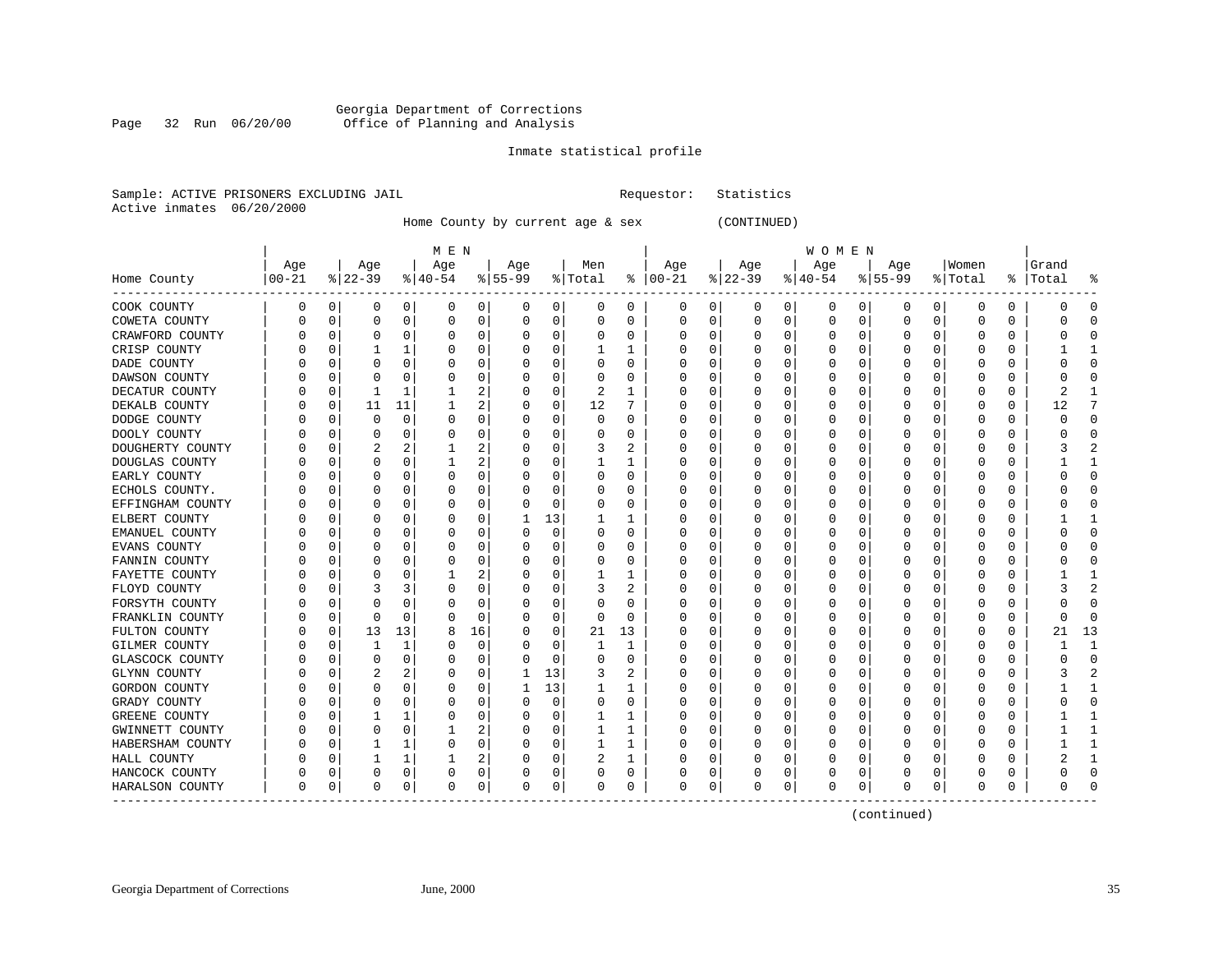# Georgia Department of Corrections Page 33 Run 06/20/00 Office of Planning and Analysis

# Inmate statistical profile

|  |                           | Sample: ACTIVE PRISONERS EXCLUDING JAIL |  | Requestor: Statistics |  |
|--|---------------------------|-----------------------------------------|--|-----------------------|--|
|  | Active inmates 06/20/2000 |                                         |  |                       |  |

# Home County by current age & sex (CONTINUED)

|                       |          |          |           |                | M E N     |                |           |             |          |          |               |             |           |             | W O M E N |   |           |   |          |          |       |              |
|-----------------------|----------|----------|-----------|----------------|-----------|----------------|-----------|-------------|----------|----------|---------------|-------------|-----------|-------------|-----------|---|-----------|---|----------|----------|-------|--------------|
|                       | Age      |          | Age       |                | Age       |                | Age       |             | Men      |          | Age           |             | Age       |             | Age       |   | Age       |   | Women    |          | Grand |              |
| Home County           | $ 00-21$ |          | $ 22-39 $ |                | $8 40-54$ |                | $8 55-99$ |             | % Total  |          | $8   00 - 21$ |             | $ 22-39 $ |             | $ 40-54$  |   | $ 55-99 $ |   | % Total  | ႜ        | Total |              |
| HARRIS COUNTY         | 0        | 0        | 0         | 0              | 1         | 2              | 0         | 0           | 1        | 1        | 0             | 0           | 0         | 0           | 0         | 0 | 0         | 0 | $\Omega$ | 0        |       |              |
| HART COUNTY           |          | 0        | 0         | 0              | 0         | 0              | 0         | 0           | $\Omega$ | 0        | 0             | 0           | 0         | $\mathbf 0$ | 0         | 0 | $\Omega$  | 0 | O        | $\Omega$ | O     | ∩            |
| HEARD COUNTY          |          | 0        | 0         | 0              | O         | 0              | 0         | $\mathbf 0$ | O        | 0        | 0             | $\mathbf 0$ | $\Omega$  | 0           | 0         | 0 | $\Omega$  | 0 | $\left($ | $\Omega$ | O     | U            |
| HENRY COUNTY          |          | 0        | 2         | $\overline{a}$ |           | $\overline{a}$ |           | $\mathbf 0$ | 3        | 2        |               | $\mathbf 0$ | 0         | $\mathbf 0$ | 0         | 0 | $\left($  | 0 | $\left($ | $\Omega$ |       |              |
| HOUSTON COUNTY        |          | 0        |           | 2              | 1         | $\overline{a}$ |           | $\mathbf 0$ | 3        | 2        | 0             | 0           |           | 0           | 0         | 0 | C         | 0 |          | $\Omega$ |       |              |
| IRWIN COUNTY          |          | O        | 0         | 0              | 0         | 0              | U         | 0           | O        | 0        | U             | 0           | 0         | 0           | 0         | O | $\Omega$  | 0 | O        | 0        |       | U            |
| <b>JACKSON COUNTY</b> |          | O        | 0         | $\Omega$       |           | $\overline{a}$ | 0         | 0           |          |          | U             | 0           | 0         | 0           | 0         | 0 | 0         | 0 | $\left($ | 0        |       | -1           |
| <b>JASPER COUNTY</b>  |          | O        | 0         | $\Omega$       | 0         | 0              | 0         | 0           | 0        | 0        | U             | 0           | 0         | 0           | 0         | 0 | 0         | 0 | $\left($ | 0        |       | <sup>0</sup> |
| JEFF DAVIS COUNTY     |          | 0        |           | 0              | 0         | 0              |           | 0           | 0        | 0        |               | 0           |           | 0           | 0         | 0 | 0         | 0 | 0        | 0        |       |              |
| JEFFERSON COUNTY      |          | O        | 0         | O              | n         | 0              | Λ         | 0           | O        | 0        | U             | 0           | O         | 0           | O         | O | C         | 0 |          | $\Omega$ |       |              |
| <b>JENKINS COUNTY</b> |          | U        |           | 2              | O         | 0              | Ω         | 0           | 2        | 1        |               | 0           | 0         | 0           | 0         | O | O         | 0 | O        | 0        |       |              |
| JOHNSON COUNTY        |          | U        | 0         | $\Omega$       | O         | 0              |           | 0           | O        | 0        | U             | 0           | O         | 0           | 0         | O | 0         | 0 | $\left($ | 0        |       | U            |
| JONES COUNTY          |          | 0        |           | 0              | C         | 0              |           | $\mathbf 0$ | 0        | 0        |               | $\mathbf 0$ |           | 0           | 0         | 0 | C         | 0 |          | $\Omega$ |       | C            |
| LAMAR COUNTY          |          | O        | 0         | $\Omega$       | O         | 0              |           | 0           | O        | 0        | U             | 0           |           | 0           | 0         | 0 | C         | 0 |          | 0        |       | U            |
| LANIER COUNTY         |          | O        | 0         | 0              | 0         | 0              | Ω         | 0           | O        | 0        | U             | 0           | 0         | 0           | 0         | 0 | 0         | 0 | O        | 0        |       | <sup>0</sup> |
| LAURENS COUNTY        |          | 0        |           | 1              | 0         | 0              | 0         | 0           | 1        |          | 0             | 0           | 0         | 0           | 0         | 0 | $\Omega$  | 0 | O        | $\Omega$ |       | 1            |
| LEE COUNTY            |          | 0        | 0         | $\Omega$       | 0         | 0              | 0         | 0           | 0        | 0        | 0             | 0           | O         | 0           | 0         | 0 | 0         | 0 | 0        | $\Omega$ |       | C            |
| LIBERTY COUNTY        |          | 0        |           | 2              |           | 2              | 0         | 0           | 3        | 2        | 0             | 0           |           | 0           | 0         | 0 | C         | 0 | 0        | $\Omega$ |       |              |
| LINCOLN COUNTY        |          | U        |           | 1              | O         | $\Omega$       | Ω         | $\Omega$    |          | 1        | 0             | $\Omega$    | 0         | $\Omega$    | 0         | O | C         | 0 | O        | $\Omega$ |       |              |
| LONG COUNTY           |          | O        | $\Omega$  | $\Omega$       | 0         | 0              | 0         | $\Omega$    | 0        | 0        | 0             | $\Omega$    | $\Omega$  | $\Omega$    | 0         | O | ſ         | 0 | $\left($ | $\Omega$ |       | C            |
| LOWNDES COUNTY        |          | 0        | 1         | 1              | 0         | 0              | C         | 0           |          | 1        | 0             | $\mathbf 0$ | C         | 0           | 0         | 0 | C         | 0 | $\Omega$ | $\Omega$ |       |              |
| LUMPKIN COUNTY        |          | O        | 0         | 0              | 0         | 0              |           | $\mathbf 0$ | 0        | $\Omega$ |               | 0           | C         | 0           | 0         | 0 | C         | 0 | $\left($ | $\Omega$ |       | C            |
| MACON COUNTY          |          | 0        | 0         | $\Omega$       | 0         | 0              | U         | 0           | O        | $\Omega$ | U             | 0           |           | $\mathbf 0$ | 0         | O | C         | 0 |          | $\Omega$ |       | $\cap$       |
| MADISON COUNTY        |          | O        | $\Omega$  | $\Omega$       | O         | 0              | U         | 0           | O        | 0        | U             | 0           | 0         | 0           | 0         | O | $\Omega$  | 0 | O        | $\Omega$ |       | $\Omega$     |
| MARION COUNTY         |          | O        |           | 1              | O         | 0              | 0         | 0           |          |          | U             | 0           | 0         | 0           | 0         | O | $\Omega$  | 0 | $\left($ | 0        |       | 1            |
| MCDUFFIE COUNTY       |          | O        |           |                | C         | 0              | Ω         | 0           |          |          | U             | 0           |           | 0           | 0         | O | 0         | 0 | $\left($ | $\Omega$ |       |              |
| MCINTOSH COUNTY       |          | U        |           | 2              | O         | 0              | Ω         | 0           |          |          | U             | 0           | O         | 0           | O         | O | 0         | 0 |          | $\Omega$ |       |              |
| MERIWETHER COUNTY     |          | O        | $\Omega$  | O              | O         | 0              | O         | $\Omega$    | O        | 0        | U             | $\Omega$    | O         | 0           | O         | O | 0         | U |          | $\Omega$ |       |              |
| MILLER COUNTY         |          | O        | n         | O              | O         | 0              | Ω         | 0           | O        | 0        | U             | 0           | 0         | 0           | 0         | O | O         | 0 | $\left($ | 0        |       | n            |
| MITCHELL COUNTY       |          | 33       | 0         | $\Omega$       | O         | 0              |           | 0           |          | 1        | U             | $\mathbf 0$ | 0         | 0           | 0         | O | $\Omega$  | 0 | $\left($ | 0        |       |              |
| MONROE COUNTY         |          | $\Omega$ |           | 0              |           | $\overline{2}$ |           | 0           |          | 1        |               | $\mathsf 0$ |           | 0           | 0         | 0 | C         | 0 |          | $\Omega$ |       |              |
| MONTGOMERY COUNTY     |          | 0        | $\Omega$  | 0              | O         | 0              | Λ         | 0           | O        | 0        | U             | 0           |           | 0           | O         | O | 0         | 0 |          | $\Omega$ |       | $\cap$       |
| MORGAN COUNTY         |          | O        |           | 1              |           | 0              | Ω         | 0           |          | 1        | U             | 0           | 0         | 0           | 0         | 0 | 0         | 0 |          | 0        |       | 1            |
| MURRAY COUNTY         | U        | 0        | 0         | 0              | 0         | 0              | 0         | 0           | 0        | 0        | 0             | 0           | 0         | 0           | 0         | 0 | 0         | 0 | $\left($ | 0        | U     | ∩            |
| MUSCOGEE COUNTY       | 0        | 0        | 2         | 2              | 3         | 6              | 0         | 0           | 5        | 3        | 0             | 0           | 0         | 0           | 0         | 0 | 0         | 0 | 0        | 0        | 5     |              |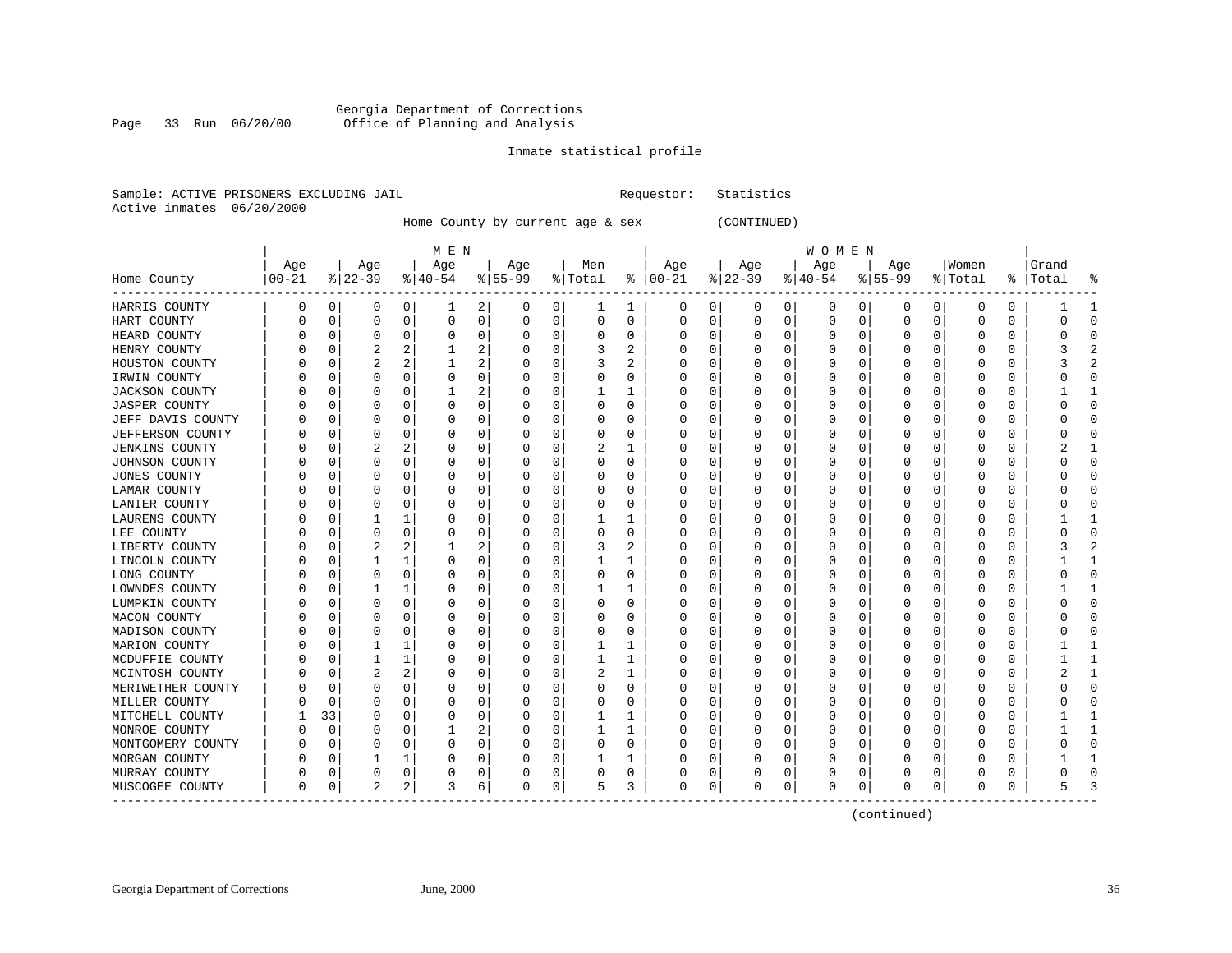### Georgia Department of Corrections Page 34 Run 06/20/00 Office of Planning and Analysis

### Inmate statistical profile

|  |                           | Sample: ACTIVE PRISONERS EXCLUDING JAIL |  | Requestor: Statistics |  |
|--|---------------------------|-----------------------------------------|--|-----------------------|--|
|  | Active inmates 06/20/2000 |                                         |  |                       |  |

Home County by current age & sex (CONTINUED)

| M E N | W O M E N | Age | Age | Age | Age | Men | Age | Age | Age | Age |Women |Grand Home County |00-21 %|22-39 %|40-54 %|55-99 %|Total % |00-21 %|22-39 %|40-54 %|55-99 %|Total % |Total % ------------------------------------------------------------------------------------------------------------------------------------NEWTON COUNTY | 0 0| 1 1| 0 0| 0 0| 1 1 | 0 0| 0 0| 0 0| 0 0| 0 0 | 1 1 OCONEE COUNTY | 0 0| 0 0| 0 0| 0 0| 0 0 | 0 0| 0 0| 0 0| 0 0| 0 0 | 0 0 OGLETHORPE COUNTY | 0 0| 0 0| 0 0| 0 0| 0 0 | 0 0| 0 0| 0 0| 0 0| 0 0 | 0 0 PAULDING COUNTY | 0 0| 0 0| 1 2| 0 0| 1 1 | 0 0| 0 0| 0 0| 0 0| 0 0 | 1 1 PEACH COUNTY | 0 0| 0 0| 0 0| 0 0| 0 0 | 0 0| 0 0| 0 0| 0 0| 0 0 | 0 0 PICKENS COUNTY | 0 0| 0 0| 0 0| 0 0| 0 0 | 0 0| 0 0| 0 0| 0 0| 0 0 | 0 0 PIERCE COUNTY | 0 0| 0 0| 1 2| 0 0| 1 1 | 0 0| 0 0| 0 0| 0 0| 0 0 | 1 1 PIKE COUNTY | 0 0| 0 0| 1 2| 0 0| 1 1 | 0 0| 0 0| 0 0| 0 0| 0 0 | 1 1 POLK COUNTY | 0 0| 0 0| 0 0| 0 0| 0 0 | 0 0| 0 0| 0 0| 0 0| 0 0 | 0 0 PULASKI COUNTY | 0 0| 0 0| 0 0| 0 0| 0 0 | 0 0| 0 0| 0 0| 0 0| 0 0 | 0 0 PUTNAM COUNTY | 0 0| 1 1| 1 2| 0 0| 2 1 | 0 0| 0 0| 0 0| 0 0| 0 0 | 2 1 QUITMAN COUNTY | 0 0| 0 0| 0 0| 0 0| 0 0 | 0 0| 0 0| 0 0| 0 0| 0 0 | 0 0 RABUN COUNTY | 0 0| 0 0| 0 0| 0 0| 0 0 | 0 0| 0 0| 0 0| 0 0| 0 0 | 0 0 RANDOLPH COUNTY | 0 0| 0 0| 1 2| 0 0| 1 1 | 0 0| 0 0| 0 0| 0 0| 0 0 | 1 1 RICHMOND COUNTY | 1 33| 3 3| 2 4| 0 0| 6 4 | 0 0| 1 50| 0 0| 0 0| 1 50 | 7 4 ROCKDALE COUNTY | 0 0| 0 0| 1 2| 0 0| 1 1 | 0 0| 0 0| 0 0| 0 0| 0 0 | 1 1 SCHLEY COUNTY | 0 0| 0 0| 0 0| 0 0| 0 0 | 0 0| 0 0| 0 0| 0 0| 0 0 | 0 0 SCREVEN COUNTY | 0 0| 0 0| 0 0| 0 0| 0 0 | 0 0| 0 0| 0 0| 0 0| 0 0 | 0 0 SEMINOLE COUNTY | 0 0| 0 0| 0 0| 0 0| 0 0 | 0 0| 0 0| 0 0| 0 0| 0 0 | 0 0 SPALDING COUNTY | 0 0| 2 2| 0 0| 0 0| 2 1 | 0 0| 0 0| 0 0| 0 0| 0 0 | 2 1 STEPHENS COUNTY | 0 0| 0 0| 0 0| 0 0| 0 0 | 0 0| 0 0| 0 0| 0 0| 0 0 | 0 0 STEWART COUNTY | 0 0| 0 0| 0 0| 0 0| 0 0 | 0 0| 0 0| 0 0| 0 0| 0 0 | 0 0 SUMTER COUNTY | 0 0| 0 0| 0 0| 0 0| 0 0 | 0 0| 0 0| 0 0| 0 0| 0 0 | 0 0 TALBOT COUNTY | 0 0| 0 0| 0 0| 0 0| 0 0 | 0 0| 0 0| 0 0| 0 0| 0 0 | 0 0 TALIAFERRO COUNTY | 0 0 | 0 0 | 0 0 | 0 0 | 0 0 | 0 0 | 0 0 | 0 0 | 0 0 | 0 0 | 0 0 | 0 0 | 0 0 | 0 0 | 0 0 | 0 TATTNALL COUNTY | 0 0| 1 1| 0 0| 0 0| 1 1 | 0 0| 0 0| 0 0| 0 0| 0 0 | 1 1 TAYLOR COUNTY | 0 0| 0 0| 0 0| 0 0| 0 0 | 0 0| 0 0| 0 0| 0 0| 0 0 | 0 0 TELFAIR COUNTY | 0 0| 0 0| 0 0| 0 0| 0 0 | 0 0| 0 0| 0 0| 0 0| 0 0 | 0 0 TERRELL COUNTY | 0 0| 0 0| 0 0| 0 0| 0 0 | 0 0| 0 0| 0 0| 0 0| 0 0 | 0 0 THOMAS COUNTY | 0 0| 1 1| 1 2| 0 0| 2 1 | 0 0| 0 0| 0 0| 0 0| 0 0 | 2 1 TIFT COUNTY | 0 0| 1 1| 0 0| 1 13| 2 1 | 0 0| 0 0| 0 0| 0 0| 0 0 | 2 1 TOOMBS COUNTY | 0 0| 1 1| 0 0| 0 0| 1 1 | 0 0| 0 0| 0 0| 0 0| 0 0 | 1 1 TOWNS COUNTY | 0 0| 0 0| 0 0| 0 0| 0 0 | 0 0| 0 0| 0 0| 0 0| 0 0 | 0 0 TREUTLEN COUNTY | 0 0| 0 0| 0 0| 0 0| 0 0 | 0 0| 0 0| 0 0| 0 0| 0 0 | 0 0 TROUP COUNTY | 0 0| 0 0| 0 0| 1 13| 1 1 | 0 0| 0 0| 0 0| 0 0| 0 0 | 1 1 ------------------------------------------------------------------------------------------------------------------------------------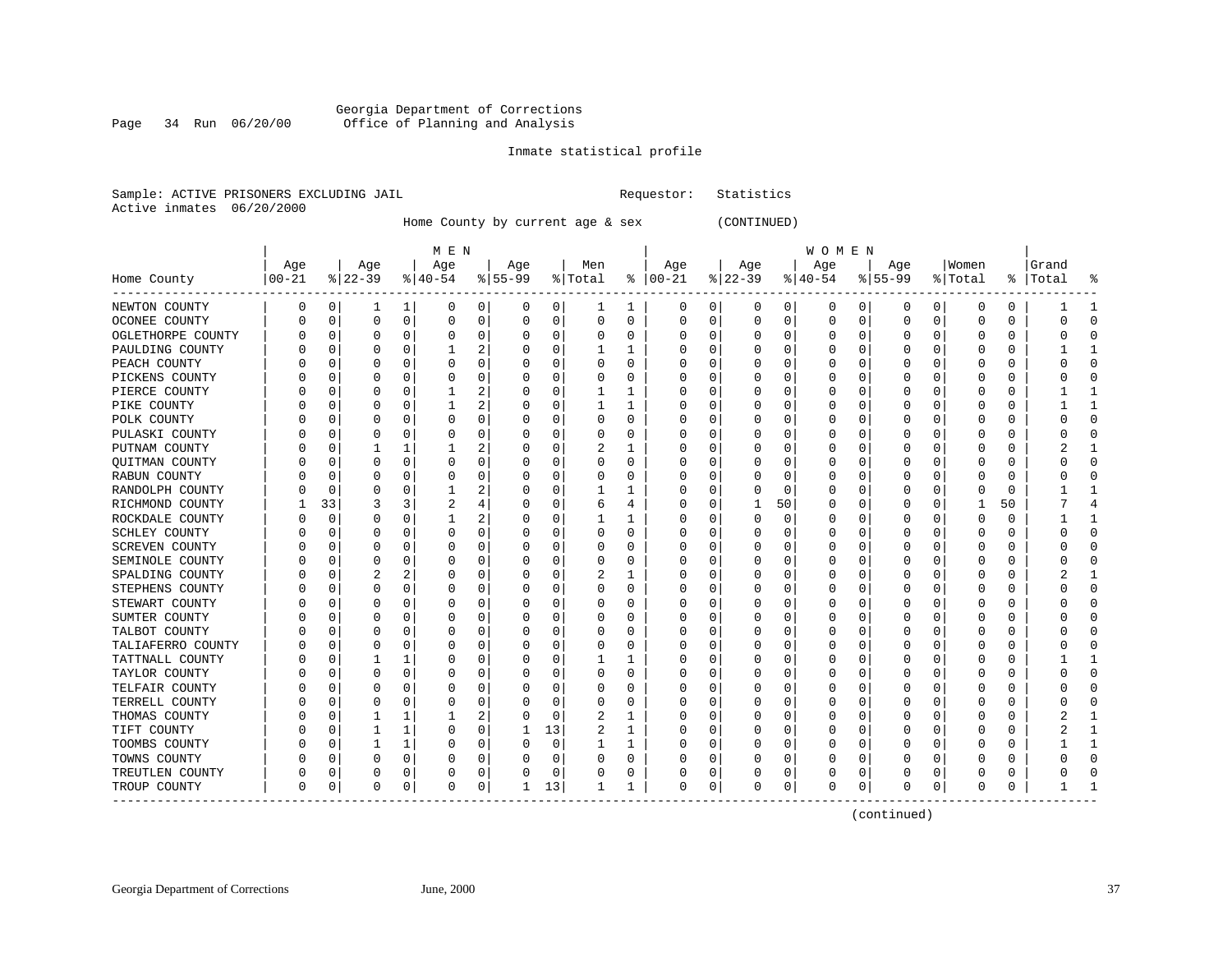# Georgia Department of Corrections Page 35 Run 06/20/00 Office of Planning and Analysis

# Inmate statistical profile

|  | Sample: ACTIVE PRISONERS EXCLUDING JAIL | Requestor: Statistics |  |
|--|-----------------------------------------|-----------------------|--|
|  | Active inmates 06/20/2000               |                       |  |

Home County by current age & sex (CONTINUED)

|                     |           |          |          |              | M E N     |      |          |          |         |      |               |           |          |          | WOMEN     |          |              |           |         |       |           |      |
|---------------------|-----------|----------|----------|--------------|-----------|------|----------|----------|---------|------|---------------|-----------|----------|----------|-----------|----------|--------------|-----------|---------|-------|-----------|------|
|                     | Age       |          | Age      |              | Age       |      | Age      |          | Men     |      | Age           |           | Age      |          | Age       |          | Age          |           | Women   |       | Grand     |      |
| Home County         | $00 - 21$ |          | $ 22-39$ |              | $ 40-54 $ |      | $ 55-99$ |          | % Total |      | $8   00 - 21$ |           | $ 22-39$ |          | $ 40-54 $ |          | $8 55-99$    |           | % Total |       | %   Total | န္   |
| TURNER COUNTY       | 0         | 0        | 0        | 0            | 0         | 0    | O        | 0        | 0       | 0    | 0             | 0         | 0        | 0        | 0         | 0        | 0            | 0         | O       | 0     |           |      |
| TWIGGS COUNTY       |           | $\Omega$ | 0        | $\Omega$     | 0         | 0    |          | 0        | 0       | 0    |               | U         | 0        | $\Omega$ | 0         | O        |              | 0         |         | 0     |           |      |
| UNION COUNTY        |           | ∩        | O        | <sup>n</sup> |           | 2    |          | $\Omega$ |         |      | n             | 0         | ∩        | $\Omega$ | O         | C        | <sup>0</sup> |           |         | 0     |           |      |
| <b>UPSON COUNTY</b> |           | C        | U        |              |           | 0    |          | $\Omega$ | O       | 0    | $\Omega$      | U         |          | ∩        | O         |          | ∩            |           |         | 0     |           |      |
| WALKER COUNTY       |           | C        |          |              |           | 0    |          | $\Omega$ | 2       |      | $\Omega$      | U         |          | 50       | O         | C        |              | O         |         | 50    |           |      |
| WALTON COUNTY       |           | $\Omega$ |          |              |           | 2    |          | $\Omega$ | 2       |      | O             | U         | ∩        | $\Omega$ | O         | C        | O            |           |         | 0     |           |      |
| WARE COUNTY         |           | C        |          |              |           | 2    |          | $\Omega$ |         | 2    | n             | U         |          | $\Omega$ | O         |          |              |           |         | 0     |           |      |
| WARREN COUNTY       |           | C        |          |              |           | 0    |          | $\Omega$ |         | O    |               | U         |          | $\Omega$ | 0         |          |              |           |         | 0     |           |      |
| WASHINGTON COUNTY   |           | C        | O        | n            | O         | 0    |          | $\Omega$ | O       | U    | O             | U         | ∩        | $\Omega$ | O         |          | O            |           |         | U     |           |      |
| WAYNE COUNTY        |           | C        |          |              |           | 0    |          | $\Omega$ |         |      | O             | O         |          | $\Omega$ | O         |          | O            |           |         | 0     |           |      |
| WEBSTER COUNTY      |           | $\Omega$ |          | 0            | C         | 0    |          | $\Omega$ | 0       | 0    |               | U         |          | $\Omega$ | U         |          |              |           |         | 0     |           | ſ    |
| WHEELER COUNTY      |           | $\Omega$ | U        | ∩            | O         | 0    |          | $\Omega$ | U       | O    | n             | U         | ∩        | $\Omega$ | O         | C        | O            |           |         | U     |           | C    |
| WHITE COUNTY        |           | C        | O        | O            |           | 0    |          | $\Omega$ |         | U    | n             | U         |          | $\Omega$ |           |          |              |           |         | 0     |           |      |
| WHITFIELD COUNTY    |           | C        |          |              |           | 2    |          | $\Omega$ |         |      | 0             | U         |          | $\Omega$ | O         |          |              |           |         | 0     |           |      |
| WILCOX COUNTY       |           | C        | O        | U            | O         | 0    |          | $\Omega$ | O       | 0    | $\Box$        | U         | O        | $\Omega$ | $^{(1)}$  |          | O            |           |         | U     |           |      |
| WILKES COUNTY       |           | C        | O        | U            |           | 0    |          | $\Omega$ |         | O    | n             | 0         |          | $\Omega$ | 0         |          | O            |           |         | 0     |           |      |
| WILKINSON COUNTY    |           | 0        |          | 1            | 0         | 0    |          | $\Omega$ |         |      | 0             | 0         | 0        | $\Omega$ | 0         | C        | 0            |           |         | 0     |           |      |
| WORTH COUNTY        |           | $\Omega$ | O        | $\Omega$     | O         | 0    |          | 0        | U       | 0    |               | 0         |          | $\Omega$ | 0         | C        |              |           |         | U     |           |      |
| OUT OF STATE        | O         | 0        | $\Omega$ | 0            | n         | 0    | ∩        | 0        | U       | O    | $\Omega$      | 0         | ∩        | 0        | 0         | C        | $\Omega$     | $\Omega$  | U       | 0     |           |      |
| Total reported      |           | 3 100    | 102 100  |              | 51 100    |      | 8 100    |          | 164 100 |      | 0             | 0         |          | 2 100    | 0         | $\Omega$ | $\Omega$     | 0         |         | 2 100 | 166 100   |      |
| Percent reported    |           | 100.0    |          | 88.7         |           | 82.3 |          | 80.0     |         | 86.3 |               | $\cdot$ 0 |          | 100.0    |           | . 0      |              | $\cdot$ 0 |         | 100.0 |           | 86.5 |
| <b>UNKNOWN</b>      | 0         |          | 13       |              | 11        |      | 2        |          | 26      |      | $\Omega$      |           | $\Omega$ |          | O         |          | ∩            |           | U       |       | 26        |      |
| Total               | 3         |          | 115      |              | 62        |      | 10       |          | 190     |      | 0             |           | 2        |          | 0         |          | 0            |           | 2       |       | 192       |      |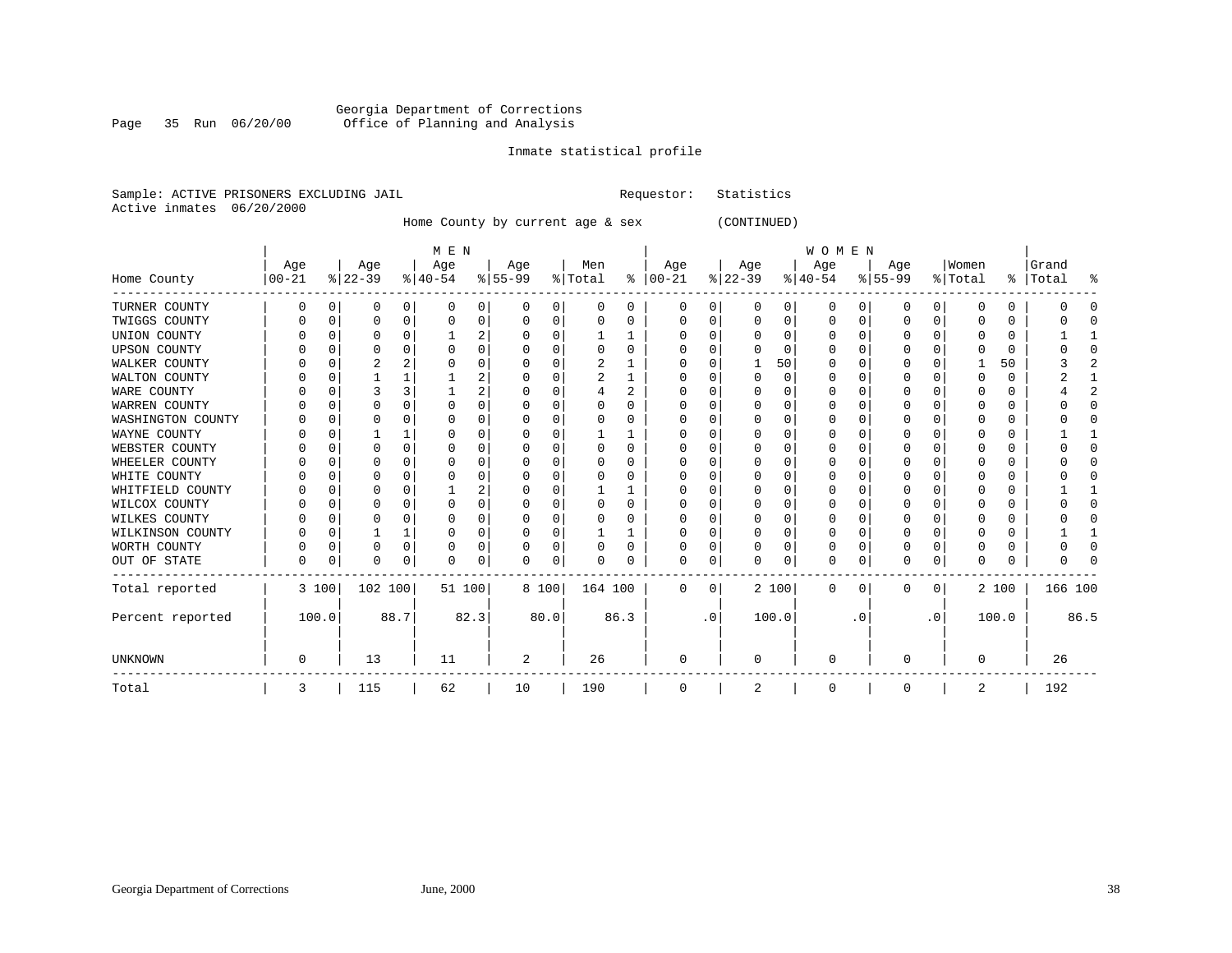Georgia Department of Corrections Page 36 Run 06/20/00 Office of Planning and Analysis

Inmate statistical profile

Sample: ACTIVE PRISONERS EXCLUDING JAIL **Requestor:** Statistics

Active inmates 06/20/2000

# Prison Sentence In Years by current age & sex

|                                    |                 |             |                            | M E N            |             |                            |                |             |                      |             |                 |              | W O M E N       |             |                 |              |                  |             |                               |             |
|------------------------------------|-----------------|-------------|----------------------------|------------------|-------------|----------------------------|----------------|-------------|----------------------|-------------|-----------------|--------------|-----------------|-------------|-----------------|--------------|------------------|-------------|-------------------------------|-------------|
| Sentence In Years                  | Age<br>$ 00-21$ |             | Age<br>$ 22-39 $           | Age<br>$8 40-54$ |             | Age<br>$8 55-99$           | Men<br>% Total |             | Age<br>$8   00 - 21$ |             | Age<br>$ 22-39$ |              | Age<br>$ 40-54$ |             | Age<br>$ 55-99$ |              | Women<br>% Total |             | Grand<br>%   Total<br>ႜ       |             |
| $- - - - - -$<br>$0 - 1$           | 0               | $\Omega$    | 0<br>0                     | $\Omega$         | 0           | 0<br>0                     | 0              | $\Omega$    | 0                    | 0           | 0               | $\mathbf{0}$ | 0               | 0           | 0               | 0            | 0                | 0           | $\Omega$                      | $\Omega$    |
| $1.1 - 2$                          | 0               | $\mathbf 0$ | $\mathsf 0$<br>0           | $\mathbf 0$      | $\mathsf 0$ | 0<br>0                     | $\mathbf 0$    | $\mathbf 0$ | 0                    | $\mathsf 0$ | $\mathsf 0$     | $\mathsf{O}$ | $\mathsf 0$     | 0           | $\mathbf 0$     | $\mathsf{O}$ | 0                | $\mathbf 0$ | 0                             | $\Omega$    |
| $2.1 - 3$                          | 0               | $\mathbf 0$ | $\mathsf 0$<br>0           | $\mathsf 0$      | $\mathbf 0$ | 0<br>0                     | 0              | 0           | $\mathbf 0$          | 0           | $\mathbf 0$     | $\mathsf{O}$ | 0               | 0           | $\mathbf 0$     | 0            | 0                | $\mathbf 0$ | 0                             | $\Omega$    |
| $3.1 - 4$                          | 0               | $\Omega$    | 0<br>0                     | $\Omega$         | 0           | 0<br>0                     | $\Omega$       | $\Omega$    | 0                    | 0           | $\mathbf 0$     | 0            | 0               | 0           | $\mathbf 0$     | 0            | $\Omega$         | $\Omega$    | $\Omega$                      | $\Omega$    |
| $4.1 - 5$                          | $\Omega$        | $\mathbf 0$ | $\mathbf 0$<br>0           | $\mathbf 0$      | $\mathbf 0$ | $\mathbf 0$<br>$\mathbf 0$ | $\Omega$       | $\Omega$    | $\mathbf 0$          | 0           | $\mathbf 0$     | 0            | 0               | $\mathbf 0$ | $\mathbf 0$     | $\mathbf 0$  | $\mathbf 0$      | $\Omega$    | $\Omega$                      | $\Omega$    |
| $5.1 - 6$                          | $\Omega$        | 0           | 0<br>0                     | 0                | $\mathbf 0$ | 0<br>0                     | $\Omega$       | $\Omega$    | $\mathbf 0$          | 0           | 0               | $\mathbf 0$  | 0               | 0           | $\mathbf 0$     | $\mathbf 0$  | 0                | 0           | 0                             | $\mathbf 0$ |
| $6.1 - 7$                          | $\Omega$        | $\Omega$    | $\Omega$<br>0              | $\Omega$         | $\Omega$    | 0<br>0                     | $\Omega$       | $\Omega$    | $\Omega$             | $\mathbf 0$ | $\Omega$        | $\mathbf 0$  | 0               | $\Omega$    | $\mathbf 0$     | 0            | $\Omega$         | $\Omega$    | 0                             | $\Omega$    |
| $7.1 - 8$                          | $\Omega$        | $\mathbf 0$ | $\mathbf 0$<br>$\mathsf 0$ | $\mathbf 0$      | $\mathbf 0$ | 0<br>$\mathbf 0$           | $\Omega$       | $\Omega$    | $\mathbf 0$          | $\mathsf 0$ | $\mathbf 0$     | $\mathsf{O}$ | $\mathsf 0$     | $\mathbf 0$ | $\mathbf 0$     | $\mathbf 0$  | $\mathbf 0$      | $\Omega$    | $\Omega$                      | $\Omega$    |
| $8.1 - 9$                          | 0               | 0           | 0<br>0                     | 0                | $\mathbf 0$ | 0<br>0                     | $\Omega$       | 0           | $\mathbf 0$          | 0           | 0               | 0            | 0               | 0           | $\mathbf 0$     | 0            | 0                | 0           | 0                             | 0           |
| $9.1 - 10$                         | 0               | $\Omega$    | 0<br>0                     | $\Omega$         | 0           | 0<br>0                     | $\Omega$       | $\Omega$    | 0                    | $\mathbf 0$ | $\mathbf 0$     | $\mathbf 0$  | 0               | 0           | 0               | 0            | 0                | $\Omega$    | 0                             | $\Omega$    |
| $10.1 - 12$                        | $\Omega$        | 0           | $\mathbf 0$<br>0           | $\Omega$         | $\mathbf 0$ | $\Omega$<br>$\mathbf 0$    | $\Omega$       | $\Omega$    | $\mathbf 0$          | $\mathbf 0$ | $\mathbf 0$     | $\mathsf{O}$ | $\mathbf 0$     | 0           | $\mathbf 0$     | $\mathbf 0$  | $\mathbf 0$      | $\Omega$    | $\Omega$                      | $\Omega$    |
| $12.1 - 15$                        | $\Omega$        | 0           | 0<br>0                     | 0                | $\mathbf 0$ | 0<br>0                     | $\Omega$       | 0           | 0                    | 0           | 0               | 0            | 0               | 0           | 0               | 0            | 0                | 0           | 0                             | 0           |
| $15.1 - 20$                        | $\Omega$        | $\Omega$    | 0<br>0                     | $\Omega$         | 0           | 0<br>0                     | 0              | $\Omega$    | 0                    | $\mathbf 0$ | $\mathbf 0$     | $\mathbf 0$  | 0               | 0           | $\mathbf 0$     | 0            | 0                | 0           | 0                             | $\Omega$    |
| 20.1-OVER                          | $\Omega$        | $\mathbf 0$ | $\mathbf 0$<br>$\mathbf 0$ | $\mathbf 0$      | $\mathbf 0$ | $\Omega$<br>$\mathbf 0$    | $\Omega$       | $\Omega$    | $\mathbf 0$          | $\mathsf 0$ | $\mathbf 0$     | $\mathsf{O}$ | $\mathsf 0$     | $\mathbf 0$ | $\mathbf 0$     | $\mathbf 0$  | $\mathbf 0$      | $\mathbf 0$ | 0<br>$\Omega$                 |             |
| LIFE                               | 0               | 0           | 0<br>0                     | 0                | $\mathbf 0$ | 0<br>0                     | $\Omega$       | 0           | 0                    | 0           | 0               | $\mathbf 0$  | 0               | 0           | $\mathbf 0$     | 0            | 0                | $\mathbf 0$ | 0                             | $\mathbf 0$ |
| DEATH                              | 0               | $\Omega$    | 0<br>$\mathbf 0$           | $\Omega$         | $\Omega$    | 0<br>0                     | $\Omega$       | $\Omega$    | $\Omega$             | $\mathbf 0$ | $\Omega$        | $\Omega$     | 0               | 0           | 0               | $\Omega$     | 0                | $\mathbf 0$ | 0                             | $\Omega$    |
| LIFE W/O PAROLE                    | 3<br>100        |             | 115<br>100                 | 62               | 100         | 10<br>100                  |                | 190 100     | $\mathbf 0$          | $\mathsf 0$ | 2 100           |              | 0               | 0           | $\mathbf 0$     | 0            | 2                | 100         | 192 100                       |             |
| YOUTHFUL OFFENDERS                 | 0               | 0           | 0<br>0                     | 0                | $\mathsf 0$ | 0<br>0                     | 0              | 0           | 0                    | 0           | 0               | 0            | 0               | 0           | $\mathbf 0$     | 0            | 0                | 0           | 0<br>$\overline{\phantom{0}}$ |             |
| Total reported                     | 3 100           |             | 115 100                    | 62 100           |             | 10 100                     |                | 190 100     | 0                    | 0           | 2 100           |              | $\mathbf 0$     | 0           | $\mathbf 0$     | 0            |                  | 2 100       | 192 100                       |             |
| Percent reported                   | 100.0           |             | 100.0                      |                  | 100.0       | 100.0                      |                | 100.0       |                      | $\cdot$ 0   | 100.0           |              |                 | $\cdot$ 0   |                 | $\cdot$ 0    |                  | 100.0       | 100.0                         |             |
| NOT REPORTED                       | 0               |             | $\mathbf 0$                | $\mathbf 0$      |             | 0                          | 0              |             | 0                    |             | 0               |              | 0               |             | 0               |              | 0                |             | 0                             |             |
| Total                              | 3               |             | 115                        | 62               |             | 10                         | 190            |             | $\mathbf 0$          |             | 2               |              | $\mathbf 0$     |             | $\mathbf 0$     |              | 2                |             | 192                           |             |
| AVG EXCLUDING<br>LIFE, DEATH, YO   | .00             |             | .00                        | .00              |             | .00                        |                | .00         | .00                  |             | .00             |              | .00             |             | .00             |              | .00              |             | .00                           |             |
| AVG INCLUDING<br>LIFE=21, YO=3 YRS | 3.00            |             | 3.00                       | 3.00             |             | 3.00                       |                | 3.00        | .00                  |             | 3.00            |              | .00             |             | .00             |              | 3.00             |             | 3.00                          |             |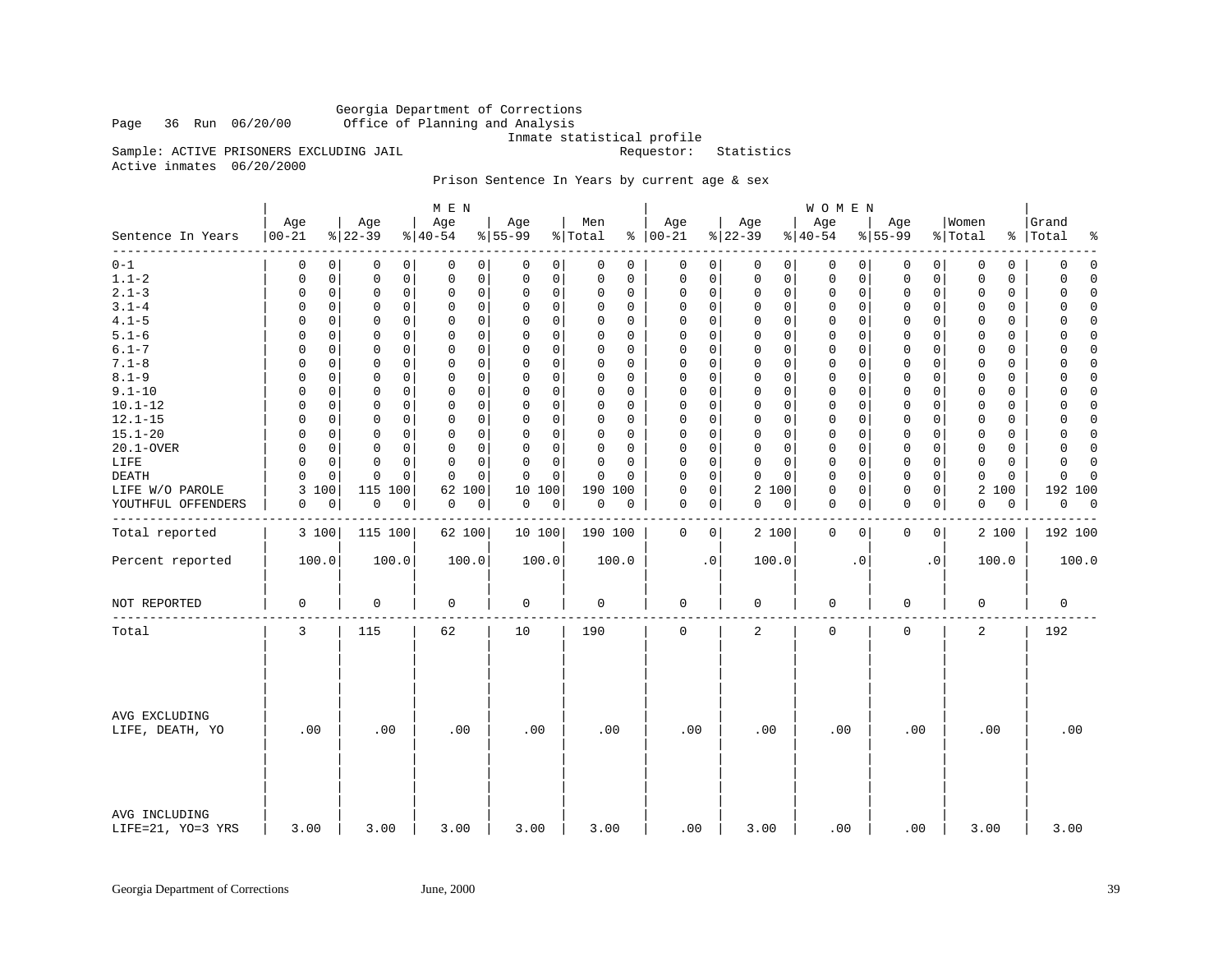# Georgia Department of Corrections Page 37 Run 06/20/00 Office of Planning and Analysis

# Inmate statistical profile

Sample: ACTIVE PRISONERS EXCLUDING JAIL **Requestor:** Statistics Active inmates 06/20/2000

Probation To Follow Prison by current age & sex

| Prob After Prison                   | Age<br>$ 00-21$                        | Age<br>$8 22-39$            | M E N<br>Age<br>$8 40-54$ | Age<br>$8 55-99$                    | Men<br>% Total<br>∻ | Age<br>$ 00 - 21$                                    | Age<br>$ 22-39 $                          | W O M E N<br>Age<br>$ 40-54 $                        | Age<br>$8155 - 99$                      | Women<br>% Total                      | Grand<br>%   Total<br>- 옹 |
|-------------------------------------|----------------------------------------|-----------------------------|---------------------------|-------------------------------------|---------------------|------------------------------------------------------|-------------------------------------------|------------------------------------------------------|-----------------------------------------|---------------------------------------|---------------------------|
| PROBATION TO FOLLOW<br>NO PROBATION | $\mathbf 0$<br>0 <sup>1</sup><br>3 100 | $\overline{3}$<br>112<br>97 | 0<br> 0 <br>62 100        | $\mathbf{0}$<br>$^{\circ}$<br>10100 | 2<br>3<br>187<br>98 | 0 <sup>1</sup><br>0<br>$\mathbf 0$<br>0 <sup>1</sup> | $\overline{0}$<br>0 <sup>1</sup><br>2 100 | 0<br>0 <sup>1</sup><br>$\mathbf 0$<br>0 <sup>1</sup> | 0<br>0<br>$\mathbf 0$<br>$\overline{0}$ | $\mathbf{0}$<br>$\mathbf{0}$<br>2 100 | 2<br>189<br>- 98          |
| Total reported                      | 3 100                                  | 115 100                     | 62 100                    | 10 100                              | 190 100             | 0 <sup>1</sup><br>0                                  | 2 100                                     | $\mathbf 0$<br>0 <sup>1</sup>                        | $\overline{0}$<br>0                     | 2 100                                 | 192 100                   |
| Percent reported                    | 100.0                                  | 100.0                       | 100.0                     | 100.0                               | 100.0               | .0 <sup>1</sup>                                      | 100.0                                     | .0 <sup>1</sup>                                      | $\cdot$ 0                               | 100.0                                 | 100.0                     |
| NOT REPORTED                        | 0                                      | 0                           | $\mathbf 0$               | $\mathsf{O}$                        | $\mathbf 0$         | $\Omega$                                             | $\mathbf 0$                               | $\mathbf 0$                                          | $\Omega$                                | 0                                     | $\mathbf{0}$              |
| Total                               | 3                                      | 115                         | 62                        | 10                                  | 190                 |                                                      | 2                                         | $\Omega$                                             | $\Omega$                                | 2                                     | 192                       |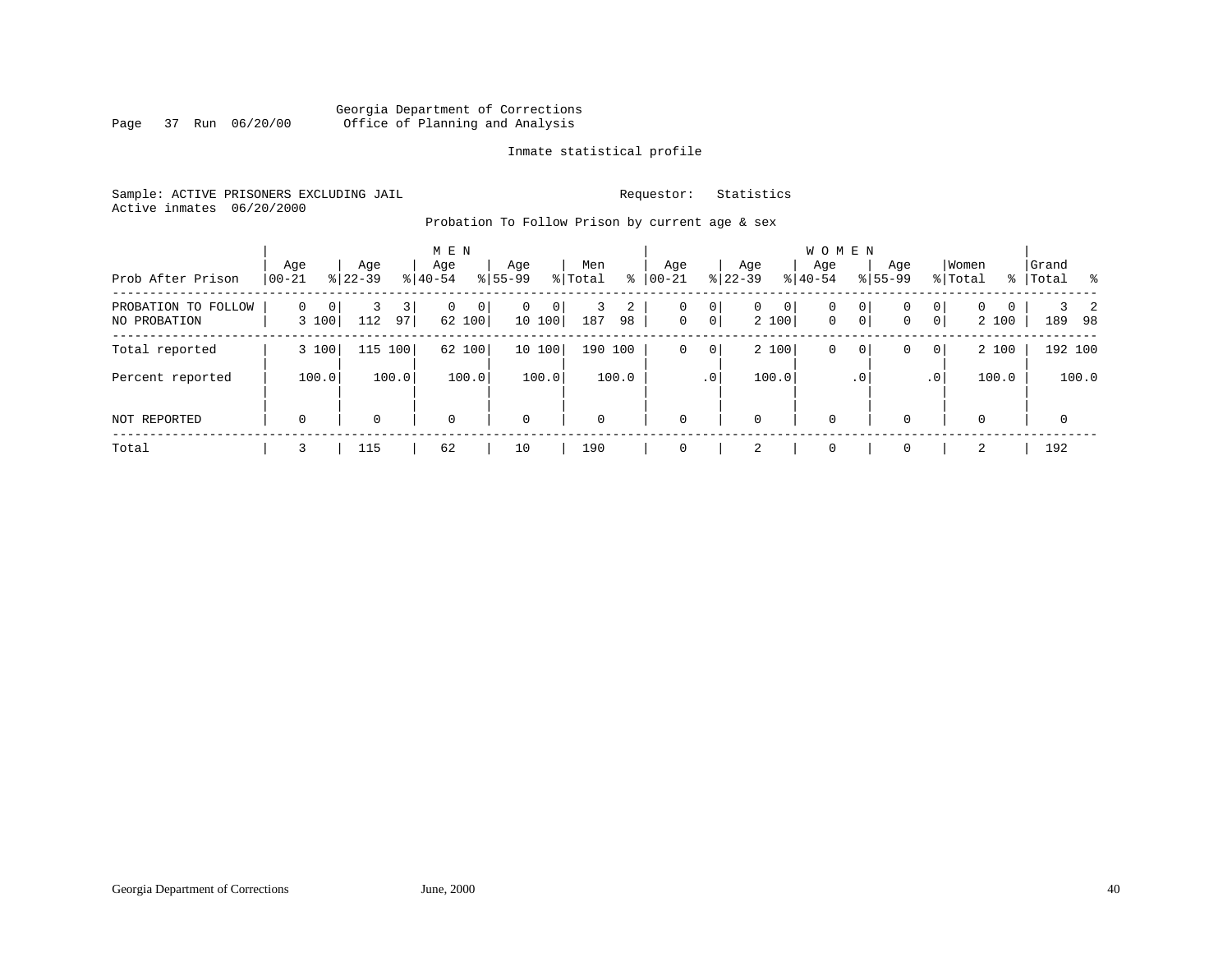# Georgia Department of Corrections Page 38 Run 06/20/00 Office of Planning and Analysis

# Inmate statistical profile

Sample: ACTIVE PRISONERS EXCLUDING JAIL **Requestor:** Statistics Active inmates 06/20/2000

Admission Type by current age & sex

|                      |           |             |          |          | M E N    |          |           |          |          |       |               |           |          |          | <b>WOMEN</b> |          |              |              |          |          |           |          |
|----------------------|-----------|-------------|----------|----------|----------|----------|-----------|----------|----------|-------|---------------|-----------|----------|----------|--------------|----------|--------------|--------------|----------|----------|-----------|----------|
|                      | Age       |             | Age      |          | Age      |          | Age       |          | Men      |       | Age           |           | Age      |          | Age          |          | Age          |              | Women    |          | Grand     |          |
| Admission Type       | $00 - 21$ |             | $ 22-39$ |          | $ 40-54$ |          | $8 55-99$ |          | % Total  |       | $8   00 - 21$ |           | $ 22-39$ |          | $ 40-54$     |          | $8 55-99$    |              | % Total  |          | %   Total | န္       |
| COMMITTED FROM COURT | 1         | 33          | 34       | 30       | 20       | 32       | 2         | 20       | 57       | 30    | $\Omega$      | 0         |          | 2 100    | 0            | 0        | 0            | 0            |          | 2 100    | 59        | 31       |
| RETURN APPEAL/BOND   | 0         | $\Omega$    | $\Omega$ | $\Omega$ | $\Omega$ | $\Omega$ | $\Omega$  | $\Omega$ | $\Omega$ | 0     | $\Omega$      | $\Omega$  | $\Omega$ | $\Omega$ | 0            | $\Omega$ | $\Omega$     | $\Omega$     | O        | $\Omega$ | 0         | $\Omega$ |
| PAROLE REV/NEW SENT  | O         | 0           | 11       | 10       |          | 11       | $\Omega$  | 0        | 18       | 9     | $\Omega$      | 0         | $\Omega$ | $\Omega$ | U            | $\Omega$ | $\Omega$     | $\Omega$     | O        | U        | 18        | 9        |
| PAR REV/NO NEW SENT  | O         | $\Omega$    | ζ        | 3        |          | 2        |           | $\Omega$ | 4        | 2     | $\Omega$      | 0         | $\Omega$ | $\Omega$ | U            | $\Omega$ | <sup>0</sup> | 0            |          | U        |           |          |
| PROB VIOL/TOTAL REV  | O         | 0           | O        | 0        | O        | 0        | $\Omega$  | $\Omega$ | 0        | 0     | $\Omega$      | 0         | $\Omega$ | $\Omega$ | 0            | $\Omega$ | <sup>0</sup> | 0            | O        | 0        | U         | $\Omega$ |
| PROB VIOL/PARTIAL    | 0         | 0           | O        | 0        | O        | 0        | ∩         | $\Omega$ | 0        | 0     | $\Omega$      | 0         | $\Omega$ | $\Omega$ | 0            | $\Omega$ | <sup>0</sup> | 0            | O        | 0        | U         | $\Omega$ |
| ADMIT FM OTHER CUST  | U         | 0           | U        | 0        | O        | 0        | ∩         | $\Omega$ | O        | 0     | $\Omega$      | 0         | $\Omega$ | $\Omega$ | O            | $\Omega$ | ∩            | $\Omega$     | U        | 0        | U         | ∩        |
| SHOCK INCARCERATION  |           | $\Omega$    | $\Omega$ | $\Omega$ | O        | 0        |           | $\Omega$ | 0        | 0     | $\Omega$      | 0         | $\Omega$ | $\Omega$ | 0            | $\Omega$ | <sup>0</sup> | $\Omega$     | O        | $\Omega$ |           | $\cap$   |
| PROB REV/REMAINDER   |           | $\Omega$    | 2        | 2        |          | 2        |           | $\Omega$ | 3        | 2     | 0             | 0         | $\Omega$ | $\Omega$ | 0            | $\Omega$ | $\Omega$     | $\Omega$     | $\Omega$ | $\Omega$ |           | 2        |
| NEW SENT/PAR REV PND |           | $\Omega$    | $\Omega$ | $\Omega$ |          | 2        |           | $\Omega$ |          | 1     | 0             | 0         | $\Omega$ | $\Omega$ | 0            | $\Omega$ |              | $\Omega$     |          | 0        |           |          |
| LIFE W/O PAROLE      | 2         | 67          | 65       | 57       | 32       | 52       |           | 70       | 106      | 56    | 0             | 0         | O        | $\Omega$ | 0            | $\Omega$ | O            | $\Omega$     | O        | $\Omega$ | 106       | 55       |
| PAROLE REV BOOT CAMP | N         | $\Omega$    | O        | $\Omega$ | $\Omega$ | 0        | O         | $\Omega$ | 0        | 0     | 0             | 0         | O        | $\Omega$ | 0            | $\Omega$ | O            | $\Omega$     | O        | 0        | Ω         | $\Omega$ |
| PAR REV/RSN UNKNOWN  |           | $\Omega$    | U        | $\Omega$ | $\Omega$ | 0        |           | 10       |          | 1     | 0             | 0         | O        | $\Omega$ | 0            | $\Omega$ | O            | $\Omega$     | O        | 0        |           |          |
| PROBATION/PAROLE REV | O         | $\Omega$    | U        | 0        | $\Omega$ | 0        |           | $\Omega$ | O        | 0     | n             | 0         | O        | $\Omega$ | O            | ∩        | ∩            | 0            | U        | 0        | ∩         | ∩        |
| PB PAROLE RESCINDED  | U         | $\Omega$    | ∩        | $\Omega$ | $\Omega$ | O        |           | $\Omega$ | O        | 0     | $\Omega$      | 0         | ∩        | $\Omega$ | O            | C        | ∩            | 0            | U        | U        |           | ∩        |
| PROB REVOCATION/SC   | U         | 0           | U        | 0        | O        | 0        |           | 0        | 0        | O     | $\Omega$      | O         | $\Omega$ | $\Omega$ | U            | C        | ∩            | 0            |          | U        |           | ∩        |
| PAR REV/REVOC CENTER | O         | 0           | U        | 0        | O        | 0        |           | $\Omega$ | 0        | 0     | $\Omega$      | 0         | $\Omega$ | $\Omega$ | 0            | $\Omega$ |              | 0            |          | 0        |           | ∩        |
| INFORMATION ONLY     | n         | 0           | U        | 0        | O        | 0        | ∩         | $\Omega$ | 0        | 0     | $\Omega$      | 0         | $\Omega$ | $\Omega$ | 0            | $\Omega$ | ∩            | <sup>n</sup> | n        | 0        |           | ∩        |
| INCOMPLETE SENT PKG  | O         | 0           | U        | $\Omega$ | n        | 0        | ∩         | $\Omega$ | 0        | 0     | $\Omega$      | 0         | $\Omega$ | $\Omega$ | O            | $\Omega$ | ∩            | 0            | U        | 0        |           | ∩        |
| HANCOCK REVOC CENTER | O         | 0           | U        | $\Omega$ | O        | 0        | ∩         | $\Omega$ | O        | 0     | $\Omega$      | 0         | $\Omega$ | $\Omega$ | O            | $\Omega$ | ∩            | $\Omega$     | U        | 0        |           | $\Omega$ |
| WHITWORTH DETENTION  | U         | $\mathbf 0$ | U        | $\Omega$ | $\Omega$ | 0        | ∩         | $\Omega$ | O        | 0     | $\Omega$      | 0         | $\Omega$ | $\Omega$ | O            | $\Omega$ | $\cap$       | $\Omega$     | U        | $\Omega$ |           | $\cap$   |
| DCYS AT RISK         |           | 0           | 0        | $\Omega$ | 0        | 0        |           | 0        | 0        | 0     | $\Omega$      | 0         |          | 0        | 0            | $\Omega$ | 0            | $\Omega$     | O        | $\Omega$ |           | ſ        |
| <b>OTHER</b>         | 0         | 0           | $\Omega$ | 0        | 0        | 0        |           | 0        | 0        | 0     | $\Omega$      | 0         | 0        | 0        | 0            | $\Omega$ | $\Omega$     | $\Omega$     | U        | 0        |           |          |
| Total reported       |           | 3 100       | 115 100  |          | 62 100   |          | 10 100    |          | 190 100  |       | $\Omega$      | 0         |          | 2 100    | 0            | 0        | 0            | 0            |          | 2 100    | 192 100   |          |
| Percent reported     |           | 100.0       |          | 100.0    |          | 100.0    |           | 100.0    |          | 100.0 |               | $\cdot$ 0 |          | 100.0    |              | . 0      |              | $\cdot$ 0    |          | 100.0    |           | 100.0    |
| <b>UNKNOWN</b>       | 0         |             | 0        |          | 0        |          | 0         |          | 0        |       | 0             |           | 0        |          | 0            |          | 0            |              | 0        |          | 0         |          |
| Total                | 3         |             | 115      |          | 62       |          | 10        |          | 190      |       | $\mathbf 0$   |           | 2        |          | 0            |          | 0            |              | 2        |          | 192       |          |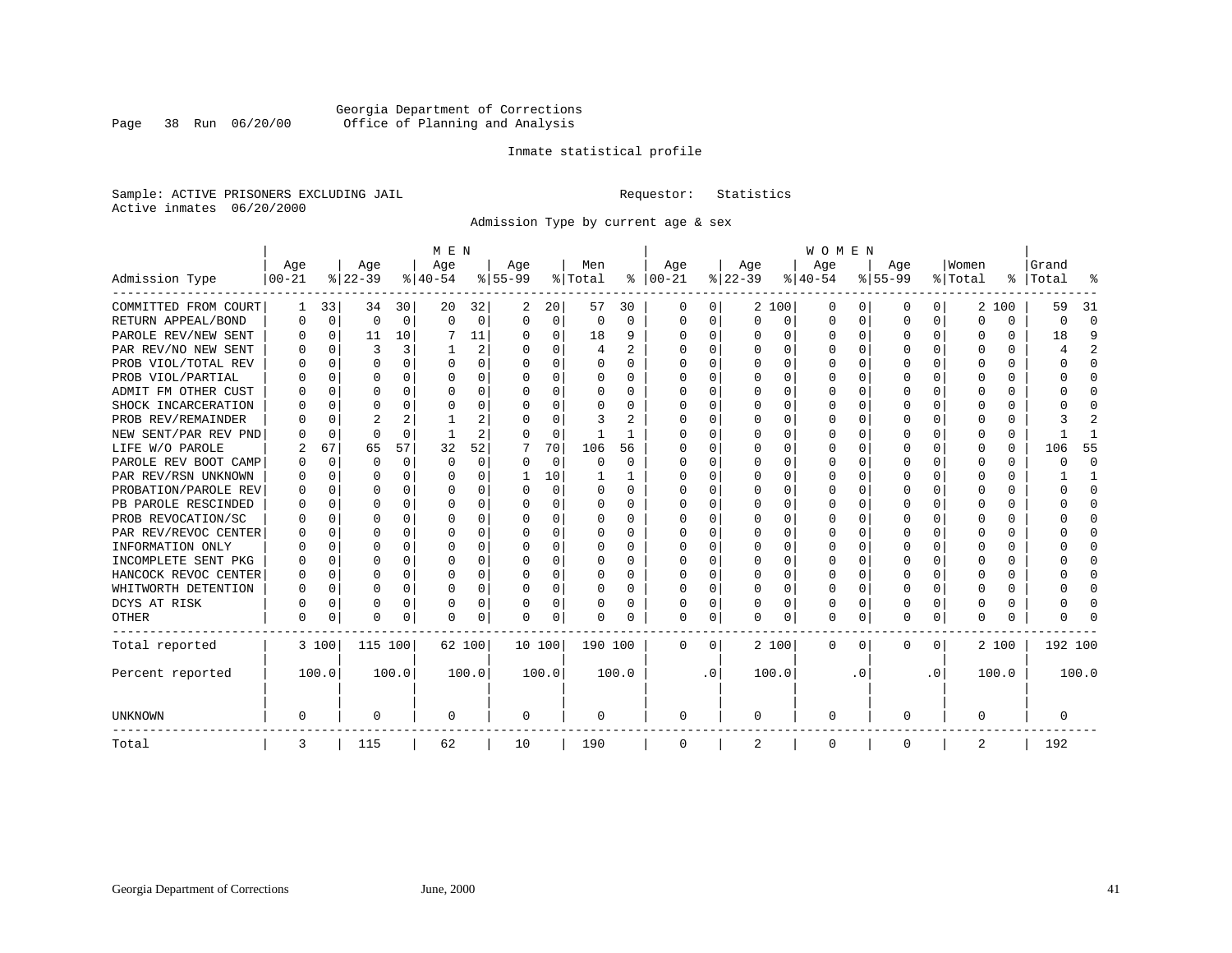### Georgia Department of Corrections Page 39 Run 06/20/00 Office of Planning and Analysis

# Inmate statistical profile

| Active inmates | Sample: ACTIVE PRISONERS EXCLUDING JAIL<br>06/20/2000      | Release Type by current age & sex                   | Requestor:        | Statistics                                        |                      |                                            |  |
|----------------|------------------------------------------------------------|-----------------------------------------------------|-------------------|---------------------------------------------------|----------------------|--------------------------------------------|--|
| Release Type   | Aqe<br>Age<br>Age<br>$8140 - 54$<br>  00-21<br>$8122 - 39$ | M E N<br>Age<br>Men<br>$8155 - 99$<br>% Total<br>ႜၟ | Age<br>$00 - 21$  | W O M E N<br>Age<br>Aqe<br>$8 22-39$<br>$8 40-54$ | Age<br>$8155 - 99$   | Grand<br>  Women<br>% Total<br>%   Total % |  |
| Active         | 115 100<br>3 100                                           | 62 100<br>10 100<br>190 100                         | $0 \qquad 0 \mid$ | 2 100<br>$0 \qquad 0 \mid$                        | 0 <br>$\overline{0}$ | 2 100<br>192 100                           |  |
| Total          | 115<br>62                                                  | 190<br>10                                           | 0                 | 2<br>0                                            | 0                    | 192                                        |  |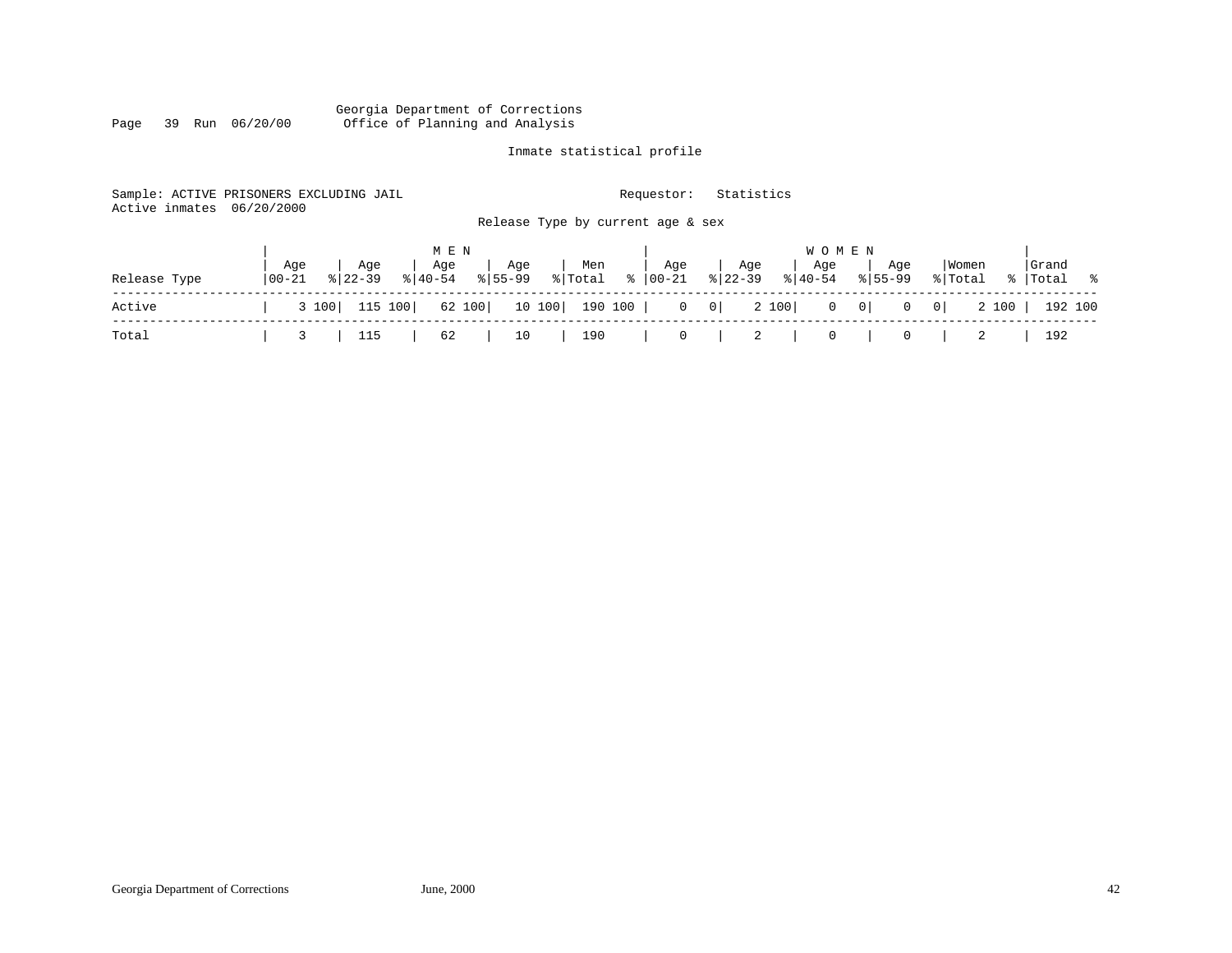# Georgia Department of Corrections<br>Page 40 Run 06/20/00 Office of Planning and Analysis Page 40 Run 06/20/00 Office of Planning and Analysis

# Inmate statistical profile

Sample: ACTIVE PRISONERS EXCLUDING JAIL **Requestor:** Statistics Active inmates 06/20/2000

Inst By Group by current age & sex

| M E N                |             |          |           |                |             |        |             |             |          |          |             |                 |              |             | W O M E N    |             |             |                |             |               |          |           |
|----------------------|-------------|----------|-----------|----------------|-------------|--------|-------------|-------------|----------|----------|-------------|-----------------|--------------|-------------|--------------|-------------|-------------|----------------|-------------|---------------|----------|-----------|
|                      | Age         |          | Age       |                | Age         |        | Age         |             | Men      |          | Age         |                 | Age          |             | Age          |             | Age         |                | Women       |               | Grand    |           |
| Inst By Group        | $00 - 21$   |          | $ 22-39 $ |                | $8 40-54$   |        | $8 55-99$   |             | % Total  | ႜ        | $ 00-21$    |                 | $ 22-39 $    |             | $ 40-54 $    |             | $8 55-99$   |                | % Total     | $\frac{8}{6}$ | Total    | $\approx$ |
| County jails         | 0           | 0        | 0         | 0              |             |        |             | 0           | 0        | 0        | 0           | 0               | 0            |             | $\mathbf 0$  |             | $\Omega$    |                |             | 0             |          |           |
| Transitional centers | 0           | $\Omega$ | 0         | $\Omega$       | $\Omega$    | 0      | $\mathbf 0$ | $\mathbf 0$ | $\Omega$ | $\Omega$ | $\mathbf 0$ | $\Omega$        | $\mathbf{0}$ | $\mathbf 0$ | $\mathbf{0}$ | $\Omega$    | $\Omega$    |                | $\Omega$    | 0             |          |           |
| County camps         | $\Omega$    |          | 0         |                | $\Omega$    |        | $\Omega$    | $\Omega$    | 0        | $\Omega$ | $\Omega$    |                 | $\Omega$     |             | $\mathbf 0$  |             | $\Omega$    |                | $\Omega$    | 0             | 0        |           |
| Inmate boot camps    | 0           | 0        | $\Omega$  |                |             |        |             | $\mathbf 0$ | 0        | $\Omega$ | $\Omega$    |                 | $\Omega$     | $\Omega$    | $\mathbf 0$  |             | 0           |                | $\Omega$    | 0             |          |           |
| State prisons        | 3           | 100      | 115       | 100            | 62          | 100    | 10          | 100         |          | 190 100  |             |                 |              | 2 100       | $\Omega$     |             | $\Omega$    |                |             | 2 100         | 192 100  |           |
| Private prisons      | $\Omega$    | $\Omega$ | 0         | $\Omega$       | $\Omega$    | 0      | $\Omega$    | $\Omega$    | $\Omega$ | $\Omega$ | $\Omega$    |                 | $\Omega$     | 0           | $\mathbf 0$  | $\Omega$    | 0           |                | $\Omega$    | $\Omega$      | 0        | $\Omega$  |
| Other                | 0           | 0        | 0         | $\overline{0}$ | $\mathbf 0$ | 0      | $\Omega$    | $\mathbf 0$ | 0        | 0        | $\Omega$    | $\mathbf 0$     | 0            | 0           | $\mathbf 0$  | $\mathbf 0$ | $\mathbf 0$ | 0              | $\mathbf 0$ | 0             | 0        |           |
| Total reported       |             | 3 100    |           | 115 100        |             | 62 100 |             | 10 100      |          | 190 100  | $\mathbf 0$ | 0               |              | 2 100       | $\mathbf 0$  | $\mathbf 0$ | $\mathbf 0$ | $\overline{0}$ |             | 2 100         | 192 100  |           |
| Percent reported     |             | 100.0    |           | 100.0          |             | 100.0  |             | 100.0       |          | 100.0    |             | .0 <sup>′</sup> |              | 100.0       |              | . 0         |             | $\cdot$ 0      |             | 100.0         |          | 100.0     |
| Not reported         | $\mathbf 0$ |          | $\Omega$  |                | $\Omega$    |        | $\Omega$    |             | $\Omega$ |          | $\Omega$    |                 | $\Omega$     |             | $\mathbf 0$  |             | $\Omega$    |                | $\Omega$    |               | $\Omega$ |           |
| Total                | 3           |          | 115       |                | 62          |        | 10          |             | 190      |          | 0           |                 | 2            |             | 0            |             | 0           |                | 2           |               | 192      |           |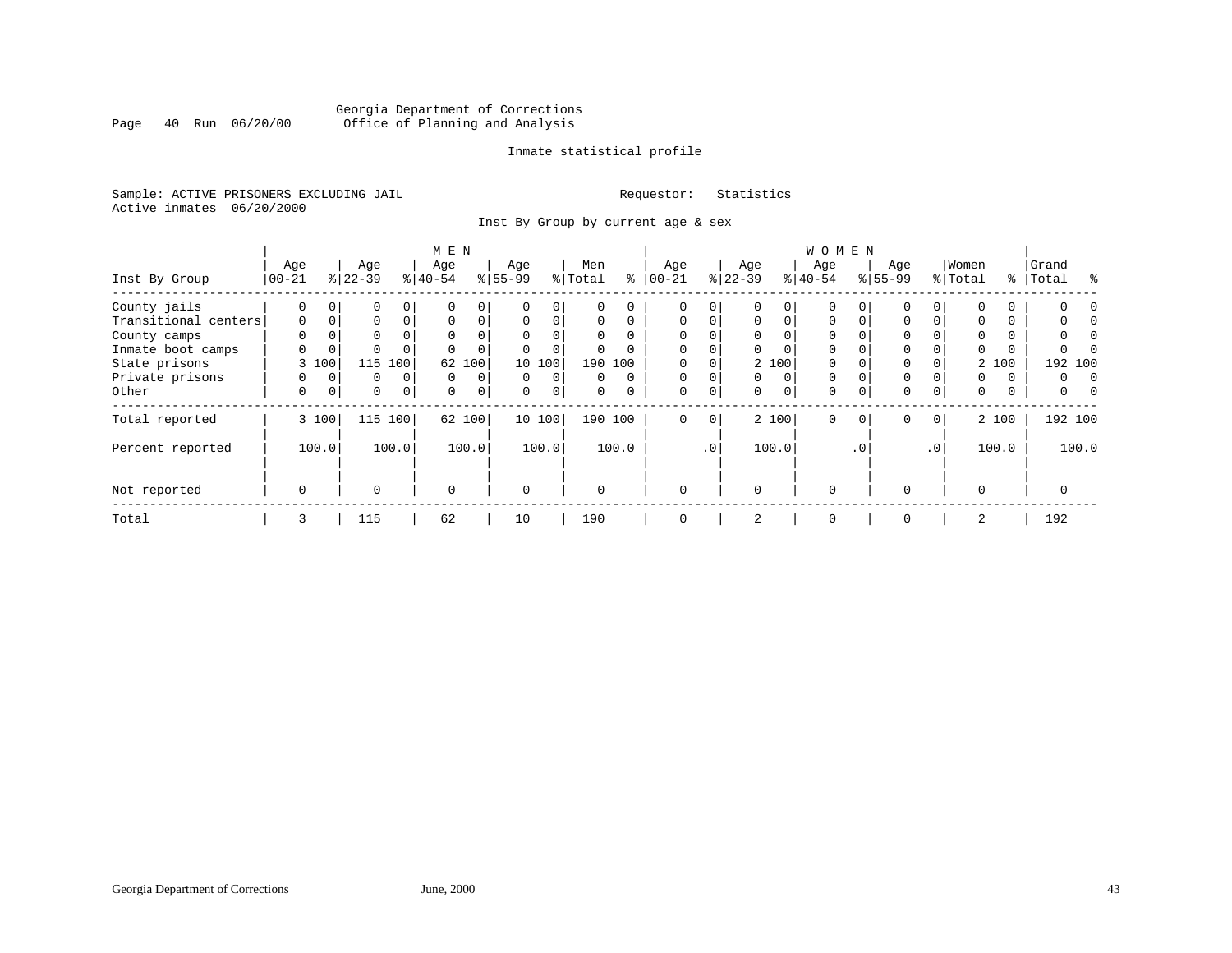# Georgia Department of Corrections<br>Page 41 Run 06/20/00 Office of Planning and Analysis Page 41 Run 06/20/00 Office of Planning and Analysis

# Inmate statistical profile

Sample: ACTIVE PRISONERS EXCLUDING JAIL **Requestor:** Statistics Active inmates 06/20/2000

Institution by current age & sex

|                      |                   |          |                  |          | M E N            |          |                  |          |                |              |                 |           |                  |       | <b>WOMEN</b>     |          |                 |           |                  |       |                    |       |
|----------------------|-------------------|----------|------------------|----------|------------------|----------|------------------|----------|----------------|--------------|-----------------|-----------|------------------|-------|------------------|----------|-----------------|-----------|------------------|-------|--------------------|-------|
| Institution          | Age<br>$ 00 - 21$ |          | Age<br>$ 22-39 $ |          | Age<br>$ 40-54 $ |          | Age<br>$8 55-99$ |          | Men<br>% Total | ៖            | Age<br>$ 00-21$ |           | Age<br>$ 22-39 $ |       | Age<br>$ 40-54 $ |          | Age<br>$ 55-99$ |           | Women<br>% Total |       | Grand<br>%   Total | ႜ     |
| Ware Prison          |                   |          | 10               | 9        |                  | 13       |                  | 0        | 18             | 9            |                 |           |                  |       |                  |          |                 | 0         |                  |       | 18                 | q     |
| Phillips Prison      |                   | $\Omega$ | 6                |          |                  | 2        | $\Omega$         | 0        |                | 4            |                 |           | 0                | 0     | $\Omega$         |          |                 | $\Omega$  |                  |       |                    |       |
| Arrendale Prison     |                   | 33       | ζ                |          |                  | $\Omega$ | U                | 0        | 4              | 2            |                 |           |                  |       |                  |          |                 |           |                  |       |                    |       |
| Georgia State Prison | 0                 | $\Omega$ | 20               | 17       | 8                | 13       |                  | 10       | 29             | 15           |                 |           |                  |       |                  |          |                 |           |                  | C.    | 29                 | 15    |
| Mens Prison          |                   | ∩        |                  | $\cap$   |                  | $\Omega$ |                  | 10       |                | $\mathbf{1}$ |                 |           |                  |       |                  |          |                 |           |                  |       |                    |       |
| Jackson Prison-Diag  | $\Omega$          |          |                  |          |                  | 2        |                  | $\Omega$ | 2              |              |                 |           |                  |       |                  |          |                 |           |                  |       |                    |       |
| Augusta Med Prison   |                   | $\Omega$ |                  |          |                  | 3        |                  | 40       | 9              | 5            |                 |           |                  |       |                  |          |                 |           |                  |       |                    | 5     |
| Valdosta Prison      |                   | 33       | 24               | 21       | 12               | 19       |                  | 10       | 38             | 20           |                 |           |                  |       |                  |          |                 |           |                  |       | 38                 | 20    |
| Hays Prison          | U                 | $\Omega$ | 10               | 9        | q                | 15       | 2                | 20       | 21             | 11           |                 |           |                  |       |                  |          |                 |           |                  |       | 21                 | 11    |
| Hancock Prison       |                   | $\Omega$ | 5                |          |                  | б        |                  | $\Omega$ | 9              | 5            |                 |           |                  |       |                  |          |                 |           |                  |       | q                  | 5     |
| Telfair Prison       |                   | $\Omega$ | 10               |          |                  |          |                  | $\Omega$ | 15             | 8            |                 |           |                  |       |                  |          |                 |           |                  |       | 15                 | 8     |
| Macon Prison         |                   | $\Omega$ | 9                |          |                  | 11       | 0                | $\Omega$ | 16             | 8            |                 |           |                  |       |                  |          |                 |           |                  | 0     | 16                 | 8     |
| Smith Prison         |                   | 33       | 14               | 12       |                  | 8        |                  | 10       | 21             | 11           |                 |           |                  | O     |                  |          |                 | 0         |                  | 0     | 21                 | 11    |
| Metro Womens Prison  | $\Omega$          | $\Omega$ | $\Omega$         | $\Omega$ | $\Omega$         | 0        | O                | $\Omega$ | O              | $\Omega$     |                 |           |                  | 50    |                  |          |                 | 0         |                  | 50    |                    |       |
| Pulaski Womens Pris  | 0                 | $\Omega$ | 0                | 0        | O                | $\Omega$ | U                | $\Omega$ | 0              |              |                 |           |                  | 50    | $\Omega$         | O        |                 | 0         |                  | 50    |                    |       |
| Total reported       |                   | 3 100    | 115 100          |          |                  | 62 100   |                  | 10100    | 190 100        |              | 0               | $\Omega$  |                  | 2 100 | $\Omega$         | $\Omega$ | U               | $\Omega$  |                  | 2 100 | 192 100            |       |
| Percent reported     |                   | 100.0    |                  | 100.0    |                  | 100.0    |                  | 100.0    |                | 100.0        |                 | $\cdot$ 0 |                  | 100.0 |                  | . 0      |                 | $\cdot$ 0 |                  | 100.0 |                    | 100.0 |
| Not Reported         | 0                 |          | U                |          | $\cap$           |          | $\Omega$         |          | ∩              |              |                 |           | ∩                |       |                  |          |                 |           |                  |       |                    |       |
| Total                | 3                 |          | 115              |          | 62               |          | 10               |          | 190            |              |                 |           | 2                |       | $\Omega$         |          |                 |           | 2                |       | 192                |       |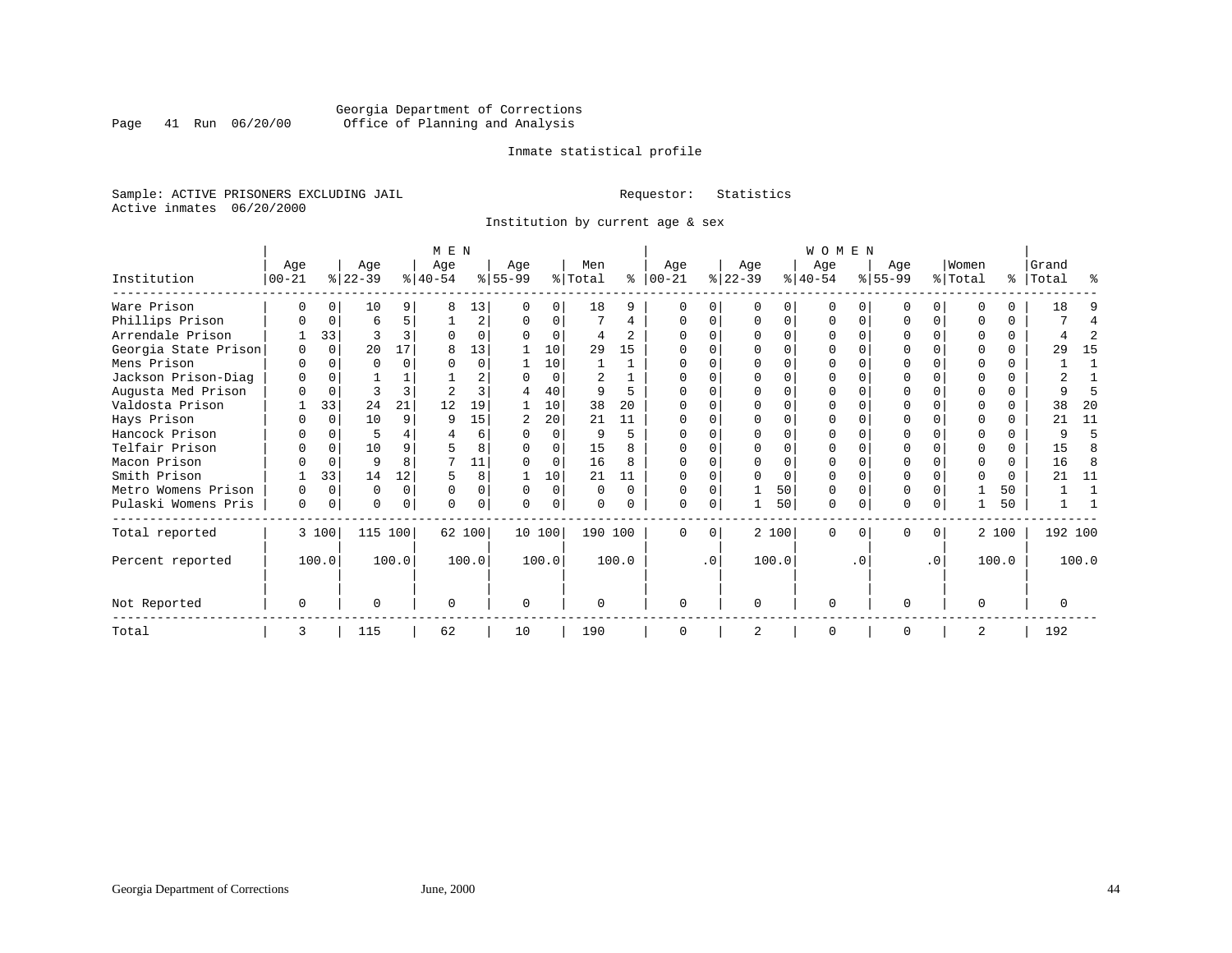# Georgia Department of Corrections Page 42 Run 06/20/00 Office of Planning and Analysis

# Inmate statistical profile

Sample: ACTIVE PRISONERS EXCLUDING JAIL **Requestor:** Statistics Active inmates 06/20/2000

Misdemeanors And Felonies by current age & sex

| Crime Type            | Age<br>$00 - 21$ | Age<br>$ 22-39 $            | M E N<br>Age<br>$8 40-54$   | Age<br>$8 55-99$           | Men<br>⊱<br>% Total         | Age<br>$00 - 21$ | Aqe<br>$ 22-39 $                                     | <b>WOMEN</b><br>Aqe<br>$ 40-54 $ | Age<br>$8155 - 99$  | Women<br>% Total                      | Grand<br>%   Total<br>း ေ              |
|-----------------------|------------------|-----------------------------|-----------------------------|----------------------------|-----------------------------|------------------|------------------------------------------------------|----------------------------------|---------------------|---------------------------------------|----------------------------------------|
| MISDEMEANOR<br>FELONY | 0<br>0<br>3 100  | $\Omega$<br>0<br>115<br>100 | $\mathbf{0}$<br>0<br>62 100 | $\mathbf 0$<br>0<br>10 100 | 0<br>$\mathbf 0$<br>190 100 | 0<br>$\mathbf 0$ | $\circ$<br>$\overline{0}$<br>0 <sup>1</sup><br>2 100 | 0<br>$\mathbf 0$<br>$\mathbf 0$  | 0<br>0 <sup>1</sup> | $\Omega$<br>0<br>0<br>0<br>0<br>2 100 | $0\qquad 0$<br>$\mathbf{0}$<br>192 100 |
| Total reported        | 3 100            | 115 100                     | 62 100                      | 10100                      | 190 100                     | 0                | 2 100<br>$\circ$                                     | 0                                | $\circ$             | 2 100<br>$\mathbf{0}$<br>0            | 192 100                                |
| Percent reported      | 100.0            | 100.0                       | 100.0                       | 100.0                      | 100.0                       |                  | 100.0<br>.0 <sup>1</sup>                             |                                  | . 0                 | 100.0<br>.0                           | 100.0                                  |
| <b>NOT REPORTED</b>   | $\mathbf 0$      | 0                           | $\mathbf 0$                 | $\mathbf 0$                | $\mathbf 0$                 | $\Omega$         | $\mathbf 0$                                          | $\mathbf 0$                      |                     | 0<br>0                                | $\mathbf 0$                            |
| Total                 |                  | 115                         | 62                          | 10                         | 190                         |                  | 2                                                    | $\mathbf 0$                      | $\Omega$            | 2                                     | 192                                    |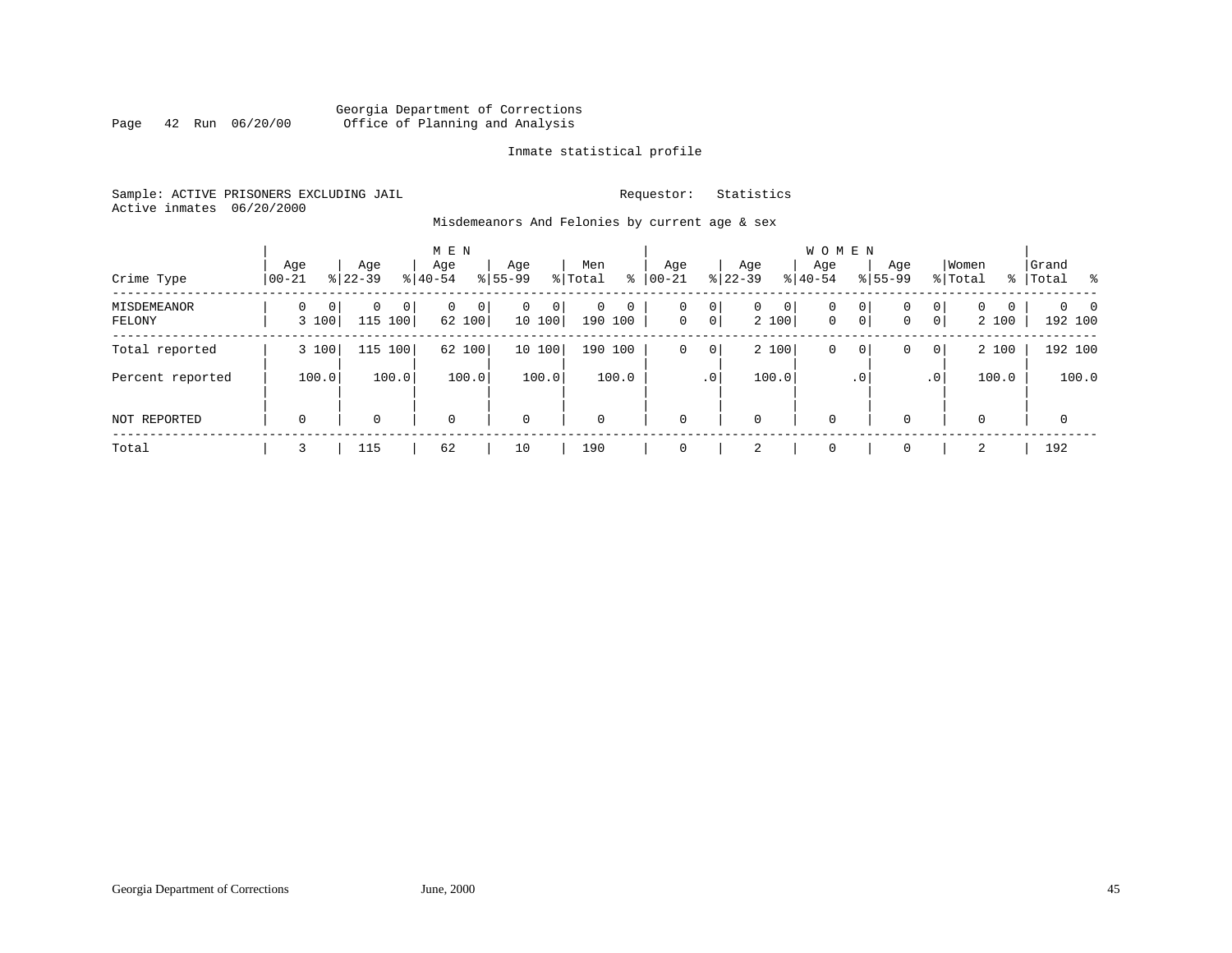# Georgia Department of Corrections Page 43 Run 06/20/00 Office of Planning and Analysis

# Inmate statistical profile

Sample: ACTIVE PRISONERS EXCLUDING JAIL **Requestor:** Statistics Active inmates 06/20/2000

Crimes By Group by current age & sex

|                      | M E N      |             |          |              |             |             |           |                |             |             | <b>WOMEN</b>  |             |              |          |             |             |           |             |          |             |              |              |  |  |
|----------------------|------------|-------------|----------|--------------|-------------|-------------|-----------|----------------|-------------|-------------|---------------|-------------|--------------|----------|-------------|-------------|-----------|-------------|----------|-------------|--------------|--------------|--|--|
|                      | Age        |             | Age      |              | Age         |             | Age       |                | Men         |             | Age           |             | Age          |          | Age         |             | Age       |             | Women    |             | Grand        |              |  |  |
| Crimes By Group      | $ 00 - 21$ |             | $ 22-39$ |              | $ 40-54$    |             | $8 55-99$ |                | % Total     |             | $8   00 - 21$ |             | $ 22-39$     |          | $ 40-54$    |             | $8 55-99$ |             | % Total  | ႜ           | Total        |              |  |  |
| HOMICIDE             | 3          | 100         | 81       | 70           | 23          | 37          | 6         | 60             | 113         | 59          | 0             | 0           |              | 2 100    | 0           | 0           | 0         | 0           | 2        | 100         | 115          | 60           |  |  |
| ABORTION             | O          | $\mathbf 0$ | $\Omega$ | $\mathbf 0$  | $\mathbf 0$ | $\mathbf 0$ | $\Omega$  | $\overline{0}$ | $\mathbf 0$ | $\mathbf 0$ | $\mathbf 0$   | $\mathbf 0$ | $\mathbf{0}$ | 0        | $\mathbf 0$ | $\mathbf 0$ | $\Omega$  | $\mathbf 0$ | $\Omega$ | $\mathbf 0$ | 0            | $\mathbf 0$  |  |  |
| BODILY INJRY&REL OFF | 0          | $\mathbf 0$ | 6        | 5            | 13          | 21          | 2         | 20             | 21          | 11          | $\Omega$      | 0           | 0            | 0        | $\Omega$    | 0           | $\Omega$  | 0           | O        | 0           | 21           | 11           |  |  |
| ARSON & REL OFF      | U          | $\Omega$    | $\Omega$ | $\Omega$     | $\mathbf 0$ | 0           |           | $\Omega$       | $\Omega$    | $\Omega$    | $\Omega$      | $\Omega$    | 0            | $\Omega$ | $\Omega$    | $\Omega$    | $\Omega$  | $\Omega$    | C        | U           | $\Omega$     | $\mathbf 0$  |  |  |
| DAMAGE OF PROPERTY   | U          | $\Omega$    | $\Omega$ | $\Omega$     | $\Omega$    | 0           |           | $\Omega$       | $\Omega$    | O           | $\Omega$      | $\Omega$    | $\Omega$     | $\Omega$ | $\Omega$    | $\Omega$    | $\Omega$  | $\Omega$    | C        | 0           | $\cap$       | $\Omega$     |  |  |
| BURGLARY & REL OFF   | Ω          | $\Omega$    | $\Omega$ | 0            | $\Omega$    | 0           | $\Omega$  | $\Omega$       | 0           | 0           | $\Omega$      | $\Omega$    | 0            | $\Omega$ | 0           | 0           | $\Omega$  | $\Omega$    | C        | 0           | 0            | $\Omega$     |  |  |
| FORGERY & REL OFF    |            | $\Omega$    | ∩        | 0            | $\Omega$    | 0           |           | $\Omega$       | 0           | $\Omega$    | $\Omega$      | $\Omega$    | 0            | $\Omega$ | 0           | $\Omega$    | $\Omega$  | $\Omega$    | C        | 0           | U            | $\cap$       |  |  |
| THEFT                |            | 0           | $\Omega$ | $\Omega$     | $\cap$      | $\Omega$    | ∩         | $\Omega$       | 0           | $\Omega$    | $\Omega$      | 0           | U            | O        | U           | 0           | $\Omega$  | $\Omega$    | C        | 0           | <sup>0</sup> | $\Omega$     |  |  |
| <b>ROBBERY</b>       | U          | 0           | 13       | 11           | 13          | 21          | 1         | 10             | 27          | 14          | $\Omega$      | $\Omega$    | $\Omega$     | $\Omega$ | U           | 0           | $\Omega$  | $\Omega$    | C        | U           | 27           | 14           |  |  |
| SEXUAL OFFENSES      | N          | $\Omega$    | 10       | 9            | 12          | 19          | 1         | 10             | 23          | 12          | $\Omega$      | O           | U            | $\Omega$ | 0           | $\Omega$    | $\Omega$  | $\Omega$    | C        | 0           | 23           | 12           |  |  |
| OBSCENITY CRIMES     |            | $\Omega$    | $\Omega$ | $\Omega$     | $\Omega$    | 0           | $\Omega$  | $\Omega$       | $\Omega$    | $\Omega$    | $\Omega$      | $\Omega$    | 0            | $\Omega$ | 0           | 0           | $\Omega$  | $\Omega$    | O        | 0           | $\Omega$     | $\Omega$     |  |  |
| TREASON & REL OFF    |            | $\Omega$    | $\Omega$ | 0            | $\mathbf 0$ | 0           | $\Omega$  | $\mathbf 0$    | 0           | 0           | $\Omega$      | 0           | 0            | 0        | 0           | $\Omega$    | $\Omega$  | $\mathbf 0$ | O        | 0           | O            | $\mathbf 0$  |  |  |
| CRIMES INVOLVNG GOVT | U          | $\Omega$    | $\Omega$ | $\Omega$     | $\Omega$    | 0           | ∩         | 0              | 0           | $\Omega$    | $\Omega$      | $\Omega$    | $\Omega$     | $\Omega$ | O           | $\Omega$    | $\Omega$  | $\Omega$    | C        | 0           | U            | $\mathbf 0$  |  |  |
| FALSIFICATIONS       | U          | 0           | $\Omega$ | 0            | $\Omega$    | 0           | ∩         | 0              | 0           | 0           | $\Omega$      | 0           | 0            | O        | 0           | 0           | $\Omega$  | $\Omega$    | O        | 0           | n            | 0            |  |  |
| OBSTRUCT LAW ENFORCE | U          | $\Omega$    | ∩        | <sup>0</sup> | $\Omega$    | 0           |           | $\Omega$       | 0           | U           | $\Omega$      | 0           | U            | O        | $\Omega$    | $\Omega$    | ∩         | $\Omega$    | n        | 0           |              | $\cap$       |  |  |
| DISORDERLY CONDUCT   | U          | $\Omega$    | ∩        | <sup>0</sup> | $\Omega$    | U           | ∩         | $\Omega$       | O           | O           | $\Omega$      | 0           | $\Omega$     | O        | $\Omega$    | $\Omega$    | ∩         | $\Omega$    | C        | 0           |              | $\Omega$     |  |  |
| GAMBLING & REL OFF   | U          | $\Omega$    | $\Omega$ | $\Omega$     | $\Omega$    | 0           |           | $\Omega$       | 0           | 0           | $\Omega$      | $\Omega$    | U            | $\Omega$ | U           | 0           | $\Omega$  | $\Omega$    | C        | 0           |              | $\Omega$     |  |  |
| CRUELTY TO CHILDREN  | Ω          | $\Omega$    | $\Omega$ | $\Omega$     | $\Omega$    | O           |           | $\Omega$       | $\Omega$    | $\Omega$    | $\Omega$      | $\Omega$    | $\Omega$     | $\Omega$ | O           | $\Omega$    | $\Omega$  | $\Omega$    | C        | 0           |              | $\Omega$     |  |  |
| CRIMES WITH GUNS     | O          | $\Omega$    | $\Omega$ | $\Omega$     | 0           | 0           |           | $\Omega$       | 0           | 0           | $\Omega$      | $\Omega$    | $\Omega$     | 0        | 0           | $\Omega$    | $\Omega$  | $\Omega$    | C        | 0           |              | $\Omega$     |  |  |
| INVASION PRIVACY     | በ          | $\Omega$    | $\Omega$ | $\Omega$     | $\Omega$    | 0           |           | $\Omega$       | 0           | 0           | $\Omega$      | 0           | 0            | $\Omega$ | 0           | 0           | $\Omega$  | 0           | C        | 0           |              | $\bigcap$    |  |  |
| RACKETEERING         | U          | $\Omega$    | $\Omega$ | $\Omega$     | $\Omega$    | 0           | ∩         | $\Omega$       | $\Omega$    | O           | $\Omega$      | $\Omega$    | U            | $\Omega$ | $\Omega$    | $\Omega$    | $\Omega$  | $\Omega$    | C        | 0           |              | $\Omega$     |  |  |
| DRUG ABUSE OFFENSES  |            | $\Omega$    | 4        | 3            | -1          | 2           | $\Omega$  | $\Omega$       | 5           | 3           | $\Omega$      | $\Omega$    | O            | $\Omega$ | 0           | 0           | $\Omega$  | $\Omega$    | O        | 0           |              | ₹            |  |  |
| DRUG TRAFFICKING     |            | $\Omega$    | 1        | $\mathbf{1}$ | $\Omega$    | 0           |           | 0              | 1           | 1           | $\Omega$      | 0           | 0            | 0        | 0           | $\Omega$    | $\Omega$  | $\Omega$    | O        | 0           |              | $\mathbf{1}$ |  |  |
| AUTO CRIMES          | በ          | $\Omega$    | $\Omega$ | 0            | $\Omega$    | 0           |           | $\Omega$       | 0           | $\Omega$    | $\Omega$      | 0           | 0            | O        | U           | $\Omega$    | $\Omega$  | $\Omega$    | C        | 0           | U            | $\Omega$     |  |  |
| REVENUE & CONTRABAND | U          | 0           | $\Omega$ | 0            | $\Omega$    | 0           | ∩         | $\Omega$       | 0           | 0           | $\Omega$      | $\Omega$    | $\Omega$     | $\Omega$ | 0           | 0           | $\Omega$  | $\Omega$    | C        | 0           |              | $\Omega$     |  |  |
| CRIMES OF OTH STATES | U          | $\Omega$    | $\Omega$ | <sup>0</sup> | $\Omega$    | 0           | $\Omega$  | $\Omega$       | O           | O           | $\Omega$      | $\Omega$    | U            | $\Omega$ | O           | $\Omega$    | $\Omega$  | $\Omega$    | C        | U           |              | $\cap$       |  |  |
| MISC. FELONIES       | 0          | $\Omega$    | $\Omega$ | $\Omega$     | $\Omega$    | 0           | $\Omega$  | $\Omega$       | 0           | 0           | $\Omega$      | 0           | 0            | 0        | 0           | $\Omega$    | $\Omega$  | $\Omega$    | O        | 0           | U            | $\bigcap$    |  |  |
| MISDEMEANORS         | 0          | 0           | $\Omega$ | 0            | $\Omega$    | 0           | $\Omega$  | 0              | 0           | 0           | $\Omega$      | 0           | U            | 0        | $\Omega$    | 0           | $\Omega$  | 0           | $\Omega$ | 0           | O            | n            |  |  |
| Total reported       |            | 3 100       | 115 100  |              |             | 62 100      | 10 100    |                | 190 100     |             | $\mathbf 0$   | 0           |              | 2 100    | 0           | 0           | 0         | 0           |          | 2 100       | 192 100      |              |  |  |
| Percent reported     |            | 100.0       |          | 100.0        |             | 100.0       |           | 100.0          |             | 100.0       |               | $\cdot$ 0   |              | 100.0    |             | . 0         |           | $\cdot$ 0   |          | 100.0       |              | 100.0        |  |  |
| NOT REPORTED         | 0          |             | $\Omega$ |              | 0           |             | 0         |                | 0           |             | 0             |             | 0            |          | 0           |             | 0         |             | 0        |             | 0            |              |  |  |
| Total                | 3          |             | 115      |              | 62          |             | 10        |                | 190         |             | 0             |             | 2            |          | 0           |             | 0         |             | 2        |             | 192          |              |  |  |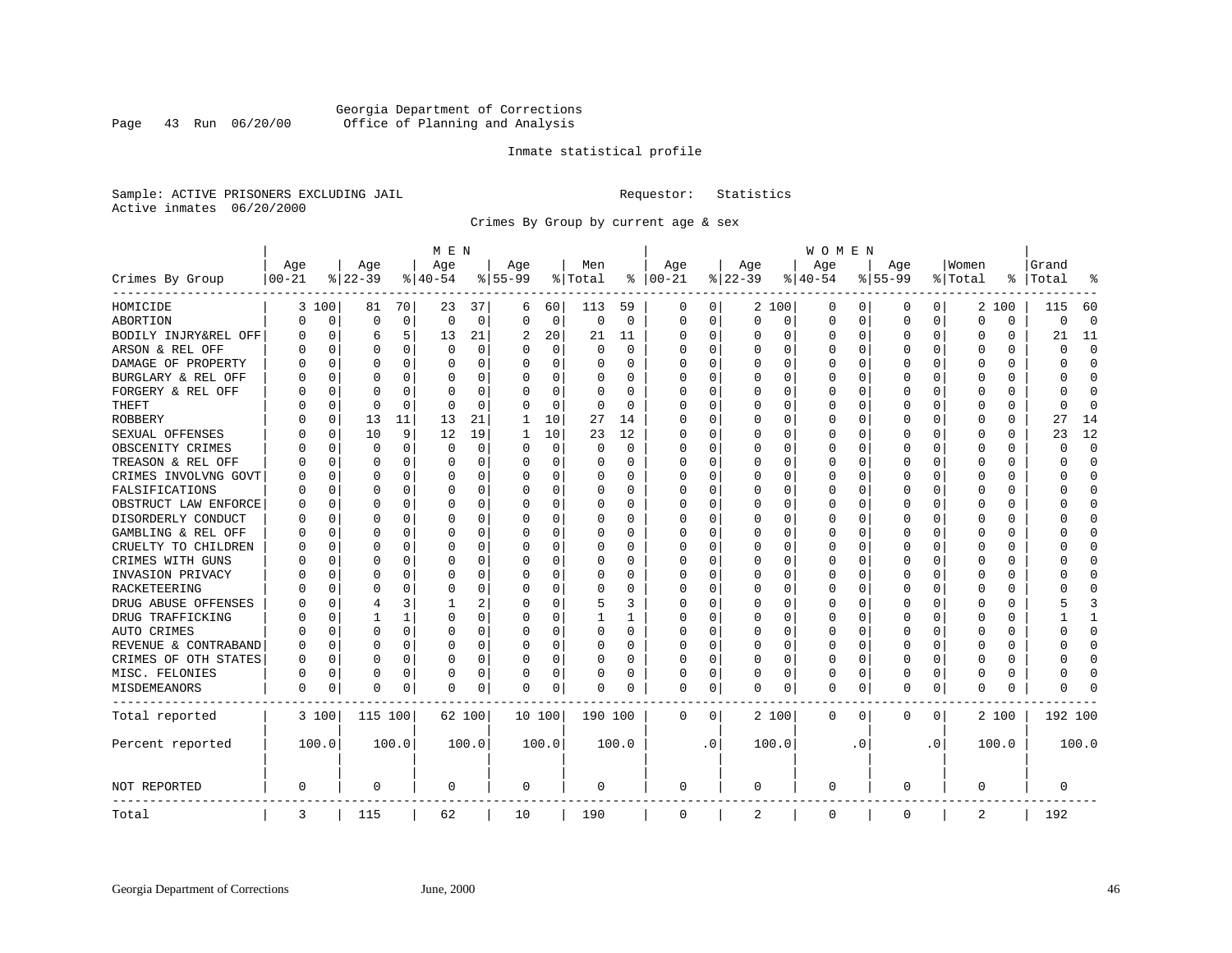### Georgia Department of Corrections Page 44 Run 06/20/00 Office of Planning and Analysis

# Inmate statistical profile

| Sample: ACTIVE PRISONERS EXCLUDING JAIL |             |                |                |                |                              |             |              |                |                |              | Requestor:                                |              | Statistics  |             |                  |             |                |           |              |          |                |              |
|-----------------------------------------|-------------|----------------|----------------|----------------|------------------------------|-------------|--------------|----------------|----------------|--------------|-------------------------------------------|--------------|-------------|-------------|------------------|-------------|----------------|-----------|--------------|----------|----------------|--------------|
| Active inmates<br>06/20/2000            |             |                |                |                |                              |             |              |                |                |              | Most Serious Offense by current age & sex |              |             |             |                  |             |                |           |              |          |                |              |
|                                         | Age         |                | Age            |                | M E N<br>Age<br>Men          |             |              |                |                |              |                                           |              | Age         | WOMEN       |                  |             |                |           | Women        |          | Grand          |              |
| Most Serious Offense 00-21              |             |                | % 22-39        |                | $ 40-54 \t  55-99 \t  Total$ |             | Age          |                |                |              | Age<br>$8   00-21$                        |              | $ 22-39 $   |             | Age<br>$8 40-54$ |             | Age<br>% 55-99 |           | % Total      |          | % Total %      |              |
| Misdemeanors                            |             |                |                |                |                              |             |              |                |                |              |                                           |              |             |             |                  |             |                |           |              |          |                |              |
| FELONIES                                |             |                |                |                |                              |             |              |                |                |              |                                           |              |             |             |                  |             |                |           |              |          |                |              |
|                                         |             |                |                |                |                              |             |              |                |                |              |                                           |              |             |             |                  |             |                |           |              |          |                |              |
| MURDER                                  |             | 3 100          | 81             | 70             | 23                           | 37          | 6            | 60             | 113            | 59           | 0                                         | $\mathbf{0}$ |             | 2 100       | $\mathbf 0$      | $\mathbf 0$ | 0              | 0         |              | 2 100    | 115            | -60          |
| KIDNAPPING                              |             | $\mathbf 0$    | 6              | 5              | 13                           | 21          | 2            | 20             | 21             | 11           | 0                                         | $\mathbf{0}$ | $\Omega$    | 0           | 0                | $\mathbf 0$ | 0              | $\Omega$  | $\Omega$     | $\Omega$ | 21             | 11           |
| ARMED ROBBERY                           | $\Omega$    | $\Omega$       | 13             | 11             | 13                           | 21          | $\mathbf{1}$ | 10             | 27             | 14           | $\Omega$                                  | $\mathbf 0$  | $\Omega$    | $\mathbf 0$ | $\mathbf 0$      | $\Omega$    | $\Omega$       | $\Omega$  | $\Omega$     | $\Omega$ | 27             | 14           |
| <b>RAPE</b>                             | 0           | $\Omega$       | 6              | 5 <sup>1</sup> | 11                           | 18          |              | 10             | 18             | 9            | $\Omega$                                  | 0            | $\mathbf 0$ | $\Omega$    | 0                | $\Omega$    | $\mathbf 0$    | $\Omega$  | 0            | $\Omega$ | 18             | 9            |
| AGGRAV. CHILD MOLEST                    | $\mathbf 0$ | $\overline{0}$ |                | 3              | 1                            | 2           | 0            | $\mathbf 0$    | 5              | 3            | $\Omega$                                  | 0            | $\Omega$    | $\Omega$    | 0                | $\Omega$    | $\Omega$       | $\Omega$  | 0            | $\Omega$ | 5              | 3            |
| VIOLATE GA CNTRL SBS                    | $\mathbf 0$ | $\Omega$       | $\mathbf{1}$   | 1              | $\Omega$                     | $\mathbf 0$ | $\mathbf 0$  | $\overline{0}$ |                | $\mathbf{1}$ | $\mathbf 0$                               | $\mathbf 0$  | $\Omega$    | $\mathbf 0$ | $\mathbf 0$      | $\Omega$    | $\mathbf 0$    | $\Omega$  | $\mathbf{0}$ | $\Omega$ |                | $\mathbf{1}$ |
| SALE/DISTRIBUTION CO                    | $\Omega$    | $\Omega$       | $\overline{2}$ | 2              | $\Omega$                     | $\Omega$    | $\Omega$     | $\Omega$       | 2              | $\mathbf{1}$ | $\Omega$                                  | $\Omega$     | $\Omega$    | $\Omega$    | $\Omega$         | $\Omega$    | $\Omega$       | $\Omega$  | $\Omega$     | $\Omega$ | $\overline{2}$ | $\mathbf{1}$ |
| POSSESSION OF COCAIN                    | $\Omega$    | $\Omega$       | $\mathbf{1}$   | 1              |                              | 2           | $\Omega$     | $\overline{0}$ | $\overline{2}$ |              | $\Omega$                                  | $\Omega$     | $\Omega$    | $\Omega$    | $\Omega$         | $\Omega$    | $\Omega$       | $\Omega$  | $\Omega$     | $\Omega$ | $\overline{a}$ | $\mathbf{1}$ |
| ATT/CONSPRCY COMMT C                    | $\Omega$    | 0              | 1              | 1              | $\Omega$                     | $\Omega$    | $\Omega$     | $\Omega$       |                |              | $\Omega$                                  | 0            | $\Omega$    | $\Omega$    | $\Omega$         | $\Omega$    | 0              | $\Omega$  | $\Omega$     | $\Omega$ |                |              |
| Total reported                          |             | 3 100          | 115 100        |                |                              | 62 100      |              | 10 100         | 190 100        |              | $\Omega$                                  | $\Omega$     |             | 2 100       | $\Omega$         | $\Omega$    | $\Omega$       | $\Omega$  |              | 2 100    | 192 100        |              |
| Percent reported                        |             | 100.0          |                | 100.0          |                              | 100.0       |              | 100.0          |                | 100.0        |                                           | .0           |             | 100.0       |                  | $\cdot$ 0   |                | $\cdot$ 0 |              | 100.0    |                | 100.0        |
| NOT REPORTED                            | 0           |                | 0              |                | $\Omega$                     |             | 0            |                | 0              |              | $\Omega$                                  |              | $\Omega$    |             | <sup>n</sup>     |             | U              |           | $\Omega$     |          |                |              |
| Total                                   | 3           |                | 115            |                | 62                           |             | 10           |                | 190            |              | 0                                         |              | 2           |             | 0                |             | 0              |           | 2            |          | 192            |              |